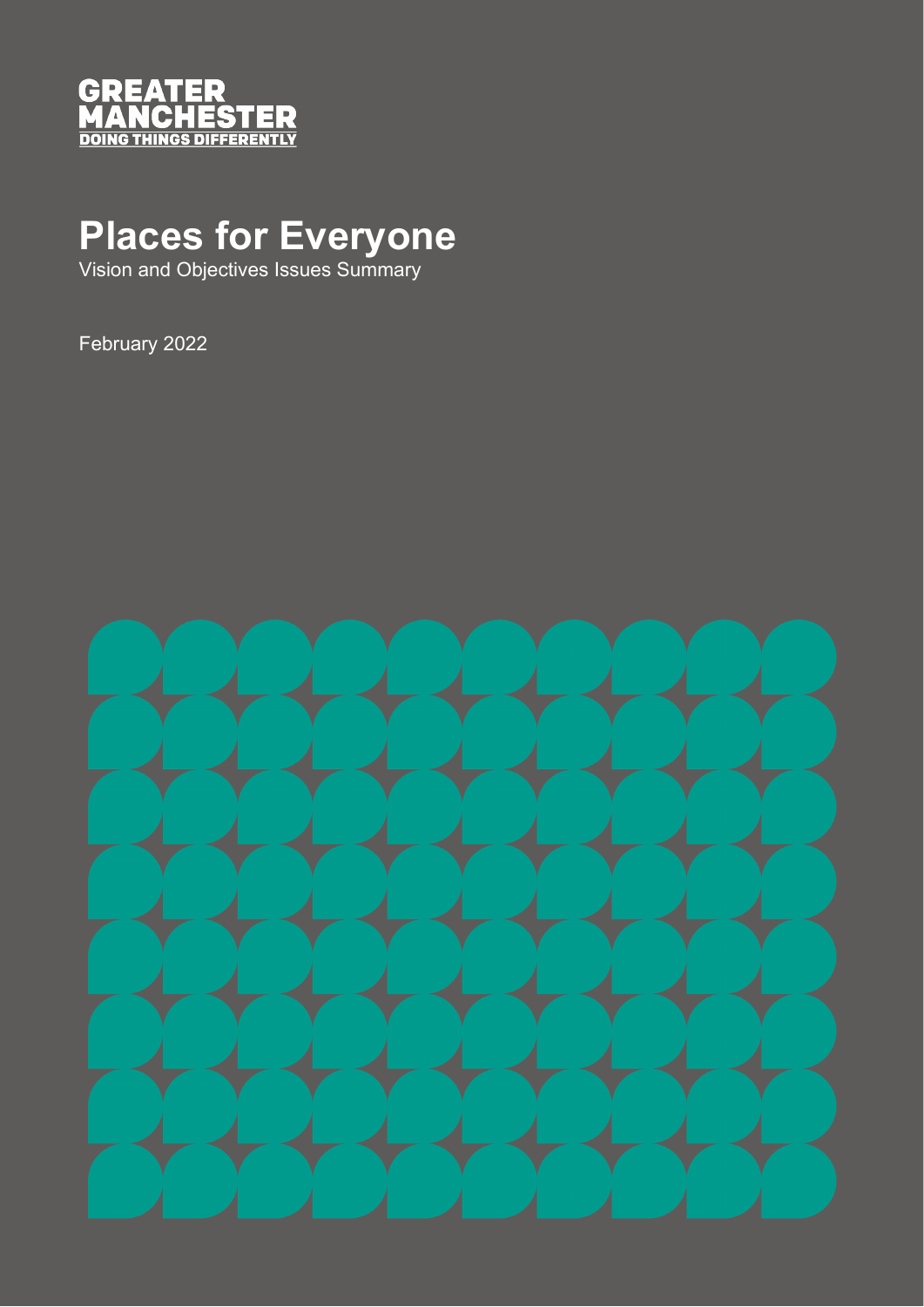## **Chapter 3 – Vision and Objectives**

A summary of the main issues raised in relation to the policies within PfE 2021 Chapter 3 and the relevant respondents to PfE 2021 is set out below:

#### **Vision**

| Row  | Summary of issues raised to PfE2021                                                                                                                                                                                                                                                                       | Summary response to issues raised to PfE2021                                                                                                                                                                                                                                                                                                                                                                                                                                                                                                                                                                                                                                                                                                                                                                                                                                                                                                                                                                                                                                                                                                                                        | Respondent name(s)                                                                                                                                                         |
|------|-----------------------------------------------------------------------------------------------------------------------------------------------------------------------------------------------------------------------------------------------------------------------------------------------------------|-------------------------------------------------------------------------------------------------------------------------------------------------------------------------------------------------------------------------------------------------------------------------------------------------------------------------------------------------------------------------------------------------------------------------------------------------------------------------------------------------------------------------------------------------------------------------------------------------------------------------------------------------------------------------------------------------------------------------------------------------------------------------------------------------------------------------------------------------------------------------------------------------------------------------------------------------------------------------------------------------------------------------------------------------------------------------------------------------------------------------------------------------------------------------------------|----------------------------------------------------------------------------------------------------------------------------------------------------------------------------|
|      | <b>General vision issues</b>                                                                                                                                                                                                                                                                              |                                                                                                                                                                                                                                                                                                                                                                                                                                                                                                                                                                                                                                                                                                                                                                                                                                                                                                                                                                                                                                                                                                                                                                                     |                                                                                                                                                                            |
| V1.1 | Support the stated Vision but consider that the strategic policies of PfE fall short<br>of presenting a strategy that will deliver that vision.<br>The plan does not fulfil the PfE's own objectives set out and is contrary to the<br>NPPF.                                                              | No change is considered necessary. PfE is a strategic planning<br>document and is considered to be consistent with the NPPF. The Plan<br>as a whole sets out an appropriate strategic policy framework to<br>contribute to the delivery of the overall Vision and Objectives. The<br>relevant thematic and allocation policies are supported by a<br>proportionate evidence base. As justified by the evidence, policies<br>within the plan require development to incorporate appropriate<br>mitigation to ensure that development will come forward over the                                                                                                                                                                                                                                                                                                                                                                                                                                                                                                                                                                                                                      | <b>Aviva Life &amp; Pensions</b><br>Laura Ettrick<br><b>Redrow Homes</b><br>Oltec Group<br><b>Julie Halliwell</b><br>Sue McGrath<br><b>Christian Morris</b><br>Jones Homes |
|      |                                                                                                                                                                                                                                                                                                           | lifetime of the plan in line with the Vision and Objectives. Additionally<br>and as detailed at paragraph 3.2, PfE is only one of the plans being<br>used to deliver the ambitions of the Greater Manchester Strategy.                                                                                                                                                                                                                                                                                                                                                                                                                                                                                                                                                                                                                                                                                                                                                                                                                                                                                                                                                              | <b>BDW Trading Ltd</b>                                                                                                                                                     |
| V1.2 | The PfE is not in accordance with the new NPPF Paragraph 22. The Vision and<br>Key Diagram should consider at least a 30-year period. Given the constraints<br>imposed by the Green Belt, this will necessitate the identification of further sites<br>or broad locations for future housing development. | The Regulation 19 version of the PfE had already been published for<br>approval by the individual districts at the time the NPPF was revised in<br>July 2021 at that point in time no definition had been provided in NPPF<br>or NPPG for the phrase "larger scale developments such as new<br>settlements or significant extensions to existing villages and towns".<br>Therefore it was considered appropriate to proceed with the Regulation<br>19 consultation with a view to reviewing the position following the<br>consultation, should guidance be published. NPPG was indeed revised<br>in October 2021 and clarifies that the new policy requirement in<br>paragraph 22 applies "where most of the development arising from<br>larger scale developments proposed in the plan will be delivered well<br>beyond the plan period, and where delivery of those developments<br>extends 30 years or longer from the start of the plan period." [NPPG<br>Paragraph: 083 Reference ID: 61-083-20211004]. It is therefore<br>considered that the PfE Plan has been prepared in accordance with the<br>new element of NPPF paragraph 22 and no change is required to the<br>Plan. | The Strategic Land<br>Group<br>D Jones<br>David Morris<br><b>Miller Homes</b><br>Taylor Wimpey                                                                             |
| V1.3 | The vision does not reflect the ambition that Greater Manchester should be<br>demonstrating, and to become a 'top global city' and primary driver for 'Northern<br>Powerhouse'.                                                                                                                           | The PfE Vision replicates that of the Greater Manchester Strategy as<br>the PfE represents one of the tools at Greater Manchester's disposal to<br>achieve its overall ambition. The ambitions set out in the Vision are<br>reflected in the varied policies of the PfE.<br>It is considered that the PfE plan is ambitious and will be delivering far<br>more development than has been proposed in current local plans.                                                                                                                                                                                                                                                                                                                                                                                                                                                                                                                                                                                                                                                                                                                                                           | Oltec Group Ltd<br><b>Miller Homes</b><br>Jones Homes<br><b>BDW Trading Ltd</b><br>Seddon Homes & GLP<br>Ltd                                                               |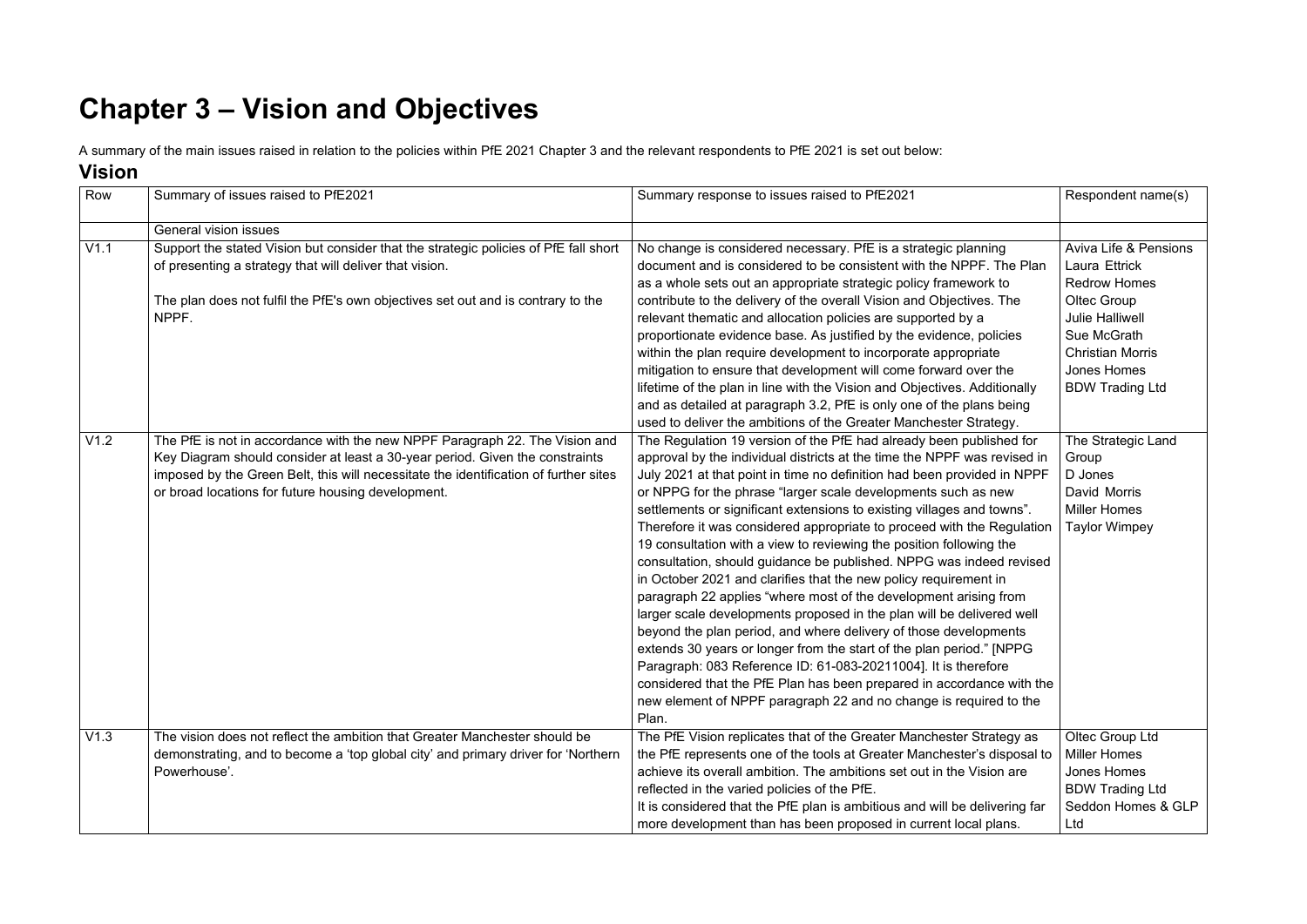|      | Concerned that the levels of growth proposed will not provide the opportunity to      | The plan will be meeting the identified needs for housing and             |                           |
|------|---------------------------------------------------------------------------------------|---------------------------------------------------------------------------|---------------------------|
|      | provide people with a decent home, especially those in need of an affordable          | employment. Further details on these are in the Housing Topic Paper       |                           |
|      | house.                                                                                | [06.01.03] and Employment Topic Paper [05.01.04] and the scale of         |                           |
|      |                                                                                       | development has been considered in the The Growth and Spatial             |                           |
|      | The plan assumes no drive for additional homes in connection with ambitious           | Options Paper [02.01.10]                                                  |                           |
|      | economic growth and potential associated inward migration.                            |                                                                           |                           |
| V1.4 | The entire process has led to the PFE plan being far less ambitious and justified     | It is considered that the plan is ambitious and the scale of development  | <b>EON Plant Ltd</b>      |
|      | when compared to previous iterations and one that will no longer secure the           | within the PfE plan area has been considered and justified in The         | <b>PD Northern Steels</b> |
|      | required development needs for the City. This means Local Plans will have a           | Growth and Spatial Options [02.01.10]                                     | <b>PD Northern Trust</b>  |
|      | responsibility in picking up the shortfall as and when they are progressed.           | As outlined in the PfE introduction all polies within the plan are        | <b>Asset Management</b>   |
|      |                                                                                       | 'strategic policies' and does not cover everything a district local plan  |                           |
|      |                                                                                       | would. Districts will continue to produce their own Local Plans setting   |                           |
|      |                                                                                       | out more detailed policies reflecting local circumstances. Once           |                           |
|      |                                                                                       | adopted, PfE will be a part of the development plan.                      |                           |
| V1.5 | In addition to PfE each authority needs to come up with its own local plan. No        | It is not necessary or appropriate to determine the scope of local plans  | Please see appendix       |
|      | details have been given about when these plans will be available.                     | in the PfE Plan. That will be a matter for individual districts to        |                           |
|      | Allocations should be handled through the Local Plan process.                         | determine. This approach is considered consistent with NPPF,              |                           |
|      |                                                                                       | particularly paragraph 28 which confirms that it is for local planning    |                           |
|      |                                                                                       | authorities 'to set out more detailed policies for specific areas,        |                           |
|      |                                                                                       | neighbourhoods or types of development'.                                  |                           |
|      |                                                                                       | It is more appropriate for PfE to allocate land proposed for removal      |                           |
|      |                                                                                       | from the Green Belt than a Local Plan, in line with NPPF 139 which        |                           |
|      |                                                                                       | states this should be done in strategic policies.                         |                           |
| V1.6 | The plan fails to provide a full picture of developments proposed across the 9        | As outlined in paragraphs 1.57 and 1.58 of the plan's introduction, the   | Smithy Bridge &           |
|      | districts. The range of different plans paints a complicated and confusing jigsaw     | PfE plan is the strategic spatial plan for nine boroughs and sets the     | Littleborough Save the    |
|      | and makes it difficult for residents to establish a clear picture of all developments | planning policy framework, but as a strategic plan it does not cover      | <b>Green Belt Group</b>   |
|      | plan for their local areas.                                                           | everything that a district local plan. Districts will continue to produce |                           |
|      |                                                                                       | their own Local Plans.                                                    |                           |
|      |                                                                                       | Therefore once adopted the PfE plan will form part of the relevant        |                           |
|      |                                                                                       | authority's development plan which will provide the overview of           |                           |
|      |                                                                                       | planned development.                                                      |                           |
| V1.7 | Given that the Places for Everyone Plan will rely on Local Plan documents to          | No change considered necessary. Once adopted, PfE will be a part of       | Royal London Asset        |
|      | provide more detailed policies, it is important these are advanced in tandem to       | the development plan. Therefore whilst districts will be producing        | <b>Management RLAM</b>    |
|      | avoid any delays to the delivery of strategic sites post PfE adoption. If not there   | individual local plans, development which is line with the allocations in |                           |
|      | is a significant risk that PfE allocations could be delayed, risking their ability to | this plan would be able to progress in advance of district local plans    |                           |
|      | deliver development as forecast within the PfE Plan period.                           | being adopted.                                                            |                           |
| V1.8 | Para 3.2 of the Plan includes the statement " this Plan is one of many ways in        | The PfE plan is one of the ways in which Greater Manchester will work     | Peter Hill                |
|      | which the vision will be delivered, and many of the necessary actions will lie        | to achieve its vision, which has been informed by the Greater             | Thornham St John's        |
|      | outside the scope of the Plan". Given that this is a master plan for the next 16      | Manchester Strategy. Once adopted, PfE will be a part of the              | Neighbourhood Forum       |
|      | years for Greater Manchester. This suggests other documents will be published         | development plan which provides the overall planning strategy for a       |                           |
|      | at a later date and it's difficult to see how this plan fits in with overarching      | borough. In addition, many of these actions to achieve wider strategic    |                           |
|      | strategy.                                                                             | goals will be outside the scope of the planning process.                  |                           |
|      |                                                                                       |                                                                           |                           |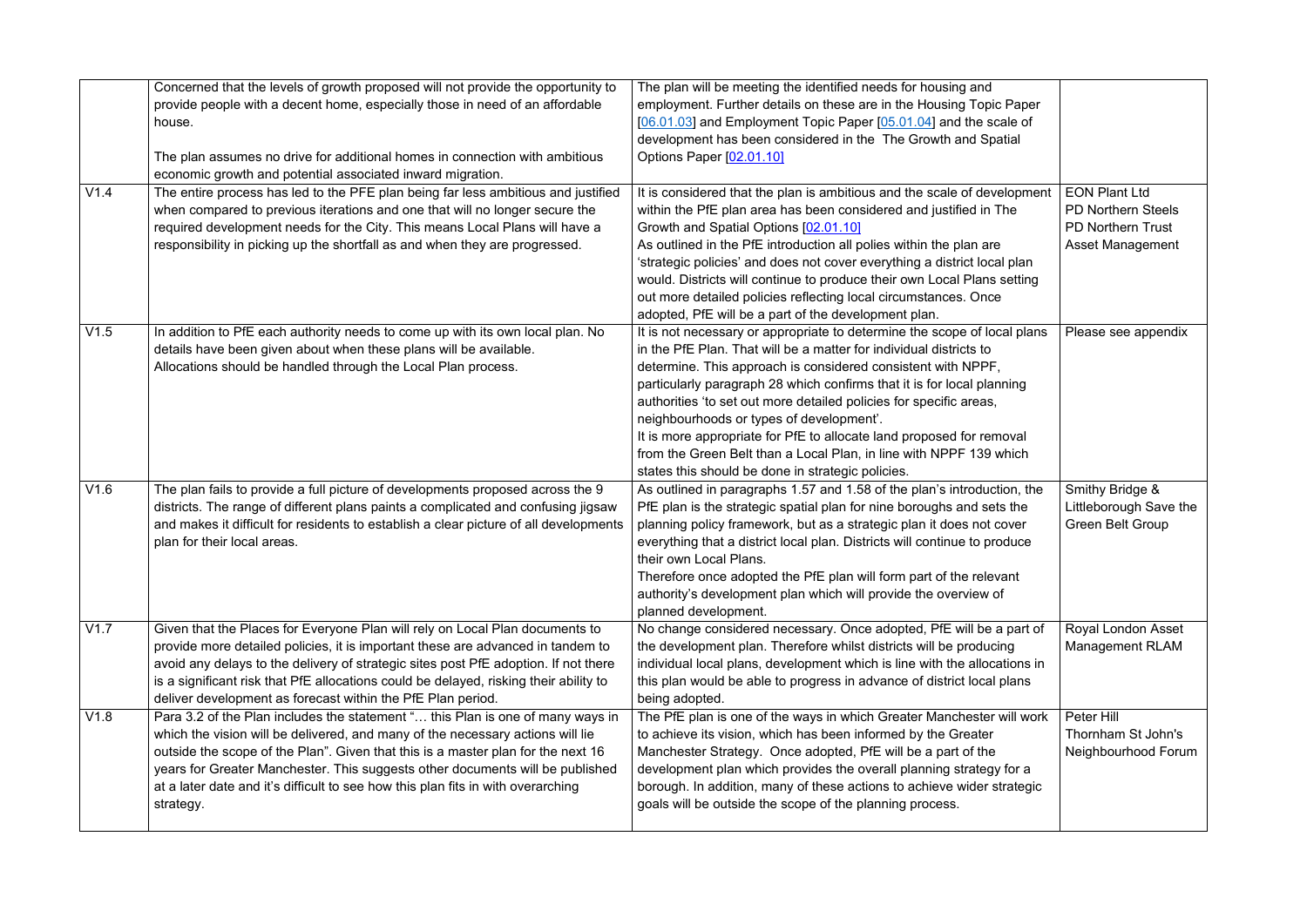| V1.9  | Disappointed the vision has not been updated to reflect the recent Covid 19<br>pandemic. It is believed there will be long term changes to the way in which<br>people live and work, with flexible working becoming more widespread. Access<br>to greenspace is also considered to be more important than ever to residents.<br>Do not believe the vision can be considered to meet the test of soundness<br>unless it references this material change in circumstances and recognises those<br>allocations which are best placed to meet those changing needs.<br>Insufficient consideration has been given to the impact of covid on changes to<br>people's housing requirements or the fact that many businesses have moved to<br>remote working | As detailed in Chapters 1, 6 and 7 of the PfE Plan, two assessments of<br>the potential impacts of Covid-19 and Brexit on the economy were<br>carried out, initially in 2020 and again in 2021. Both assessments<br>concluded that there was insufficient evidence to amend the<br>assumptions underpinning the PfE Plan. For further information see<br>COVID-19 and Places for Everyone Growth Options [05.01.03].                                                                                                                                                                                                                                                                                                                                                                                                                                           | <b>Royal London Asset</b><br>Management<br>Helen Skidmore<br>Mike Robinson<br>Gillian Boyle<br>Alison Cavanagh<br><b>Michael Peachey</b><br><b>Andrew Scanlon</b><br><b>Bernie Burns</b><br>Smithy Bridge &<br>Littleborough Save the<br><b>Green Belt Group</b><br><b>Anne Ripley</b><br>Yvonne Leach<br><b>Tracy Furnell</b><br>John Hampson |
|-------|-----------------------------------------------------------------------------------------------------------------------------------------------------------------------------------------------------------------------------------------------------------------------------------------------------------------------------------------------------------------------------------------------------------------------------------------------------------------------------------------------------------------------------------------------------------------------------------------------------------------------------------------------------------------------------------------------------------------------------------------------------|----------------------------------------------------------------------------------------------------------------------------------------------------------------------------------------------------------------------------------------------------------------------------------------------------------------------------------------------------------------------------------------------------------------------------------------------------------------------------------------------------------------------------------------------------------------------------------------------------------------------------------------------------------------------------------------------------------------------------------------------------------------------------------------------------------------------------------------------------------------|------------------------------------------------------------------------------------------------------------------------------------------------------------------------------------------------------------------------------------------------------------------------------------------------------------------------------------------------|
| V1.10 | Several of the authorities involved have consistently failed to meet housing<br>delivery targets. An effective plan must be deliverable. The plan relies on the<br>cooperation of property developers. There is no indication of how delivery<br>targets will be maintained. A strategy to guarantee housing delivery rates must<br>be provided.                                                                                                                                                                                                                                                                                                                                                                                                    | No change considered necessary. Each local authority will continue to<br>be subject to the government's annual Housing Delivery Test. Recent<br>results from the test demonstrate that delivery has been improving<br>across the plan area. Therefore, despite the viability challenges<br>identified with some of the land supply, the housing targets within the<br>plan are considered deliverable given the success that the districts<br>have had in securing funding to bring forward some of our more<br>challenging sites and that buffers have been applied to the land supply.<br>Notwithstanding this, Chapter 12 sets out and appropriate monitoring<br>framework which will enable us to monitor whether we are achieving<br>our strategic objectives. In the event that targets are not being met, the<br>plan will be subject to formal review. | Please see appendix                                                                                                                                                                                                                                                                                                                            |
| V1.11 | It is suggested that the Plan should incorporate greater flexibility for review and<br>minor modifications so that changing and emerging needs can be<br>accommodated.                                                                                                                                                                                                                                                                                                                                                                                                                                                                                                                                                                              | No change is necessary. Chapter 12 sets out an appropriate<br>monitoring framework which will enable us to monitor whether we are<br>achieving our strategic objectives. Additionally, Chapters 1, 5 and 6<br>acknowledge that should circumstances change, in the light of impacts<br>from Covid and Brexit, it may be necessary to undertake a formal<br>review outside the statutory timetable. Therefore, in the event that<br>targets are not being met or circumstances have changed an<br>appropriate framework is in place for plan review.                                                                                                                                                                                                                                                                                                            | <b>Graham Oldfield</b><br><b>Rosedale Property</b><br><b>Holdings Limited</b>                                                                                                                                                                                                                                                                  |
|       | Vision diagram and spatial strategy                                                                                                                                                                                                                                                                                                                                                                                                                                                                                                                                                                                                                                                                                                                 |                                                                                                                                                                                                                                                                                                                                                                                                                                                                                                                                                                                                                                                                                                                                                                                                                                                                |                                                                                                                                                                                                                                                                                                                                                |
| V1.12 | The plan is for Greater Manchester. In view of its vast size, differing land types<br>and the huge numbers of various population types this plan will not work. This<br>One size fits all approach will fail to meet the aspirations of all but the elite few<br>who can afford its recommendations.                                                                                                                                                                                                                                                                                                                                                                                                                                                | No change necessary. Consistent with the NPPF. PfE is a strategic<br>spatial plan. As detailed in paragraphs 1.57 and 1.58, although it will<br>form part of the development plan once adopted, it will not cover<br>everything that a district local plan would. Districts will continue to<br>produce their own local plans setting out more detailed policies<br>reflecting local circumstances                                                                                                                                                                                                                                                                                                                                                                                                                                                             | <b>Collette Gammond</b>                                                                                                                                                                                                                                                                                                                        |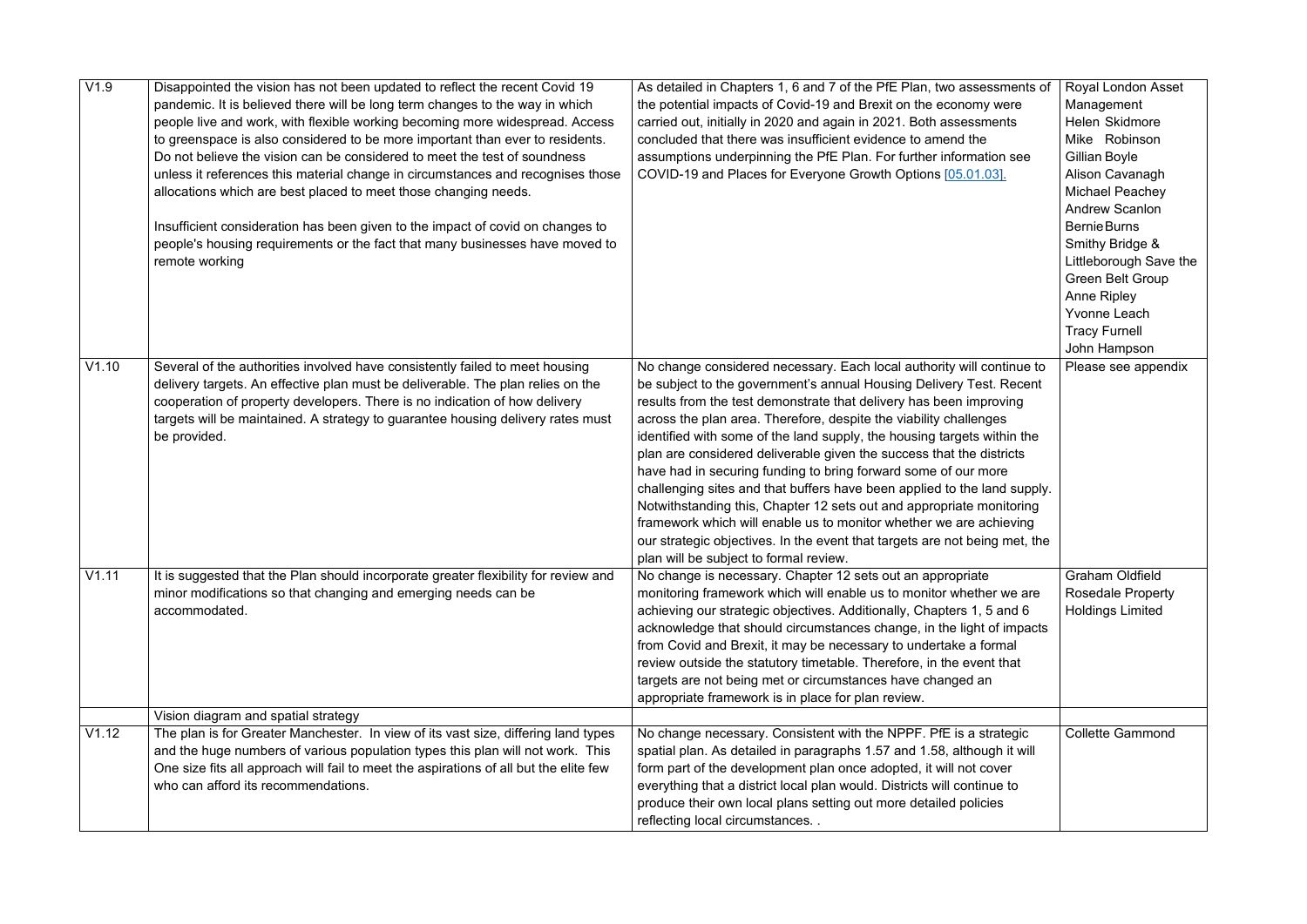| V1.13 | Development should not be on green belt.                                                                                                                        | No change necessary. The Key diagram accurately reflects the Plan's                                                                              | Please see appendix     |
|-------|-----------------------------------------------------------------------------------------------------------------------------------------------------------------|--------------------------------------------------------------------------------------------------------------------------------------------------|-------------------------|
|       |                                                                                                                                                                 | spatial strategy. The PfE Plan sets out a very clear preference of using                                                                         |                         |
|       | PfE Key diagram shows removal of greenbelt protection for some areas and                                                                                        | previously developed (brownfield) land and vacant buildings to meet                                                                              |                         |
|       | creation of greenbelt in others. There is no proof of exceptional circumstances                                                                                 | development needs in line with NPPF. However, given the scale of                                                                                 |                         |
|       | required in the National Planning Policy Framework to justify this.                                                                                             | development required to meet the objectives of the Plan, a limited                                                                               |                         |
|       |                                                                                                                                                                 | amount of development is identified on land outside of the urban area                                                                            |                         |
|       | There should be no building on green belt land until all brownfield land is utilised,                                                                           | on greenfield and/or Green Belt land. The details of the employment                                                                              |                         |
|       | and there is sufficient capacity in brownfield sites to meet this demand.                                                                                       | land needs and supply can be found in the Employment Topic Paper                                                                                 |                         |
|       |                                                                                                                                                                 | [05.01.04], the details of the housing land needs and supply can be                                                                              |                         |
|       |                                                                                                                                                                 | found in the Housing Topic Paper <sup>[06.01.03]</sup> . Further details in relation                                                             |                         |
|       |                                                                                                                                                                 | to the strategic case for releasing Green Belt can be found in the                                                                               |                         |
|       |                                                                                                                                                                 | Green Belt Topic Paper [07.01.25]                                                                                                                |                         |
| V1.14 |                                                                                                                                                                 |                                                                                                                                                  | <b>Sarah Fallon</b>     |
|       | It is suggested there isn't equity for areas in Greater Manchester, with Bury                                                                                   | By working together, the nine districts have been able to maximise the<br>supply of the brownfield land at the core of the conurbation and limit |                         |
|       | seeming to be using more land and building more houses and industrials areas<br>than most others. This 'joint' vision should be 'joint' and shared across areas | the extent of Green Belt release. Chapter 4 (4.1 - 4.23) summarises the                                                                          | Lisa Dysch              |
|       | rather than over-developing in a handful or areas which puts extra pressure on                                                                                  | PfE Spatial Strategy which seeks to deliver significant development in                                                                           |                         |
|       | infrastructure and public services.                                                                                                                             | the core growth area, boost the competitiveness of the Northern Areas                                                                            |                         |
|       |                                                                                                                                                                 | and sustain the competitiveness of the Southern Areas. The approach                                                                              |                         |
|       |                                                                                                                                                                 | to growth and spatial distribution is set out in the Growth and Spatial                                                                          |                         |
|       |                                                                                                                                                                 | Options Paper [02.01.10], Housing Topic Paper [06.01.03] and                                                                                     |                         |
|       |                                                                                                                                                                 | Employment Topic Paper [05.01.04]                                                                                                                |                         |
| V1.15 | The plan should be reviewed with a view to redevelopment of excess shop units                                                                                   | No change necessary. The housing requirement across the nine                                                                                     | Gillian Boyle           |
|       | and office space in town centres as potential housing allocations.                                                                                              | boroughs will be met in a range of locations, with a priority on                                                                                 | Smithy Bridge &         |
|       | There should be more work to bring empty houses back into use.                                                                                                  | brownfield sites and sustainable town centre locations. Policy JP-Strat                                                                          | Littleborough Save the  |
|       |                                                                                                                                                                 | 12 outlines the aim to significantly increase the resident population of                                                                         | <b>Green Belt Group</b> |
|       |                                                                                                                                                                 | the main town centres by providing a mix of type and size of dwellings                                                                           |                         |
|       |                                                                                                                                                                 | supported by necessary infrastructure.                                                                                                           |                         |
| V1.16 | There is insufficient evidence that the amount of industrial development is                                                                                     | The amount of industrial and commercial development has been                                                                                     | Michael Peachey         |
|       | needed.                                                                                                                                                         | sufficiently evidenced. Unlike for housing need, there is no standard                                                                            | Janet Brooks            |
|       |                                                                                                                                                                 | methodology for calculating employment land need. However, as                                                                                    | Steven Dyson            |
|       |                                                                                                                                                                 | detailed in the paper Employment Land Needs in Greater Manchester                                                                                | Lynn Smith              |
|       |                                                                                                                                                                 | [05.01.02] the approach adopted is considered to be a robust, widely                                                                             |                         |
|       |                                                                                                                                                                 | accepted methodology.                                                                                                                            |                         |
| V1.17 | There should be additional legislation, controls, and restrictions on landlords and                                                                             | These proposals would be outside the scope of a strategic planning                                                                               | Joshua Greenhaus        |
|       | the purchasing of properties for investment, airBNB and similar services, or for                                                                                | document such as the PfE plan.                                                                                                                   |                         |
|       | renting. Ensuring all available housing is fully utilized would go a long way to                                                                                |                                                                                                                                                  |                         |
|       | improving the current issue in the short term. Ideas such as punitively higher                                                                                  |                                                                                                                                                  |                         |
|       | rates of council tax on vacant rental properties or houses as well as second<br>houses and beyond would go a long way towards ensuring houses do not sit        |                                                                                                                                                  |                         |
|       | vacant because they increase in value and are a good investment even when                                                                                       |                                                                                                                                                  |                         |
|       | empty.                                                                                                                                                          |                                                                                                                                                  |                         |
|       |                                                                                                                                                                 |                                                                                                                                                  |                         |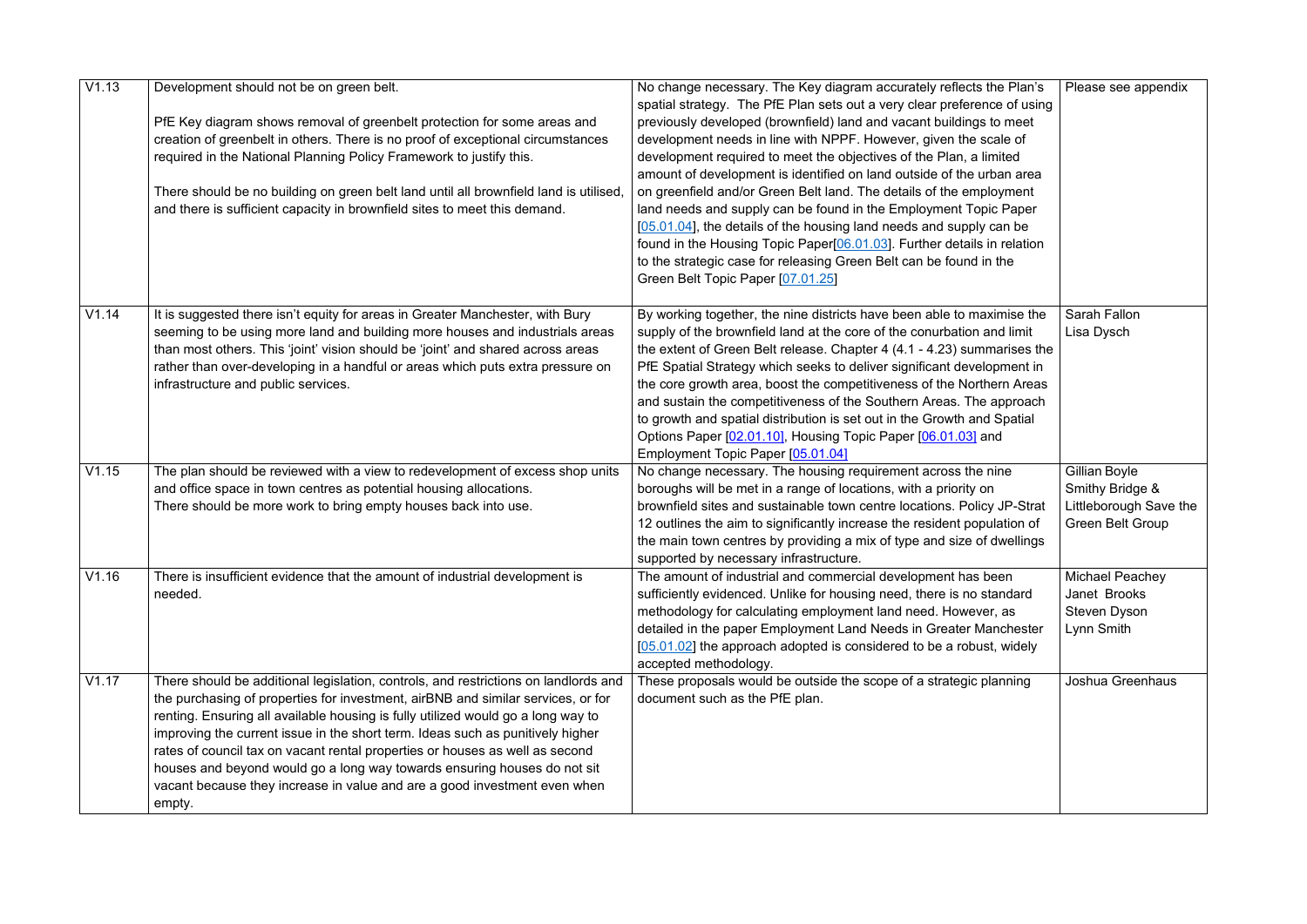| V1.18 | High Crompton Broad Location (Kingsway South) is included in the Key Diagram<br>and referred to in Policy JP-Strat 7 as a potential development opportunity.<br>However, the site will be retained as Green Belt until such a time as is<br>necessary. This is unacceptable as the Plan is in effect seeking to allocate the<br>site without due assessment of its suitability. | The key diagram and Policy Strat-7 identify potential areas for future<br>development.<br>As outlined in Policy JP Strat-7 the site is not being allocated in the PfE<br>plan or removed from the Green Belt. However, it may be considered in<br>the future in a review of this Plan and/ or the Oldham Local Plan if it is<br>demonstrated to be necessary.                                                                                                                                                                                            | Save Shaw's<br><b>Greenbelt Group</b>                                                     |
|-------|---------------------------------------------------------------------------------------------------------------------------------------------------------------------------------------------------------------------------------------------------------------------------------------------------------------------------------------------------------------------------------|----------------------------------------------------------------------------------------------------------------------------------------------------------------------------------------------------------------------------------------------------------------------------------------------------------------------------------------------------------------------------------------------------------------------------------------------------------------------------------------------------------------------------------------------------------|-------------------------------------------------------------------------------------------|
|       | Infrastructure                                                                                                                                                                                                                                                                                                                                                                  |                                                                                                                                                                                                                                                                                                                                                                                                                                                                                                                                                          |                                                                                           |
| V1.19 | There is insufficient infrastructure to support new developments.<br>The vision is around housing and transport however there is nothing to indicate<br>that service such as doctors, dentists, and schools, to support the community.                                                                                                                                          | A number of policies in the Plan provide a sufficient policy framework to<br>address this matter, such as Policies, JP-G6, JP-P1 and JP- D2 which<br>states that new development must be supported by the necessary<br>infrastructure, including where appropriate green spaces, schools and<br>medical facilities. The Plan needs to be read as a whole, therefore no<br>change is considered necessary.                                                                                                                                                | Please see appendix                                                                       |
| V1.20 | The vision statement mentions stress free journeys for all, but the development<br>will add more traffic to already congested roads.<br>Public transport is not efficient or cost-effective enough to displace car usage.                                                                                                                                                       | Transport Locality Assessments [09.01.07 through to 09.01.29] set out<br>the required transport infrastructure improvements for each allocation<br>to mitigate the impact of the site. The assessments outline indicative<br>phasing for all necessary transport infrastructure.<br>PfE policies and document Greater Manchester Transport Strategy<br>2040 [09.01.01] sets out our policies and ambitions to improve the<br>public transport network across Greater Manchester, including bus<br>reform as set out in Transport Topic Paper [09.01.29]. | Please see appendix                                                                       |
| V1.21 | The vision is reactive and not proactive about the travel infrastructure which<br>currently exists in these areas. The roads need to be improved prior to this<br>housing being built.                                                                                                                                                                                          | Transport Locality Assessments [09.01.07 through to 09.01.29] set out<br>the required transport infrastructure improvements for each allocation<br>to mitigate the impact or the site. The assessments outline indicative<br>phasing for all necessary transport infrastructure.<br>The specific phasing of interventions will be determined through the<br>normal planning process though the preparation of a Transport<br>Assessment setting out infrastructure and phasing of delivery.                                                              | Helen Lomax<br><b>Jennifer Antrobus</b>                                                   |
| V1.22 | It does not meet the criteria of the National Design Guide.                                                                                                                                                                                                                                                                                                                     | As stated in Policy JP-H3 'Type, Size and Design of New Housing'<br>further information will be determined through district local plans,<br>masterplans and other guidance including National Design Guide.                                                                                                                                                                                                                                                                                                                                              | <b>Gerard Tod</b>                                                                         |
| V1.23 | The plan does not provide a commitment to reducing reliance of cars.<br>Developing allocation on green belt land and in rural areas increases<br>greenhouse gas emissions and encourages reliance on cars.                                                                                                                                                                      | Objective 6 of PfE 'Promote the sustainable movement of people,<br>goods and information' states that development will be focused within<br>800m of sustainable transport hubs, and ensure new development is<br>designed to encourage and enable active and sustainable travel.<br>In addition the majority of development in the plan period will be on<br>land within the urban area, around 90% of residential development.                                                                                                                          | Smithy Bridge &<br>Littleborough Save the<br><b>Green Belt Group</b><br><b>Tracy Owen</b> |
| V1.24 | The vision does not adequately utilise rail and bus corridors to places of work,<br>and therefore will create further traffic on roads, congestion, and pollution,<br>contrary to carbon neutral principles.                                                                                                                                                                    | No change necessary. The vision is in line with the Greater Manchester<br>Strategy. More detailed policies in relation to this are contained in PfE<br>Chapter 'Sustainable and Resilient Places' (5) and Chapter 'Connected<br>Places' (10).                                                                                                                                                                                                                                                                                                            | <b>Anthony Pockney</b>                                                                    |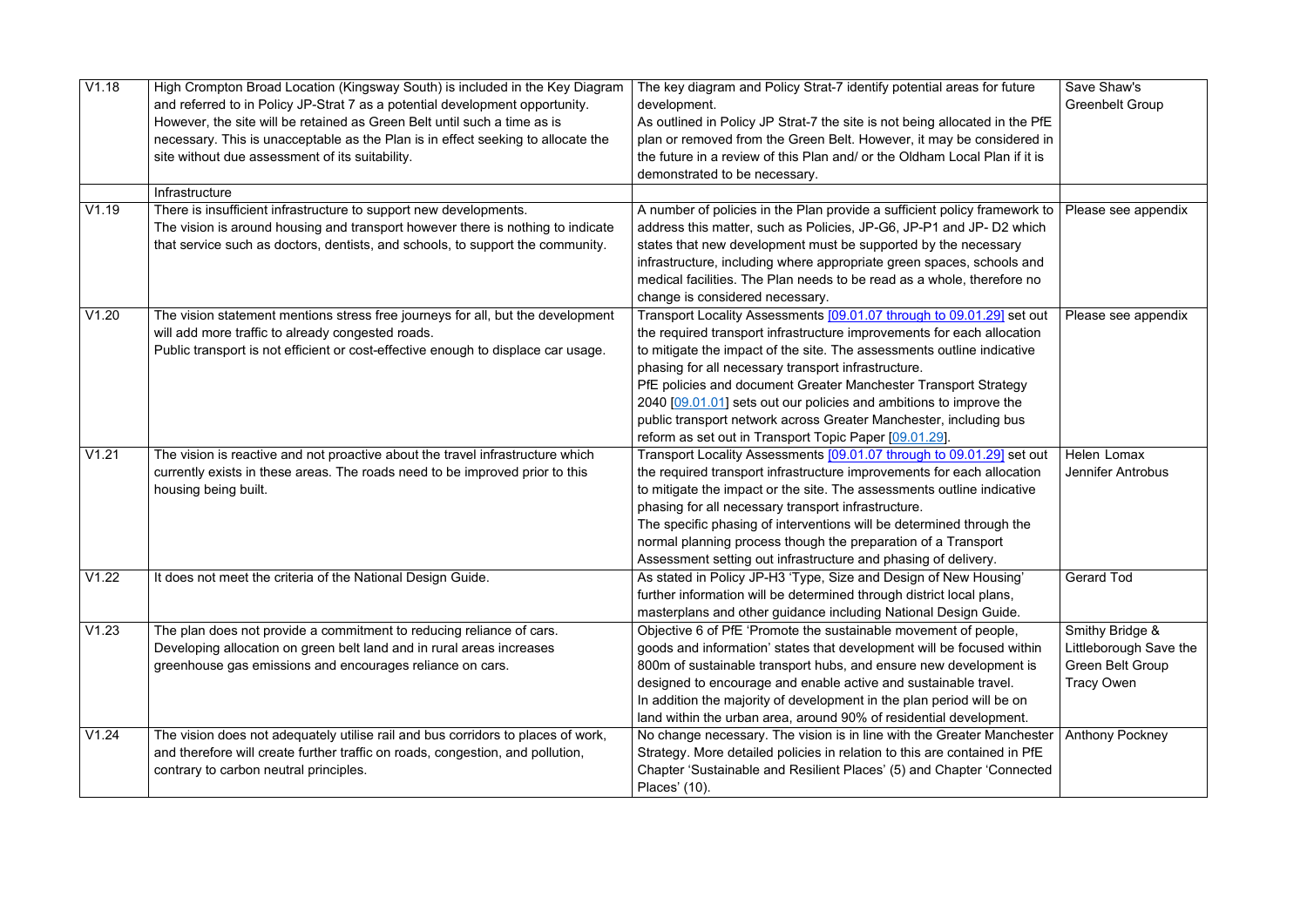| V1.25 | Need to develop better cycling infrastructure                                        | The requirement to support sustainable transport including cycling is     | Sarah Burlinson              |
|-------|--------------------------------------------------------------------------------------|---------------------------------------------------------------------------|------------------------------|
|       |                                                                                      | covered in a range of thematic polices contained in the PfE plan, such    |                              |
|       |                                                                                      | as Policies JP-C 1 and JP-C 5.                                            |                              |
| V1.26 | Developments should be kept close to transport hubs. Alongside this, the             | Objectives 2 and 6 state that development will be focused within 800m     | Rosaleen O'Donnell           |
|       | transport networks need to improve their capacity and reduce their charges, to       | of transport hubs.                                                        |                              |
|       | persuade people to use them.                                                         | Chapter 10 'Connected Places' provides further detail in relation to      |                              |
|       |                                                                                      | transport interventions, in particular JP-C 3 for public transport.       |                              |
| V1.27 | Do not see evidence in the Vision & Objectives that the LPA have considered          | The quantum of development has been considered in the Growth and          | <b>Caroline Davies</b>       |
|       | alternatives to the quantum of development.                                          | Spatial Options Paper [02.01.10]                                          |                              |
| V1.28 | The houses will not be affordable to local people.                                   | Objective 1 refers to an increase in the number of affordable homes       | Please see appendix          |
|       |                                                                                      | and there is an ambition to maximise the potential for the delivery of    |                              |
|       |                                                                                      | affordable housing [in line with local affordable housing policy          |                              |
|       |                                                                                      | requirements]. Further information is provided for specific site          |                              |
|       |                                                                                      | allocation policies and associated viability assessments. Policies JP-    |                              |
|       |                                                                                      | H2 and JP-H3 provide further guidance on affordable housing and           |                              |
|       |                                                                                      | housing mix.                                                              |                              |
| V1.29 | There is a need for a greater mix of housing e.g. bungalows, 1 or 2 bedroom          | The Plan seeks to make efficient use of land and part of this strategy is | Susan McKenna                |
|       | properties for smaller families and for people with disabilities.                    | building homes at high density, particularly within the Core Growth       | <b>Terence Collins</b>       |
|       |                                                                                      | Area. The Housing Chapter (7) provides policy in relation to housing      |                              |
|       |                                                                                      | type, size, design and density. Details of the housing land supply can    |                              |
|       |                                                                                      | be found in the Housing Topic Paper [06.01.03]                            |                              |
| V1.30 | There is little detail on how the required infrastructure will be paid for. The plan | A number of policies in the Plan provide a sufficient policy framework to | Please see appendix          |
|       | needs to be revised to identify how all the infrastructure will be paid.             | address this matter, such as Policies, JP-G6, JP-P1 and JP- D2 which      |                              |
|       |                                                                                      | states that new development must be supported by the necessary            |                              |
|       |                                                                                      | infrastructure, including where appropriate green spaces, schools and     |                              |
|       |                                                                                      | medical facilities. The Plan needs to be read as a whole, therefore no    |                              |
|       |                                                                                      | change is considered necessary.                                           |                              |
| V1.31 | There are no partners or industries identified for employment provision. Major       | The identification of specific partners for employment provision would    | Please see appendix          |
|       | partners for employment provision should be identified.                              | not be included part of a strategic plan.                                 |                              |
|       |                                                                                      | Objective 3 outlines the industries identified for the development of     |                              |
|       |                                                                                      | high value clusters in prime sectors.                                     |                              |
|       |                                                                                      | The Employment Topic Paper [05.01.04] and Employment Land Need            |                              |
|       |                                                                                      | in Greater Manchester [05.01.02] papers provide justification for the     |                              |
|       |                                                                                      | allocation of land for employment provision.                              |                              |
|       | Environment and sustainability                                                       |                                                                           |                              |
| V1.32 | The vision should be refocused on addressing the climate emergency, rather           | The impact of the climate emergency has been considered in the            | Gillian Boyle                |
|       | than on accelerated economic growth.                                                 | Integrated Assessment of the Greater Manchester Spatial Framework         | Woodford                     |
|       |                                                                                      | - Greater Manchester Spatial Framework Scoping Report (2021)              | Neighbourhood Forum          |
|       | A reordering of the bullet points and a minor edit is recommended so the             | $[02.01.01]$ .                                                            | <b>Friends of Carrington</b> |
|       | urgency of the climate emergency is fully translated.                                | Although the evidence has been updated, no changes to the IA              | <b>Moss</b>                  |
|       |                                                                                      | objectives or criteria are recommended. It is noted that the declaration  | <b>Matthew Brown</b>         |
|       |                                                                                      | of climate emergencies by GMCA and the 10 local authorities, is the       | Peter Collins                |
|       |                                                                                      | most significant shift since the previous update to the scoping report.   | Adam Cooper                  |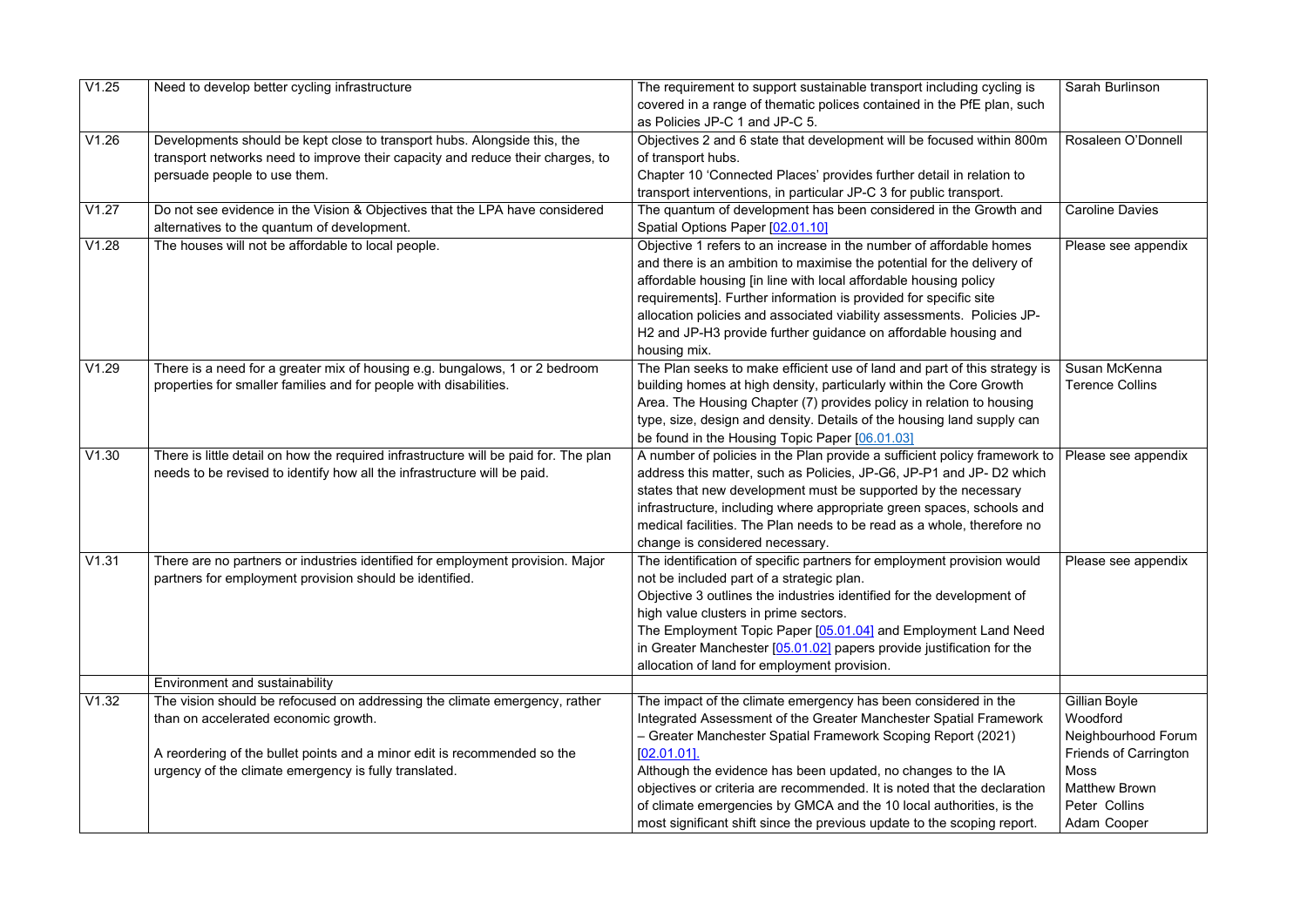|       |                                                                                     | The IA objectives and criteria particularly related to climate emergency  | <b>CPRE</b>                  |
|-------|-------------------------------------------------------------------------------------|---------------------------------------------------------------------------|------------------------------|
|       |                                                                                     | have been carefully considered and it is concluded that no additions or   |                              |
|       |                                                                                     | changes are required, and that this can be done using the relevant        |                              |
|       |                                                                                     | objectives and criteria in the existing IA Framework.                     |                              |
| V1.33 | Given the Vision to be at the forefront of climate action, securing clean air for   | PfE Chapter 8 'Greener Places' provides policies on the natural           | <b>Friends of Carrington</b> |
|       | residents and a flourishing natural environment, much greater weight should         | environment. The Natural Environment Topic Paper [07.01.26]               | <b>Moss</b>                  |
|       | have been given to the importance of GM's Strategic Green Infrastructure,           | provides more detail on how policies and allocations will support this    | <b>Paul Barker</b>           |
|       | including green belt, and much more evidence should have been provided about        | aim. Habitat Regulations Assessment of PfE [02.02.01] also provides       |                              |
|       | the relative values of the current natural capital compared to the resulting plans  | screening of PfE policies and allocations.                                |                              |
|       | for these areas.                                                                    | All development will be expected to deliver a net enhancement to          |                              |
|       | Building on green field sites does not seem compatible with supporting a            | Biodiversity in accordance with Policy JP-G 9. Further details are        |                              |
|       | 'flourishing natural environment'                                                   | contained in specific site allocation polices.                            |                              |
| V1.34 | The vision still refers to Manchester Airport without taking into account the       | As stated in Policy JP-Strat 10, development which is in line with        | <b>Charlotte Starkey</b>     |
|       | environmental damage it causes and need to become a net zero contributor.           | <b>Government policy</b>                                                  | <b>Friends of Carrington</b> |
|       |                                                                                     | Manchester's Local plan policies and                                      | Moss                         |
|       |                                                                                     | Manchester Airport Group's Corporate Social Responsibility                |                              |
|       |                                                                                     | Strategy                                                                  |                              |
|       |                                                                                     | will be supported delivering a sustainable world class airport which will |                              |
|       |                                                                                     | help to address issues raised by climate change. The CSR sets out a       |                              |
|       |                                                                                     | commitment to achieving net zero carbon emissions from their airport      |                              |
|       |                                                                                     | operations by 2038.                                                       |                              |
| V1.35 | Welcome the commitments to address climate change and a flourishing natural         | No change necessary. The vision is in line with the Greater Manchester    | The Wildlife Trusts          |
|       | environment. However, this paragraph should be strengthened by making a             | Strategy.                                                                 |                              |
|       | clearer commitment (consistent with other parts of the Plan) to deliver net zero    | These issues are also covered in more detail in PfE objective 7 and       |                              |
|       | carbon emissions growth. Recommends revising vision (bullet 5) to read: "A          | Chapter 5 'Sustainable and Resilient Places' of the plan.                 |                              |
|       | place at the forefront of action on climate change which delivers net zero growth   |                                                                           |                              |
|       | in carbon emissions with clean air and a flourishing natural environment."          |                                                                           |                              |
| V1.36 | Ask to commit to a review of impact of climate emergency, Brexit and pandemic       | No change is necessary. Chapter 12 sets out and appropriate               | <b>Friends of Carrington</b> |
|       | to be published within next 5 years and prior to any Green Belt release. Any        | monitoring framework which will enable us to monitor whether we are       | <b>Moss</b>                  |
|       | allocation that requires changes to Green Belt boundary should be withdrawn         | achieving our strategic objectives. Additionally, Chapters 1, 5 and 6     |                              |
|       | before this has been carried out.                                                   | acknowledge that should circumstances change, in the light of impacts     |                              |
|       |                                                                                     | from Covid and Brexit, it may be necessary to undertake a formal          |                              |
|       |                                                                                     | review outside the statutory timetable. Therefore, in the event that      |                              |
|       |                                                                                     | targets are not being met or circumstances have changed an                |                              |
|       |                                                                                     | appropriate framework is in place for plan review.                        |                              |
|       |                                                                                     | Details in relation to the strategic case for releasing Green Belt can be |                              |
|       |                                                                                     | found in the Green Belt Topic Paper [07.01.25]                            |                              |
| V1.37 | Ask to provide additional evidence to support decision-making, particularly in      | Comment not relevant to content of strategic objectives. These matters    | <b>Friends of Carrington</b> |
|       | relation to the Allocations, such as the comparative values of the existing natural | are covered in the Sustainable and Resilient Places Chapter (5) and       | Moss                         |
|       | capital/rural economy compared with the proposed developments, data about           | Greener Places (8). More detail about the impact of individual            |                              |
|       | (for example) carbon emissions and the impact of air pollution that will accrue     | allocations and associated mitigation are addressed in the Allocations    |                              |
|       | from the Allocations set out in the documentation.                                  | section.                                                                  |                              |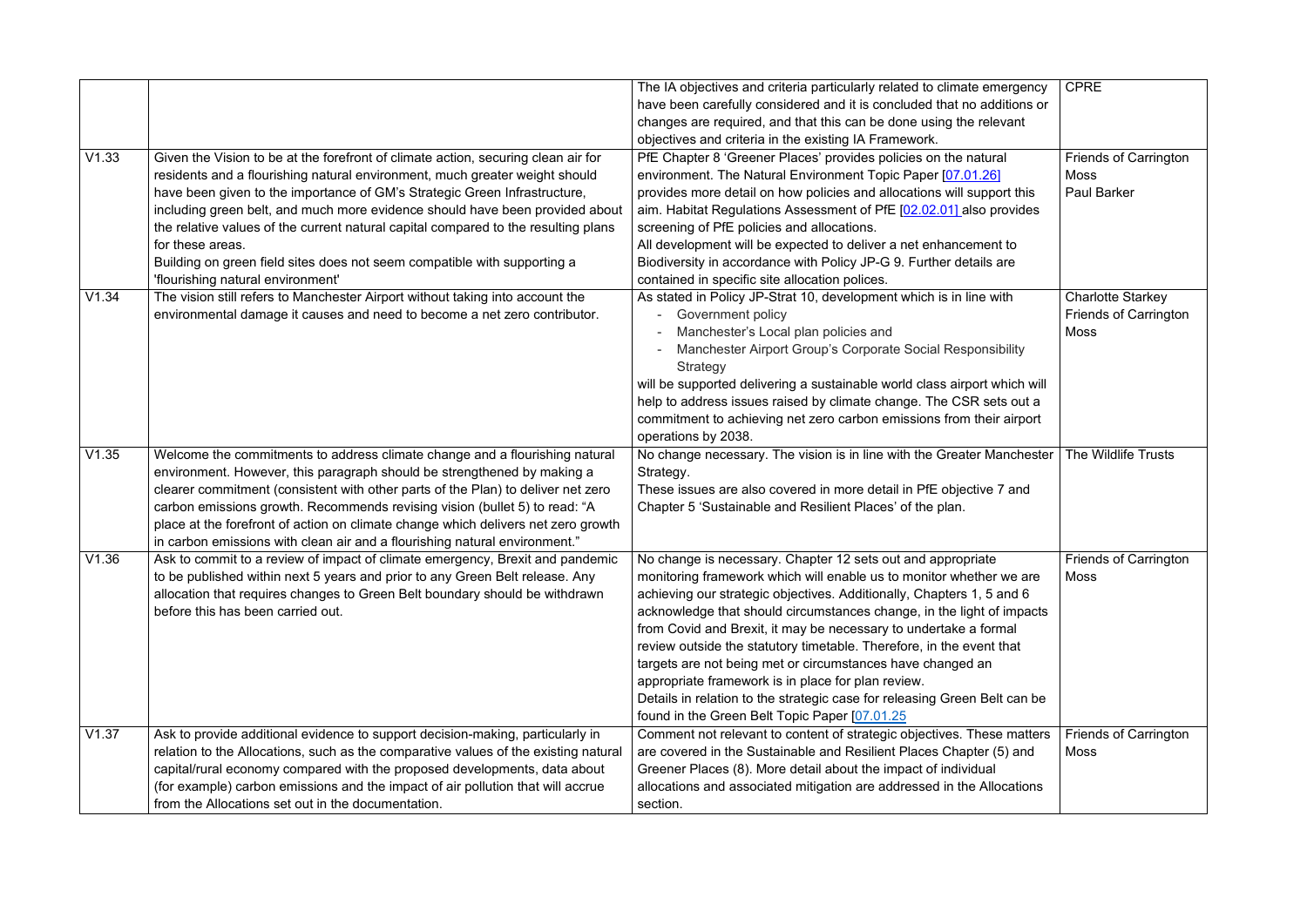| V1.38 | The developments and additional traffic generated from new development will       | Policy JP-S 6 Clean Air sets out ways in which improvements to air                                    | Please see appendix        |
|-------|-----------------------------------------------------------------------------------|-------------------------------------------------------------------------------------------------------|----------------------------|
|       | worsen pollution and reduce air quality.                                          | quality in the city-region will be supported. The AQMA and associated                                 |                            |
|       |                                                                                   | GM Air Quality Action Plan (AQAP) 2016-2021 set out measures to                                       |                            |
|       |                                                                                   | help to reduce air pollution.                                                                         |                            |
| V1.39 | Do not understand how building on greenfield sites can be carbon neutral or       | While the plan needs to be read as a whole, and individual planning                                   | Please see appendix        |
|       | sustainable, or help to address climate change                                    | applications will be considered against policies in the Plan and other                                |                            |
|       |                                                                                   | local plan policies adopted at the time of the determination, the                                     |                            |
|       |                                                                                   | allocation of the sites are supported by an appropriate evidence base                                 |                            |
|       |                                                                                   | which addresses matters such as those in the representation. Policies                                 |                            |
|       |                                                                                   | contained in Chapter 5 'Sustainable and Resilient Places' cover the                                   |                            |
|       |                                                                                   | approach to sustainability and climate change.                                                        |                            |
| V1.40 | The proposed developments will destroy habitats and reduce biodiversity           | Several policies in PfE Chapter 8 'Greener Places' detail how the plan                                | Please see appendix        |
|       |                                                                                   | will support the natural environment, such as JP-G 9 which states that                                |                            |
|       |                                                                                   | a net enhancement of biodiversity resources will be sought across the                                 |                            |
|       |                                                                                   | plan as a whole. In addition site allocation policies provide appropriate                             |                            |
|       |                                                                                   | mitigation measures.                                                                                  |                            |
|       |                                                                                   | The Natural Environment Topic Paper [07.01.26] and Habitat                                            |                            |
|       |                                                                                   | Regulations Assessment of PfE [02.02.01] provide further details.                                     |                            |
| V1.41 | Development is in areas of high flood risk which will increase incidents of       | No change is considered necessary. A Strategic Flood Risk                                             | Please see appendix        |
|       | flooding                                                                          | Assessment has been undertaken [04.02.01] across the plan,                                            |                            |
|       |                                                                                   | identifying the allocations as less vulnerable to flood risk and the need                             |                            |
|       |                                                                                   | for site specific Flood Risk Assessments [04.02.12] at the planning                                   |                            |
|       |                                                                                   | application stage in accordance with national policy and guidance.                                    |                            |
|       |                                                                                   | Policy JP-S5 provides further detailed policy in relation to Flood Risk.                              |                            |
|       |                                                                                   | Therefore, the Plan as a whole, is considered to provide an appropriate                               |                            |
|       |                                                                                   | policy framework to deal with this matter.                                                            |                            |
| V1.42 | Full environmental impact reports should be carried out on the specific sites and | Significant preliminary work has been conducted regarding habitats                                    | Colin Williams             |
|       | effects on surrounding areas, including the impact of habitat loss on protected   | and protected species. Further detail for specific sites is contained in                              | <b>EstherChandler</b>      |
|       | species.                                                                          | these policies and Chapter 8. The Natural Environment Topic Paper                                     | Carol Burke                |
|       |                                                                                   |                                                                                                       | <b>Karen Blake</b>         |
|       |                                                                                   | [07.01.26] and Habitat Regulations Assessment of PfE [02.02.01]<br>provide more detailed information. |                            |
| V1.43 |                                                                                   |                                                                                                       | <b>The Wildlife Trusts</b> |
|       | Suggested wording from "A place at the forefront of action on climate change", to | No change necessary. The Vision is in accordance with the Greater                                     |                            |
|       | add "which delivers net zero growth in carbon emissions" before "with clean air   | Manchester Strategy.                                                                                  |                            |
|       | and a flourishing natural environment."                                           |                                                                                                       |                            |
|       | <b>Healthy Lives</b>                                                              |                                                                                                       |                            |
| V1.44 | The loss of green spaces and natural environment will have a negative impact      | While a proportion of development will be on greenfield or Green Belt                                 | Please see appendix        |
|       | on mental and physical wellbeing.                                                 | land, policies in PfE Chapter 8 'Greener Places' such as JP-G 1, JP-G                                 |                            |
|       |                                                                                   | 2 and JP-G 8 show measures to ensure access to green space.                                           |                            |
|       |                                                                                   | Site allocation policies also provide localised mitigation measures and                               |                            |
|       |                                                                                   | opportunities for environmental enhancement.                                                          |                            |
|       |                                                                                   | More detail is contained in supporting information such as GM Green                                   |                            |
|       |                                                                                   | Belt Study - Identification of Opportunities to Enhance the Beneficial                                |                            |
|       |                                                                                   | use of the Green Belt [07.01.12]. Green Infrastructure Policy Context                                 |                            |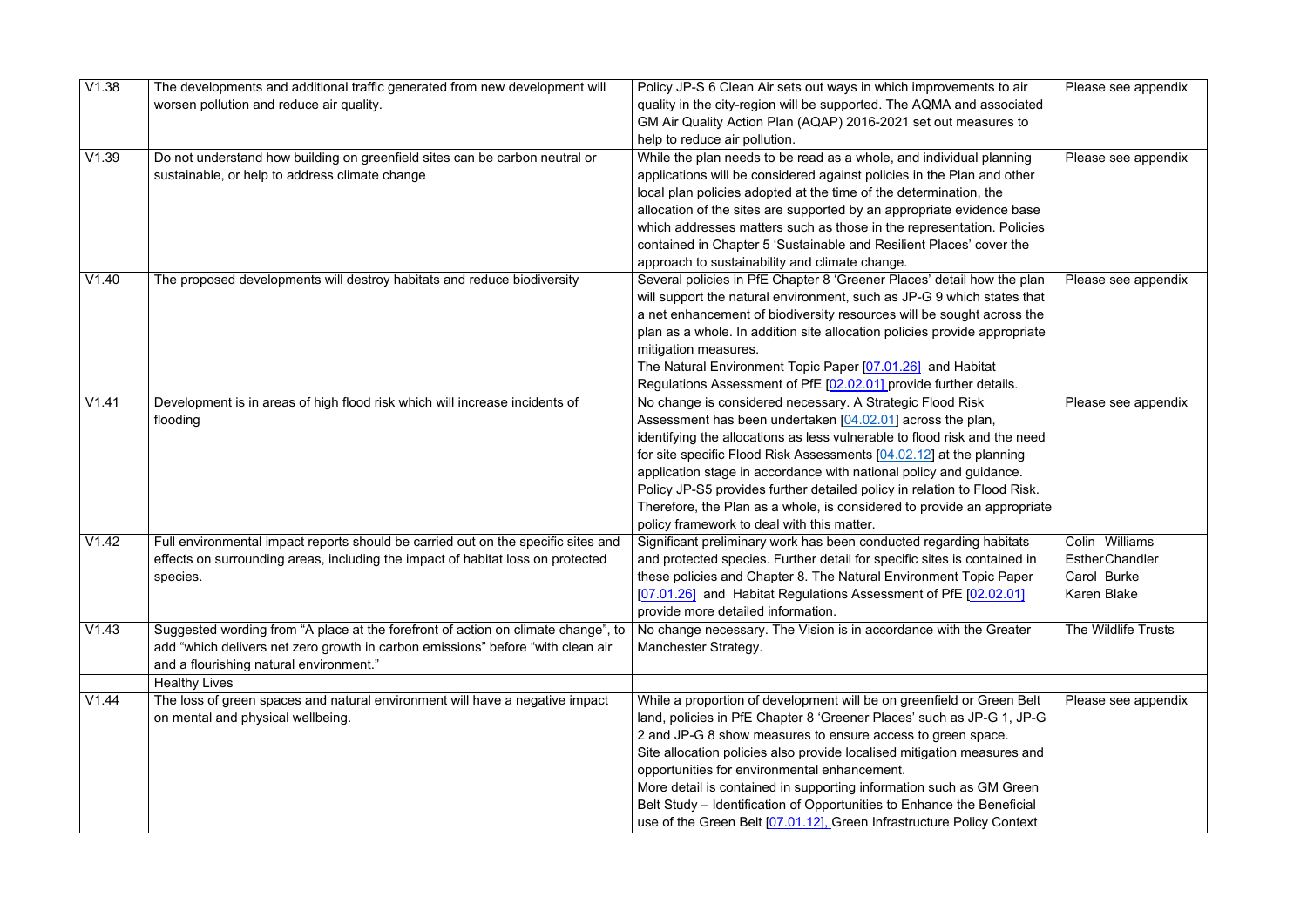|       |                                                                                                                                                                                                                                                                                                                                                                                                          | [07.01.01] Guidance for Greater Manchester - Embedding Green<br>Infrastructure Principles [07.01.02].                                                                                                                            |                                                                                                          |
|-------|----------------------------------------------------------------------------------------------------------------------------------------------------------------------------------------------------------------------------------------------------------------------------------------------------------------------------------------------------------------------------------------------------------|----------------------------------------------------------------------------------------------------------------------------------------------------------------------------------------------------------------------------------|----------------------------------------------------------------------------------------------------------|
| V1.45 | The lack of focus on remediating and developing derelict and vacant urban sites<br>could undermine the aspiration to secure places where people live healthy lives.                                                                                                                                                                                                                                      | It is considered the plan does place sufficient focus on brownfield land.<br>Strategic objective 2 is to 'prioritise use of brownfield land', with around<br>90% of residential development in urban areas across the plan area. | Save Greater<br><b>Manchester's Green</b><br>Belt (SGMGB)<br>Yvonne Leach                                |
|       | Consultation and procedural issues                                                                                                                                                                                                                                                                                                                                                                       |                                                                                                                                                                                                                                  |                                                                                                          |
| V1.46 | The vision is ambitious and strong however the experience so far is this is<br>something that is happening to communities and residents rather than with them<br>People in greater Manchester want to make it great but this has to be done by<br>listening to concerns and making changes to improve and innovate together<br>rather than losing places that are important to families and communities. | No change necessary. The vision is in accordance with the Greater<br>Manchester Strategy.<br>The matter around public consultation and engagement is considered<br>elsewhere.                                                    | Sarah Fallon<br><b>Yvonne Leach</b>                                                                      |
| V1.47 | We note the last bullet point on ensuring all voices are heard. However, we do<br>fear that the PFE plan has been largely based on the voices of opposition<br>towards development rather than the often-silent majority.                                                                                                                                                                                | Comment not relevant to the content of the Vision. Matter addressed<br>elsewhere.                                                                                                                                                | <b>EON Plant Ltd</b><br><b>PD Northern Steels</b><br><b>PD Northern Trust</b><br><b>Asset Management</b> |
| V1.48 | Consultation questions are unclear and too complicated for general public                                                                                                                                                                                                                                                                                                                                | Comment not relevant to the content of the Vision. Matter addressed<br>elsewhere.                                                                                                                                                | Please see appendix                                                                                      |
| V1.49 | Insufficient and ineffective consultation. There has been poor public consultation,<br>a lack of accessible information and little spent by councils in generating<br>awareness.                                                                                                                                                                                                                         | Comment not relevant to the content of the Vision. Matter addressed<br>elsewhere.                                                                                                                                                | Please see appendix                                                                                      |
| V1.50 | Include a review of the 'consultation and engagement' relating to all Allocations<br>to ensure compliance with District SCIs and the Gunning Principles.                                                                                                                                                                                                                                                 | Comment not relevant to content of the Vision. Matter addressed<br>elsewhere.                                                                                                                                                    | <b>Friends of Carrington</b><br><b>Moss</b>                                                              |
| V1.51 | There are no details of how Duty to Cooperate will be achieved. Following their<br>withdrawal Stockport will effectively become a neighbouring borough. However,<br>it is not acceptable to limit neighbouring boroughs to Stockport since each of the<br>authorities in the plan is also neighbouring to other authorities outside of the<br>plan.                                                      | Comment not relevant to the content of the Vision Chapter. Matter<br>addressed elsewhere.                                                                                                                                        | Please see appendix                                                                                      |
| V1.52 | The withdrawal of Stockport from the GMSF undermines the plan with the<br>strategy based on the same background data.                                                                                                                                                                                                                                                                                    | Comment not relevant to the content of the Vision Chapter. Matter<br>addressed elsewhere.                                                                                                                                        | Please see appendix                                                                                      |
| V1.53 | The site selection process has been opaque with no explanation as to why some<br>sites in the call for sites were excluded from the plan.                                                                                                                                                                                                                                                                | Comment not relevant to the content of the Vision Chapter. Matter<br>addressed elsewhere.                                                                                                                                        | Please see appendix                                                                                      |
| V1.54 | The housing figures are incorrect and out of date, using 2014 data to predict<br>housing need and ignoring the potential impacts of Brexit and Covid-19. Housing<br>need should be re-assessed using latest figures.                                                                                                                                                                                     | Comment not relevant to the content of the Vision. Matter addressed in<br>response to issues in "Homes Chapter".                                                                                                                 | Please see appendix                                                                                      |
| V1.55 | The GMCA is undemocratic                                                                                                                                                                                                                                                                                                                                                                                 | Out of scope of the Plan                                                                                                                                                                                                         | Alan Rawsterne<br>John A Holden                                                                          |
| V1.56 | It is considered to be unsound as it has been warped by political interference.<br>Decisions and policies have been made not by the needs of the people of<br>Greater Manchester and the constituent authorities, but by the political needs<br>and ambitions of politicians.<br>Suggested additions to vision                                                                                           | Comment not relevant to the content of the Vision. However, the plan<br>has been developed in accordance with national legislation.                                                                                              | John Shepherd<br><b>Colin Rafferty</b>                                                                   |
|       |                                                                                                                                                                                                                                                                                                                                                                                                          |                                                                                                                                                                                                                                  |                                                                                                          |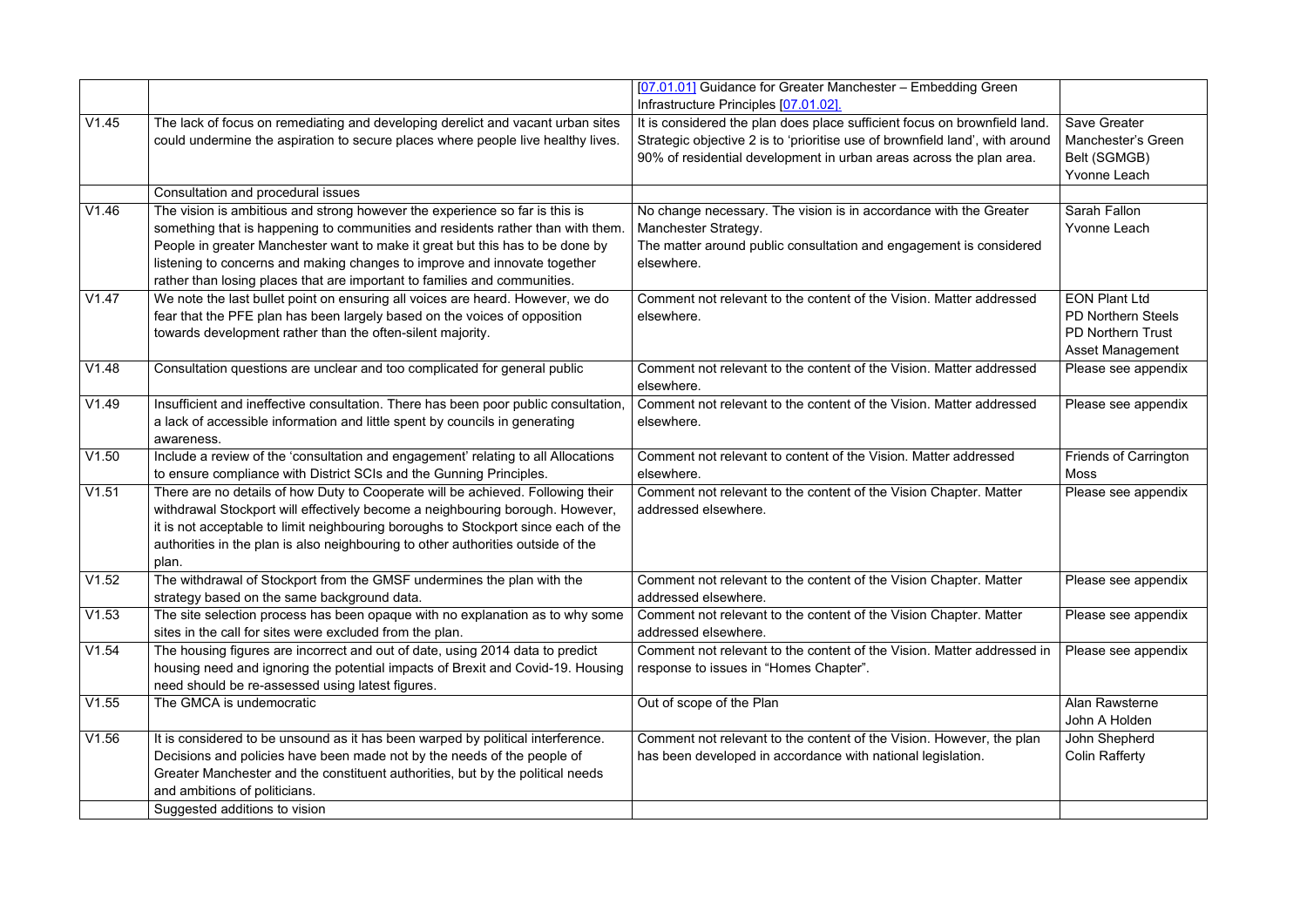| V1.57 | The vision does not refer to the historic environment, and the objectives are          | No change necessary. The PfE Vision is shared with GMS. Policy JP-     | <b>Historic England</b>       |
|-------|----------------------------------------------------------------------------------------|------------------------------------------------------------------------|-------------------------------|
|       | weak on this matter, this does not set an appropriate framework for the rest of        | P2 sets out a clear framework for the conservation and enhancement     |                               |
|       | the plan, in that heritage is not to be a strategic matter alongside other priorities. | of the historic environment, supported by evidence. Published          |                               |
|       |                                                                                        | alongside the PfE 2021 are:                                            |                               |
|       |                                                                                        | o A Heritage Topic Paper [08.01.12];                                   |                               |
|       |                                                                                        | o A strategic historic environment assessment [08.01.01];              |                               |
|       |                                                                                        | o Individual districts have commissioned site specific historic        |                               |
|       |                                                                                        | environment assessments.                                               |                               |
| V1.58 | Site is in close proximity to many heritage assets and the RHS Bridgewater             | No change necessary. Policy JP-P2 sets out a clear framework for the   | Sin Yi Pang                   |
|       | Gardens. This development could significantly harm the setting of these heritage       | conservation and enhancement of the historic environment, supported    |                               |
|       | assets.                                                                                | by evidence. Published alongside the PfE 2021 are:                     |                               |
|       |                                                                                        | o A Heritage Topic Paper [08.01.12];                                   |                               |
|       |                                                                                        | o A strategic historic environment assessment [08.01.01];              |                               |
|       |                                                                                        | o Individual districts have commissioned site specific historic        |                               |
|       |                                                                                        | environment assessments.                                               |                               |
| V1.59 | Vision does not give appropriate weight to the rural areas of our region               | No change necessary. The PfE Vision is shared with Greater             | <b>Warburton Parish</b>       |
|       |                                                                                        | Manchester Strategy. Chapter 8 'Greener Places' sets out a clear       | Council                       |
|       |                                                                                        | framework for the protection and enhancement of the natural            | <b>Friends of Carrington</b>  |
|       |                                                                                        | environment.                                                           | <b>Moss</b>                   |
| V1.60 | The protection of versatile agricultural land should be paramount                      | No change necessary. Policy JP-G 9 states the best and most versatile  | <b>Elizabeth Jane Glew</b>    |
|       |                                                                                        | agricultural land will be safeguarded.                                 |                               |
| V1.61 | It is impossible to see how the plan can be delivered without the full                 | The Greater Manchester Joint Minerals Development Plan (GMJMDP)        | <b>Mineral Products</b>       |
|       | consideration of mineral resources required.                                           | is not being amended as part of PfE. Mineral Safeguarding Areas, and   | Association                   |
|       |                                                                                        | the policies which cover them, are identified within the GMJMDP and    |                               |
|       |                                                                                        | will remain unchanged and applicable once PfE is adopted.              |                               |
| V1.62 | Would welcome the acknowledgement of the potential effects of expansion of             | No comment, The PfE Vision is shared with Greater Manchester           | <b>Peak District National</b> |
|       | the Greater Manchester population on the National Park. It is likely that any          | Strategy.                                                              | Authority                     |
|       | increase in population will lead to a greater demand for access to the National        |                                                                        |                               |
|       | Park and ultimately a higher number of visitors. It is important that efforts to       |                                                                        |                               |
|       | reduce the reliance on the private car do not stop at the Greater Manchester           |                                                                        |                               |
|       | boundary. It is of benefit to both Greater Manchester and the Peak District            |                                                                        |                               |
|       | National Park for visits originating from the Greater Manchester area to the           |                                                                        |                               |
|       | National Park are made by sustainable forms of transport.                              |                                                                        |                               |
| V1.63 | The vision sets out to make GM one of the best places to be, it may be at              | The way in which the PfE proposes to achieve the vision are set out in | <b>Maureen Buttle</b>         |
|       | present but the new plans will make that almost impossible due to overcrowding,        | the objectives such as Objective 6 'Promote the sustainable movement   |                               |
|       | lack of green accessible areas and little respect for the views of many.               | of people, good and information', Objective 8 'Improve the quality of  |                               |
|       |                                                                                        | our natural environment and access to green spaces' and associated     |                               |
|       |                                                                                        | thematic and site allocation policies.                                 |                               |
| V1.64 | Not legally compliant. It is questionable whether PfE and GMSF can effectively         | Comment not relevant to the content of the Vision. Matter addressed    | Please see appendix           |
|       | be treated as the same plan. While the GMSF may have been established as               | elsewhere.                                                             |                               |
|       | legally compliant (complies with Regulation 18 of the Town and Country                 |                                                                        |                               |
|       | Planning regulations) and could therefore possibly proceed to final public             |                                                                        |                               |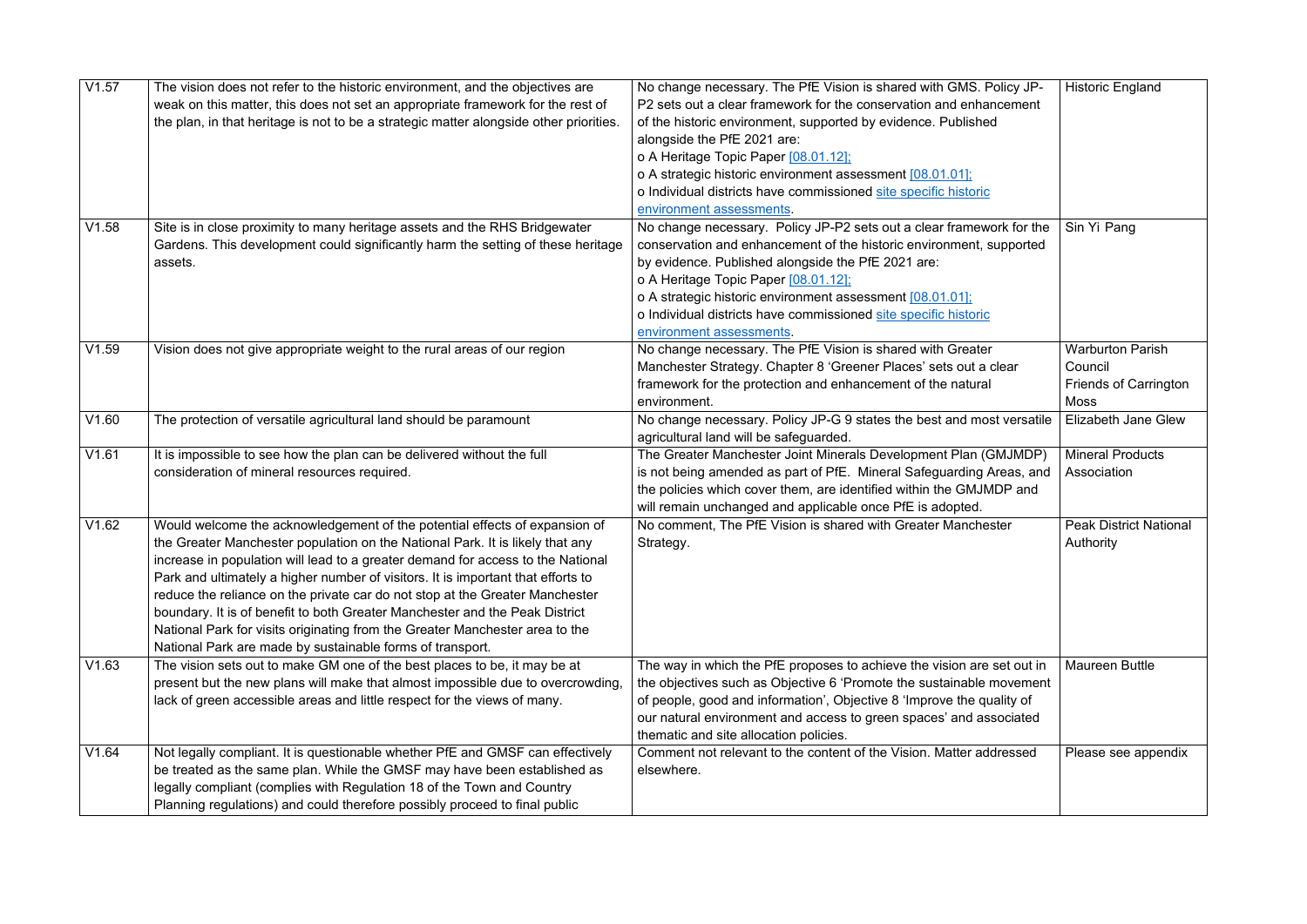#### **Strategic Objectives**

#### **PfE 2021 Objective 1: Meet our housing need**

|       | consultation and submission under Regulation 19 (this current stage) PfE legality |                                                                         |                             |
|-------|-----------------------------------------------------------------------------------|-------------------------------------------------------------------------|-----------------------------|
|       | is not established. This needs to be established by a judicial review.            |                                                                         |                             |
| V1.65 | A change in the methodology for Manchester City Council was resulted in a 35%     | Comment not relevant to the content of the Vision. Matter addressed in  | Please see appendix         |
|       | uplift for the Manchester City Council area. The revised Local Housing Need       | response to issues in "Homes Chapter"                                   |                             |
|       | methodology states that the 35% uplift is to be met within the district and not   |                                                                         |                             |
|       | redistributed. This represents a significant change between the previous spatial  |                                                                         |                             |
|       | framework the Greater Manchester Spatial Framework and the current joint          |                                                                         |                             |
|       | development plan Places for Everyone.                                             |                                                                         |                             |
| V1.66 | Do not support the use of CPOs                                                    | Comment not relevant to the content of the Vision. Chapter 12 refers    | Sarah Burlinson             |
|       |                                                                                   | to circumstances when CPO may be required.                              | Peter Wright                |
|       |                                                                                   |                                                                         | Leigh Ornithological        |
|       |                                                                                   |                                                                         | Society                     |
|       |                                                                                   |                                                                         | <b>Alison Doherty</b>       |
|       |                                                                                   |                                                                         | <b>Andrew Mair</b>          |
| V1.67 | Ask to add additional KPIs that include all aspects of the Vision                 | The Vision is in accordance with the Greater Manchester Strategy. It is | <b>Friend of Carrington</b> |
|       |                                                                                   | considered that Chapter 12 sets out an appropriate monitoring           | <b>Moss</b>                 |
|       |                                                                                   | framework.                                                              |                             |
| V1.68 | Should abandon the Trafford Developments                                          | Comment not relevant to content of the vision. Matter addressed in      | <b>Michael Reeve</b>        |
|       |                                                                                   | <b>Trafford Allocations.</b>                                            |                             |
| V1.69 | Do not live in the area so cannot plan for it                                     | Comment not relevant to content of the vision.                          | Stephen Hardacre            |
| V1.70 | Too many houses around this area.                                                 | Comment not relevant to content of the vision.                          | <b>Rachel Cope</b>          |
| V1.71 | The area is not fit for purpose                                                   | Comment unclear.                                                        | <b>Clare Hayes</b>          |
| V1.72 | Not contacted earlier                                                             | Comment unclear                                                         | R Nawaz                     |
| V1.73 | Recent election showed that councilor's majority reduced.                         | Comment not relevant to content of vision.                              | <b>Colin Walters</b>        |
| V1.74 | Goes against planning aims                                                        | Comment not specific.                                                   | Andrew Jay                  |
| V1.75 | Allocation includes land not owned by the proposer and therefore the plan is not  | Comment not relevant to content of the vision.                          | <b>Andrew Broadhurst</b>    |
|       | wholly deliverable.                                                               |                                                                         |                             |
| V1.76 | Views have not been sought on land for housing which will go to people from       | Comments not relevant to the content of the vision and outside the      | John Smith                  |
|       | outside the area. Need to stop forcing economic and jobs through nonjobs.         | scope of a strategic planning document.                                 |                             |
|       | Cannot get an appointment to see GP, Council does not tackle antisocial           |                                                                         |                             |
|       | behaviour and poor housing, and Police with reference to crime and drugs. A       |                                                                         |                             |
|       | local referendum on project should have taken place.                              |                                                                         |                             |

| Row  | Summary of issues raised to PfE2021                                          | Summary response to issues raised to PfE2021                         | Respondent name(s)  |
|------|------------------------------------------------------------------------------|----------------------------------------------------------------------|---------------------|
| O1.1 | Should not be met if it requires land to be released from the Green Belt for | The PfE Plan sets out a very clear preference of using previously    | Please see appendix |
|      | development                                                                  | developed (brownfield) land and vacant buildings to meet development |                     |
|      |                                                                              | needs in line with NPPF. However, given the scale of development     |                     |
|      |                                                                              | required to meet the objectives of the Plan, a limited amount of     |                     |
|      |                                                                              | development is identified on land outside of the urban area on       |                     |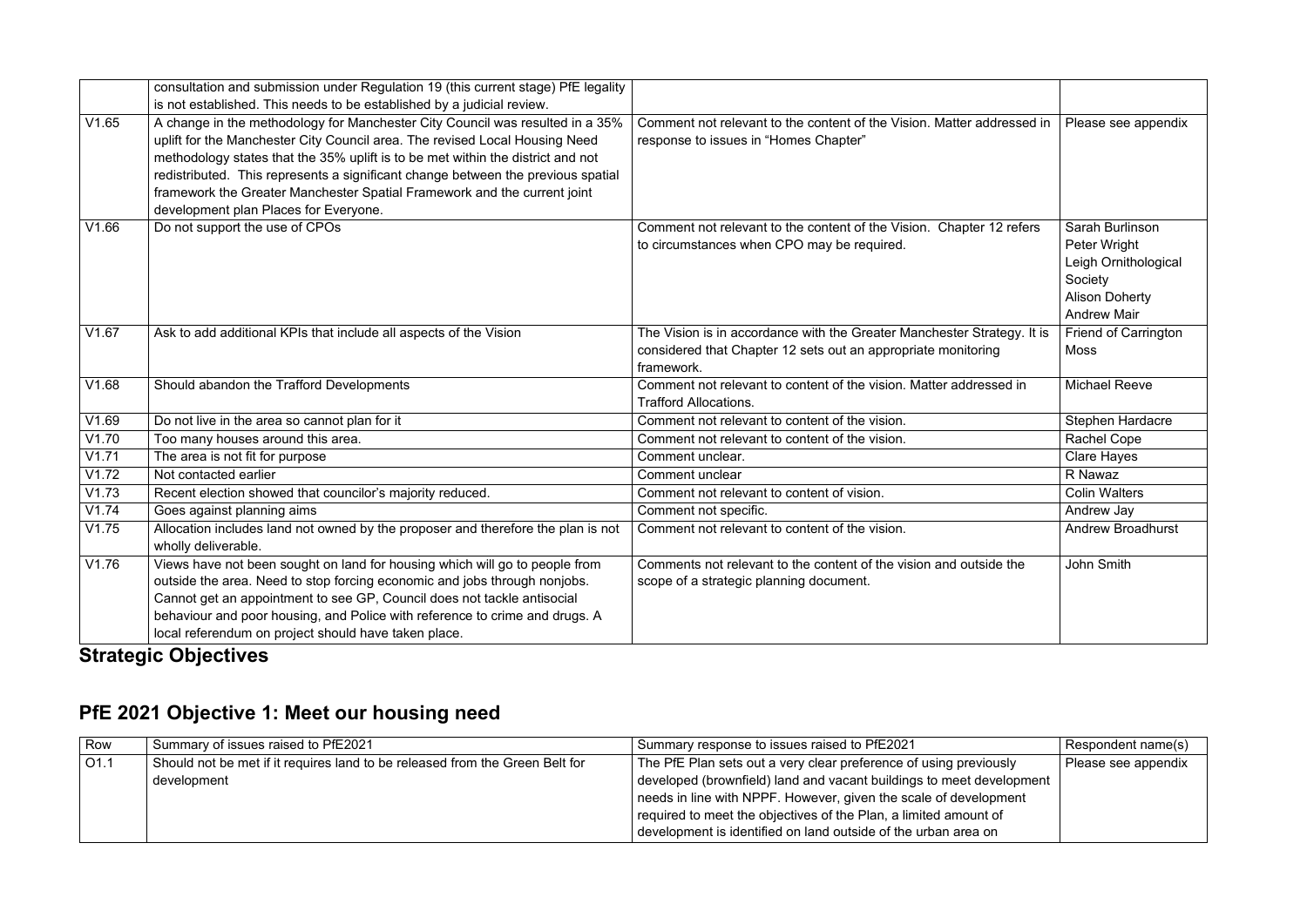|                  | PfE shows removal of greenbelt protection for some areas and creation of               | greenfield and/or Green Belt land. The details of the housing land         |                           |
|------------------|----------------------------------------------------------------------------------------|----------------------------------------------------------------------------|---------------------------|
|                  | greenbelt in others. There is no proof of exceptional circumstances required in        | needs and supply can be found in the Housing Topic Paper[06.01.03].        |                           |
|                  | the National Planning Policy Framework to justify this.                                | Further details in relation to the strategic case for releasing Green Belt |                           |
|                  |                                                                                        | can be found in the Green Belt Topic Paper [07.01.25]. The quantum of      |                           |
|                  |                                                                                        | development has also been considered in the Growth and Spatial             |                           |
|                  |                                                                                        | Options Paper [02.01.10].                                                  |                           |
| O1.2             | The objective should focus on housing mix rather than volume (e.g. bungalows +         | Objective 1 is not limited to housing numbers and refers to increasing     | Susan McKenna             |
|                  | accommodation for disabilities, affordable housing).                                   | the number of affordable homes and to provide a diverse mix of             | <b>Charlotte Starkey</b>  |
|                  |                                                                                        | housing. Policies JP-H2 and JP-H3 provide further guidance on              | <b>Janet Brooks</b>       |
|                  |                                                                                        | affordable housing and housing mix. The Housing Chapter (7) provides       |                           |
|                  |                                                                                        | policy in relation to housing type, size, design and density. Further      |                           |
|                  |                                                                                        | details are contained in the Housing Topic Paper 06.01.03.                 |                           |
| O1.3             | The houses proposed will not be affordable to local people.                            | Objective 1 refers to an increase in the number of affordable homes        | Lorraine Rogers           |
|                  | The proportion of affordable housing needs to be defined.                              | and there is an ambition to maximise the potential for the delivery of     | <b>Kelly Baker</b>        |
|                  |                                                                                        | affordable housing [in line with local affordable housing policy           | <b>Catherine Davies</b>   |
|                  |                                                                                        | requirements]. Further information is provided for specific site           | <b>Charlotte Starkey</b>  |
|                  |                                                                                        | allocation policies and associated viability assessments. Policies JP-     | Michelle Jacques          |
|                  |                                                                                        | H2 and JP-H3 provide further guidance on affordable housing and            | Jamie Bentham             |
|                  |                                                                                        | housing mix.                                                               | <b>Judith Brierley</b>    |
| O1.4             | Concerned that the housing strategy as proposed currently will fall short of           | The Plan as a whole sets out an appropriate strategic policy framework     | Metacre Ltd               |
|                  | achieving Objective 1, as it will not allow for the delivery of lifetime sustainable   | to deliver the overall Vision and Objectives, including housing. Recent    | <b>Redrow Homes</b>       |
|                  | housing across all nine PfE districts.                                                 | delivery rates, demonstrate that the relevant targets within this area are |                           |
|                  | Concerned that the PfE will not meet Objectives 1 and 2 in relation to housing.        | deliverable. Details of the housing land supply can be found in the        |                           |
|                  |                                                                                        | Housing Topic Paper [06.01.03].                                            |                           |
|                  |                                                                                        |                                                                            |                           |
| O <sub>1.5</sub> | There is an over-reliance on sites identified in the SHLAA, the assumption that        | No change considered necessary. Recent results from the Housing            | <b>Seddon Homes Ltd</b>   |
|                  | the very large sites in the PfE will all deliver in full in the plan period to 2037 is | Delivery Test demonstrate that delivery has been improving across the      |                           |
|                  | unrealistic, there are existing issues with housing delivery as reported through       | plan area. Therefore despite the viability challenges identified with      |                           |
|                  | the Housing Delivery Test results, there is a failure to demonstrate a five-year       | some of the land supply, the housing targets within the plan are           |                           |
|                  | housing land supply in some of the PfE areas.                                          | considered to be deliverable given the success that the districts have     |                           |
|                  |                                                                                        | had in securing funding to bring forward some of the more challenging      |                           |
|                  | Ask to provide evidence that remaining SHLAA sites will be available for               | sites and that buffers have been applied to the land supply.               |                           |
|                  | development in the timeframes proposed, be realistic with lead-in times and build      | Notwithstanding this, Chapter 12 sets out and appropriate monitoring       |                           |
|                  | rates and provide a higher flexibility than the 15.6% currently proposed in the        | framework which will enable us to monitor whether we are achieving         |                           |
|                  | housing land supply.                                                                   | our strategic objectives. In the event that targets are not being met, the |                           |
|                  |                                                                                        | plan will be subject to formal review.                                     |                           |
| O1.6             | PfE does not recognise adequately the challenge of developing affordable               | As outlined in Paragraph 1.45 of the PfE Introduction, the Strategic       | <b>Greater Manchester</b> |
|                  | housing at scale on brownfield land. As well as the ever-increasing competition        | Viability Study identifies challenges with a proportion of land supply     | <b>Housing Providers</b>  |
|                  | for land generally (private developers are increasingly targeting brownfield land      | which is acknowledged by the provision of a land supply 'buffer'.          |                           |
|                  | for market sale housing,) the costs of site remediation for development for            | The Brownfield Land Fund targeted at Combined Authorities is one           |                           |
|                  | affordable housing can be a significant constraint, even with the support of           | way of addressing viability issues, with the GMCA working to secure        |                           |
|                  | Homes England grant. PfE should take the opportunity to join the dots between          | additional funding to ensure potential of brownfield land can be           |                           |
|                  | affordable Places for Everyone - Consultation Response Greater Manchester              | realised.                                                                  |                           |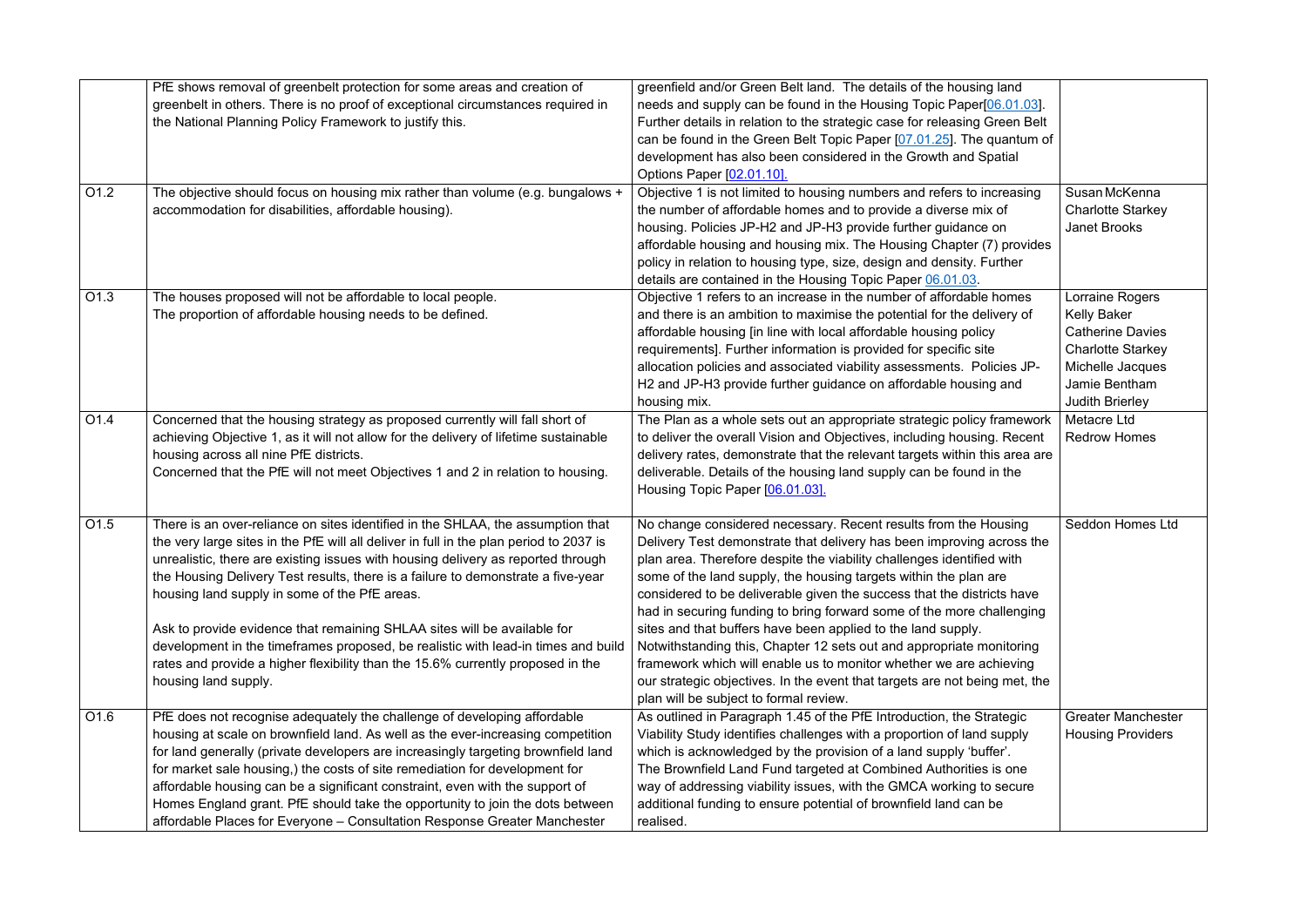|                  | Housing Providers housing development and support for brownfield grant                                                                                                                                                                                                                                                                                                                                                                                                                                                                                                                                    |                                                                                                                                                                                                                                                                                                                                                                                                                                                                                                                                                                               |                                                                                                                                                                               |
|------------------|-----------------------------------------------------------------------------------------------------------------------------------------------------------------------------------------------------------------------------------------------------------------------------------------------------------------------------------------------------------------------------------------------------------------------------------------------------------------------------------------------------------------------------------------------------------------------------------------------------------|-------------------------------------------------------------------------------------------------------------------------------------------------------------------------------------------------------------------------------------------------------------------------------------------------------------------------------------------------------------------------------------------------------------------------------------------------------------------------------------------------------------------------------------------------------------------------------|-------------------------------------------------------------------------------------------------------------------------------------------------------------------------------|
|                  | subsidies, particularly in the context of the likely reduction of the delivery of true                                                                                                                                                                                                                                                                                                                                                                                                                                                                                                                    |                                                                                                                                                                                                                                                                                                                                                                                                                                                                                                                                                                               |                                                                                                                                                                               |
|                  | affordable tenures as First Homes becomes established.                                                                                                                                                                                                                                                                                                                                                                                                                                                                                                                                                    |                                                                                                                                                                                                                                                                                                                                                                                                                                                                                                                                                                               |                                                                                                                                                                               |
| O <sub>1.7</sub> | Suggested change to 'Increase net additional dwellings to significantly boost the<br>supply of housing in Greater Manchester' to ensure policy is in keeping with<br>NPPF aim of 'significantly boosting the supply of homes'.                                                                                                                                                                                                                                                                                                                                                                            | No change necessary. The objectives as drafted are consistent with<br>NPPF and NPPG and will provide an appropriate strategic planning<br>framework to secure the overall ambitions of the plan. The Growth and<br>Spatial Options paper [02.01.10] justifies the approach to meet housing<br>need.                                                                                                                                                                                                                                                                           | Church<br><b>Commissioners for</b><br>England<br><b>Persimmon Homes</b><br><b>Morris Homes</b><br><b>Redrow Homes</b><br>Oltec Group<br>Jones Homes<br><b>BDW Trading Ltd</b> |
| O1.8             | Wording should be changed from "Increase net additional dwellings" to "Provide<br>sufficient additional dwellings to meet needs".<br>Wording should be changed to "provide a sufficient amount and variety of homes<br>to meet the full local housing needs of GM"                                                                                                                                                                                                                                                                                                                                        | No change necessary. The objectives are strategic in nature and more<br>detail is contained in PfE Homes Chapter (7). The objectives as drafted<br>are considered to be consistent with NPPF and NPPG and will provide<br>an appropriate strategic planning framework to secure the overall<br>ambitions of the plan by our many partners.<br>The Growth and Spatial Options paper [02.01.10] provides the<br>approach to reach the proposed number of dwellings across the plan<br>area.                                                                                     | The Wildlife Trusts<br>Peel L&P Investments<br>(North) Ltd                                                                                                                    |
| O1.9             | It is not considered that the components of the housing land supply and<br>associated PfE policies concerning density of housing sites (particularly those in<br>proximity to public transport hubs) will support delivery of a diverse mix of<br>housing as defined in Objective 1. Similarly, the over reliance on apartment<br>developments to achieve housing requirements is unlikely to support a sufficient<br>increase in the number of affordable homes; evidence suggesting that such<br>developments fail to deliver sufficient affordable homes due to viability<br>constraints.              | No change considered necessary. The Plan seeks to make efficient<br>use of land and part of this strategy is building homes at high density,<br>particularly within the Core Growth Area. Recent delivery rates,<br>demonstrate that the relevant targets within this area are deliverable.<br>Details of the housing land supply can be found in the Housing Topic<br>Paper [06.01.03].                                                                                                                                                                                      | <b>Persimmon Homes</b><br>North West<br>Morris Homes (North)<br>Ltd                                                                                                           |
| O1.10            | To ensure that the objectives of the PfE plan are fully responsive to national<br>planning policy, it is considered that a fifth point relating to housing delivery<br>should be added which sets out the need to ensure that sites identified are<br>deliverable in a timely manner within the plan period with infrastructure and<br>policy requirements applied.                                                                                                                                                                                                                                       | It is not considered necessary to add this to the objectives which are<br>strategic in nature.<br>More information on the delivery of the PfE objectives is found in the<br>Delivery Topic Paper [03.01.05].                                                                                                                                                                                                                                                                                                                                                                  | Gladman<br>Developments                                                                                                                                                       |
| O1.11            | Whilst Objective 1 commits to an increase in the number of affordable homes,<br>the subsequent ambitions in Objective 2 around housing growth and creating<br>neighborhoods of choice in the Core Areas and town centres, does not make any<br>commitment to the proportion of affordable homes needed in these locations.<br>This is a missed opportunity in the context of driving inclusive growth. And<br>having recognised the context of an ageing population in the previous chapter,<br>Objectives 1 & 2 and none of the following objectives make any reference to this<br>specific demographic. | It is noted that not all sites will be brought forward as private market<br>housing and the districts have been successful in securing funding to<br>bring forward this type of development in some of the more challenging<br>areas and the districts will continue to work proactively with multiple<br>organisations to bring forward more challenging sites<br>While the strategic objectives do not provide a specific commitment to<br>the proportion of affordable homes additional detail is provided in<br>policies JP-H2 and JP-H3 and specific allocation polices. | <b>Greater Manchester</b><br><b>Housing Providers</b>                                                                                                                         |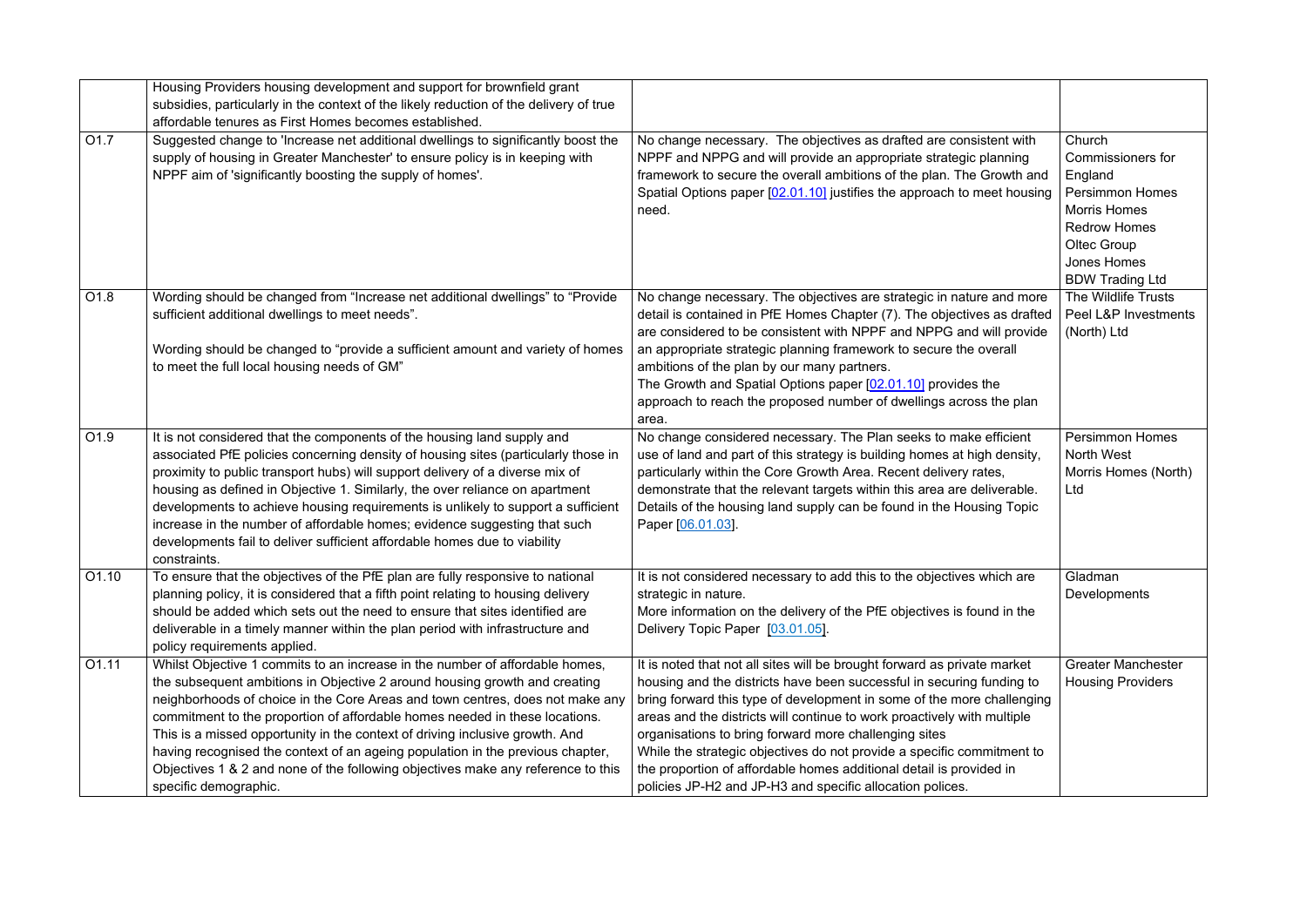| $\overline{O1.12}$ | If any allocation is not deliverable, it would render the plan unsound as it would<br>not be positively-prepared or effective until that allocation was adequately<br>replaced.                                                                                                                                                                                                                                                                                                                                                                   | A strategic viability assessment [03.01.01] has been published<br>alongside the PfE Plan. In line with NPPF it will be assumed that<br>planning applications which comply with the adopted PfE will be viable,<br>however NPPF 58 also allows for applicants to demonstrate whether<br>particular circumstances justify the need for a viability assessment at<br>the application stage. | <b>Murphy Group</b><br><b>PD Northern Steels</b><br><b>EON Plant Ltd</b><br><b>PD Northern Trust</b><br><b>Asset Management</b>           |
|--------------------|---------------------------------------------------------------------------------------------------------------------------------------------------------------------------------------------------------------------------------------------------------------------------------------------------------------------------------------------------------------------------------------------------------------------------------------------------------------------------------------------------------------------------------------------------|------------------------------------------------------------------------------------------------------------------------------------------------------------------------------------------------------------------------------------------------------------------------------------------------------------------------------------------------------------------------------------------|-------------------------------------------------------------------------------------------------------------------------------------------|
| O1.13              | Strategic 1 is supported however wish to clarify how PfE is to be measured. The<br>preparation of a single Plan covering 9 local authorities raises a number of<br>issues respect of monitoring. Does 'meet our housing need' mean that each of<br>the nine districts will have to achieve their own needs or is it to be measured on<br>a holistic basis. Also how does it relate to achieving a 5-year housing land supply<br>in each area. If one Council does not achieve this, does it render the wider PfE<br>housing strategy out of date? | The monitoring framework in Chapter 12 provides an appropriate level<br>of detail for a strategic plan. More detailed monitoring will be<br>incorporated as appropriate within district local plans.                                                                                                                                                                                     | <b>Morris Homes</b>                                                                                                                       |
| O1.14              | We consider that the objective should be strengthened by making it clear that<br>these needs will be met on a range of specifically allocated deliverable and<br>developable housing sites identified in the PFE plan and subsequent Local<br>Plans.                                                                                                                                                                                                                                                                                              | It is not considered that this level of detail is necessary in objectives<br>which are strategic in nature. Further detail is provided in the thematic<br>policies and allocations.                                                                                                                                                                                                      | <b>Highgrove Strategic</b><br><b>Land Ltd</b><br><b>PD Northern Trust</b><br><b>Asset Management</b><br>Boys & Girls Club of<br><b>GM</b> |
| O1.15              | For Strategic Objective 1 to be sound, PfE must allocate significantly more land<br>for housing and reduce the reliance on brownfield sites                                                                                                                                                                                                                                                                                                                                                                                                       | No change considered necessary. The Plan seeks to make efficient<br>use of land and part of this strategy is building homes at high density,<br>particularly within the Core Growth Area. Recent delivery rates,<br>demonstrate that the relevant targets within this area are deliverable.<br>Details of the housing land supply can be found in the Housing Topic<br>Paper [06.01.03]. | <b>Miller Homes</b>                                                                                                                       |
| O1.16              | Pleased to note that the Places for Everyone Plan seeks to accommodate all its<br>own development needs, including both housing and employment as set out in<br>Objectives 1 and 3                                                                                                                                                                                                                                                                                                                                                                | Comment noted                                                                                                                                                                                                                                                                                                                                                                            | St. Helens Council<br><b>Chorley Council</b>                                                                                              |
| O1.17              | For the reasons set out within this consultation response there are legitimate<br>concerns in relation to the robustness of the evidence base and the lack of clarity<br>in relation to the potential for additional sites to come forward (1) once the<br>Stockport area need has been confirmed and (2) when the Plan is inevitably<br>revised shortly after adoption.                                                                                                                                                                          | Comment not relevant to the content of the strategic objectives. Further<br>details of the evidence for the proposed development are in the<br>Housing Topic Paper [06.01.03] and Employment Topic Paper<br>[05.01.04]                                                                                                                                                                   | Save Greater<br><b>Manchesters Green</b><br>Belt (SGMGB)                                                                                  |
| O1.18              | Objective 1 relates to meeting our housing need yet does not aspire to reduce<br>the number of people on housing waiting lists, nor does it seek to ensure density<br>expectations are met by Districts to reduce future pressure on GM's Strategic<br>Green Infrastructure.                                                                                                                                                                                                                                                                      | The objectives are strategic in nature and more detail is provided in<br>thematic policies in Places for Homes (7) and Greener Places (8)<br>Chapters.                                                                                                                                                                                                                                   | <b>Friends of Carrington</b><br>Moss                                                                                                      |
| O1.19              | The housing figures are incorrect and out of date, using 2014 data to predict<br>housing need and ignoring the potential impacts of Brexit and Covid-19. Housing<br>need should be re-assessed using latest figures.                                                                                                                                                                                                                                                                                                                              | Comment not relevant to the content of the objectives chapter. Matter<br>addressed in response to issues in Places for Homes Chapter (7)                                                                                                                                                                                                                                                 | Please see appendix                                                                                                                       |
| O1.20              | Several of the authorities involved have consistently failed to meet housing<br>delivery targets. An effective a plan must be deliverable. The plan relies on the<br>cooperation of property developers. There is no indication of how delivery targets                                                                                                                                                                                                                                                                                           | No change considered necessary. Each local authority will continue to<br>be subject to the government's annual Housing Delivery Test. Recent<br>results from the test demonstrate that delivery has been improving                                                                                                                                                                       | Please see appendix                                                                                                                       |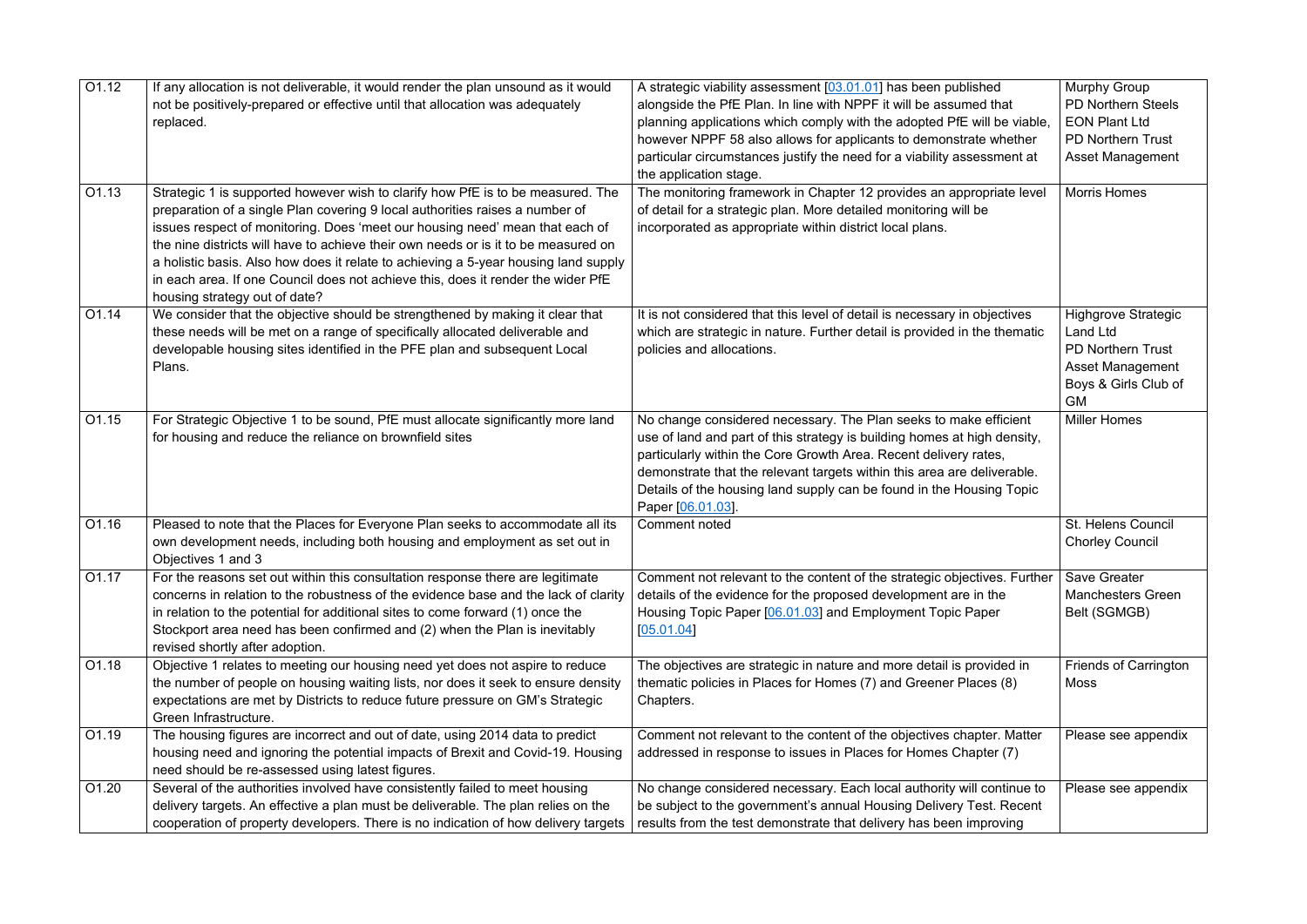|       | will be maintained. A strategy to guarantee housing delivery rates must be          | across the plan area. Therefore, despite the viability challenges          |                     |
|-------|-------------------------------------------------------------------------------------|----------------------------------------------------------------------------|---------------------|
|       | provided. This cannot be left to any local authority that is currently behind on    | identified with some of the land supply, the housing targets within the    |                     |
|       | housing targets. Clear delivery plans for infrastructure should be included.        | plan are considered deliverable given the success that the districts       |                     |
|       |                                                                                     | have had in securing funding to bring forward some of our more             |                     |
|       |                                                                                     | challenging sites and that buffers have been applied to the land supply.   |                     |
|       |                                                                                     | Notwithstanding this, Chapter 12 sets out and appropriate monitoring       |                     |
|       |                                                                                     | framework which will enable us to monitor whether we are achieving         |                     |
|       |                                                                                     | our strategic objectives. In the event that targets are not being met, the |                     |
|       |                                                                                     | plan will be subject to formal review.                                     |                     |
| O1.21 | A change in the methodology for Manchester City Council was resulted in a 35%       | Comment not relevant to the content of the Objectives Chapter. Matter      | Please see appendix |
|       | uplift for the Manchester City Council area. The revised Local Housing Need         | addressed elsewhere.                                                       |                     |
|       | methodology states that the 35% uplift is to be met within the district and not     |                                                                            |                     |
|       | redistributed.                                                                      |                                                                            |                     |
| O1.22 | There should be additional legislation, controls, and restrictions on landlords and | These proposals would be outside the scope of a strategic planning         | Joshua Greenhaus    |
|       | the purchasing of properties for investment, airBNB and similar services, or for    | document such as the PfE plan.                                             |                     |
|       | renting. Ensuring all available housing is fully utilized would go a long way to    |                                                                            |                     |
|       | improving the current issue in the short term. Ideas such as punitively higher      |                                                                            |                     |
|       | rates of council tax on vacant rental properties or houses as well as second        |                                                                            |                     |
|       | houses and beyond would go a long way towards ensuring houses do not sit            |                                                                            |                     |
|       | vacant because they increase in value and are a good investment even when           |                                                                            |                     |
|       | empty.                                                                              |                                                                            |                     |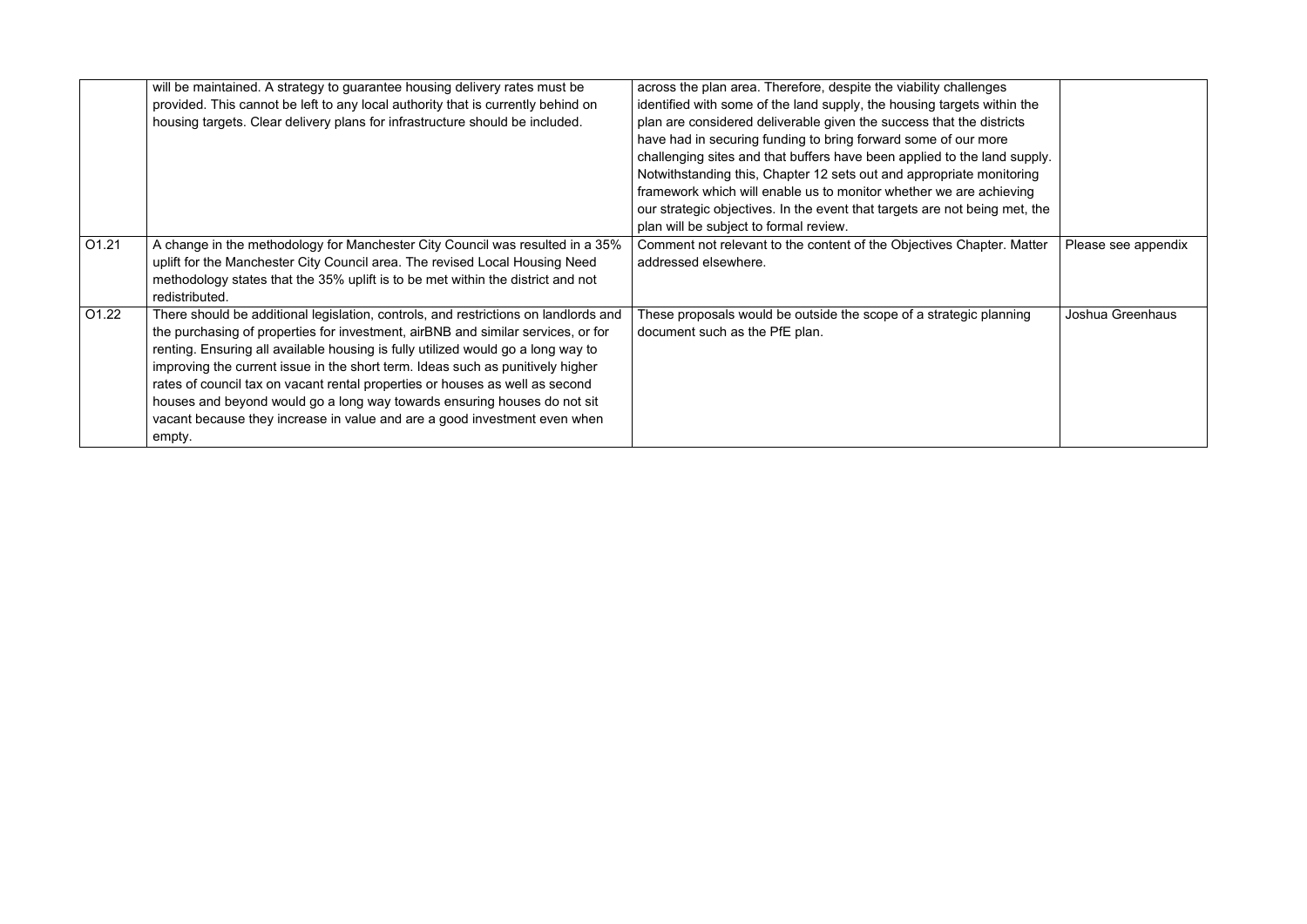#### **PfE 2021 Objective 2: Create neighbourhoods of choice**

| Row              | Summary of main issues raised to PfE2021                                                                                                                                                                                                                                                                                                                                                                                                                                                                                                                                                                                                                                                                                                                                                                                                                                                                                                                                                                                                                                                                                                                                                                                                                                                                                                                                                                                                                                                                                                                                                           | Summary response to main issues raised to PfE2021                                                                                                                                                                                                                                                                                                                                                                                                                                                                                                                                                                                                                                                                                                                                                                                            | Respondent name(s)                                                                             |
|------------------|----------------------------------------------------------------------------------------------------------------------------------------------------------------------------------------------------------------------------------------------------------------------------------------------------------------------------------------------------------------------------------------------------------------------------------------------------------------------------------------------------------------------------------------------------------------------------------------------------------------------------------------------------------------------------------------------------------------------------------------------------------------------------------------------------------------------------------------------------------------------------------------------------------------------------------------------------------------------------------------------------------------------------------------------------------------------------------------------------------------------------------------------------------------------------------------------------------------------------------------------------------------------------------------------------------------------------------------------------------------------------------------------------------------------------------------------------------------------------------------------------------------------------------------------------------------------------------------------------|----------------------------------------------------------------------------------------------------------------------------------------------------------------------------------------------------------------------------------------------------------------------------------------------------------------------------------------------------------------------------------------------------------------------------------------------------------------------------------------------------------------------------------------------------------------------------------------------------------------------------------------------------------------------------------------------------------------------------------------------------------------------------------------------------------------------------------------------|------------------------------------------------------------------------------------------------|
| O <sub>2.1</sub> | Do not support the introduction of a sequential assessment, which requires all<br>brownfield sites to come forward ahead of greenfield as this would not be in<br>accordance with national policy.<br>The development of brownfield sites as a priority or focus (particularly where<br>there is any implied sequential approach) will not deliver neighbourhoods of<br>choice. Within the Core Growth Area and town centres, it will inevitably lead to a<br>concentration of high-density flatted development, which will not lead to balanced<br>neighbourhoods of choice. It will be vital that the plan releases greenfield sites in<br>areas capable of delivering larger family housing and areas of choice for those<br>that do not aspire to town centre living.<br>Prioritise the use of Brownfield should be reworded to "Make as much use as<br>possible of brownfield land". Both brownfield and greenfield land will need to<br>come forward in a coordinated way. 'Focus new homes in the Core Growth Area<br>and Town Centres' should be reworded to recognise the desire of people to live<br>in areas other than the Core Growth Area and Town Centres. There is too much<br>over reliance on delivery in the Core Growth Area.<br>Disagree with the wording of the objective that places too much reliance on<br>brownfield land. Over-reliance on brownfield land could prejudice the ability to<br>meet genuine local housing need. The objective should therefore be amended to<br>only 'encourage and support' the re-use of brownfield land, as opposed to<br>'prioritise' | PFE sets out a clear preference for using previously developed<br>(brownfield) land and vacant buildings to meet development needs.<br>Other than in<br>relation to the site selection process for identifying the strategic<br>allocations, this is not a sequentially preferable priority. Instead the<br>preference for using brownfield land ensures that efficient use can be<br>of the land supply and to keep the release of greenfield and Green Belt<br>land to a minimum.<br>The Plan seeks to make efficient use of land and part of this strategy is<br>building homes at high density, particularly within the Core Growth<br>Area. Recent delivery rates, demonstrate that the relevant targets<br>within this area are deliverable. Details of the housing land supply can<br>be found in the Housing Topic Paper [06.01.03]. | Please see appendix                                                                            |
| O <sub>2.2</sub> | The objective should focus more on prioritising brownfield sites                                                                                                                                                                                                                                                                                                                                                                                                                                                                                                                                                                                                                                                                                                                                                                                                                                                                                                                                                                                                                                                                                                                                                                                                                                                                                                                                                                                                                                                                                                                                   | Objective 2 is clear that the use of brownfield land will be prioritised.<br>This is supported by around 90% of residential development in the plan<br>period being in the urban area, most of which is brownfield land.                                                                                                                                                                                                                                                                                                                                                                                                                                                                                                                                                                                                                     | Please see appendix                                                                            |
| O <sub>2.3</sub> | Suggested wording change from 'Prioritise the use of brownfield land to add<br>'where this does not conflict with other policies in PfE or the NPPF"                                                                                                                                                                                                                                                                                                                                                                                                                                                                                                                                                                                                                                                                                                                                                                                                                                                                                                                                                                                                                                                                                                                                                                                                                                                                                                                                                                                                                                               | No change necessary. We consider the objectives as drafted are<br>consistent with NPPF and NPPG and will provide an appropriate<br>strategic planning framework to secure the overall ambitions of the<br>plan.                                                                                                                                                                                                                                                                                                                                                                                                                                                                                                                                                                                                                              | The Wildlife Trusts                                                                            |
| O <sub>2.4</sub> | Another bullet point should also be added to the objective to recognize that<br>greenfield sites can also make a meaningful contribution towards meeting<br>objectively assessed needs, so long as they are located in accessible locations<br>where principles of sustainable development can be demonstrated.                                                                                                                                                                                                                                                                                                                                                                                                                                                                                                                                                                                                                                                                                                                                                                                                                                                                                                                                                                                                                                                                                                                                                                                                                                                                                    | It is not considered necessary or appropriate to add this as a separate<br>bullet point in the objective. National policy states that these sites can<br>only be released for development in exceptional circumstances.                                                                                                                                                                                                                                                                                                                                                                                                                                                                                                                                                                                                                      | <b>Murphy Group</b><br><b>Redrow Homes</b><br>Trafford<br>Seddon Homes Ltd &<br><b>GLP Ltd</b> |
| O <sub>2.5</sub> | It is not realistic to focus new homes within 800m of public transport 'hubs' as<br>there are an insufficient number of hubs available with suitable development sites<br>within this distance to allow the objective to be met; further there is little<br>justification for setting 800m as an appropriate distance to focus development.                                                                                                                                                                                                                                                                                                                                                                                                                                                                                                                                                                                                                                                                                                                                                                                                                                                                                                                                                                                                                                                                                                                                                                                                                                                        | No change necessary. 800m distance is widely accepted as an<br>appropriate distance for accessing services on foot.<br>For example, the Department for Transport 'Building Sustainable<br>Transport into New Developments' [2008]                                                                                                                                                                                                                                                                                                                                                                                                                                                                                                                                                                                                            | <b>Persimmon Homes</b><br><b>NW</b><br>Morris Homes (North)<br>Ltd                             |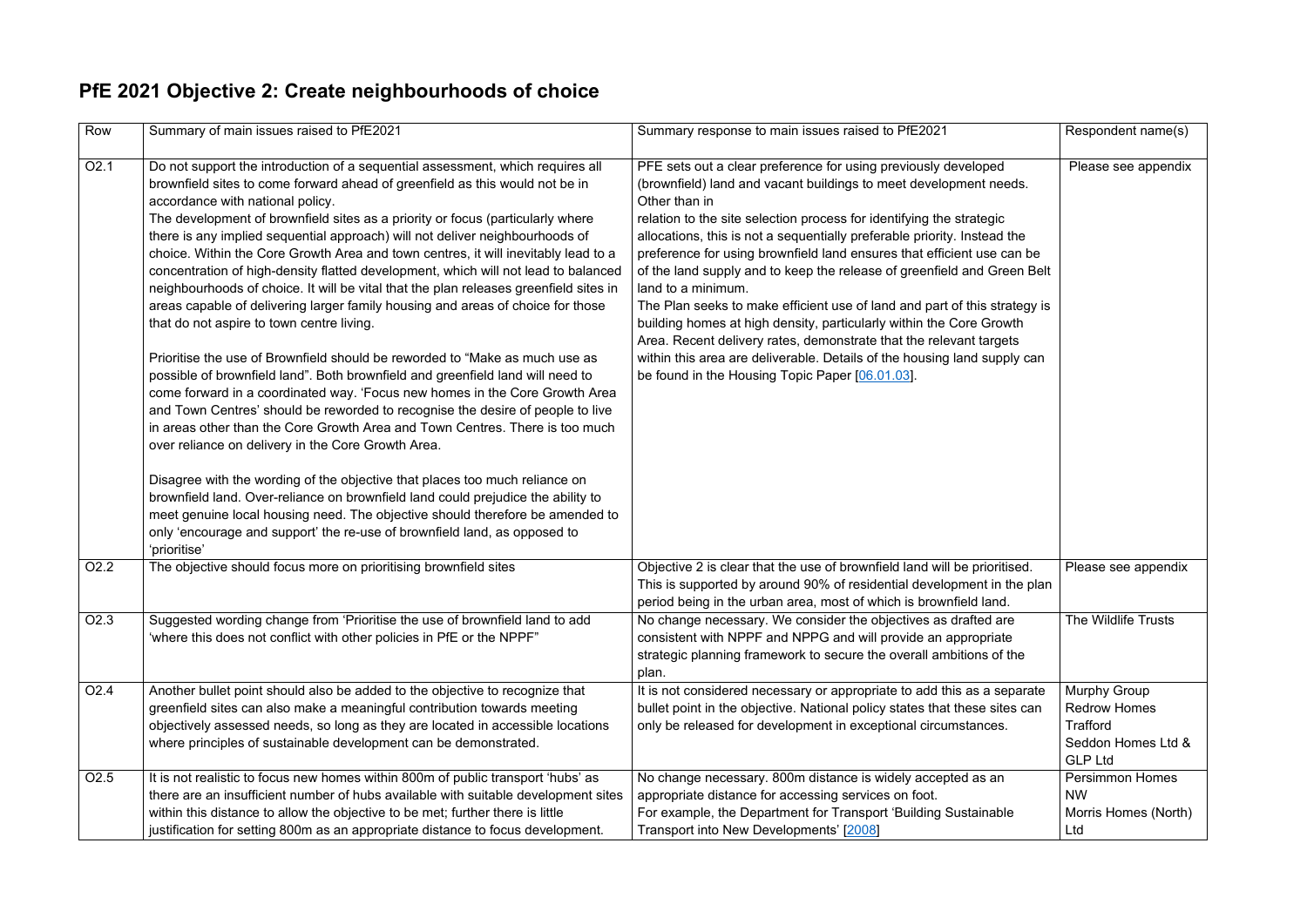| Row               | Summary of main issues raised to PfE2021                                                                                                                                                                                                                                                                                                                                                                                                                                                                                                               | Summary response to main issues raised to PfE2021                                                                                                                                                                                                                                                                                                                                                                                                                                                                                                                                                                                                                              | Respondent name(s)                                                                                                                                                                  |
|-------------------|--------------------------------------------------------------------------------------------------------------------------------------------------------------------------------------------------------------------------------------------------------------------------------------------------------------------------------------------------------------------------------------------------------------------------------------------------------------------------------------------------------------------------------------------------------|--------------------------------------------------------------------------------------------------------------------------------------------------------------------------------------------------------------------------------------------------------------------------------------------------------------------------------------------------------------------------------------------------------------------------------------------------------------------------------------------------------------------------------------------------------------------------------------------------------------------------------------------------------------------------------|-------------------------------------------------------------------------------------------------------------------------------------------------------------------------------------|
|                   | Strategic Objective 2 should instead focus homes within 800m of a public<br>transport link rather than a transport hub.                                                                                                                                                                                                                                                                                                                                                                                                                                | defines facilities to be within walking distance as within 10 minutes or<br>around 800 metres.                                                                                                                                                                                                                                                                                                                                                                                                                                                                                                                                                                                 | <b>Highgrove Strategic</b><br>Land<br><b>EON Plant Ltd</b><br><b>Seddon Homes Ltd</b><br><b>GLP Trows LLP and</b><br><b>BDW Trading Limited</b><br>Boys and Girls Club<br><b>GM</b> |
| O <sub>2.6</sub>  | Not having control over the type of properties required as it will be developer and<br>profit led.                                                                                                                                                                                                                                                                                                                                                                                                                                                     | The Housing Chapter (7) provides policy in relation to housing type,<br>size, design and density. Details of the housing land supply can be<br>found in the Housing Topic Paper 06.01.03                                                                                                                                                                                                                                                                                                                                                                                                                                                                                       | <b>Janet Brooks</b>                                                                                                                                                                 |
| O <sub>2.7</sub>  | Empty buildings and workspace should be assessed more to reduce need to<br>build on Green Belt                                                                                                                                                                                                                                                                                                                                                                                                                                                         | The plan prioritises the use of brownfield land and re-use of vacant<br>buildings. More information about the assessment of residential sites is<br>in the Site Selection Topic Paper 03.04.01 and The Housing Topic<br>Paper [06.01.03]                                                                                                                                                                                                                                                                                                                                                                                                                                       | Please see appendix                                                                                                                                                                 |
| O <sub>2.8</sub>  | Should add an objective to protect and enhance the identity/distinctiveness of<br>settlements.                                                                                                                                                                                                                                                                                                                                                                                                                                                         | The objectives are strategic nature, identity and distinctiveness is<br>covered elsewhere in the plan, in JP-P1.                                                                                                                                                                                                                                                                                                                                                                                                                                                                                                                                                               | <b>Anne McNally</b>                                                                                                                                                                 |
| O <sub>2.9</sub>  | The objective sets out a priority for the use of brownfield land, to focus new<br>homes on the Core Growth Area and town centres, to focus development within<br>800m of public transport hubs, no increase in homes and premises at a high risk<br>of flooding and prioritise sustainable modes of transport. As set out in detail at<br>Sections 5 and 7 of this consultation response, the GMCA are failing to secure<br>development which adheres to these principles, and as such it is clear that this<br>objective of the Plan will not be met. | No change is considered necessary. PfE is a strategic planning<br>document and is considered to be consistent with NPPF. The Plan as a<br>whole sets out an appropriate strategic policy framework to deliver the<br>overall Vision and Objectives. The relevant thematic and allocation<br>policies are supported by a proportionate evidence base. As justified by<br>the evidence, policies require development to incorporate appropriate<br>mitigation to ensure that development will come forward over the<br>lifetime of the plan to deliver the Vision and Objectives. As the Plan<br>should be read as a whole, this approach is considered consistent with<br>NPPF. | <b>Save Greater</b><br><b>Manchesters Green</b><br><b>Belt</b>                                                                                                                      |
| O2.10             | Objective 2 relates to creating neighbourhoods of choice and promises to ensure<br>that "there is no increase in the number of homes and premises at a high risk of<br>flooding", this needs to be strengthened to state that this includes the risk of<br>surface water flooding.                                                                                                                                                                                                                                                                     | The objectives are strategic in nature and more detail is provided in<br>thematic policies. For example JP-S 5 with regard to flooding.                                                                                                                                                                                                                                                                                                                                                                                                                                                                                                                                        | <b>Friends of Carrington</b><br>Moss                                                                                                                                                |
| O <sub>2.11</sub> | The site selection process has been opaque with no explanation as to why some<br>sites in the "call for sites" were excluded from the plan.                                                                                                                                                                                                                                                                                                                                                                                                            | Comment not relevant to the content of the Objectives Chapter. Matter<br>addressed elsewhere.                                                                                                                                                                                                                                                                                                                                                                                                                                                                                                                                                                                  | Please see appendix                                                                                                                                                                 |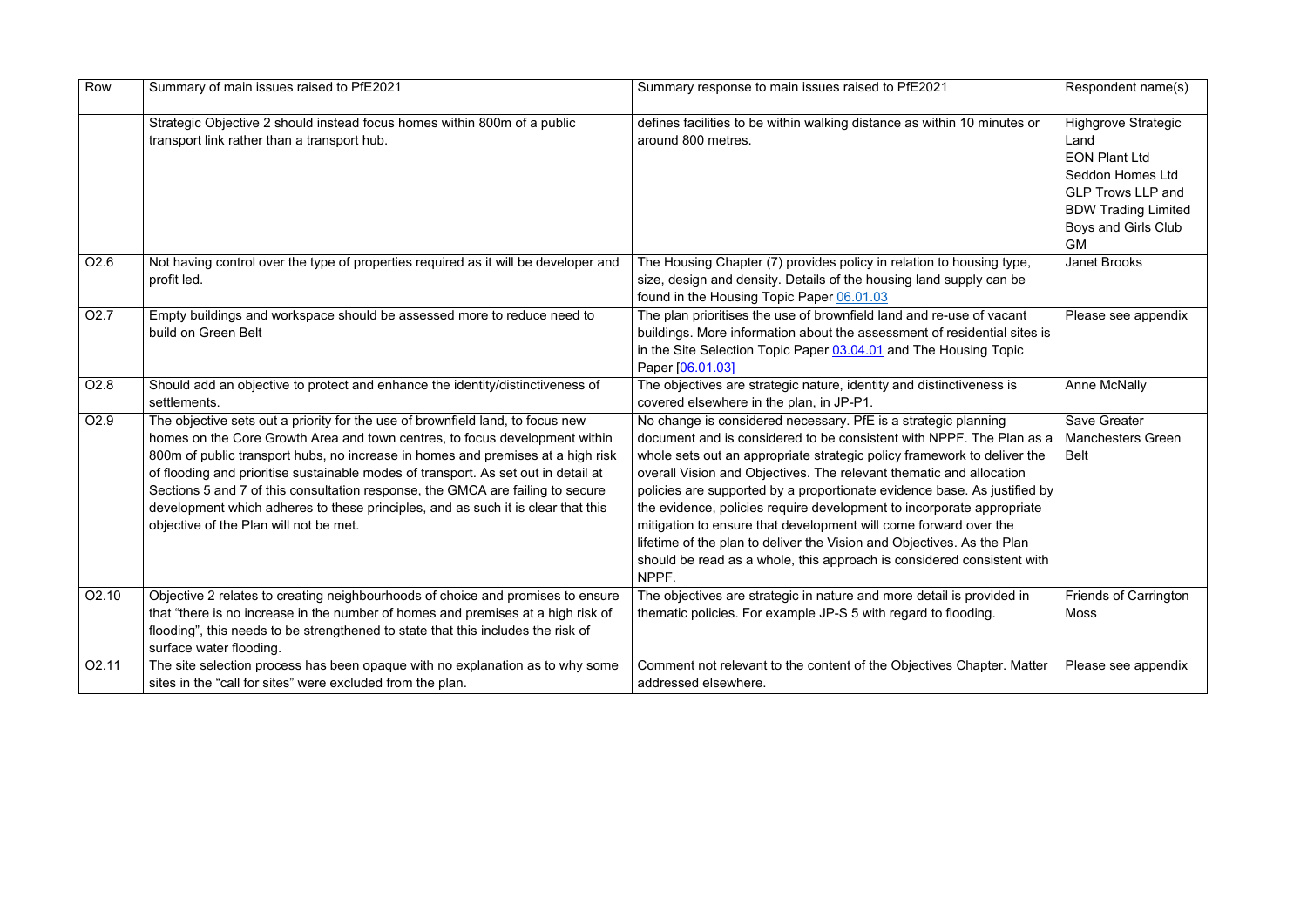#### **PfE 2021 Objective 3: Playing our part in ensuring a thriving and productive economy in all parts of Greater Manchester**

| Row  | Summary of issues raised to PfE2021                                                                                                                                                                                                                                                                                                                                                                                                                                                       | Summary response to issues raised to PfE2021                                                                                                                                                                                                                                                                                                                                                                                                                                                                                                       | Respondent name(s)                                                                 |
|------|-------------------------------------------------------------------------------------------------------------------------------------------------------------------------------------------------------------------------------------------------------------------------------------------------------------------------------------------------------------------------------------------------------------------------------------------------------------------------------------------|----------------------------------------------------------------------------------------------------------------------------------------------------------------------------------------------------------------------------------------------------------------------------------------------------------------------------------------------------------------------------------------------------------------------------------------------------------------------------------------------------------------------------------------------------|------------------------------------------------------------------------------------|
| O3.1 | There are no partners or industries identified for employment provision. Major<br>partners for employment provision should be identified.                                                                                                                                                                                                                                                                                                                                                 | The identification of specific partners for employment provision would<br>not be included part of a strategic plan.<br>Objective 3 outlines the industries identified for the development of<br>high value clusters in prime sectors.<br>The Employment Topic Paper [05.01.04] and Employment Land Need<br>in Greater Manchester [05.01.02] papers provide justification for the<br>allocation of land for employment provision.                                                                                                                   | Please see appendix                                                                |
| O3.2 | In order to comprehensively address the needs of the region, a joint Local Plan<br>should support a prosperous rural economy and sustainable growth of rural<br>businesses; promote the development and diversification of agricultural<br>businesses; support sustainable rural tourism and leisure developments and<br>support local services and facilities.<br>The plan should be revised to include objectives and policies which support rural<br>communities and the rural economy | Objective 3 seeks to ensure a diverse range of employment sites and<br>premises, this does not exclude those in rural areas. The Greener<br>Places chapter recognises the role that rural areas play, including in<br>terms of the economy however, as it is not envisaged that these parts<br>of the nine districts will contribute significantly to economic growth,<br>specific reference to the rural economy is not considered necessary,<br>either in the form of a bespoke Strategic Objective or within one of the<br>existing Objectives. | Woodford<br>Neighbourhood Forum<br><b>Friends of Carrington</b><br><b>Moss</b>     |
| O3.3 | Support the objective to ensure a thriving and productive economy in all parts of<br>GM.<br>There is a need to ensure that there is a diverse range employment sites across<br>GM – particularly around Manchester Airport to enable GM to maximise the<br>potential arising from this international asset.<br>To meet this objective, it is imperative that adequate development land is<br>released to meet Greater Manchester's employment needs.                                      | It is considered that the plan provides a sufficient range and quantity of<br>employment sites to meet requirements across the plan area.<br>Further information is found in the Employment Topic Paper [05.01.04]<br>and Employment Land Need in Greater Manchester [05.01.02].                                                                                                                                                                                                                                                                   | <b>Aviva Life &amp; Pensions</b><br>UK<br><b>Russell LDP</b>                       |
| O3.4 | Consider that the objective (3) should be strengthened by making it clear that<br>these needs will be met on a range of specifically allocated employment sites<br>identified in the PFE plan and subsequent Local Plans.                                                                                                                                                                                                                                                                 | It is not considered necessary to add this level of detail to strategic<br>objectives. Further detail is provided in thematic policies.                                                                                                                                                                                                                                                                                                                                                                                                            | <b>Highgrove Strategic</b><br>Land<br><b>PD Northern Trust Asset</b><br>Management |
| O3.5 | The vast industrial sites proposed to bring jobs to the areas need to be backed<br>up by strong research that ensures it is sited in the correct area and that it is<br>needed.                                                                                                                                                                                                                                                                                                           | Noted – the justification for the sites allocated for employment land are<br>shown in The Employment Topic Paper [05.01.04] and Employment<br>Land Need in Greater Manchester [05.01.02] papers provide<br>justification for the allocation of land for employment provision.                                                                                                                                                                                                                                                                      | <b>Janet Brooks</b><br>Louise Holland                                              |
| O3.6 | With regard to the second bullet point, the word 'suitable' also needs to be added<br>because not all brownfield land is suitable for development.                                                                                                                                                                                                                                                                                                                                        | No change necessary. The objective is strategic in nature and further<br>detail about suitability of sites is shown elsewhere in the plan.                                                                                                                                                                                                                                                                                                                                                                                                         | <b>Highgrove Strategic</b><br>Land                                                 |
| O3.7 | Ask that prioritise brownfield be removed and replaced with "Make as much use<br>as possible of previously developed land"                                                                                                                                                                                                                                                                                                                                                                | No change necessary. PFE sets out a clear preference for using<br>previously developed (brownfield) land and vacant buildings to meet<br>development needs. The preference for using brownfield land ensures<br>that efficient use can be of the land supply and to keep the release of<br>greenfield and Green Belt land to a minimum.                                                                                                                                                                                                            | <b>Russell LDP</b>                                                                 |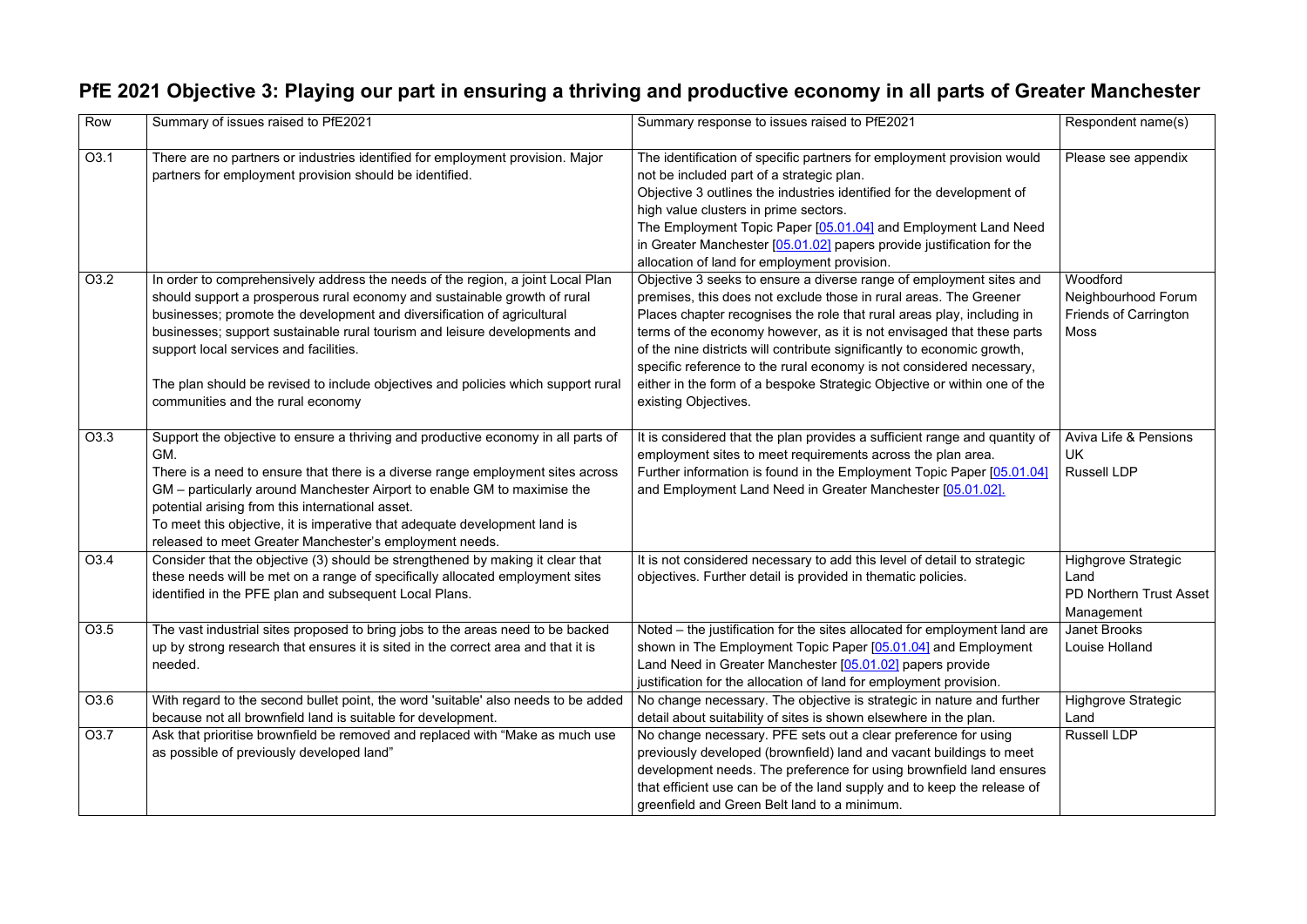| Row  | Summary of issues raised to PfE2021                                                                                                                                                                                                                                                                                                                                                                      | Summary response to issues raised to PfE2021                                                                                                                                                                                                                                                                                                                                                                                                                                                                  | Respondent name(s)                                        |
|------|----------------------------------------------------------------------------------------------------------------------------------------------------------------------------------------------------------------------------------------------------------------------------------------------------------------------------------------------------------------------------------------------------------|---------------------------------------------------------------------------------------------------------------------------------------------------------------------------------------------------------------------------------------------------------------------------------------------------------------------------------------------------------------------------------------------------------------------------------------------------------------------------------------------------------------|-----------------------------------------------------------|
| O3.8 | Suggested wording change to 'Prioritise the use of brownfield land to add 'where<br>this does not conflict with other policies in PfE or the NPPF'                                                                                                                                                                                                                                                       | No change necessary. We consider the objectives as drafted are<br>consistent with NPPF and NPPG and will provide an appropriate<br>strategic planning framework to secure the overall ambitions of the<br>plan.                                                                                                                                                                                                                                                                                               | The Wildlife Trusts                                       |
| O3.9 | The Plan as drafted has paid no regard to the impact on employment needs and<br>growth patterns as a direct consequence of the Covid pandemic. Furthermore,<br>we have not seen evidence as to how the GMCA are providing for a diverse<br>range of employment needs, and in locations which the Plan itself identifies as a<br>focus for growth, which is well served by new homes and potential staff. | As detailed in Chapters 1, 6 and 7 of the PfE Plan, two assessments of<br>the potential impacts of Covid-19 and Brexit on the economy were<br>carried out, initially in 2020 and again in 2021. Both assessments<br>concluded that there was insufficient evidence to amend the<br>assumptions underpinning the PfE Plan. For further information see<br>COVID-19 and Places for Everyone Growth Options [05.01.03].<br>Further detail on employment needs is provided in the Places for Jobs<br>Chapter (6). | <b>Save Greater</b><br>Manchester's Green<br>Belt (SGMGB) |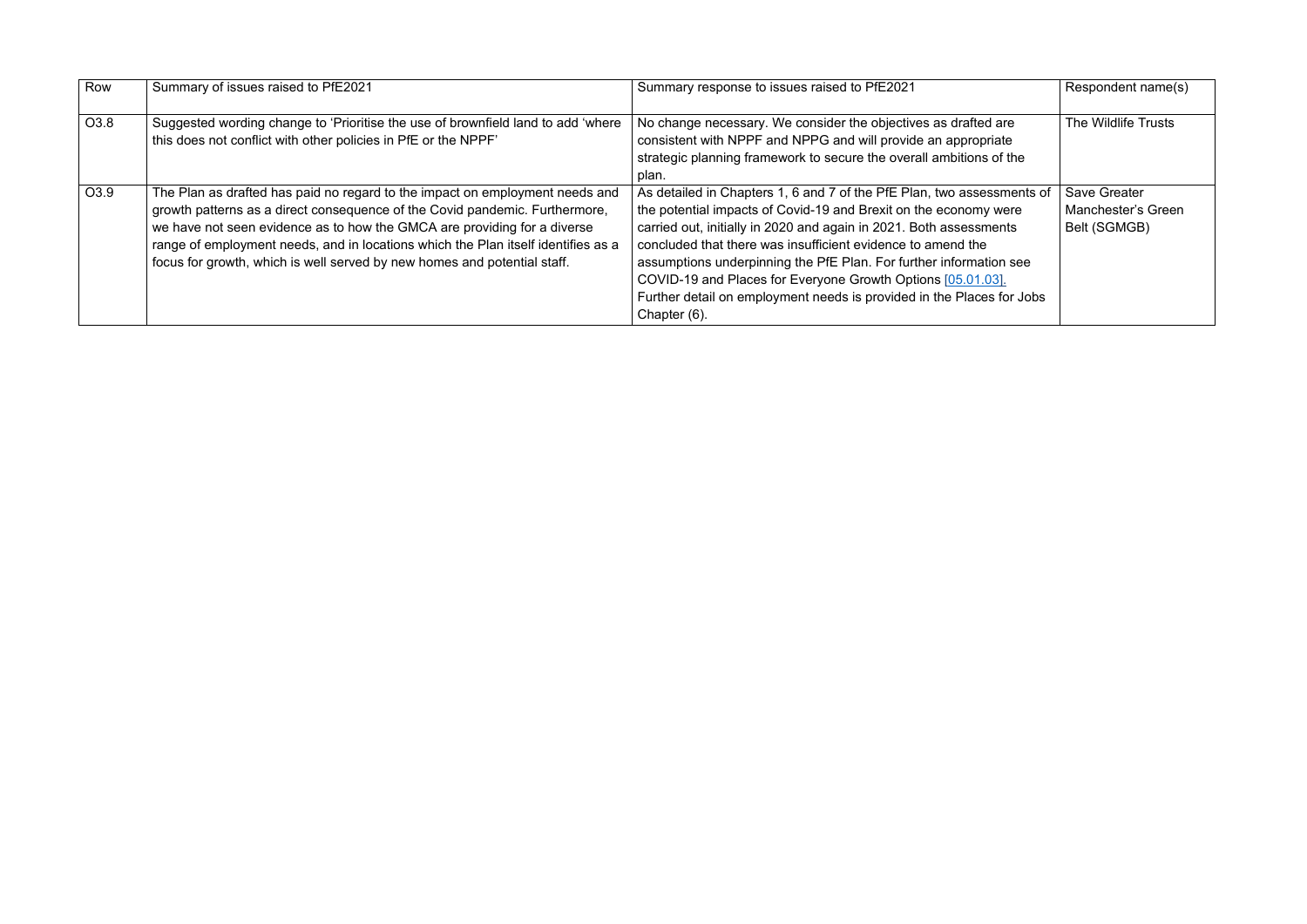#### **PfE 2021 Objective 4: Maximise the potential arising from our national and international assets**

| Row  | Summary of main issues raised to PfE2021                                                                                                                                                                                                                                                                                                                                                                                                                                                                                                                                                                                                                                                                                                                                                                                                                                                                                                                                                                                                                                                                                                                                                                                                                                                                                                                                                                                                                                                                                                                                                                                                                                                                                                                                                                                                                                            | Summary response to main issues raised to PfE2021                                                                                                                                                                                                                                                                                                                                                                                                                                                                                                                                                                                                                                                                                                                             | Respondent name(s)                            |
|------|-------------------------------------------------------------------------------------------------------------------------------------------------------------------------------------------------------------------------------------------------------------------------------------------------------------------------------------------------------------------------------------------------------------------------------------------------------------------------------------------------------------------------------------------------------------------------------------------------------------------------------------------------------------------------------------------------------------------------------------------------------------------------------------------------------------------------------------------------------------------------------------------------------------------------------------------------------------------------------------------------------------------------------------------------------------------------------------------------------------------------------------------------------------------------------------------------------------------------------------------------------------------------------------------------------------------------------------------------------------------------------------------------------------------------------------------------------------------------------------------------------------------------------------------------------------------------------------------------------------------------------------------------------------------------------------------------------------------------------------------------------------------------------------------------------------------------------------------------------------------------------------|-------------------------------------------------------------------------------------------------------------------------------------------------------------------------------------------------------------------------------------------------------------------------------------------------------------------------------------------------------------------------------------------------------------------------------------------------------------------------------------------------------------------------------------------------------------------------------------------------------------------------------------------------------------------------------------------------------------------------------------------------------------------------------|-----------------------------------------------|
| O4.1 | Support the objective to maximise the potential arising from national and<br>international assets and the objective to focus development at key locations such<br>as Manchester Airport.                                                                                                                                                                                                                                                                                                                                                                                                                                                                                                                                                                                                                                                                                                                                                                                                                                                                                                                                                                                                                                                                                                                                                                                                                                                                                                                                                                                                                                                                                                                                                                                                                                                                                            | Support noted.                                                                                                                                                                                                                                                                                                                                                                                                                                                                                                                                                                                                                                                                                                                                                                | <b>Aviva Life &amp; Pensions</b><br><b>UK</b> |
| O4.2 | There is a need to re-address the concept of Manchester Airport with the need to<br>become net-zero carbon contributor.<br>Objective 4 is not consistent with Objective 7 in terms of carbon neutrality and<br>climate change. The plan should be revised to remove inherent contradictions<br>between objectives with regard to sustainability and net zero carbon targets.                                                                                                                                                                                                                                                                                                                                                                                                                                                                                                                                                                                                                                                                                                                                                                                                                                                                                                                                                                                                                                                                                                                                                                                                                                                                                                                                                                                                                                                                                                        | As stated in Policy JP-Strat 10, development which is in line with<br><b>Government policy</b><br>Manchester's Local plan policies and<br>Manchester Airport Group's Corporate Social Responsibility<br>Strategy<br>Will be supported delivering a sustainable world class airport which will<br>help to address issues raised by climate change. The CSR sets out a<br>commitment to achieving net zero carbon emissions from their airport<br>operations by 2038.                                                                                                                                                                                                                                                                                                           | Woodford<br>Neighbourhood Forum               |
| O4.3 | Concerned by the under recognition of the importance of heritage and the need<br>for the plan 'to set out a positive strategy for the conservation and enjoyment of<br>the historic environment' (NPPF paragraph 190).<br>Unfortunately, the draft plan would appear to treat heritage as a constraint rather<br>than understanding the full opportunity that it presents.<br>Lack of a distinct objective on the historic environment and placing it within an<br>objective on weakens its role and importance.<br>The objective regarding heritage only refers to the need to enhance heritage<br>assets when it should refer to conserving the historic environment as well, being<br>a requirement of legislation for planning and listed buildings through the Planning<br>(Listed Buildings and Conservation Areas) Act 1990 (and the NPPF).<br>Suggested additional Strategic Objective 11 The historic environment will be<br>conserved and enhanced to:<br>Sustain the significance of heritage assets and putting them to viable uses<br>consistent with their conservation;<br>Recognise the value of the historic environment in achieving a sustainable<br>and resilient city-region;<br>Appreciate the distinctive character of the plan area and how it can be a<br>valuable source of prosperity, wellbeing and community cohesion;<br>Complement the conservation and enhancement of heritage with the<br>promotion of high-quality design;<br>Make every effort to protect heritage at risk through sustainable repair,<br>reuse and management;<br>Disagree with the compatibility analysis included within table 4 (technical<br>summary) of the Integrated Assessment. In particular the positive effect scored<br>against Strategic Objective 4. The NPPF requires local authorities to set out in the<br>Local Plan their strategic priorities for the area. | The Historic Environment is covered in strategic terms in objective 4,<br>many policies in chapter 4 and in JP-P1 and JP-P2 and relevant<br>allocation policies. The approach presented in the plan as a whole in<br>relation to the historic environment is considered appropriate in the<br>context of a high level plan such as PfE and provides a sufficiently<br>positive framework for the conservation and enhancement of heritage<br>assets (both in relation to the delivery of policies in the PfE but also<br>through individual district local plans. Therefore the Strategic<br>Objectives are considered consistent with NPPF.<br>The scoring within the IA is considered to be in accordance with the<br>framework set out in the IA Scoping Report [02.01.01] | <b>Historic England</b>                       |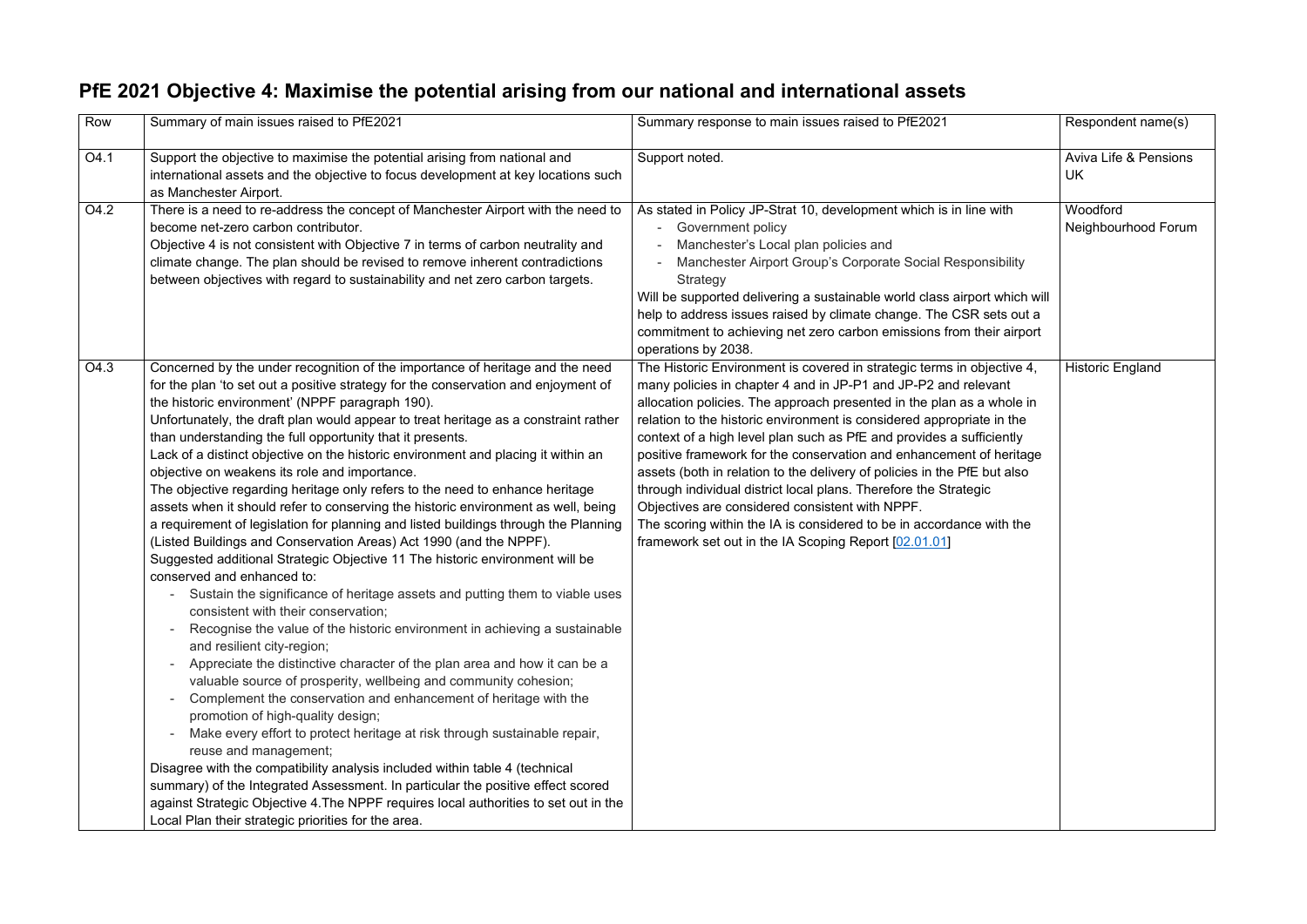| Row  | Summary of main issues raised to PfE2021                                                                                                                                                                                                                                                                                                                                                                                                                                                                                                                                                                       | Summary response to main issues raised to PfE2021                                                                                                                                                                                                                                                                                                                                                                                                                                                                                                                                                                                                                               | Respondent name(s)                          |
|------|----------------------------------------------------------------------------------------------------------------------------------------------------------------------------------------------------------------------------------------------------------------------------------------------------------------------------------------------------------------------------------------------------------------------------------------------------------------------------------------------------------------------------------------------------------------------------------------------------------------|---------------------------------------------------------------------------------------------------------------------------------------------------------------------------------------------------------------------------------------------------------------------------------------------------------------------------------------------------------------------------------------------------------------------------------------------------------------------------------------------------------------------------------------------------------------------------------------------------------------------------------------------------------------------------------|---------------------------------------------|
| O4.4 | The policy is generally supported but suggest strengthening the policy to reflect<br>Greater Manchester's status internationally, nationally, and regionally as an elite<br>and grassroots sports destination, and to provide a link to policy JP-P 7 part 8<br>(Sport and Recreation). Suggested amendment.to include an additional bullet<br>point: "Support new, and enhance our existing sporting assets."                                                                                                                                                                                                 | No change necessary. The objectives are strategic in nature and more<br>detail is contained in plan policies such as JP-P 7.                                                                                                                                                                                                                                                                                                                                                                                                                                                                                                                                                    | <b>Sport England</b>                        |
| O4.5 | Objective 4 is totally focused on our urban holdings; the Objective should be<br>updated to reference our extensive rural and environmental assets. The<br>statement that development will be focused "in the Core Growth Area,<br>Manchester Airport and key economic locations" seems detached from the<br>proposed 38 Allocations which will result in the release of 2,430 hectares of land<br>designated as Green Belt. In addition, given the label on this Objective, the<br>reference to enhancing our cultural, heritage and educational assets only relates<br>to national and international assets. | It is not considered necessary to reference rural assets in Objective 4<br>which is principally concerned with economic growth. Objective 8, JP-<br>Strat 13 and the Greener Places Chapter provide an adequate policy<br>framework for our natural environment assets. Development will be<br>focused in the Core Growth Area but given the scale of development<br>required to meet the objectives of the Plan, a limited amount of<br>development is identified on land outside of the urban area on<br>greenfield and/or Green Belt land. Further detail on cultural, heritage<br>and educational assets is contained in the policies of Chapter 9 'Places'<br>for People'. | <b>Friends of Carrington</b><br><b>Moss</b> |

### **PfE 2021 Objective 5: Reduce inequalities and improve prosperity**

| Row              | Summary of main issues raised to PfE2021                                                                                                                                                                                                                                                                                                                                                                                                 | Summary response to issues raised to PfE2021                                                                                                                                                                                                                                                                                                                                                                                                        | Respondent name(s)                          |
|------------------|------------------------------------------------------------------------------------------------------------------------------------------------------------------------------------------------------------------------------------------------------------------------------------------------------------------------------------------------------------------------------------------------------------------------------------------|-----------------------------------------------------------------------------------------------------------------------------------------------------------------------------------------------------------------------------------------------------------------------------------------------------------------------------------------------------------------------------------------------------------------------------------------------------|---------------------------------------------|
| O <sub>5.1</sub> | Strategic policies that seek to secure delivery of an elevated proportion of<br>housing centrally and in Manchester specifically, alongside suppressed delivery<br>elsewhere including the northern districts, are inconsistent with Objective 5.                                                                                                                                                                                        | Recent government policy (December 2020) has led to an uplift in the<br>housing requirement for major cities such as Manchester. In addition<br>the Plan seeks to make efficient use of land and part of this strategy is<br>building homes at high density, particularly within the Core Growth<br>Area.<br>However through policies such as JP-Strat 6 in the PfE do aim to boost<br>the competitiveness of the northern part of the city-region. | <b>Redrow Homes</b><br>Metacre Ltd          |
| O <sub>5.2</sub> | Building new housing alone will not achieve this - proposals will not reduce<br>inequality and improve prosperity for local residents, houses will be bought by<br>better off people from outside the area to improve statistics.                                                                                                                                                                                                        | Comment noted. The PfE forms one way in which this objective will be<br>supported. However the overall aims of the Greater Manchester<br>Strategy will be progressed through a range of delivery partners.                                                                                                                                                                                                                                          | <b>Catherine Davies</b>                     |
| O <sub>5.3</sub> | Objective 5 does not include any reference to improving equity of access to<br>green spaces for all residents (it should be noted that prosperity is not only<br>measured in terms of financial wealth). In addition, the lack of reference in the<br>Plan to the rural parts of GM, suggests that the inequalities experienced by those<br>residents will not be addressed and their prosperity will not be a focus for<br>improvement. | No change necessary. The objectives are strategic in nature and<br>further detail is contained in thematic policies such as JP-P 7.                                                                                                                                                                                                                                                                                                                 | <b>Friends of Carrington</b><br><b>Moss</b> |
| O <sub>5.4</sub> | Objective 5 is weak when GM contains some of the most deprived areas in the<br>country. Could include a wealth tax and redistribution to poorest 10%.                                                                                                                                                                                                                                                                                    | We consider the objectives as drafted are consistent with NPPF and<br>NPPG and will provide an appropriate strategic planning framework to<br>secure the overall ambitions of the plan.<br>Suggestion change is outside the scope of a strategic planning<br>document.                                                                                                                                                                              | <b>Deborah Foulkes</b>                      |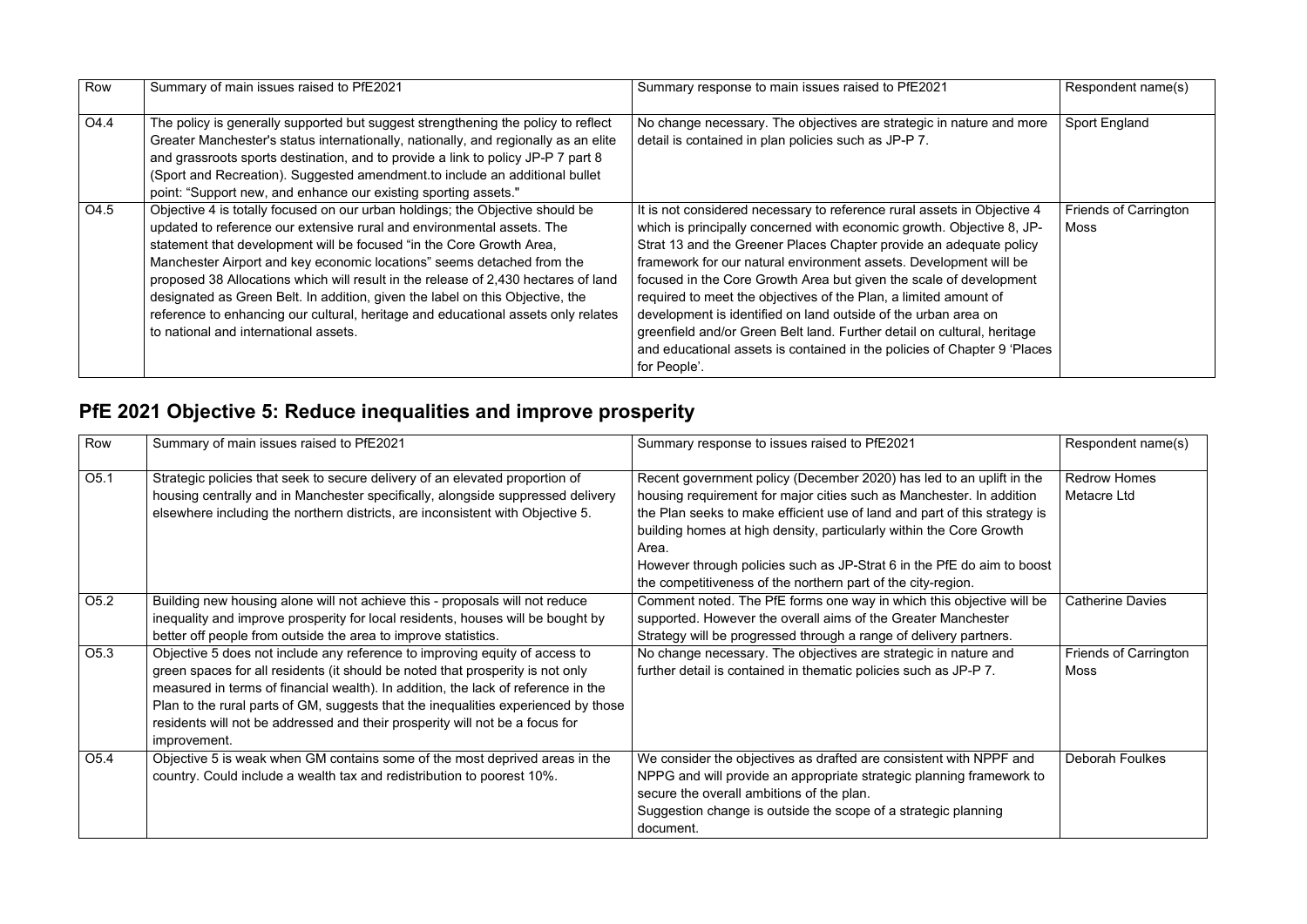#### **PfE 2021 Objective 6: Promote the sustainable movement of people, goods and information**

| Row          | Summary of issues raised to PfE2021                                                                                                                                                                                                                                                                                                                                                                                                                                                                                                                                                                                                                                                                                                                                                                                                                                                                               | Summary response to issues raised to PfE2021                                                                                                                                                                                                                                                                                                                                                                                                                                                                                                                                             | Respondent name(s)                                                                                                                                                   |
|--------------|-------------------------------------------------------------------------------------------------------------------------------------------------------------------------------------------------------------------------------------------------------------------------------------------------------------------------------------------------------------------------------------------------------------------------------------------------------------------------------------------------------------------------------------------------------------------------------------------------------------------------------------------------------------------------------------------------------------------------------------------------------------------------------------------------------------------------------------------------------------------------------------------------------------------|------------------------------------------------------------------------------------------------------------------------------------------------------------------------------------------------------------------------------------------------------------------------------------------------------------------------------------------------------------------------------------------------------------------------------------------------------------------------------------------------------------------------------------------------------------------------------------------|----------------------------------------------------------------------------------------------------------------------------------------------------------------------|
| O6.1         | Public transport in Greater Manchester is not reliable enough to displace car<br>usage.<br>Public transport users being further penalised by clean air charges.                                                                                                                                                                                                                                                                                                                                                                                                                                                                                                                                                                                                                                                                                                                                                   | PfE policies and document Greater Manchester Transport Strategy<br>2040 [09.01.01] sets out our policies and ambitions to improve the<br>public transport network across Greater Manchester.<br>The GMCA has committed to reforming the bus market using the<br>powers within The Transport Act 2000 (as amended) to introduce a<br>franchising model which will bring greater local control of routes,<br>frequencies, timetables, fares, ticketing, network integration and quality<br>standards. An introduction to Bus Reform is set out in the Transport<br>Topic Paper [09.01.29]. | Lee Salsbury<br>Lorraine Rogers<br><b>Catherine Davies</b><br>Kim Scragg<br><b>Barbara Keeley</b><br><b>Lindsay Earnshaw</b><br><b>Malcolm Hields</b><br>Sue McGrath |
| O6.2         | Objective 6 of the Plan promotes the sustainable movement of people, goods<br>and information, and this is subsequently supported by a number of policies<br>throughout the Plan. In transport terms, such policies include JP-C 1 (an<br>integrated network), JP-C 3 (public transport) and JP-C 5 (walking and cycling).<br>There should be a clear commitment, both within the overarching objective and<br>the associated policies, to working with partners both within and beyond the<br>Greater Manchester boundary, including St Helens Council. For example,<br>motorway junction improvements that may affect more than one Council area,<br>such as Junction 23 of the M6, where St Helens Borough Council has previously<br>undertaken a study jointly with Wigan and Highways England. This will ensure a<br>comprehensive and joined up approach to developing and delivering such<br>improvements. | The PfE policies and Greater Manchester Transport Strategy 2040<br>[09.01.01] recognise the vital role that the Strategic Road Network<br>(SRN) plays within wider transport network, and the GMCA/TfGM work<br>collaboratively with National Highways to ensure the effective operation<br>of the SRN.                                                                                                                                                                                                                                                                                  | St. Helens Council                                                                                                                                                   |
| O6.3         | Whilst highlighting the importance of sustainable travel modes in facilitating the<br>PfE growth, where transport network enhancements and improvements are<br>referred to, it is important that significant focus is placed on the road network,<br>including potential enhancements or improvements to the SRN.                                                                                                                                                                                                                                                                                                                                                                                                                                                                                                                                                                                                 | Transport Locality Assessments [09.01.07 through to 09.01.29] and<br>Transport Locality Assessment Addendums [09.01.20 through to<br>09.01.28] provide detailed information on the nature, scale and timing<br>of infrastructure requirements at the SRN.                                                                                                                                                                                                                                                                                                                                | <b>National Highways</b>                                                                                                                                             |
| O6.4<br>O6.5 | Agree with objective of focusing development on transport hubs.<br>Active Travel omits to include the legal duty of care on the highways for horse<br>riders and carriage drivers, which in turn amounts to discrimination against                                                                                                                                                                                                                                                                                                                                                                                                                                                                                                                                                                                                                                                                                | Comment noted.<br>Comment not relevant to Strategic Objectives. Further detail on active<br>travel is contained in PfE Chapter 10 'Connected Places'.                                                                                                                                                                                                                                                                                                                                                                                                                                    | <b>Anne McNally</b><br><b>Kay Bruce</b>                                                                                                                              |
| O6.6         | vulnerable road users the majority of whom are women and children.<br>Do not consider that it is possible to fully meet the City region's development<br>needs in locations that are 800m from sustainable transport hubs. The target is<br>too rigid and does not apply to a number of the PFE allocations already<br>identified. The objective should ensure new employment development is<br>accessible by a range of transport modes. Alternatively, the distance needs<br>increasing to say no more than 2km or the expectation altered to make it clear<br>that not all new development will be within 800m of sustainable transport hubs.                                                                                                                                                                                                                                                                  | No change necessary. 800m distance is widely accepted as an<br>appropriate distance for accessing services on foot.<br>For example, the Department for Transport 'Building Sustainable<br>Transport into New Developments' [2008]<br>defines facilities to be within walking distance as within 10 minutes or<br>around 800 metres.                                                                                                                                                                                                                                                      | <b>Highgrove Strategic</b><br><b>Land Ltd</b><br><b>EON Plant Ltd</b>                                                                                                |
| O6.7         | Adding more houses/passengers/cars to the already overloaded roads and<br>guided busway will be ineffective at meeting this strategic objective.                                                                                                                                                                                                                                                                                                                                                                                                                                                                                                                                                                                                                                                                                                                                                                  | Transport Locality Assessments [09.01.07 through to 09.01.29] set out<br>the required transport infrastructure improvements for each allocation                                                                                                                                                                                                                                                                                                                                                                                                                                          | Please see appendix                                                                                                                                                  |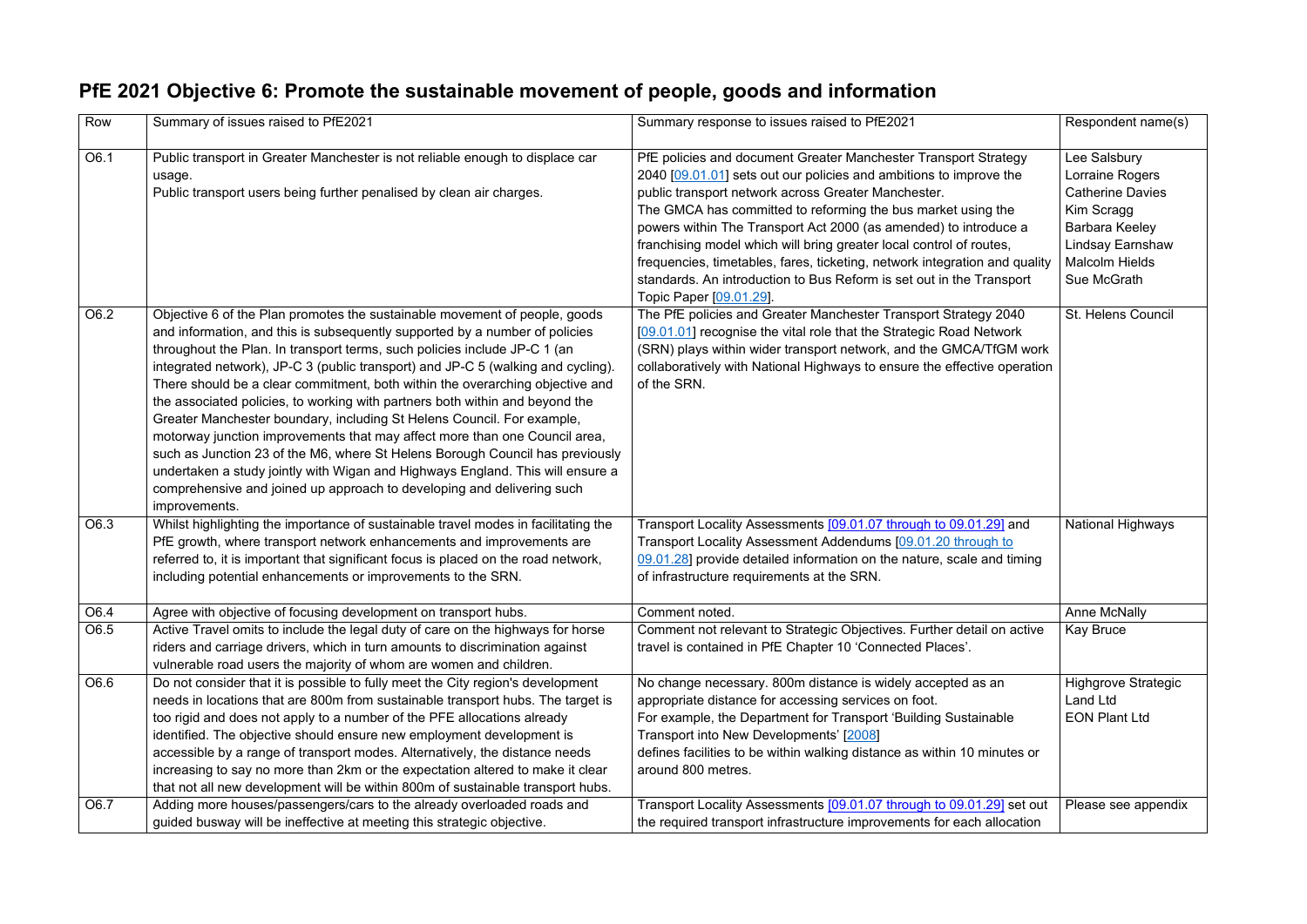| Row   | Summary of issues raised to PfE2021                                                                                                                                                                                                                                                                                                                                                                                                                                                                                                                                                              | Summary response to issues raised to PfE2021                                                                                                                                                                                                                                                                                                                                                                                                                                                                                                                                                                                         | Respondent name(s)                                                          |
|-------|--------------------------------------------------------------------------------------------------------------------------------------------------------------------------------------------------------------------------------------------------------------------------------------------------------------------------------------------------------------------------------------------------------------------------------------------------------------------------------------------------------------------------------------------------------------------------------------------------|--------------------------------------------------------------------------------------------------------------------------------------------------------------------------------------------------------------------------------------------------------------------------------------------------------------------------------------------------------------------------------------------------------------------------------------------------------------------------------------------------------------------------------------------------------------------------------------------------------------------------------------|-----------------------------------------------------------------------------|
|       | The proposed developments will increase traffic and pressure on already<br>overloaded roads.                                                                                                                                                                                                                                                                                                                                                                                                                                                                                                     | to mitigate the impact or the site. The assessments outline indicative<br>phasing for all necessary transport infrastructure.                                                                                                                                                                                                                                                                                                                                                                                                                                                                                                        |                                                                             |
| O6.8  | It is vital to link railway station developments with land use planning. Stations<br>cannot be separated from a consideration of the immediate area they serve. A<br>fully accessible, safe and secure station with good facilities will not achieve its<br>potential if the catchment area, especially close to the station, is inaccessible.<br>Research shows that the majority of a station's catchment patronage comes from<br>within 800 to 1000 metres of the station. Therefore, cycling and walking are<br>important.                                                                   | Comment noted. Strategic Objectives 2 and 6 aim to focus new<br>development within 800m of sustainable transport hubs.<br>The policies contained in Chapter 10 'Connected Places' provide<br>further information on sustainable transport including walking and<br>cycling.                                                                                                                                                                                                                                                                                                                                                          | Roy Chapman                                                                 |
| O6.9  | The objectives are contradictory. You cannot focus development on the airport<br>and key economic locations (i.e. motorway junctions) and at the same time<br>promote carbon neutrality, reduce car dependency and focus development on<br>sustainable transport hubs.                                                                                                                                                                                                                                                                                                                           | PfE is a strategic planning document and is considered to be<br>consistent with NPPF. The Plan as a whole sets out an appropriate<br>strategic policy framework to deliver the strategic objectives. The<br>relevant thematic and allocation policies are supported by a<br>proportionate evidence base. As justified by the evidence, policies<br>require development to incorporate appropriate mitigation to ensure<br>that development will come forward over the lifetime of the plan to<br>deliver the strategic objectives. As the Plan should be read as a whole,<br>this approach is considered consistent with NPPF.       | <b>Anne McNally</b>                                                         |
| O6.10 | For the reasons laid out within this detailed representation and those put forward<br>by third parties, the draft Places for Everyone report is not sustainable. The Plan<br>is proposing sites for allocation in areas not well located for access to local<br>services and facilities, and a number which are not well related to existing<br>settlements. Sites are proposed in areas at risk from flooding, and a number with<br>poor access to public transport connections.                                                                                                                | While the plan needs to be read as a whole, and individual planning<br>applications will be considered against policies in the Plan and other<br>local plan policies adopted at the time of the determination, the site<br>allocations have been supported by appropriate evidence base which<br>addresses access to transport connections, services and risk of<br>flooding.                                                                                                                                                                                                                                                        | <b>Save Greater</b><br><b>Manchesters Green</b><br><b>Belt</b>              |
| O6.11 | Objective 6 needs to be strengthened to ensure all increases in freight traffic are<br>made by rail and shipping. Assets, such as the Manchester Ship Canal to<br>transport freight traffic must be maximised and the Objective should explicitly<br>mention how rural communities will benefit. Suggest adding an additional<br>objective to "optimise opportunities for sustainable movement of freight through<br>the Port of Liverpool via the Manchester Ship Canal".                                                                                                                       | No change necessary. The objectives are strategic in nature and more<br>detail is contained in the relevant thematic policies.                                                                                                                                                                                                                                                                                                                                                                                                                                                                                                       | <b>Friends of Carrington</b><br>Moss<br>Peel L&P Investments<br>(North) Ltd |
| O6.12 | Suggestions for additional transport improvements such as<br>Improved links between Southport, Wigan and Manchester should be<br>improved, including the reinstatement of the Manchester<br>Piccadilly/Manchester Airport direct link from Southport.<br>Metrolink extended to Wigan<br>$\sim$<br>Prioritising an Integrated Transport Network<br>M58/M61 Link Road should be developed to reduce congestion between<br>Wigan and Leigh and beyond.<br>An equal fare pricing structure across bus and rail services should be<br>developed with the use of an Oyster Card type payment facility. | PfE policies in the Connected Places Chapter (10) and the document<br>Greater Manchester Transport Strategy 2040 [09.01.01] sets out our<br>policies and ambitions to improve the public transport network across<br>Greater Manchester.<br>The GMCA has committed to reforming the bus market using the<br>powers within The Transport Act 2000 (as amended) to introduce a<br>franchising model which will bring greater local control of routes,<br>frequencies, timetables, fares, ticketing, network integration and quality<br>standards. An introduction to Bus Reform is set out in the Transport<br>Topic Paper [09.01.29]. | <b>Shevington Parish</b><br>Council                                         |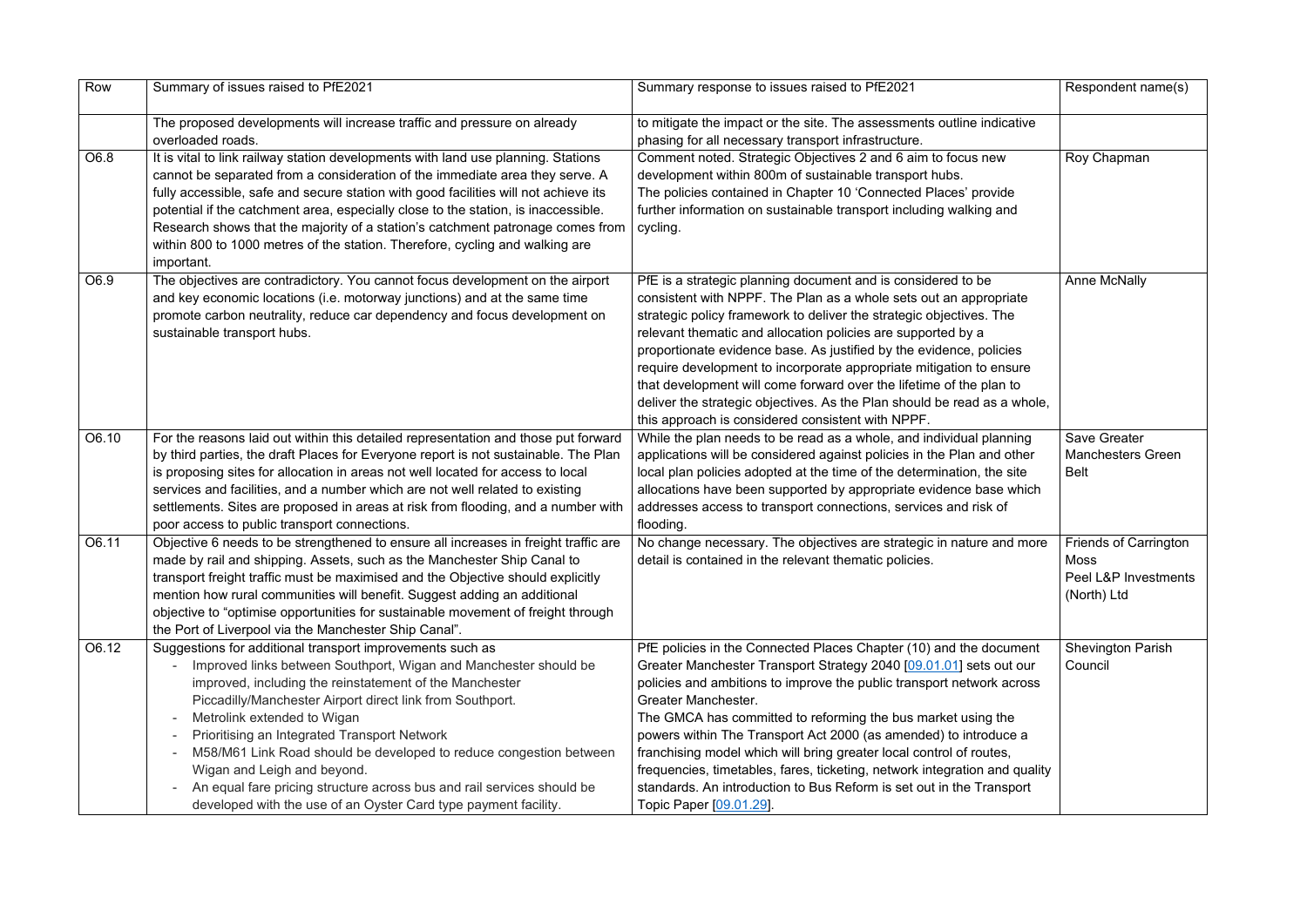#### **PfE 2021 Objective 7: Playing our part in ensuring that Greater Manchester is a more resilient and carbon neutral cityregion**

| Row  | Summary of issues raised to PfE2021                                                                                                                                                                                                                                                                                                                                                                                                                 | Summary response to issues raised to PfE2021                                                                                                                                                                                                                                                                                                                                                                                                                                                    | Respondent name(s)                  |
|------|-----------------------------------------------------------------------------------------------------------------------------------------------------------------------------------------------------------------------------------------------------------------------------------------------------------------------------------------------------------------------------------------------------------------------------------------------------|-------------------------------------------------------------------------------------------------------------------------------------------------------------------------------------------------------------------------------------------------------------------------------------------------------------------------------------------------------------------------------------------------------------------------------------------------------------------------------------------------|-------------------------------------|
| O7.1 | It is not clear what evidence the GMSF has to suggest that carbon neutrality of<br>new development can be achieved by 2028. It is inappropriate to supersede or<br>overstep the requirements of Building Regulations.<br>The Plan provides insufficient evidence to demonstrate that the policy-on<br>implications for net zero carbon development for non-residential development are<br>credible, and references to workplaces should be removed. | PfE Chapter (5) Sustainable and Resilient Places, such as policy PJ-<br>S 2 provide further information on how this objective will be<br>supported, and with evidence in the Carbon and Energy Topic Paper<br>$[04.01.05]$ .<br>The objective is considered to be consistent with the NPPF and<br>NPPG.                                                                                                                                                                                         | <b>Derwent Group</b>                |
| O7.2 | In other parts of the document, it sets out an ambition for carbon neutrality to be<br>achieved by 2038, whereas here it suggests 2028. This needs to be resolved for<br>consistency which we would assume would result in a change to 2038.                                                                                                                                                                                                        | No change necessary. The ambition for Greater Manchester to be a<br>carbon neutral city-region is 2038, whereas the requirement for new<br>development to be net zero carbon is 2028. This is to avoid building<br>homes and workplaces which require retrofitting in the future.                                                                                                                                                                                                               | <b>Derwent Group</b>                |
| O7.3 | Do not accept that the ambition to focus growth at the Airport is compatible with<br>being carbon neutral by 2038.                                                                                                                                                                                                                                                                                                                                  | As stated in Policy JP-Strat 10, development which is in line with<br><b>Government policy</b><br>Manchester's Local plan policies and<br>$\overline{\phantom{a}}$<br>Manchester Airport Group's Corporate Social Responsibility<br>Strategy<br>will be supported delivering a sustainable world class airport which<br>will help to address issues raised by climate change. The CSR sets<br>out a commitment to achieving net zero carbon emissions from their<br>airport operations by 2038. | <b>CPRE</b>                         |
| O7.4 | The objectives and proposed developments do no support aim of carbon<br>neutrality                                                                                                                                                                                                                                                                                                                                                                  | While the plan needs to be read as a whole, and individual planning<br>applications will be considered against policies in the Plan and other<br>local plan policies adopted at the time of the determination, the<br>allocation of the sites are supported by an appropriate evidence base<br>which addresses matters such as those in the representation. Policies<br>contained in Chapter 5 'Sustainable and Resilient Places' cover the<br>approach to carbon neutrality.                   | Please see appendix                 |
| O7.5 | Goes against UK Climate change policy                                                                                                                                                                                                                                                                                                                                                                                                               | The objective is considered to be in accordance with national policy,<br>the NPPF and NPPG.<br>More detailed policies are contained in the Sustainable and Resilient<br>Places Chapter (5).                                                                                                                                                                                                                                                                                                     | Elaine Abraham<br>Simon Holder      |
| O7.6 | The developments and additional traffic generated from new development will<br>worsen pollution and reduce air quality                                                                                                                                                                                                                                                                                                                              | Policy JP-S 6 Clean Air sets out ways in which improvements to air<br>quality in the city-region will be supported. The AQMA and associated<br>GM Air Quality Action Plan (AQAP) 2016-2021 set out measures to<br>help to reduce air pollution.                                                                                                                                                                                                                                                 | Please see appendix                 |
| O7.7 | P4E Strategic Objectives should be re-ordered to make becoming carbon neutral<br>and improving the quality of the environment as the first and second strategic                                                                                                                                                                                                                                                                                     | The impact of the climate emergency has been considered in the<br>Integrated Assessment of the Greater Manchester Spatial Framework                                                                                                                                                                                                                                                                                                                                                             | Friends of the Earth<br><b>CPRE</b> |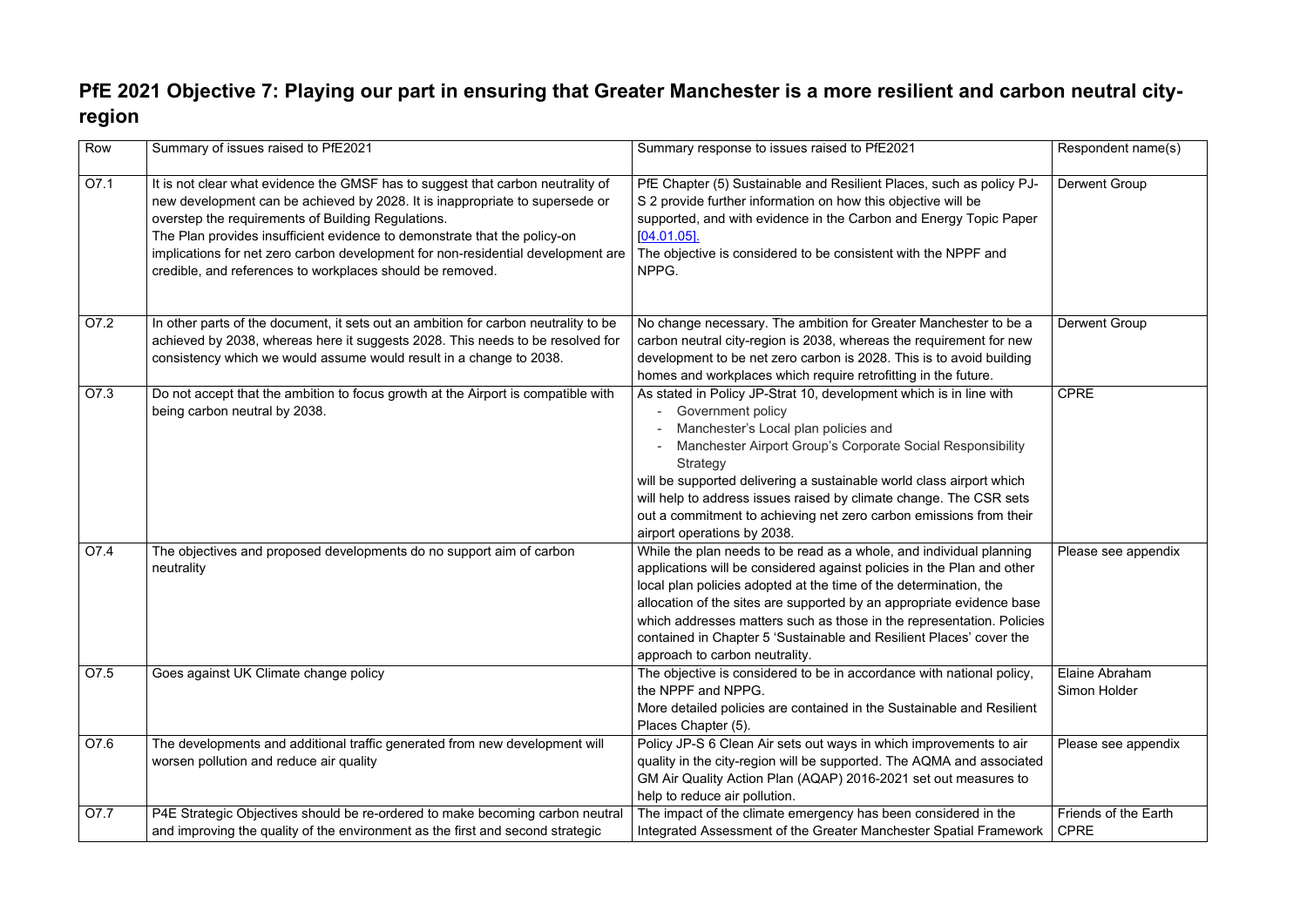| Row   | Summary of issues raised to PfE2021                                                                                                                                                                                                                                                                                                                                                                                                                                                                                                                                                                    | Summary response to issues raised to PfE2021                                                                                                                                                                                                                                                                                                                                                                                                                                                                                                                                                                                                                                   | Respondent name(s)                                       |
|-------|--------------------------------------------------------------------------------------------------------------------------------------------------------------------------------------------------------------------------------------------------------------------------------------------------------------------------------------------------------------------------------------------------------------------------------------------------------------------------------------------------------------------------------------------------------------------------------------------------------|--------------------------------------------------------------------------------------------------------------------------------------------------------------------------------------------------------------------------------------------------------------------------------------------------------------------------------------------------------------------------------------------------------------------------------------------------------------------------------------------------------------------------------------------------------------------------------------------------------------------------------------------------------------------------------|----------------------------------------------------------|
|       | objectives and that all P4E Strategies and Policies be re-assessed against the<br>urgent need to radically reduce climate emissions.<br>Other objectives should be secondary to this aim.                                                                                                                                                                                                                                                                                                                                                                                                              | - Greater Manchester Spatial Framework Scoping Report (2021)<br>$[02.01.01]$ .<br>Although the evidence has been updated, no changes to the IA<br>objectives or criteria are recommended. It is noted that the declaration<br>of climate emergencies by GMCA and the 10 local authorities, is the<br>most significant shift since the previous update to the scoping report.<br>The IA objectives and criteria particularly related to climate<br>emergency have been carefully considered and it is concluded that no<br>additions or changes are required, and that this can be done using<br>the relevant objectives and criteria in the existing IA Framework.             |                                                          |
| O7.8  | Density of housing stock around a bus route will not merely ensure that this<br>relieves the carbon demand.<br>Housing stock with deliberation to green credentials with natural energy solutions<br>would need to be enforced instead of presuming a new population will rely on<br>public transport.<br>Does not introduce high standards of house building/insulation and green energy<br>in proposed housing.                                                                                                                                                                                      | The aim of becoming carbon neutral will be supported by a range of<br>measures, as outlined in Policy JP-S 2<br>The Carbon and Energy Topic Paper [04.01.05] and related<br>documents provide further detail.                                                                                                                                                                                                                                                                                                                                                                                                                                                                  | <b>Heather Bebbington</b><br>Pugh<br><b>Janet Brooks</b> |
| O7.9  | Objective 7 is consistent with national policy, so long as all allocations will<br>achieve these aims. If any allocation is unable to, it should be replaced for the<br>plan to be found sound.                                                                                                                                                                                                                                                                                                                                                                                                        | The allocations are justified and supported with a proportionate<br>evidence base. The relevant allocation policies in PfE detail the<br>necessary policy framework / mitigation to ensure development<br>coming forward at those locations will be in accordance with the<br>objectives. Further details of which can be found in the relevant<br>allocation topic papers. This approach is considered consistent with<br>NPPF.                                                                                                                                                                                                                                               | <b>Murphy Group</b>                                      |
| O7.10 | It is noted that the GMCA propose to promote carbon neutrality by 2028,<br>sustainable patterns of development, reduce car dependency etc. As detailed<br>throughout this report there are concerns that in reality the Plan does not focus<br>development in the right place, in areas with good access to public transport and<br>with a joined up approach to jobs and housing delivery to limit the need to travel.<br>The plan sets out good objectives and commitments on the environment, but<br>sadly the draft policy framework and proposed allocations are not consistent with<br>the same. | No change is considered necessary. PfE is a strategic planning<br>document and is considered to be consistent with NPPF. The Plan as<br>a whole sets out an appropriate strategic policy framework to deliver<br>the overall Vision and Objectives. The relevant thematic and<br>allocation policies are supported by a proportionate evidence base.<br>As justified by the evidence, policies require development to<br>incorporate appropriate mitigation to ensure that development will<br>come forward over the lifetime of the plan to deliver the Vision and<br>Objectives. As the Plan should be read as a whole, this approach is<br>considered consistent with NPPF. | <b>Save Greater</b><br><b>Manchesters Green Belt</b>     |
| O7.11 | Objective 7 needs to be strengthened to incorporate the potential for natural<br>solutions to support achievement of the aim to be carbon neutral, especially<br>given that almost half of our region is rural and many of our rural assets, such as<br>our peat mosses, can support achievement of our carbon neutral goals.                                                                                                                                                                                                                                                                          | No change necessary. The objectives are strategic in nature with<br>more detail contained in thematic policies of Sustainable and Resilient   Moss<br>Places Chapter (5) and Greener Places (8).                                                                                                                                                                                                                                                                                                                                                                                                                                                                               | Friends of Carrington                                    |
| O7.12 | Ask that the wording of objective 8 be changed from "facilitate" and "promote" to<br>"deliver":                                                                                                                                                                                                                                                                                                                                                                                                                                                                                                        | No change necessary. We consider the objectives as drafted are<br>consistent with NPPF and NPPG and will provide an appropriate                                                                                                                                                                                                                                                                                                                                                                                                                                                                                                                                                | The Wildlife Trusts                                      |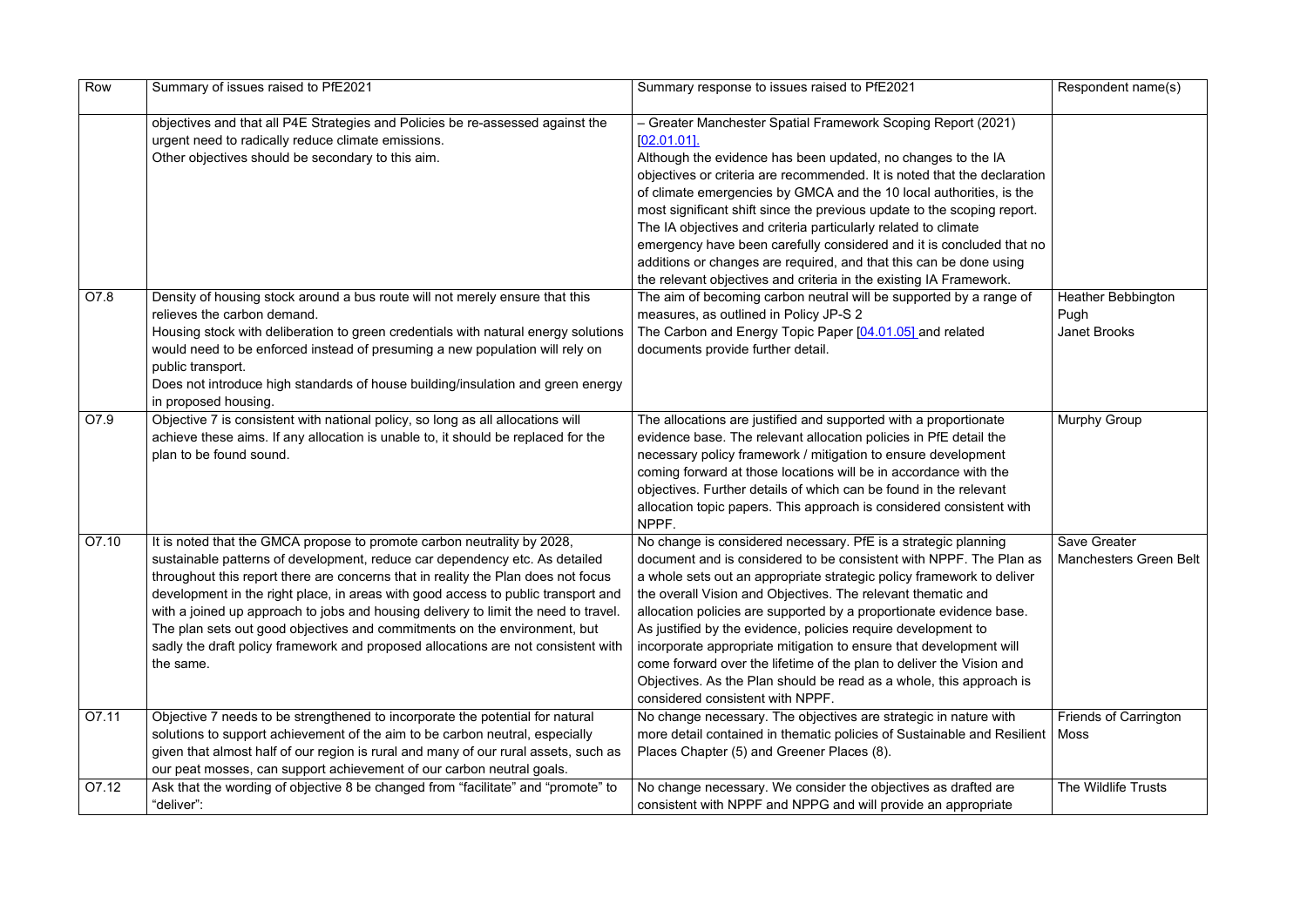| Row   | Summary of issues raised to PfE2021                                                    | Summary response to issues raised to PfE2021                             | Respondent name(s)           |
|-------|----------------------------------------------------------------------------------------|--------------------------------------------------------------------------|------------------------------|
|       | So to "Deliver carbon neutrality", "Deliver sustainable patterns of development"       | strategic planning framework to secure the overall ambitions of the      |                              |
|       | and "Deliver provision of infrastructure"                                              | plan by our many partners.                                               |                              |
| O7.13 | Should provide evidence to confirm the current carbon emissions, the carbon            | Not relevant to content of strategic objectives. More information is     | <b>Friends of Carrington</b> |
|       | emissions that will accrue from                                                        | contained in the Sustainable and Resilient Places Chapter (5) and        | <b>Moss</b>                  |
|       | the change of land use set out in the Plan, and the projected carbon emissions         | The Carbon and Energy Topic Paper [04.01.05]                             |                              |
|       | from the planned developments.                                                         |                                                                          |                              |
| O7.14 | The plan and supporting documents need to provide careful evaluation of the            | Chapter 3 provides the overall strategic objectives for the PfE plan     | Woodford                     |
|       | precise impact of the proposals on:                                                    | with further information contained elsewhere.                            | Neighbourhood Forum          |
|       | Increased carbon emissions and air pollution due to increased urbanisation.            | These issues are considered further in The Sustainable and Resilient     |                              |
|       | Effects of transport proposals on carbon emissions and air pollution.                  | Places Chapter (5) and Greener Places (8).                               |                              |
|       | Opportunities for improved carbon sequestration via amended practices in               |                                                                          |                              |
|       | agriculture, forestry and moorland and peat bog management.                            |                                                                          |                              |
|       | - Opportunities for alternative energy production from green field and Green Belt      |                                                                          |                              |
|       | sites.                                                                                 |                                                                          |                              |
|       | - Effect of the proposal on the rural economy, rural jobs and the ability to produce   |                                                                          |                              |
|       | local food.                                                                            |                                                                          |                              |
|       | - The impact of loss of green space on the mental and physical health of               |                                                                          |                              |
|       | residents and the resultant cost of increased needs for health care                    |                                                                          |                              |
| O7.15 | Suggestions for additional interventions:                                              | While the first two of these points are outside the scope of a strategic | <b>Shevington Parish</b>     |
|       | Financial support to switch from gas boilers                                           | planning document, these issues in general are considered in the         | Council                      |
|       | Removal of microplastics from the environment                                          | Sustainable and Resilient Places Chapter (5) such as policy JP-S 2.      |                              |
|       | Solar panels and heat pumps on all new build industrial units                          | The Plan should be read as a whole. No change is considered              |                              |
|       | Should be an improved network of electric charging points                              | necessary.                                                               |                              |
|       | If quality employment is focused upon city centre areas, transport links               |                                                                          |                              |
|       | must be effective and affordable.                                                      |                                                                          |                              |
| O7.16 | They must be required to build carbon neutral, with carbon neutral materials etc.      | PfE Chapter (5) Sustainable and Resilient Places, in particular Policy   | <b>Deborah Foulkes</b>       |
|       | Additionally, it is not enough to limit this requirement to new building. If we are to | JP-S 2 identifies a range of measures to contribute to the goal of       |                              |
|       | become carbon neutral quickly enough to stop our planet from careening into a          | buildings being carbon neutral, which includes retrofitting of existing  |                              |
|       | fireball disaster scenario, then all existing buildings must be retrofitted to carbon  | buildings.                                                               |                              |
|       | neutrality by 2028. This is even more important than new build compliance.             | More information is contained in the Carbon and Energy Topic Paper       |                              |
|       |                                                                                        | $[04.01.05]$ .                                                           |                              |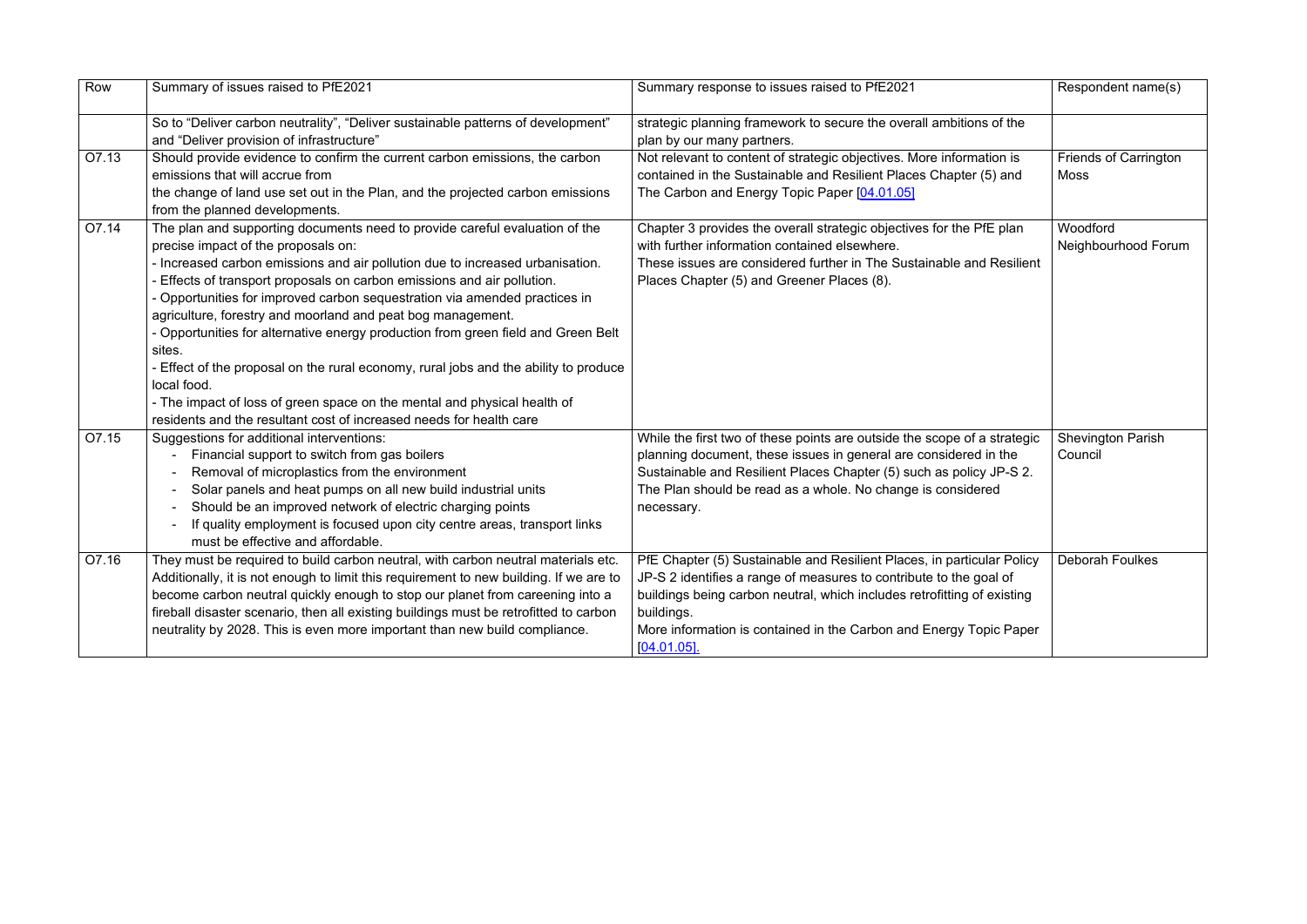#### **PfE 2021 Objective 8: Improve the quality of our natural environment and access to green spaces**

| Row  | Summary of issues raised to PfE2021                                                                                                                                                                                                                                                             | Summary response to issues raised to PfE2021                                                                                                                                                                                                                                                                                                                                                                                                                                                                                                           | Respondent name(s)                                                                                                                                  |
|------|-------------------------------------------------------------------------------------------------------------------------------------------------------------------------------------------------------------------------------------------------------------------------------------------------|--------------------------------------------------------------------------------------------------------------------------------------------------------------------------------------------------------------------------------------------------------------------------------------------------------------------------------------------------------------------------------------------------------------------------------------------------------------------------------------------------------------------------------------------------------|-----------------------------------------------------------------------------------------------------------------------------------------------------|
| O8.1 | The proposed development of new homes would only worsen the quality of the<br>natural environment and destroy habitats.<br>Concerned the plan will not deliver biodiversity net gain.                                                                                                           | Several policies in PfE Chapter 8 'Greener Places' detail how the<br>plan will support the natural environment, such as JP-G 9 which<br>states that a net enhancement of biodiversity resources will be<br>sought across the plan as a whole.<br>The Natural Environment Topic Paper [07.01.26] and Habitat<br>Regulations Assessment of PfE [02.02.01] provide further details                                                                                                                                                                        | Please see appendix                                                                                                                                 |
| O8.2 | Aims to reduce flood risk not met by the number of proposed allocations, which<br>would reduce flood plains and green space and lessen the flood resilience.                                                                                                                                    | No change is considered necessary. A Strategic Flood Risk<br>Assessment has been undertaken [04.02.01] across the plan,<br>identifying the allocations as less vulnerable to flood risk and the<br>need for site specific Flood Risk Assessments [04.02.12] at the<br>planning application stage in accordance with national policy and<br>guidance. Policy JP-S5 provides further detailed policy in relation to<br>Flood Risk. Therefore, the Plan as a whole, is considered to provide<br>an appropriate policy framework to deal with this matter. | Please see appendix                                                                                                                                 |
| O8.3 | Full environmental impact reports should be carried out on the specific sites and<br>effects on surrounding areas, including the impact of habitat loss on protected<br>species.                                                                                                                | Significant preliminary work has been conducted with regard to<br>habitats and protected species. Further detail for specific sites is<br>contained in these policies and Chapter 8.<br>More details of this are found in The Natural Environment Topic<br>Paper [07.01.26] and Habitat Regulations Assessment of PfE<br>[02.02.01] provide more detailed information.                                                                                                                                                                                 | <b>Julie Halliwell</b><br><b>Esther Chandler</b><br><b>Carol Burke</b>                                                                              |
| O8.4 | Whilst the plan is generally sound in this objective (8), the delivery of any<br>improvement to natural environment and access to green space will need to be<br>considered within the wider spatial strategy to be fully effective.                                                            | Comment noted. The PfE Greener Places Chapter (8) provides<br>detailed policies to achieve this as part of the wider spatial strategy.                                                                                                                                                                                                                                                                                                                                                                                                                 | <b>Murphy Group</b><br><b>PD Northern Steels</b><br><b>EON Plant Ltd</b><br><b>PD Northern Trust Asset</b><br>Management<br>Boys & Girls Club of GM |
| O8.5 | Several red-list species, nationally rare, are found on greenbelt land such as<br>Carrington Moss. This is an international asset that should be a priority and<br>protected rather than threatened. Restoring habitats should be a priority.                                                   | The plan and allocations are supported by appropriate ecological<br>assessments. The Natural Environment Topic Paper [07.01.26] and<br>Habitat Regulations Assessment of PfE [02.02.01] provide more<br>detailed information.                                                                                                                                                                                                                                                                                                                          | <b>Thomas Shrubsole</b>                                                                                                                             |
| O8.6 | Building on greenbelt will reduce peoples access to green space. The guided<br>busway is used by locals as a walking and running leisure route because of the<br>green space that surrounds it. If you remove the green space you will reduce the<br>number of people getting exercise locally. | Policies in the PfE Greener Places Chapter (8) such as policy JP-G<br>8 state that it will seek to maximise overall access to green space.<br>The GM Green Belt Study - Identification of Opportunities to<br>Enhance the Beneficial use of the Green Belt [07.01.12] and<br>appendices outline interventions along with the Green Infrastructure<br>Policy Context [07.01.01]                                                                                                                                                                         | <b>Chris Waterfield</b>                                                                                                                             |
| O8.7 | By simply not providing sufficient protection of Green Belt land, by proposing<br>development in areas at high risk from flooding, and the proposed levels and<br>scale of development with associated impacts on ecology, biodiversity and wider                                               | Flood risk is considered in Policy JP-S5 and supported by Flood<br>Risk assessments [04.02.01].                                                                                                                                                                                                                                                                                                                                                                                                                                                        | <b>Save Greater</b><br><b>Manchesters Green Belt</b>                                                                                                |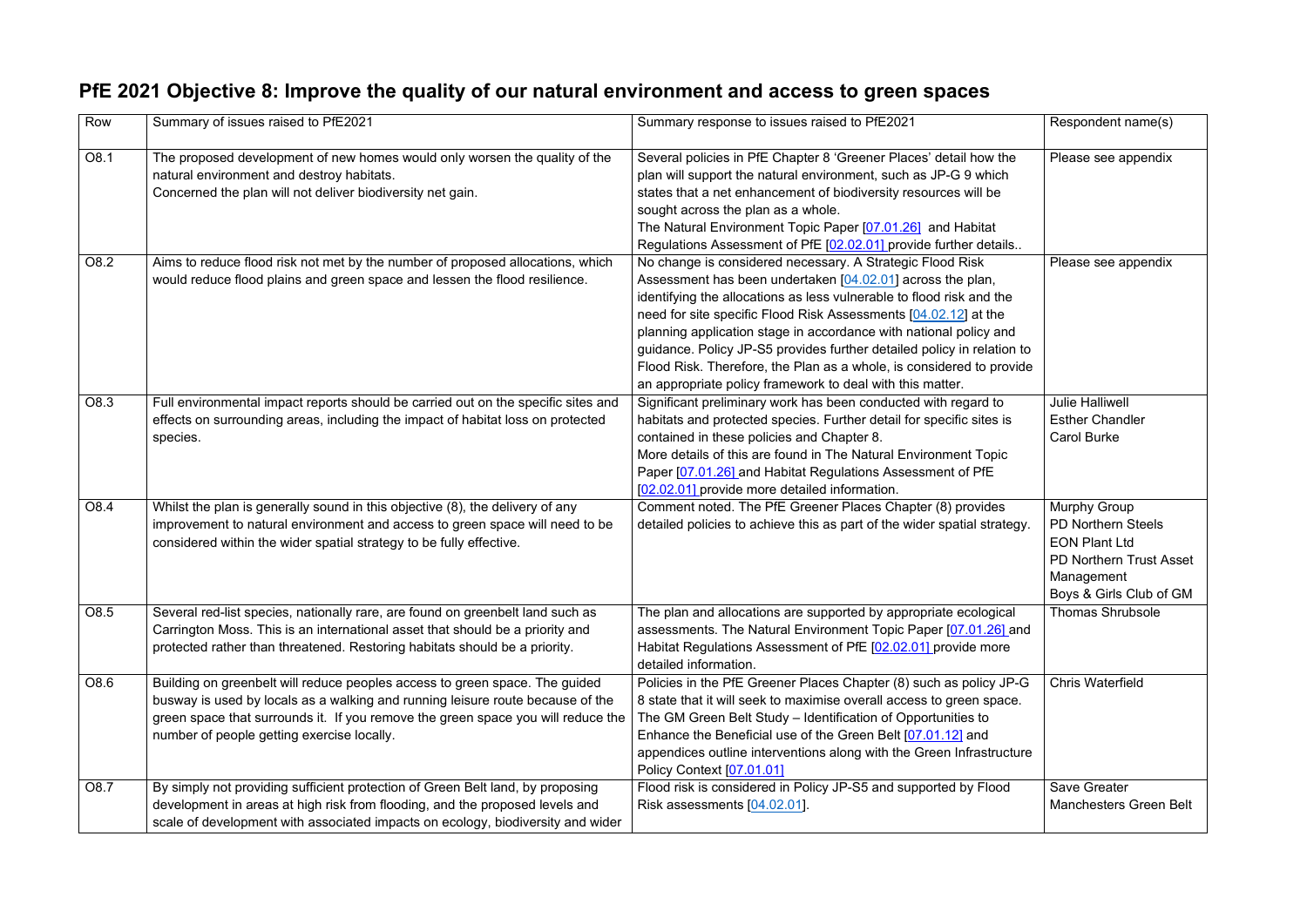| Row          | Summary of issues raised to PfE2021                                                                                                                                                                                                                            | Summary response to issues raised to PfE2021                                                                                                                                                                                     | Respondent name(s)                          |
|--------------|----------------------------------------------------------------------------------------------------------------------------------------------------------------------------------------------------------------------------------------------------------------|----------------------------------------------------------------------------------------------------------------------------------------------------------------------------------------------------------------------------------|---------------------------------------------|
|              | environment, it is clear that PfE will cause harm to green spaces and will reduce<br>people's access to outdoor spaces in total conflict with objectives 7 and 8.                                                                                              | The Policies contained in PfE Chapter 8 'Greener Places' cover<br>impacts on ecology, biodiversity and the environment such as Policy<br>JP-G 9, as well as access to green space e.g Policy JP-G 8.                             |                                             |
| O8.8         | Objective 8, page 42, should be strengthened to mention that any irreplaceable<br>habitats, such as our ancient woodland and our peat mosses will be considered<br>to be special landscapes (or key features, as described in Policy JP-Strat 13,<br>page 77). | No change necessary. The Strategic Objectives provide a high level<br>steer and more detail is contained in thematic policies including JP-<br>Strat 13 and Policies contained in Chapter 8 'Greener Places' of the<br>PfE plan. | <b>Friends of Carrington</b><br><b>Moss</b> |
| $\big $ O8.9 | Proposed wording addition from "Enhance special landscapes, green<br>infrastructure, biodiversity and geodiversity to add "while delivering a substantial<br>and widespread net gain in biodiversity"                                                          | No change necessary. Objectives are strategic in nature and more<br>detail is contained in relevant policies such as JP-G 9. The<br>objectives as drafted are considered to be in accordance with the<br>NPPF and NPPG.          | The Wildlife Trusts                         |

#### **PfE 2021 Objective 9: Ensure access to physical and social infrastructure**

| Row  | Summary of issues raised to PfE2021                                                                                                                                                                                                                                                                                                                                                                                                                      | Summary response to issues raised to PfE2021                                                                                                                                                                                                                                                                                                                                                                                     | Respondent name(s)                                                                                                                    |
|------|----------------------------------------------------------------------------------------------------------------------------------------------------------------------------------------------------------------------------------------------------------------------------------------------------------------------------------------------------------------------------------------------------------------------------------------------------------|----------------------------------------------------------------------------------------------------------------------------------------------------------------------------------------------------------------------------------------------------------------------------------------------------------------------------------------------------------------------------------------------------------------------------------|---------------------------------------------------------------------------------------------------------------------------------------|
| O9.1 | Proposals to add housing would add significant pressure to the already stretched<br>transport, schools and healthcare services across the city-region, which would<br>contradict this strategic objective.                                                                                                                                                                                                                                               | A number of policies in the Plan provide a sufficient policy<br>framework to address this matter, such as Policies, JP-G6, JP-P1<br>and JP- D2 which states that new development must be supported<br>by the necessary infrastructure, including where appropriate green<br>spaces, schools and medical facilities. The Plan needs to be read as<br>a whole, therefore no change is considered necessary.                        | Please see appendix                                                                                                                   |
| O9.2 | The plan is seeking to ensure sustainable development and is therefore<br>consistent with national policy, so long as all allocations deliver sustainable<br>development. If any allocation will not achieve this, or there are uncertainties on<br>its delivery, it should be deleted and replaced with a new allocation that will<br>achieve this, otherwise the plan would not be effective or positively-prepared.                                   | The allocations are justified and supported with a proportionate<br>evidence base. The relevant allocation policies in PfE detail the<br>necessary policy framework / mitigation to ensure development<br>coming forward at those locations will be in accordance with the<br>objectives. Further details of which can be found in the relevant<br>allocation topic papers. This approach is considered consistent with<br>NPPF. | Murphy Group<br><b>PD Northern Steels</b><br><b>EON Plant Ltd</b><br>PD Northern Trust Asset<br>Management<br>Boys & Girls Club of GM |
| O9.3 | Objective 9 needs to be more specific in identifying how hospital bed capacity,<br>access to health service and social care appointments and school places, will be<br>increased. We can find no mention of a new hospital to address the needs of the<br>450,000 additional residents the Plan is proposing to build homes for. The<br>Objective should be broadened to state that GM will attract the talent it needs to<br>fulfil these requirements. | A number of policies in the Plan provide a sufficient policy<br>framework to address this matter, such as Policies JP-P6 and JP-<br>D2 which states that new development must be supported by the<br>necessary infrastructure, including where appropriate green spaces,<br>schools and medical facilities. The Plan needs to be read as a<br>whole, therefore no change is considered necessary.                                | <b>Friends of Carrington</b><br><b>Moss</b>                                                                                           |
| O9.4 | Should provide evidence that clearly sets out in the Plan the confirmed school,<br>hospital and health/social care service provision for the future population of GM                                                                                                                                                                                                                                                                                     | No change considered necessary. The approach to securing the<br>necessary mitigation / infrastructure required to support<br>development within the PfE Plan area, outlined in Chapter 12 and<br>other parts of the Plan, including the site specific allocation policies<br>is considered to be consistent with NPPF and NPPG. Districts                                                                                        | <b>Friends of Carrington</b><br><b>Moss</b>                                                                                           |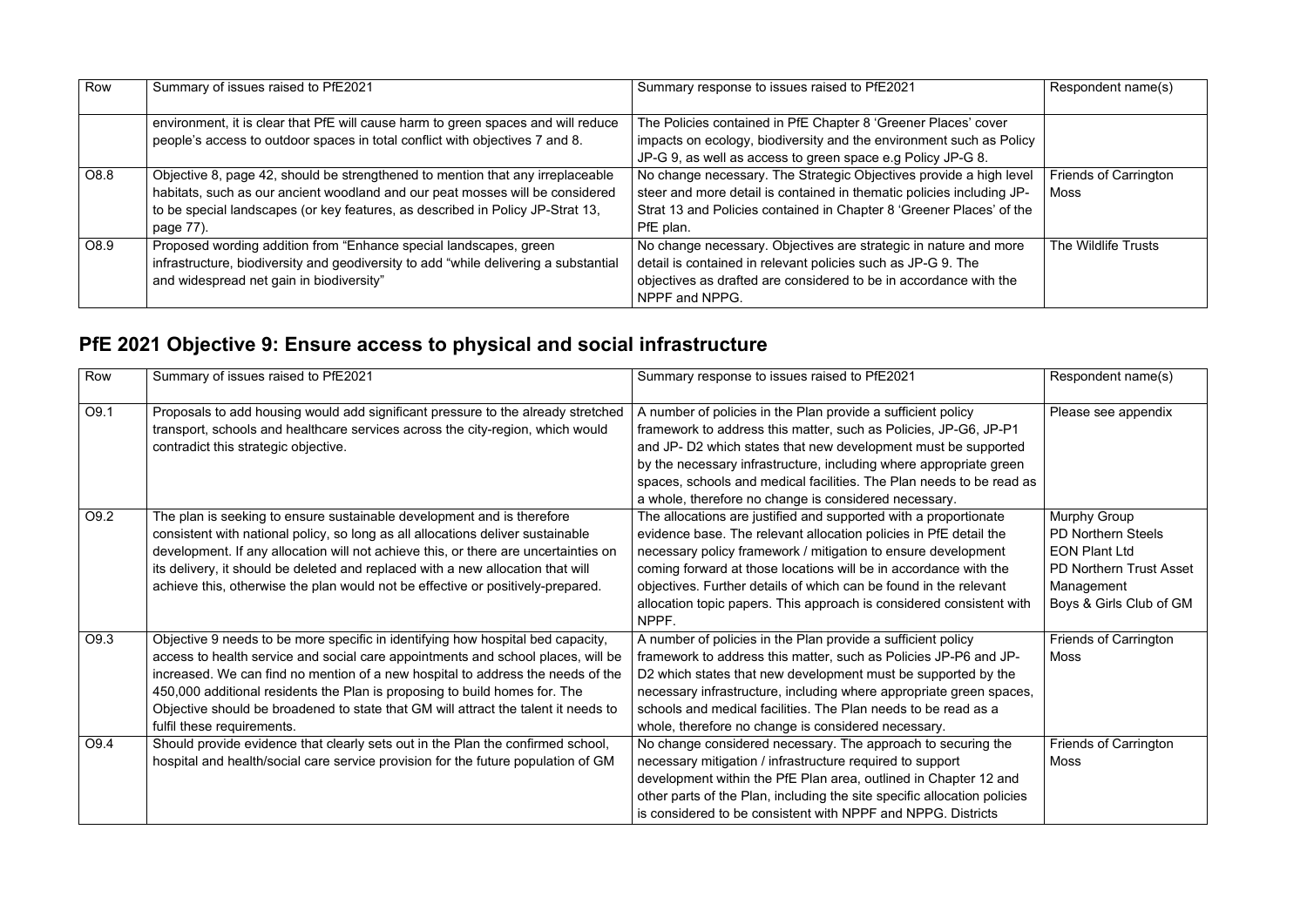| Row  | Summary of issues raised to PfE2021                                                    | Summary response to issues raised to PfE2021                         | Respondent name(s)  |
|------|----------------------------------------------------------------------------------------|----------------------------------------------------------------------|---------------------|
|      |                                                                                        |                                                                      |                     |
|      |                                                                                        | Infrastructure Funding Statements provide details of monies secured  |                     |
|      |                                                                                        | (and spent) over recent years in relation to S106 agreements.        |                     |
| 09.5 | There is little detail on how the required infrastructure will be paid for. The plan   | A number of policies in the Plan provide a sufficient policy         | Please see appendix |
|      | $\frac{1}{1}$ needs to be revised to identify how all the infrastructure will be paid. | framework to address this matter, such as Policies, JP-G6, JP-P1     |                     |
|      |                                                                                        | and JP- D2 which states that new development must be supported       |                     |
|      |                                                                                        | by the necessary infrastructure, including where appropriate green   |                     |
|      |                                                                                        | spaces, schools and medical facilities. The Plan needs to be read as |                     |
|      |                                                                                        | a whole, therefore no change is considered necessary.                |                     |

### **PfE 2021 Objective 10: Promote the Health and Wellbeing of communities (new objective for PfE 2021)**

| Row               | Summary of issues raised to PfE2021                                                                                                                                                                                                                                                                                        | Summary response to issues raised to PfE2021                                                                                                                                                                                                                                                                                                                                                      | Respondent name(s)                                         |
|-------------------|----------------------------------------------------------------------------------------------------------------------------------------------------------------------------------------------------------------------------------------------------------------------------------------------------------------------------|---------------------------------------------------------------------------------------------------------------------------------------------------------------------------------------------------------------------------------------------------------------------------------------------------------------------------------------------------------------------------------------------------|------------------------------------------------------------|
| O10.1             | This is a laudable objective, but insufficient weight has been given in the plan to<br>the negative impact of loss of green field and Green Belt land on the health and<br>well-being of current and future residents.                                                                                                     | While a proportion of development will be on greenfield or Green<br>Belt land, policies in PfE Chapter 8 'Greener Places' such as JP-G<br>1, JP-G 2 and JP-G 8 show measures to ensure access to green<br>space.                                                                                                                                                                                  | Please see appendix                                        |
|                   | The loss of greenspace will be detrimental to mental and physical health.                                                                                                                                                                                                                                                  | Site allocation policies also provide localised mitigation measures<br>and opportunities for environmental enhancement.                                                                                                                                                                                                                                                                           |                                                            |
|                   | The health and wellbeing of the community is directly linked to the green space<br>that surrounds them, the points above also stand for this objective.                                                                                                                                                                    | More detail is contained in supporting information such as GM<br>Green Belt Study - Identification of Opportunities to Enhance the<br>Beneficial use of the Green Belt [07.01.12]. Green Infrastructure<br>Policy Context [07.01.01] Guidance for Greater Manchester -<br>Embedding Green Infrastructure Principles [07.01.02].                                                                   |                                                            |
| O10.2             | There is nothing in the plan regarding food security, quality, safety and supply.<br>The only PfE reference to food is on p.42 - Objective 10:- "Improve access to<br>healthy food options for all communities". This praiseworthy aim is just not<br>discussed but locally grown food would be one way of achieving this. | This would be outside of the scope of a strategic planning<br>document. However Policy JP-G 9 states the best and most<br>versatile agricultural land will be safeguarded.                                                                                                                                                                                                                        | Peter Thompson<br><b>Deborah Foulkes</b>                   |
| O <sub>10.3</sub> | Increased pressure on NHS/Doctors facilities goes against this objective                                                                                                                                                                                                                                                   | A number of policies in the Plan provide a sufficient policy<br>framework to address this matter, such as Policies JP-P6 and JP-<br>D2 which states that new development must be supported by the<br>necessary infrastructure, including where appropriate green spaces,<br>schools and medical facilities. The Plan needs to be read as a<br>whole, therefore no change is considered necessary. | Margaret Fulham<br><b>Holly Rotheram</b><br>Joanna Harland |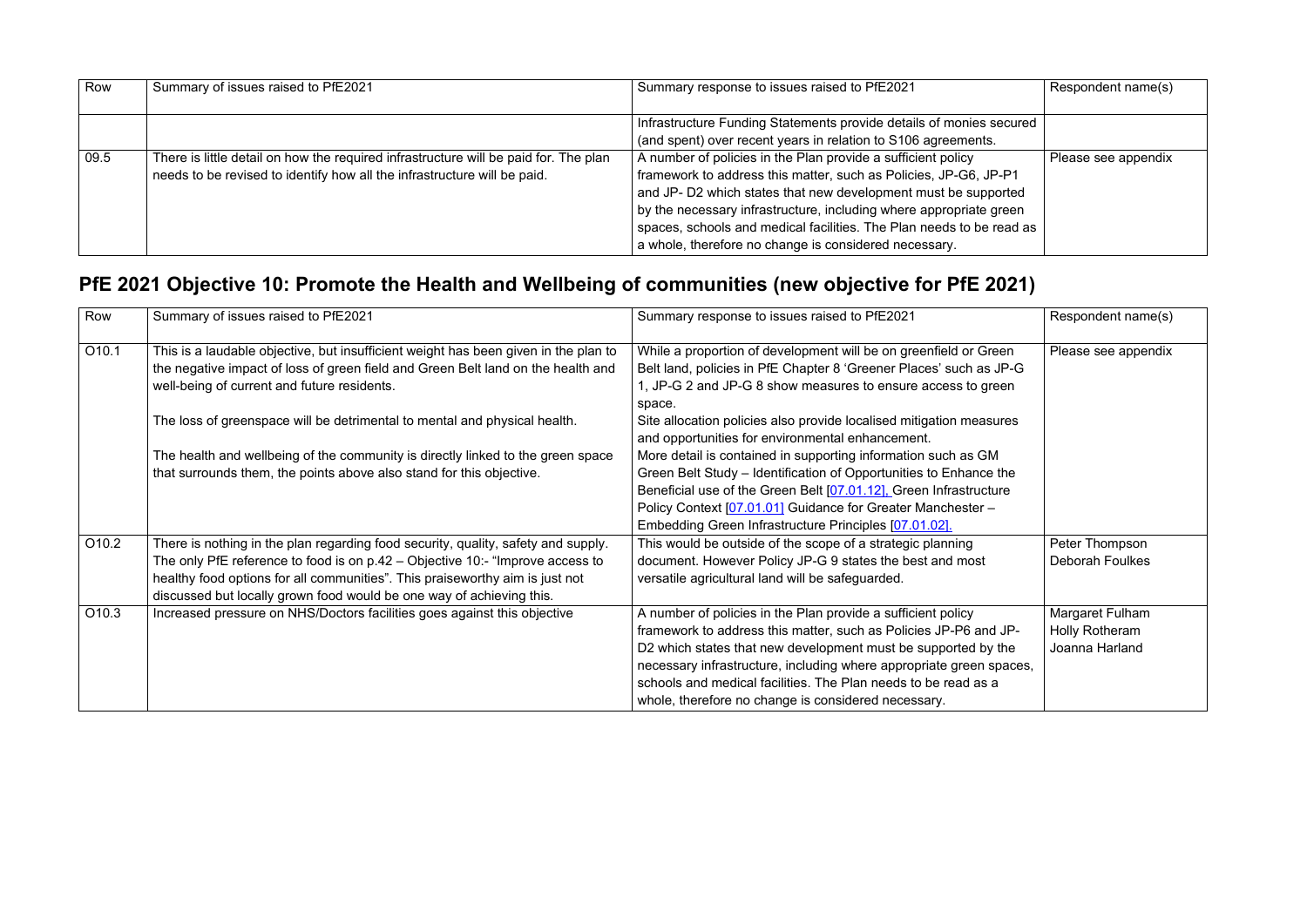#### **General Strategic Objectives Comments**

| Row         | Summary of issues raised to PfE2021                                                                                                                                                                                                                                                                                                                                                                                                              | Summary response to issues raised to PfE2021                                                                                                                                                                                                                                                                                                                                                                                                                                                                                                                                                                                                                                | Respondent name(s)                                                                                                                                                                         |
|-------------|--------------------------------------------------------------------------------------------------------------------------------------------------------------------------------------------------------------------------------------------------------------------------------------------------------------------------------------------------------------------------------------------------------------------------------------------------|-----------------------------------------------------------------------------------------------------------------------------------------------------------------------------------------------------------------------------------------------------------------------------------------------------------------------------------------------------------------------------------------------------------------------------------------------------------------------------------------------------------------------------------------------------------------------------------------------------------------------------------------------------------------------------|--------------------------------------------------------------------------------------------------------------------------------------------------------------------------------------------|
| OO.1        | Support the overall strategy of the PfE in that it seeks to deliver inclusive growth<br>across the city region, making the most of the key locations and assets best<br>placed to support economic growth; creating more favourable conditions for<br>growth; and creating places which will be more resilient to climate change.                                                                                                                | Comment noted.                                                                                                                                                                                                                                                                                                                                                                                                                                                                                                                                                                                                                                                              | Please see appendix                                                                                                                                                                        |
| <b>OO.2</b> | The objectives are sound, the implementation of them is not.<br>The plan does not meet the objectives.                                                                                                                                                                                                                                                                                                                                           | No change is considered necessary. PfE is a strategic planning<br>document and is considered to be consistent with NPPF. The Plan<br>as a whole sets out an appropriate strategic policy framework to<br>deliver the overall Vision and Objectives. The relevant thematic and<br>allocation policies are supported by a proportionate evidence base.<br>As justified by the evidence, policies require development to<br>incorporate appropriate mitigation to ensure that development will<br>come forward over the lifetime of the plan to deliver the Vision and<br>Objectives. The Plan should be read as a whole, this approach is<br>considered consistent with NPPF. | <b>Sheila Fisher</b><br><b>Peter Christie</b><br><b>Caroline Shaw</b><br><b>Wardle and West</b><br>Littleborough<br><b>Conservative Cllrs</b><br><b>Alison Doherty</b><br><b>Jill Neal</b> |
| OO.3        | It is not legally compliant as greater Manchester and the mayor of Manchester<br>have not been democratically established.                                                                                                                                                                                                                                                                                                                       | Comment not relevant to the content of the Strategic Objectives<br>chapter. Matter addressed elsewhere.                                                                                                                                                                                                                                                                                                                                                                                                                                                                                                                                                                     | John A Holden                                                                                                                                                                              |
| <b>OO.4</b> | The consultation is not cooperative for the residents and that challenges by<br>external influences of industry should not get easier access to decision makers.<br>A more equitable and transparent approach to land ownership from outside of<br>Greater Manchester needs to be considered as it is exploitative and takes<br>opportunity away from local people and businesses.                                                               | Comment not relevant to the content of the Strategic Objectives<br>chapter. Matter addressed elsewhere.                                                                                                                                                                                                                                                                                                                                                                                                                                                                                                                                                                     | <b>Linus Mortlock</b>                                                                                                                                                                      |
| <b>OO.5</b> | There has been poor public consultation, a lack of accessible information and<br>little spent by councils in generating awareness. The public consultations should<br>be repeated, providing clear, understandable information. They should be<br>designed to encourage rather than discourage public input.<br>The consultation process is difficult for general public to understand.<br>Not complied with Statement of Community Involvement. | Comment not relevant to the content of the Strategic Objectives<br>chapter. Matter addressed elsewhere.                                                                                                                                                                                                                                                                                                                                                                                                                                                                                                                                                                     | Please see appendix                                                                                                                                                                        |
| OO.6        | Too many non-specific words are used such as MAY, POTENTIAL, POSSIBLE,<br>COULD, MAXIMISE and no doubt many others which leads the reader to<br>assume this is no more than an aspirational wish list.<br>The words "enhance", "improve", "promote" in the relevant sections such as<br>biodiversity and climate change are too wishywashy, given the seriousness of<br>the existential threats we face on these fronts                          | We consider the objectives as drafted are consistent with NPPF and<br>NPPG and will provide an appropriate strategic planning framework<br>to secure the overall ambitions of the plan by our many partners.                                                                                                                                                                                                                                                                                                                                                                                                                                                                | Peter Hill<br><b>Deborah Foulkes</b>                                                                                                                                                       |
| <b>OO.7</b> | Several of the objectives are contradictory. For example, 3 and 4 versus 7 and 8.                                                                                                                                                                                                                                                                                                                                                                | No change is considered necessary. PfE is a strategic planning<br>document and is considered to be consistent with NPPF. The<br>relevant objectives, thematic and allocation policies are supported<br>by a proportionate evidence base. As justified by the evidence,<br>policies require development to incorporate appropriate mitigation to                                                                                                                                                                                                                                                                                                                             | <b>Stephen Lupton</b>                                                                                                                                                                      |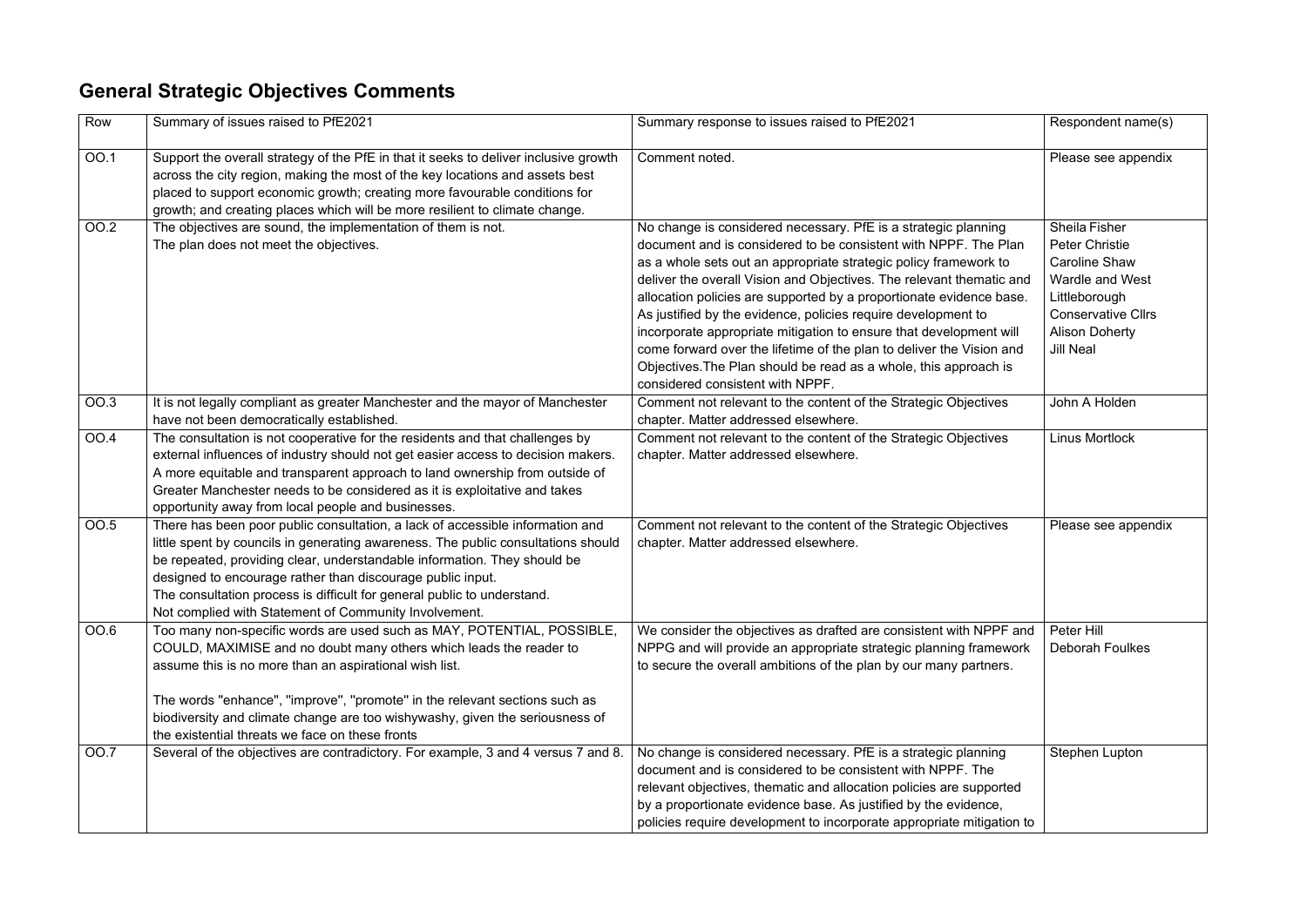| Row   | Summary of issues raised to PfE2021                                                                                                                                                                                                                                                                                                                                                                                                                        | Summary response to issues raised to PfE2021                                                                                                                                                                                                                                                                                                                                                            | Respondent name(s)                                                                                           |
|-------|------------------------------------------------------------------------------------------------------------------------------------------------------------------------------------------------------------------------------------------------------------------------------------------------------------------------------------------------------------------------------------------------------------------------------------------------------------|---------------------------------------------------------------------------------------------------------------------------------------------------------------------------------------------------------------------------------------------------------------------------------------------------------------------------------------------------------------------------------------------------------|--------------------------------------------------------------------------------------------------------------|
|       |                                                                                                                                                                                                                                                                                                                                                                                                                                                            | ensure that development will come forward over the lifetime of the<br>plan to deliver the Vision and Objectives. The Plan should be read<br>as a whole, this approach is considered consistent with NPPF.                                                                                                                                                                                               |                                                                                                              |
| OO.8  | We cannot see how the respective councils expect to deliver the objectives<br>outlined without the consideration of minerals and mineral product requirements.                                                                                                                                                                                                                                                                                             | The Greater Manchester Joint Minerals Development Plan<br>(GMJMDP) is not being amended as part of PfE. Mineral<br>Safeguarding Areas, and the policies which cover them, are<br>identified within the GMJMDP and will remain unchanged and<br>applicable once PfE is adopted.                                                                                                                          | <b>Mineral Products</b><br>Association                                                                       |
| OO.9  | The KPIs set out at page 392 of the document should be extended to include all<br>Objectives and their component parts.                                                                                                                                                                                                                                                                                                                                    | Chapter 12 sets out and appropriate monitoring framework which<br>will enable us to monitor whether we are achieving our strategic<br>objectives. In the event that targets are not being met, the plan will<br>be subject to formal review.                                                                                                                                                            | <b>Friends of Carrington</b><br><b>Moss</b>                                                                  |
| OO.10 | It is questionable whether PfE and GMSF can effectively be treated as the same<br>plan. While the GMSF may have been established as legally compliant (complies<br>with Regulation 18 of the Town and Country Planning regulations) and could<br>therefore possibly proceed to final public consultation and submission under<br>Regulation 19 (this current stage) PfE legality is not established. This needs to<br>be established by a judicial review. | Comment not relevant to the content of the Objectives Chapter.<br>Matter addressed elsewhere.                                                                                                                                                                                                                                                                                                           | Please see appendix                                                                                          |
| OO.11 | In addition to PfE each authority needs to come up with its own local plan. No<br>details have been given about when these plans will be available.                                                                                                                                                                                                                                                                                                        | It not necessary or appropriate to determine the scope of local plans<br>in the PfE Plan. That will be a matter for individual districts to<br>determine. This approach is considered consistent with NPPF,<br>particularly paragraph 28 which confirms that it is for local planning<br>authorities 'to set out more detailed policies for specific areas,<br>neighbourhoods or types of development'. | Please see appendix                                                                                          |
| OO.12 | There are no details of how Duty to Cooperate will be achieved. Following their<br>withdrawal Stockport will effectively become a neighbouring borough. However, it<br>is not acceptable to limit neighbouring boroughs to Stockport since each of the<br>authorities in the plan is also neighbouring to other authorities outside of the<br>plan.                                                                                                        | Comment not relevant to the content of the Objectives Chapter.<br>Matter addressed elsewhere.                                                                                                                                                                                                                                                                                                           | Please see appendix                                                                                          |
| OO.13 | You don't live in the area and don't understand it                                                                                                                                                                                                                                                                                                                                                                                                         | Not relevant to content of Strategic Objectives.                                                                                                                                                                                                                                                                                                                                                        | <b>Stephen Hardacre</b>                                                                                      |
| OO.14 | Do not support use of CPO                                                                                                                                                                                                                                                                                                                                                                                                                                  | Comment not relevant to the content of strategic objectives.<br>Chapter 12 refers to circumstances when CPO may be required.                                                                                                                                                                                                                                                                            | <b>Malcolm Hields</b><br>Irene Thomson<br>Sarah Burlinson<br><b>Andrew Richards</b><br><b>Alison Doherty</b> |
| OO.15 | Suggestion to add an introductory sentence, prior to setting out the secondary<br>Objectives, which confirms that all future development, including the Allocations<br>set out within this Plan, are expected to adhere to these Objectives.                                                                                                                                                                                                               | No change necessary. The objectives are strategic in nature and<br>detail is contained in relevant sections of the plan. The objectives as<br>drafted are considered to be consistent with the NPPF and NPPG.                                                                                                                                                                                           | <b>Friends of Carrington</b><br>Moss                                                                         |
| OO.16 | Suggestion to provide more evidence about how publicly owned assets will<br>support the achievement of the Plan Objectives.                                                                                                                                                                                                                                                                                                                                | Comment not relevant to the content of the objectives. Detail of how<br>the objectives will be achieved are addressed elsewhere in the plan.                                                                                                                                                                                                                                                            | <b>Friends of Carrington</b><br>Moss                                                                         |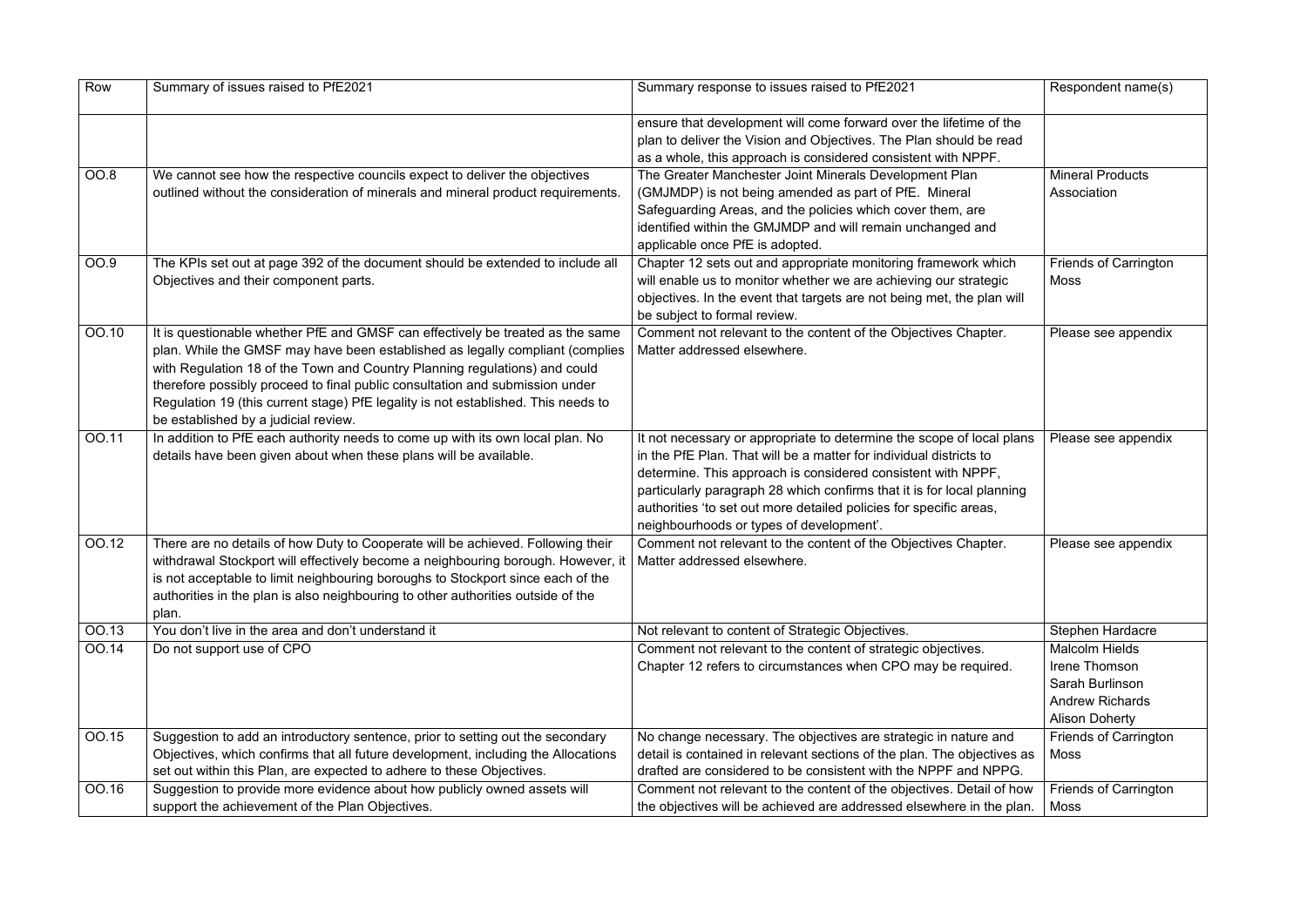| Row          | Summary of issues raised to PfE2021                                                  | Summary response to issues raised to PfE2021                            | Respondent name(s)           |
|--------------|--------------------------------------------------------------------------------------|-------------------------------------------------------------------------|------------------------------|
| <b>OO.17</b> | Suggestion to include a commitment that any Policy that does not currently meet      | No change necessary. It is considered that the PfE polices are in       | <b>Friends of Carrington</b> |
|              | the requirements of these Objectives will be updated.                                | accordance with the Plan's objectives. Chapter 12 sets out and          | Moss                         |
|              |                                                                                      | appropriate monitoring framework which will enable us to monitor        |                              |
|              |                                                                                      | whether we are achieving our strategic objectives. In the event that    |                              |
|              |                                                                                      | targets are not being met, the Plan will be subject to formal review.   |                              |
| OO.18        | Ask for the withdrawal of any Allocation that does not fully meet the revised        | We consider the objectives as drafted are consistent with NPPF and      | <b>Friends of Carrington</b> |
|              | <b>Objectives</b>                                                                    | NPPG and will provide an appropriate strategic planning framework       | <b>Moss</b>                  |
|              |                                                                                      | to secure the overall ambitions of the plan.                            |                              |
|              |                                                                                      | However, the relevant allocation policies in PfE detail the necessary   |                              |
|              |                                                                                      | policy framework / mitigation to ensure development coming forward      |                              |
|              |                                                                                      | at those locations will be in accordance with the strategic objectives. |                              |
|              |                                                                                      | Further details of which can be found in the relevant allocation topic  |                              |
|              |                                                                                      | papers.                                                                 |                              |
| OO.19        | Housing is only needed due to imports of people.                                     | The housing requirement is evidenced and based on an identified         | John Smith                   |
|              | Modern economics has determined a move to online from the high street, need          | need. Further details on these are in the Housing Topic Paper           |                              |
|              | for laws to protect high streets. Inequality and prosperity are best tackled through | [06.01.03]                                                              |                              |
|              | a first-class education system. Can't talk about environment and green space         | While issues such as education and crime are broader than a             |                              |
|              | whilst it's being built on.                                                          | strategic planning document, Places for People Chapter (9) contains     |                              |
|              | Healthier communities are created by having crime free areas with mixed              | policies regarding education and skills.                                |                              |
|              | housing and small detached homes with gardens.                                       | The Greener Places Chapter (8) contains policies to enhance the         |                              |
|              |                                                                                      | environment and improve access to green space.                          |                              |

#### **Respondents to Vision**

| Row  | <b>Respondent Name(s)</b> |
|------|---------------------------|
| V1.5 | <b>Steve Buck</b>         |
|      | John Anderson             |
|      | Margaret Fulham           |
|      | Alan Sheppard             |
|      | <b>Judith Sheppard</b>    |
|      | Ian Culman                |
|      | <b>Roy Dennett</b>        |
|      | <b>Susan Dennett</b>      |
|      | <b>Julie Halliwell</b>    |
|      | <b>Holly Dennett</b>      |
|      | Daniel Lawson             |
|      | John Roberts              |
|      | <b>Matthew Oxley</b>      |
|      | <b>Gary West</b>          |
|      | <b>Gillian Boyle</b>      |
|      | Alan Bayfield             |
|      | Janine Lawford            |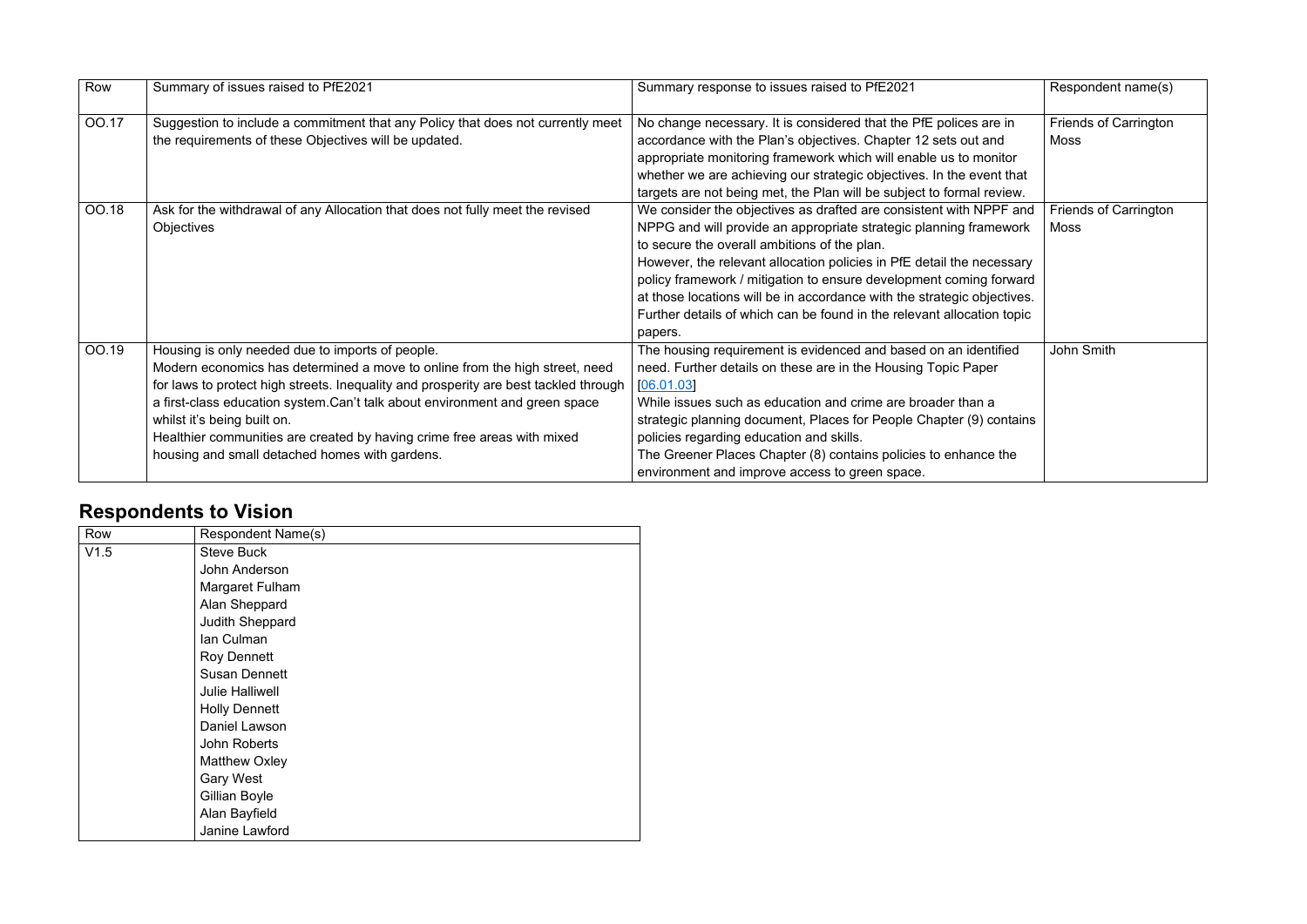| Row   | <b>Respondent Name(s)</b>       |
|-------|---------------------------------|
|       | Laurence Kitchinson             |
|       | Laurence Kitchinson             |
|       | Sheila Tod                      |
|       | <b>Brian Saffer</b>             |
|       | Sian Judge                      |
|       | David Mclaughlin                |
|       | <b>Kate Tod</b>                 |
|       | <b>Sheila Gaskell</b>           |
|       | Mark Brodigan                   |
|       | <b>Louise Holland</b>           |
|       | <b>Craig Smith</b>              |
|       | C Smith                         |
|       | Julie Darbyshire                |
|       | Jane Lester                     |
|       | Natasha Cross                   |
|       | Patricia Hay                    |
|       | <b>DonnaNuttall</b>             |
|       | Paul Acheson                    |
|       | Diane Wright                    |
|       | <b>Susan Tunstall</b>           |
|       | Am Wadsworth                    |
|       | Jane Lester                     |
|       | <b>Stephen Cluer</b>            |
|       | <b>Clare Bowdler</b>            |
|       | <b>TrevorByrne</b>              |
|       | <b>Paul Crowther</b>            |
|       | <b>Christophe Russell</b>       |
|       | Rachel<br>Judge                 |
|       | <b>Susan Ruddock</b>            |
|       | <b>Barbara Wilkinson</b>        |
|       | Kathryn Russell                 |
|       | Woodford Neighbourhood Forum    |
|       | Lucy Marsden                    |
|       | Daniel Marsden                  |
|       | Andrea Booth                    |
|       | <b>Cathy Armstrong-Bell</b>     |
|       | Janet Jones                     |
|       | <b>Phil Chadwick</b>            |
|       | <b>Warburton Parish Council</b> |
| V1.10 | <b>Steve Buck</b>               |
|       | John Anderson                   |
|       | Margaret Fulham                 |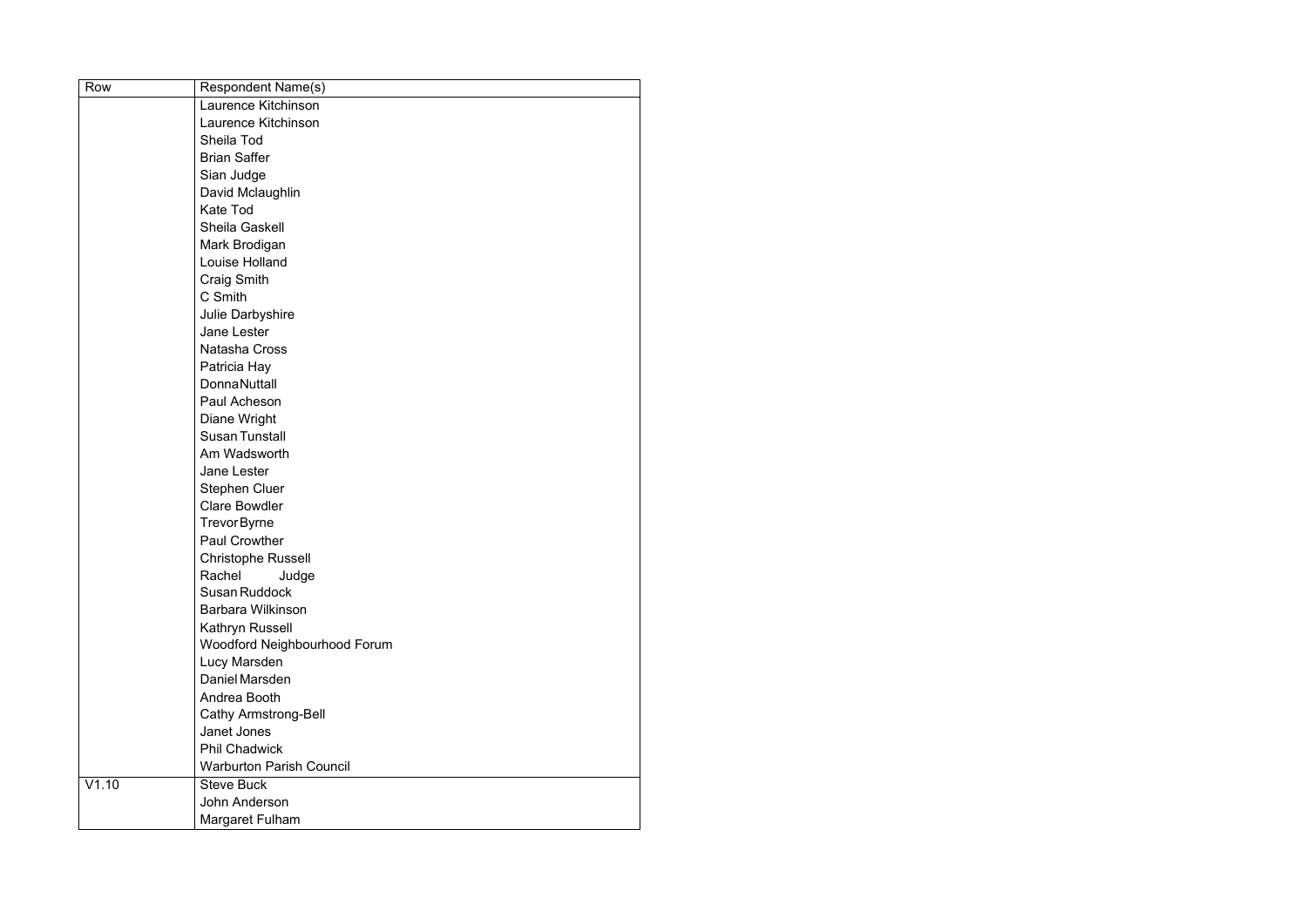| Row | <b>Respondent Name(s)</b>  |
|-----|----------------------------|
|     | Alan Sheppard              |
|     | <b>Judith Sheppard</b>     |
|     | lan Culman                 |
|     | <b>Roy Dennett</b>         |
|     | <b>Susan Dennett</b>       |
|     | <b>Holly Dennett</b>       |
|     | <b>Daniel Lawson</b>       |
|     | John Roberts               |
|     | <b>Matthew Oxley</b>       |
|     | <b>Gary West</b>           |
|     | Alan Bayfield              |
|     | JanineLawford              |
|     | Laurence Kitchinson        |
|     | Laurence Kitchinson        |
|     | Sheila Tod                 |
|     | <b>Brian Saffer</b>        |
|     | Sian Judge                 |
|     | David Mclaughlin           |
|     | <b>Kate Tod</b>            |
|     | Sheila Gaskell             |
|     | Mark Brodigan              |
|     | LouiseHolland              |
|     | <b>Craig Smith</b>         |
|     | C Smith                    |
|     | <b>Grace Farrell</b>       |
|     | Julie Darbyshire           |
|     | Jane Lester                |
|     | Natasha Cross              |
|     | Patricia Hay               |
|     | <b>DonnaNuttall</b>        |
|     | Paul Acheson               |
|     | Diane Wright               |
|     | <b>Susan Tunstall</b>      |
|     | Am Wadsworth               |
|     | Friends Of Bury Folk       |
|     | <b>Stephen Cluer</b>       |
|     | <b>Clare Bowdler</b>       |
|     | <b>TrevorByrne</b>         |
|     | <b>Paul Crowther</b>       |
|     | <b>Christopher Russell</b> |
|     | Rachel Judge               |
|     | Susan Ruddock              |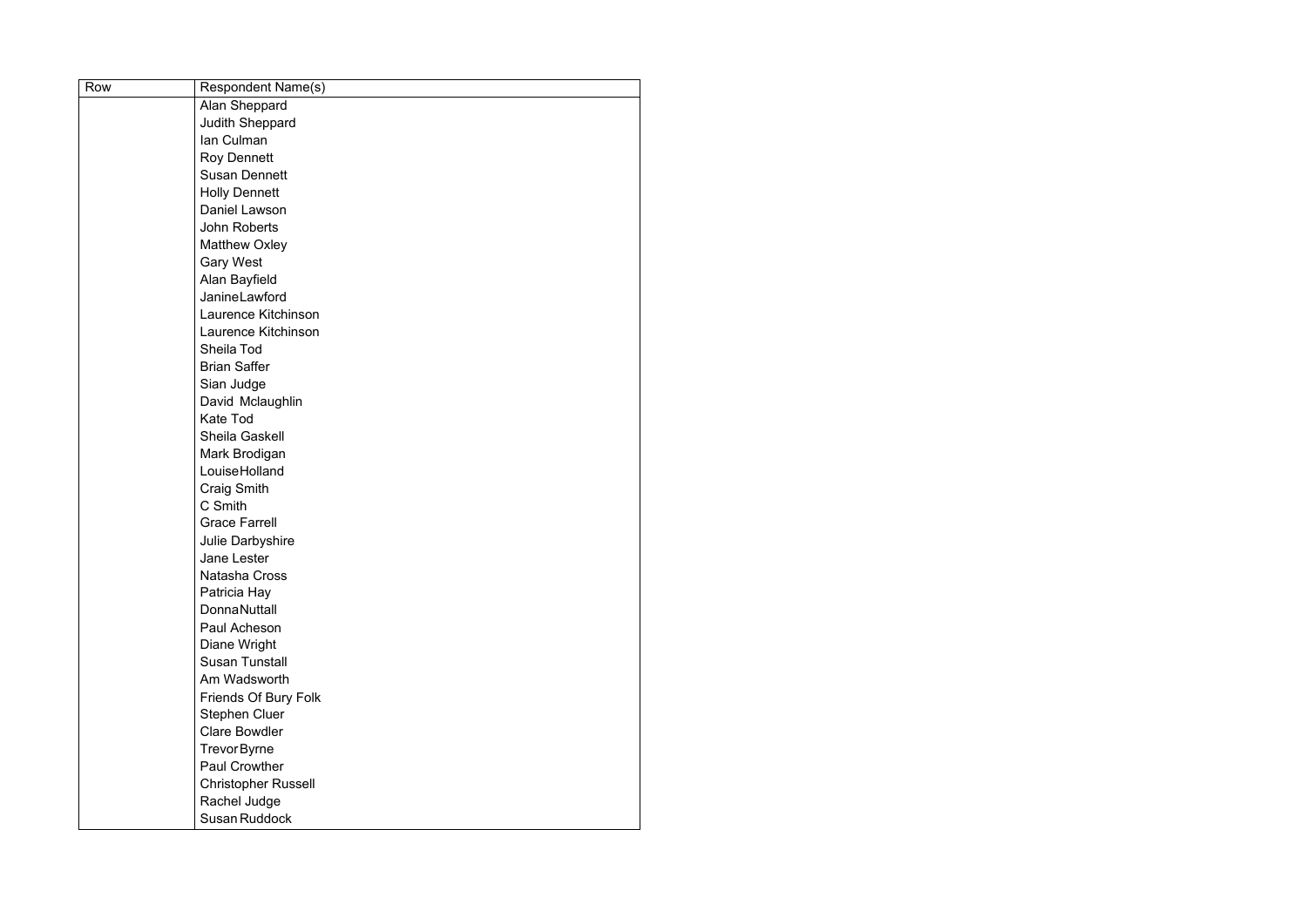| Row   | <b>Respondent Name(s)</b>   |
|-------|-----------------------------|
|       | <b>Barbara Wilkinson</b>    |
|       | Kathryn Russell             |
|       | Lucy Marsden                |
|       | Daniel Marsden              |
|       | Andrea Booth                |
|       | <b>Cathy Armstrong-Bell</b> |
|       | Janet Jones                 |
|       | <b>Phil Chadwick</b>        |
| V1.13 | <b>Craig Sevant</b>         |
|       | <b>Terence Dean</b>         |
|       | Danny Lyle                  |
|       | Peter Stanyer               |
|       | Marc O'driscoll             |
|       | <b>Linus Mortlock</b>       |
|       | LouiseLyne                  |
|       | <b>Mike Seer</b>            |
|       | <b>Susan Theodossiadis</b>  |
|       | Lorraine Rogers             |
|       | <b>Trevor Thomas</b>        |
|       | <b>Robert Mayall</b>        |
|       | Linda Field                 |
|       | <b>Kelly Baker</b>          |
|       | <b>Kate Mullineux</b>       |
|       | <b>Susan Peat</b>           |
|       | Paul Roebuck                |
|       | Angela Burrows              |
|       | <b>Richard Oakes</b>        |
|       | Michelle Cardno             |
|       | <b>Paul Barker</b>          |
|       | <b>Frank Barton</b>         |
|       | Samantha Brodie             |
|       | Faye Fox-Walker             |
|       | <b>Fiona Andrew</b>         |
|       | <b>Nancy Morris</b>         |
|       | <b>Chris Houston</b>        |
|       | <b>Michael Hullock</b>      |
|       | <b>Julie Smethurst</b>      |
|       | <b>Antony Crossley</b>      |
|       | <b>Anthony Pockney</b>      |
|       | Sarah Burlinson             |
|       | Janet Howarth               |
|       | Kim Scragg                  |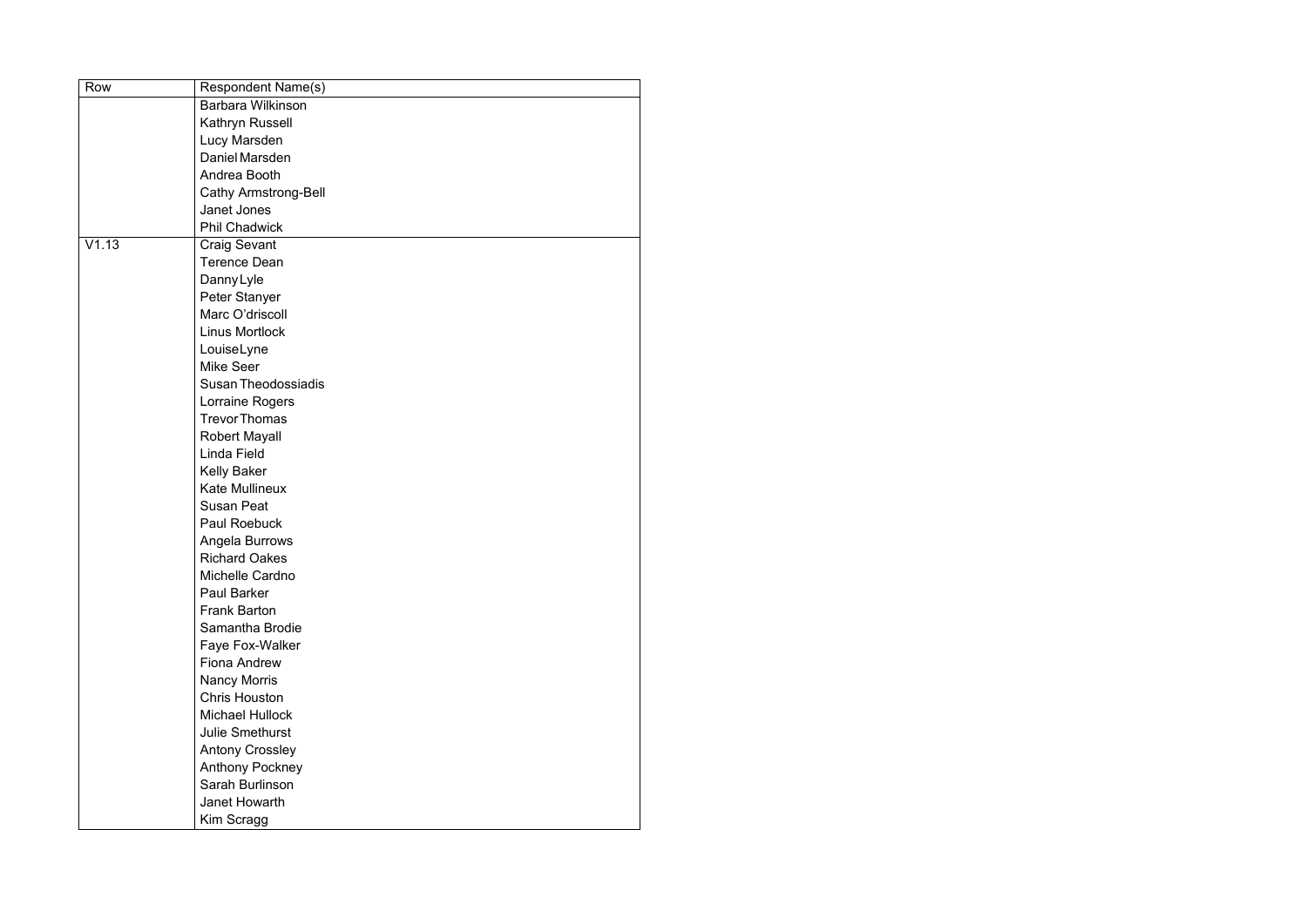| Row | Respondent Name(s)            |
|-----|-------------------------------|
|     | <b>Caroline Grimshaw</b>      |
|     | Lesley Williams               |
|     | <b>Julie Halliwell</b>        |
|     | Joanne Coffey                 |
|     | Jane Wagner                   |
|     | <b>Hazel Sarras</b>           |
|     | <b>Natalie Fitzpatrick</b>    |
|     | <b>Craig Sevant</b>           |
|     | <b>Gary Taylor</b>            |
|     | Ryan Beardwood                |
|     | Joanne Maffia                 |
|     | <b>Christopher Tansley</b>    |
|     | Alan Gibson                   |
|     | <b>Nigel Hyams</b>            |
|     | Michelle Jacques              |
|     | <b>Martin Rigby</b>           |
|     | Elaine Abraham                |
|     | <b>Stephen Thornton</b>       |
|     | <b>Marilou Scott</b>          |
|     | <b>Vicky Rainey</b>           |
|     | <b>Adam Rigby</b>             |
|     | Carol Lee                     |
|     | Lisa Hren                     |
|     | <b>Maureen Buttle</b>         |
|     | Kaitlyn Stockport             |
|     | <b>Colin Raftery</b>          |
|     | <b>Karen Cornwall</b>         |
|     | <b>Glenn Dillon</b>           |
|     | <b>Karen Shreeve</b>          |
|     | <b>Tim Eastwood</b>           |
|     | Elizabeth Hogan               |
|     | <b>Andrew Richardson</b>      |
|     | Lindsay Earnshaw              |
|     | Michael Peachey               |
|     | David Brownhill               |
|     | Simon Robertson               |
|     | Rosaleen O Donnell            |
|     | JanineAinley                  |
|     | Ann Guilfoyle                 |
|     | <b>Janet Brooks</b>           |
|     | <b>Anthony And Diane Voss</b> |
|     | <b>Bernie Burns</b>           |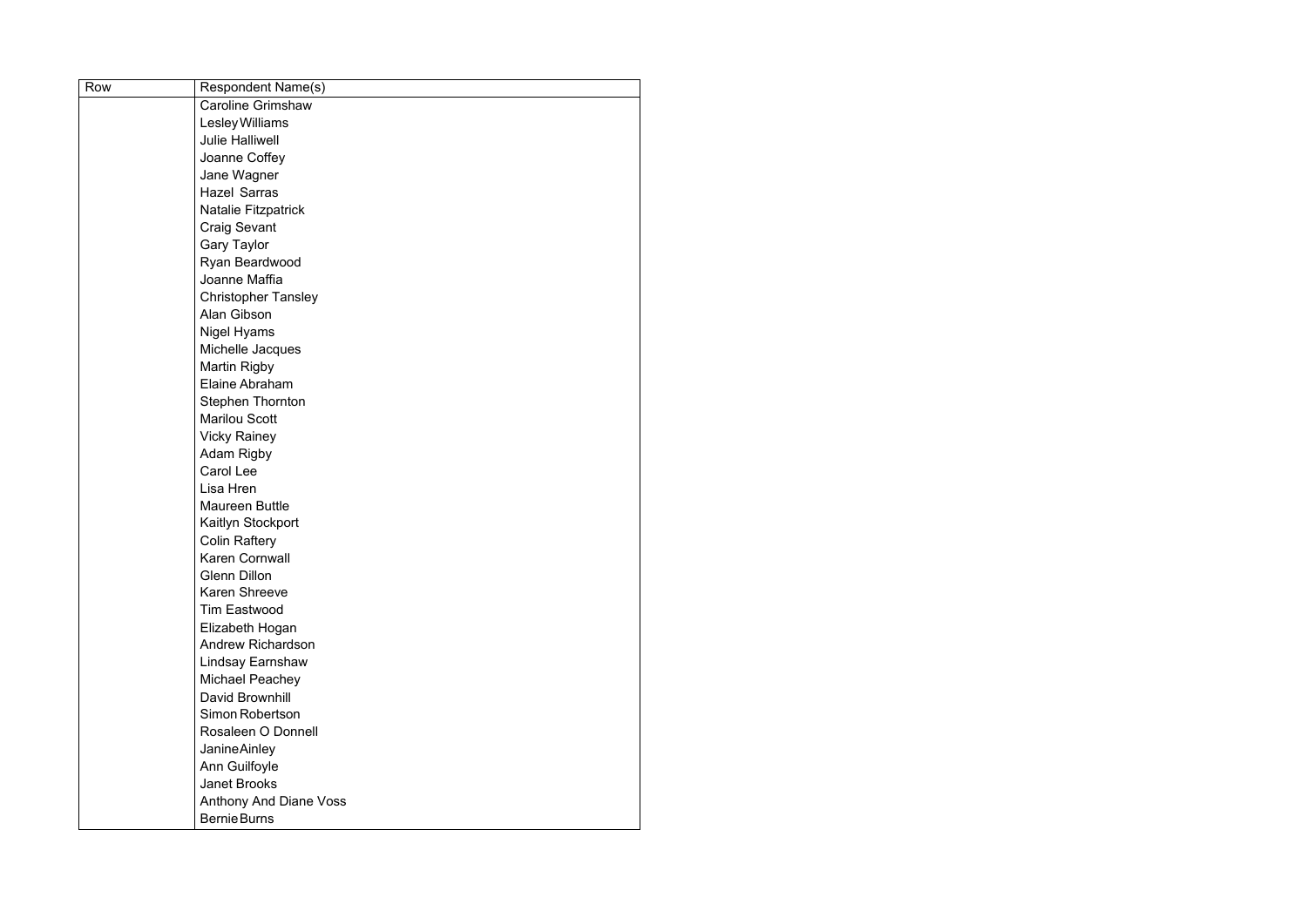| Row | Respondent Name(s)                                     |
|-----|--------------------------------------------------------|
|     | Gillian Lonergan                                       |
|     | <b>Catherine Hodson</b>                                |
|     | Martyn Jones                                           |
|     | Susan Ruddock                                          |
|     | Smithy Bridge & Littleborough Save the GreenBelt Group |
|     | Woodford Neighbourhood Forum                           |
|     | John Lancashire                                        |
|     | <b>Lesley Bardsley</b>                                 |
|     | Adam Cooper                                            |
|     | <b>Margaret Blakeley</b>                               |
|     | <b>Sylvia Fewtrell</b>                                 |
|     | <b>Elizabeth Jane Glew</b>                             |
|     | Lynn Birkbeck                                          |
|     | <b>John Platt</b>                                      |
|     | <b>Terence Collins</b>                                 |
|     | lan Potts                                              |
|     | Jennifer Antrobus                                      |
|     | <b>Tracy Raftery</b>                                   |
|     | <b>Jason Richards</b>                                  |
|     | <b>Karen Blake</b>                                     |
|     | <b>Phil Chadwick</b>                                   |
|     | <b>Tracy Furnell</b>                                   |
|     | <b>Steve Buck</b>                                      |
|     | John Anderson                                          |
|     | Margaret Fulham                                        |
|     | Alan Sheppard                                          |
|     | Judith Sheppard                                        |
|     | lan Culman                                             |
|     | <b>Roy Dennett</b>                                     |
|     | <b>Susan Dennett</b>                                   |
|     | <b>Julie Halliwell</b>                                 |
|     | <b>Holly Dennett</b>                                   |
|     | Daniel Lawson                                          |
|     | Jean Markham                                           |
|     | <b>Mark Powell</b>                                     |
|     | John Roberts                                           |
|     | <b>Matthew Oxley</b>                                   |
|     | <b>Gary West</b>                                       |
|     | Alan Bayfield                                          |
|     | Peter Wright                                           |
|     | JanineLawford                                          |
|     | Laurence Kitchinson                                    |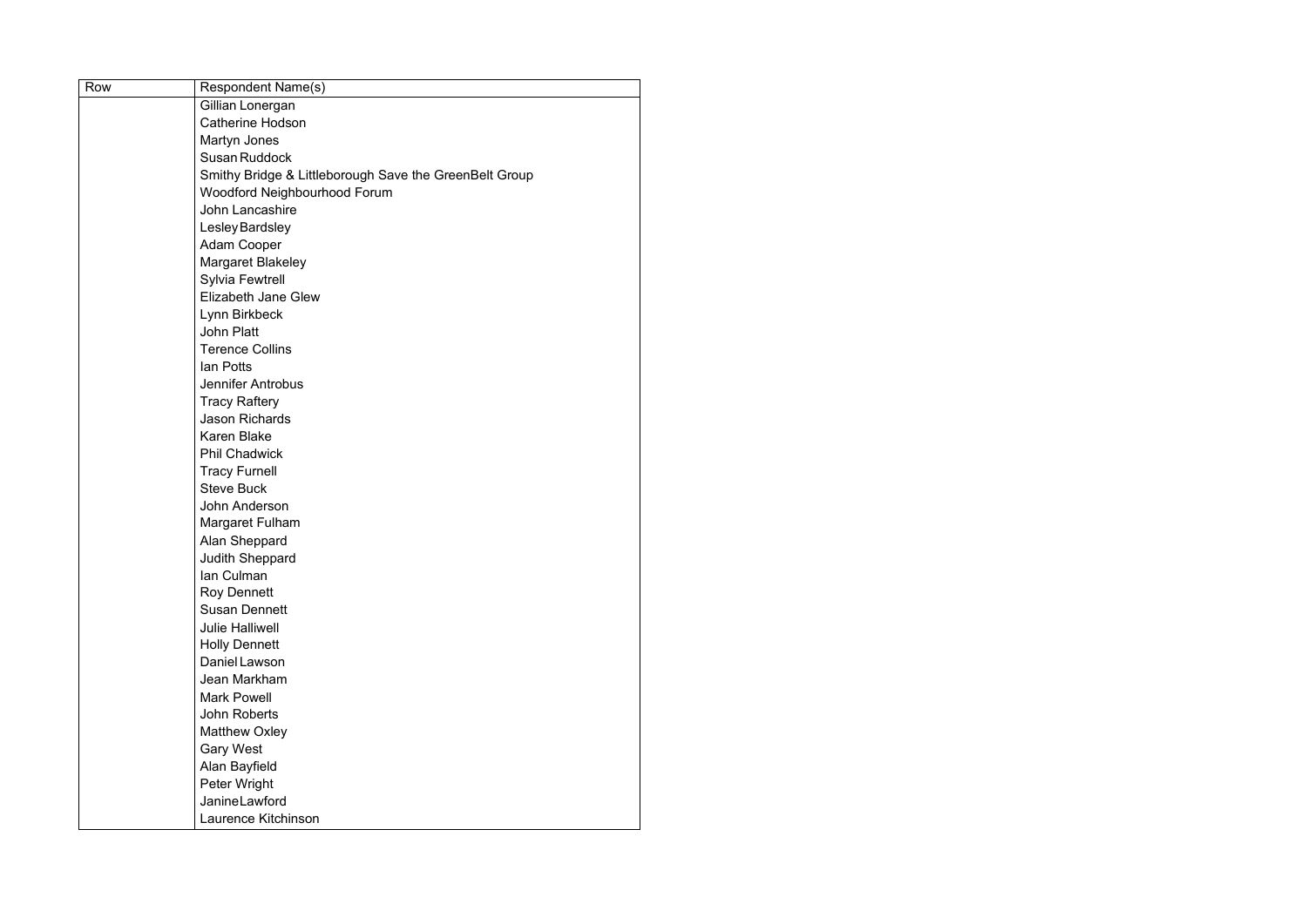| Row | <b>Respondent Name(s)</b>                               |
|-----|---------------------------------------------------------|
|     | Laurence Kitchinson                                     |
|     | Sheila Tod                                              |
|     | <b>Brian Saffer</b>                                     |
|     | Sian Judge                                              |
|     | David Mclaughlin                                        |
|     | Dan Schofield                                           |
|     | <b>Kate Tod</b>                                         |
|     | Sheila Gaskell                                          |
|     | Mark Brodigan                                           |
|     | LouiseHolland                                           |
|     | <b>Craig Smith</b>                                      |
|     | C Smith                                                 |
|     | <b>Grace Farrell</b>                                    |
|     | <b>Peter Collins</b>                                    |
|     | Julie Darbyshire                                        |
|     | Jane Lester                                             |
|     | David Brownhill                                         |
|     | Natasha Cross                                           |
|     | Patricia Hay                                            |
|     | <b>DonnaNuttall</b>                                     |
|     | Paul Acheson                                            |
|     | Diane Wright                                            |
|     | <b>Susan Tunstall</b>                                   |
|     | Am Wadsworth                                            |
|     | Steven Dyson                                            |
|     | Friends Of Bury Folk                                    |
|     | <b>Stephen Cluer</b>                                    |
|     | <b>Clare Bowdler</b>                                    |
|     | <b>Trevor Byrne</b>                                     |
|     | <b>Paul Crowther</b>                                    |
|     | <b>Christopher Russell</b>                              |
|     | Rachel Judge                                            |
|     | Susan Ruddock                                           |
|     | Smithy Bridge & Littleborough Save The Green Belt Group |
|     | Barbara Wilkinson                                       |
|     | Kathryn Russell                                         |
|     | Lucy Marsden                                            |
|     | Daniel Marsden                                          |
|     | Andrea Booth                                            |
|     | <b>Cathy Armstrong-Bell</b>                             |
|     | Steven Higginbottom                                     |
|     | Janet Jones                                             |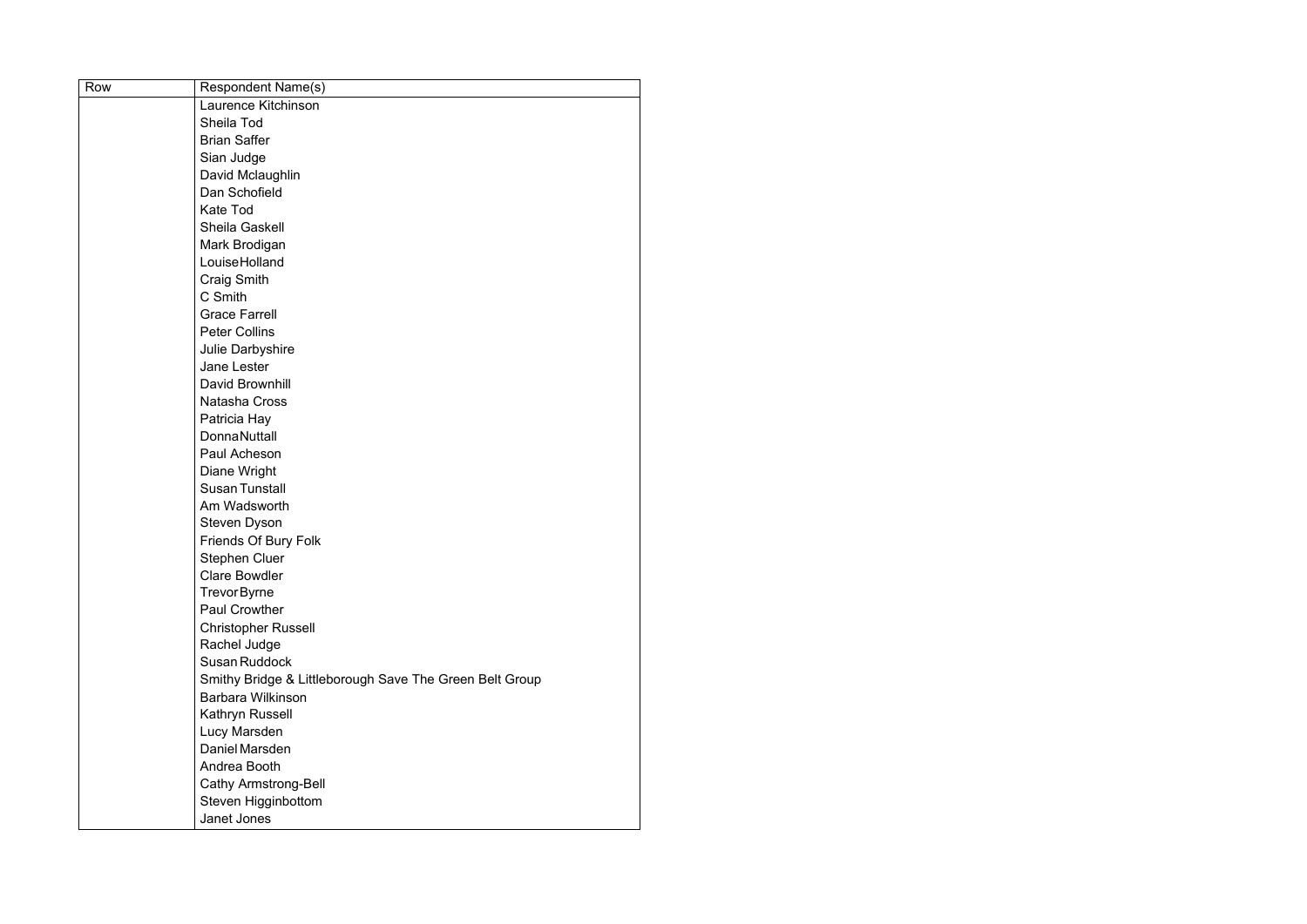| Row   | <b>Respondent Name(s)</b>                               |
|-------|---------------------------------------------------------|
|       | <b>Tracy Raftery</b>                                    |
|       | <b>Juliet Eastham</b>                                   |
|       | <b>Karen Blake</b>                                      |
|       | <b>Geoffrey Seward</b>                                  |
|       | Peter Stanyer                                           |
|       | <b>Susan Theodossiadis</b>                              |
|       | Lorraine Rogers                                         |
|       | <b>Richard Oakes</b>                                    |
|       | Faye Fox-Walker                                         |
|       | Nancy Morris                                            |
|       | Anthony And Diane Voss                                  |
|       | Woodford Neighbourhood Forum                            |
|       | <b>Elizabeth Jane Glew</b>                              |
|       | Jennifer Antrobus                                       |
|       | <b>Karen Blake</b>                                      |
|       | Sarah Seddon                                            |
|       | <b>Phil Chadwich</b>                                    |
|       | <b>Tracy Furnell</b>                                    |
|       | <b>Richard Lewis</b>                                    |
| V1.15 | <b>Michael Hullock</b>                                  |
|       | Jane Wagner                                             |
|       | <b>Natalie Fitzpatrick</b>                              |
|       | Gillian Boyle                                           |
|       | kaitlyn Stockport                                       |
|       | <b>Thomas Freeman</b>                                   |
|       | <b>JanineAinley</b>                                     |
|       | <b>Janet Brooks</b>                                     |
|       | Smithy Bridge & Littleborough Save the Green Belt Group |
|       | <b>Sylvia Fewtrell</b>                                  |
|       | <b>Yvonne Leach</b>                                     |
|       | Nicola Pitman                                           |
|       | <b>Tracy Furnell</b>                                    |
| V1.19 | <b>Linus Mortlock</b>                                   |
|       | Nicola Taylor                                           |
|       | Stephen Woolley                                         |
|       | <b>CaroleDawson</b>                                     |
|       | Amanda Heap                                             |
|       | <b>Andrew Wales</b>                                     |
|       | Declan Cairns-Holder                                    |
|       | <b>Kelly Baker</b>                                      |
|       | <b>Kate Mullineux</b>                                   |
|       | David Almond                                            |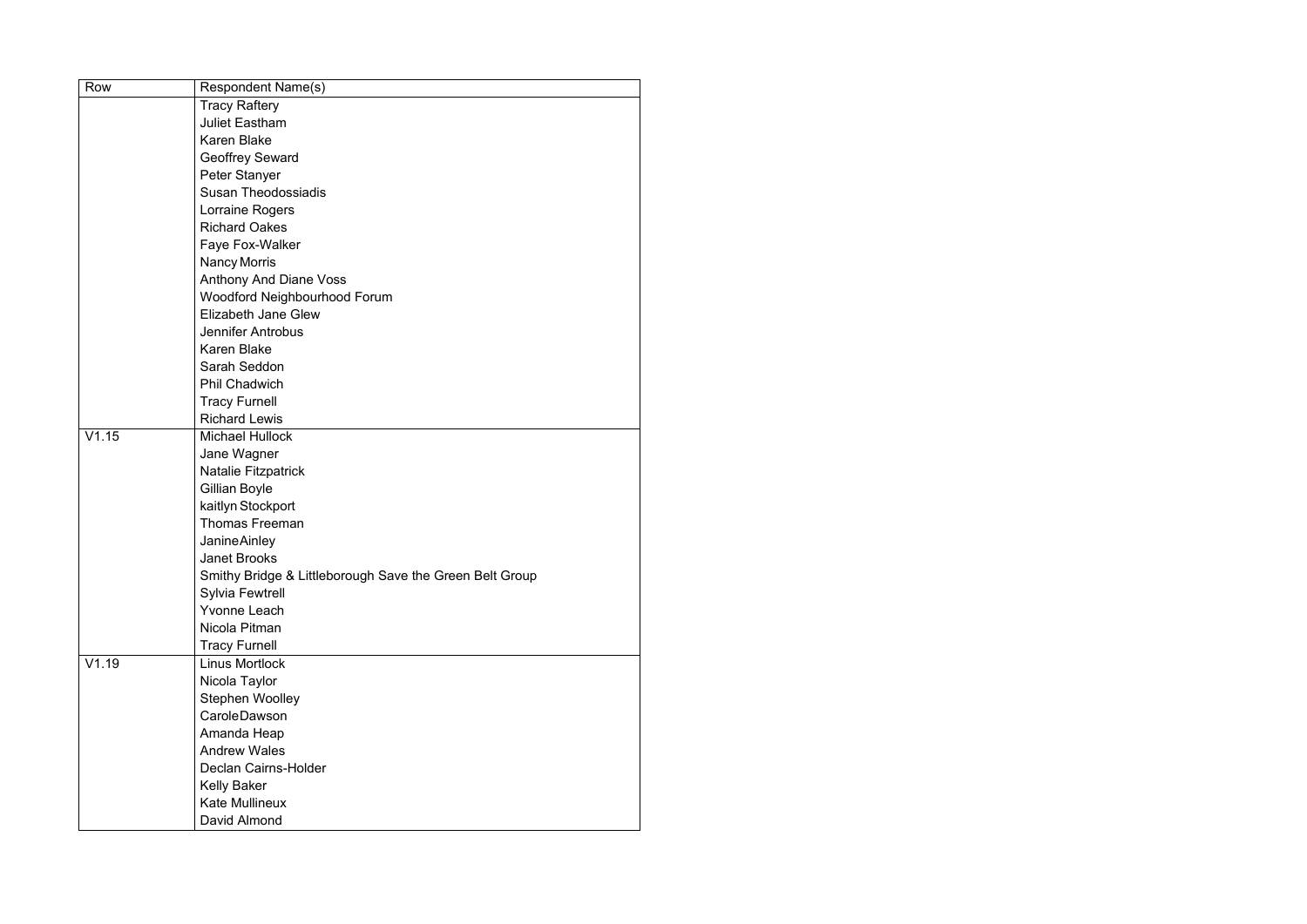| Row   | <b>Respondent Name(s)</b> |
|-------|---------------------------|
|       | <b>Janet Alldred</b>      |
|       | <b>Paul Roebuck</b>       |
|       | <b>Janet Millett</b>      |
|       | Helen Skidmore            |
|       | Michelle Cardno           |
|       | Samantha Brodie           |
|       | Sarah Fallon              |
|       | Naomi Jackson             |
|       | <b>E</b> Bowles           |
|       | <b>Janet Howarth</b>      |
|       | Kim Scragg                |
|       | <b>Gill Pearson</b>       |
|       | Jason Reynolds            |
|       | <b>Alison Davies</b>      |
|       | Dan Schofield             |
|       | <b>Maureen Buttle</b>     |
|       | Natalie Rothera           |
|       | <b>Gill Smith</b>         |
|       | <b>Thomas Freeman</b>     |
|       | Joanna Harland            |
|       | Sue McGrath               |
|       | <b>Vicky Harper</b>       |
|       | <b>Stephanie Rogers</b>   |
|       | <b>Carol Horsfield</b>    |
|       | <b>Yvonne Leach</b>       |
|       | lan Potts                 |
|       | <b>Jennifer Antrobus</b>  |
|       | Sin Yi Pang               |
|       | <b>Susan Roberts</b>      |
|       | <b>Tracy Furnell</b>      |
|       | <b>Richard Lewis</b>      |
|       | <b>Sheila Fisher</b>      |
| V1.20 | Nicola Taylor             |
|       | Stephen Woolley           |
|       | <b>CaroleDawson</b>       |
|       | <b>Tony Handley</b>       |
|       | <b>Andrew Wales</b>       |
|       | Declan Cairns-Holder      |
|       | <b>Kelly Baker</b>        |
|       | <b>Kate Mullineux</b>     |
|       | <b>Janet Alldred</b>      |
|       | Paul Roebuck              |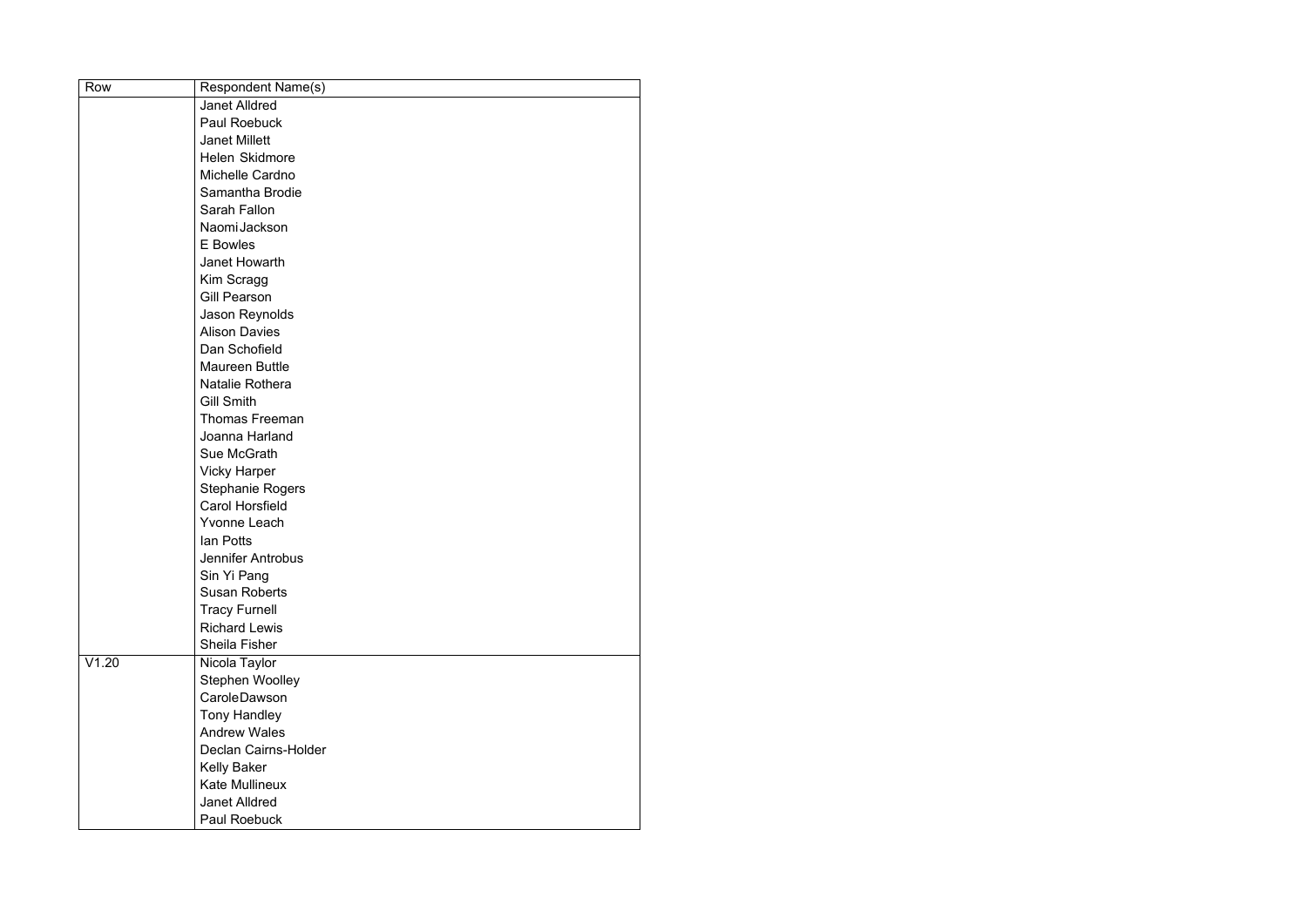| Row | <b>Respondent Name(s)</b>  |
|-----|----------------------------|
|     | <b>Phil Carson</b>         |
|     | <b>Helen Lomax</b>         |
|     | Naomi Jackson              |
|     | Michelle Shaw              |
|     | Sarah Seddon               |
|     | Kim Scragg                 |
|     | <b>Kevan Jones</b>         |
|     | Jane Wagner                |
|     | <b>Gill Pearson</b>        |
|     | Jason Reynolds             |
|     | <b>Nigel Hyams</b>         |
|     | <b>Shirley Mitchell</b>    |
|     | <b>Suzanne Mather</b>      |
|     | <b>Stephen Thornton</b>    |
|     | <b>Alison Davies</b>       |
|     | Dan Schofield              |
|     | <b>Maureen Buttle</b>      |
|     | <b>Alison Doherty</b>      |
|     | Natalie Rothera            |
|     | <b>Mike Smith</b>          |
|     | Sue Mcgrath                |
|     | Michael Peachey            |
|     | Rosaleen O Donnell         |
|     | <b>Susan Southward</b>     |
|     | <b>Vicky Harper</b>        |
|     | Stephanie Rogers           |
|     | <b>Lesley Bardsley</b>     |
|     | <b>Carol Horsfield</b>     |
|     | <b>Elizabeth Jane Glew</b> |
|     | Lynn Birkbeck              |
|     | <b>Yvonne Leach</b>        |
|     | Lynn Smith                 |
|     | Michael Robb-Elliott       |
|     | Nicholas Hardman           |
|     | Elspeth Hanna              |
|     | <b>lan Potts</b>           |
|     | <b>Tracy Owen</b>          |
|     | Jennifer Antrobus          |
|     | Sin Yi Pang                |
|     | <b>Karen Blake</b>         |
|     | Sue Mcgrath                |
|     | Valerie Dixon              |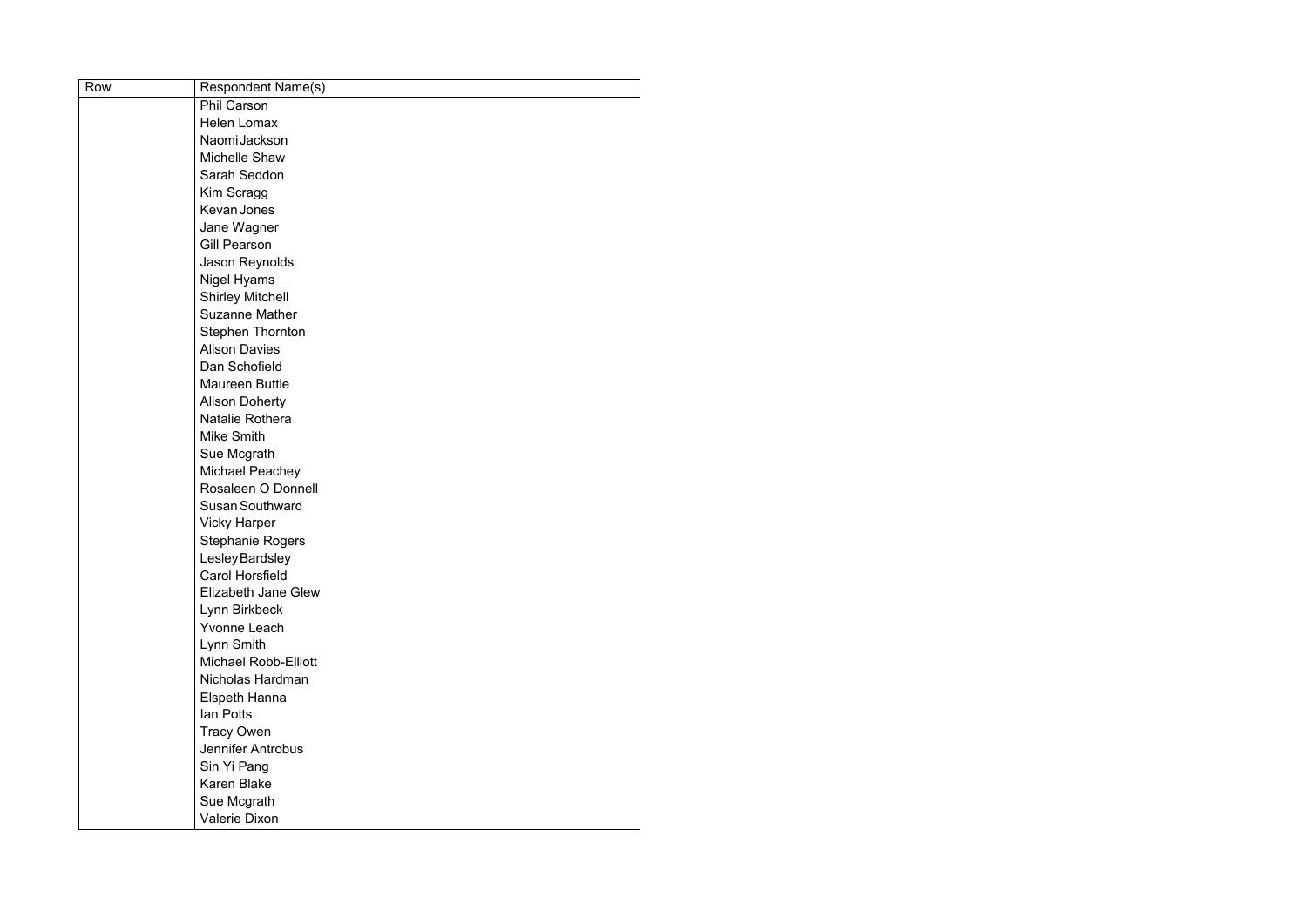| Row   | <b>Respondent Name(s)</b>       |
|-------|---------------------------------|
|       | <b>Laura Charlotte</b>          |
|       | <b>Tracy Furnell</b>            |
|       | <b>Richard Lewis</b>            |
| V1.28 | Laura Charlotte                 |
|       | <b>Trevor Thomas</b>            |
|       | CaroleEasey                     |
|       | <b>Andrew Wales</b>             |
|       | Samantha Brodie                 |
|       | Peter Wright                    |
|       | <b>Suzanne Mather</b>           |
|       | <b>Maureen Buttle</b>           |
|       | <b>Laura Charlotte</b>          |
|       | Kaitlyn Stockport               |
|       | <b>Andrew Richardson</b>        |
|       | Ann Guilfoyle                   |
|       | <b>Vicky Harper</b>             |
|       | <b>Terence Collins</b>          |
|       | <b>Warburton Parish Council</b> |
| V1.30 | <b>Steve Buck</b>               |
|       | John Anderson                   |
|       | Margaret Fulham                 |
|       | Mike Robinson                   |
|       | Alan Sheppard                   |
|       | Judith Sheppard                 |
|       | lan Culman                      |
|       | <b>Roy Dennett</b>              |
|       | <b>Susan Dennett</b>            |
|       | <b>Julie Halliwell</b>          |
|       | <b>Holly Dennett</b>            |
|       | Daniel Lawson                   |
|       | Jean Markham                    |
|       | John Roberts                    |
|       | <b>Matthew Oxley</b>            |
|       | <b>Gary West</b>                |
|       | Alan Bayfield                   |
|       | Janine Lawford                  |
|       | Laurence Kitchinson             |
|       | Laurence Kitchinson             |
|       | Sheila Tod                      |
|       | <b>Brian Saffer</b>             |
|       | Sian Judge                      |
|       | David Mclaughlin                |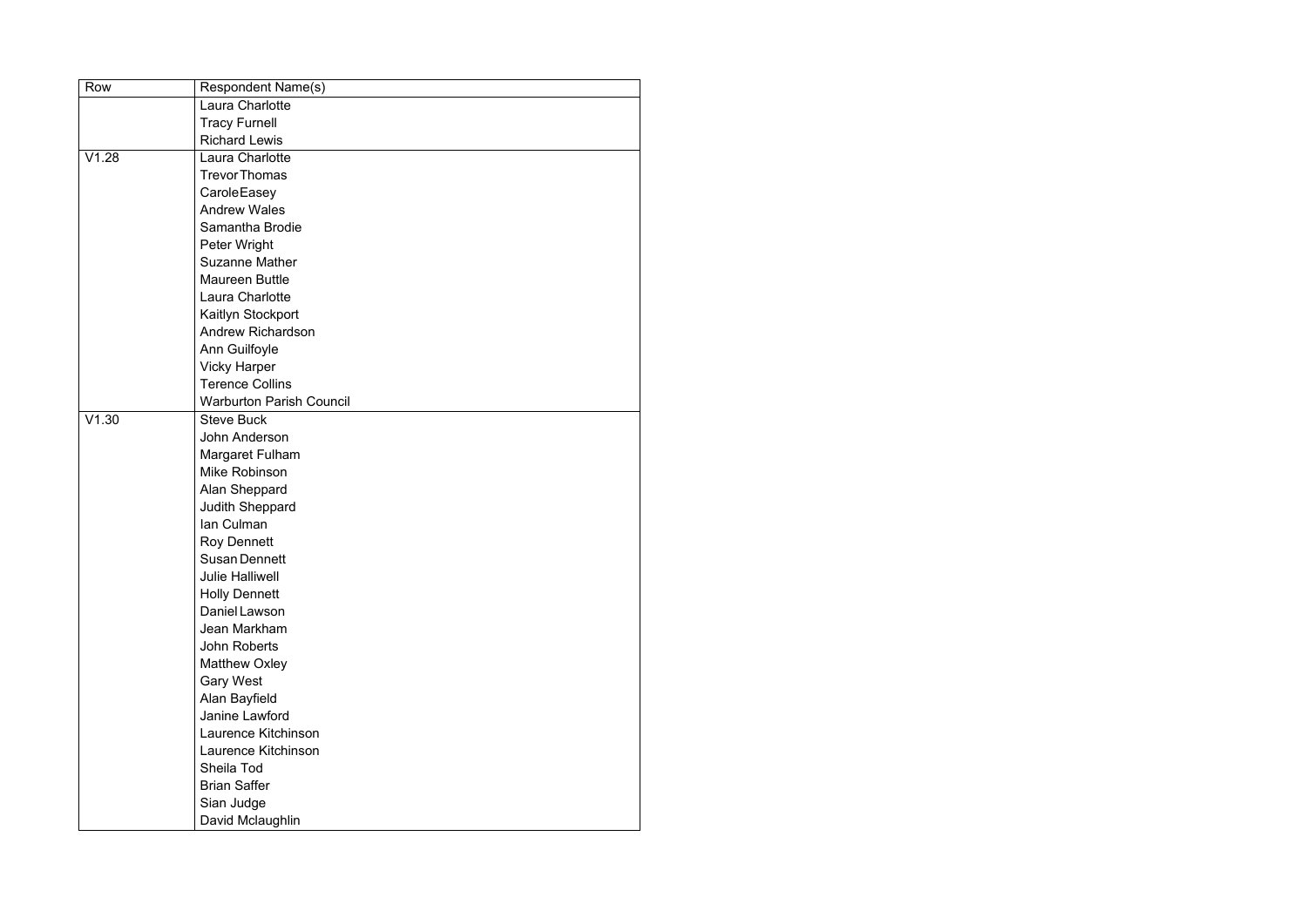| Row   | <b>Respondent Name(s)</b>   |
|-------|-----------------------------|
|       | <b>Kate Tod</b>             |
|       | Sheila Gaskell              |
|       | Mark Brodigan               |
|       | <b>Louise Holland</b>       |
|       | <b>Craig Smith</b>          |
|       | C Smith                     |
|       | <b>Grace Farrell</b>        |
|       | Julie Darbyshire            |
|       | Jane Lester                 |
|       | Natasha Cross               |
|       | Patricia Hay                |
|       | <b>Donna Nuttall</b>        |
|       | Paul Acheson                |
|       | Diane Wright                |
|       | <b>Susan Tunstall</b>       |
|       | Am Wadsworth                |
|       | Friends Of Bury Folk        |
|       | <b>Stephen Cluer</b>        |
|       | <b>Clare Bowdler</b>        |
|       | <b>TrevorByrne</b>          |
|       | <b>Paul Crowther</b>        |
|       | <b>Christopher Russell</b>  |
|       | Rachel Judge                |
|       | Susan Ruddock               |
|       | Barbara Wilkinson           |
|       | Kathryn Russell             |
|       | Lucy Marsden                |
|       | Daniel Marsden              |
|       | Andrea Booth                |
|       | <b>Cathy Armstrong-Bell</b> |
|       | Janet Jones                 |
|       | <b>Phil Chadwick</b>        |
| V1.31 | Paul Roebuck                |
|       | <b>Steve Buck</b>           |
|       | Margaret Fulham             |
|       | Alan Sheppard               |
|       | Judith Sheppard             |
|       | Ian Culman                  |
|       | <b>Roy Dennett</b>          |
|       | <b>Susan Dennett</b>        |
|       | <b>Julie Halliwell</b>      |
|       | <b>Holly Dennett</b>        |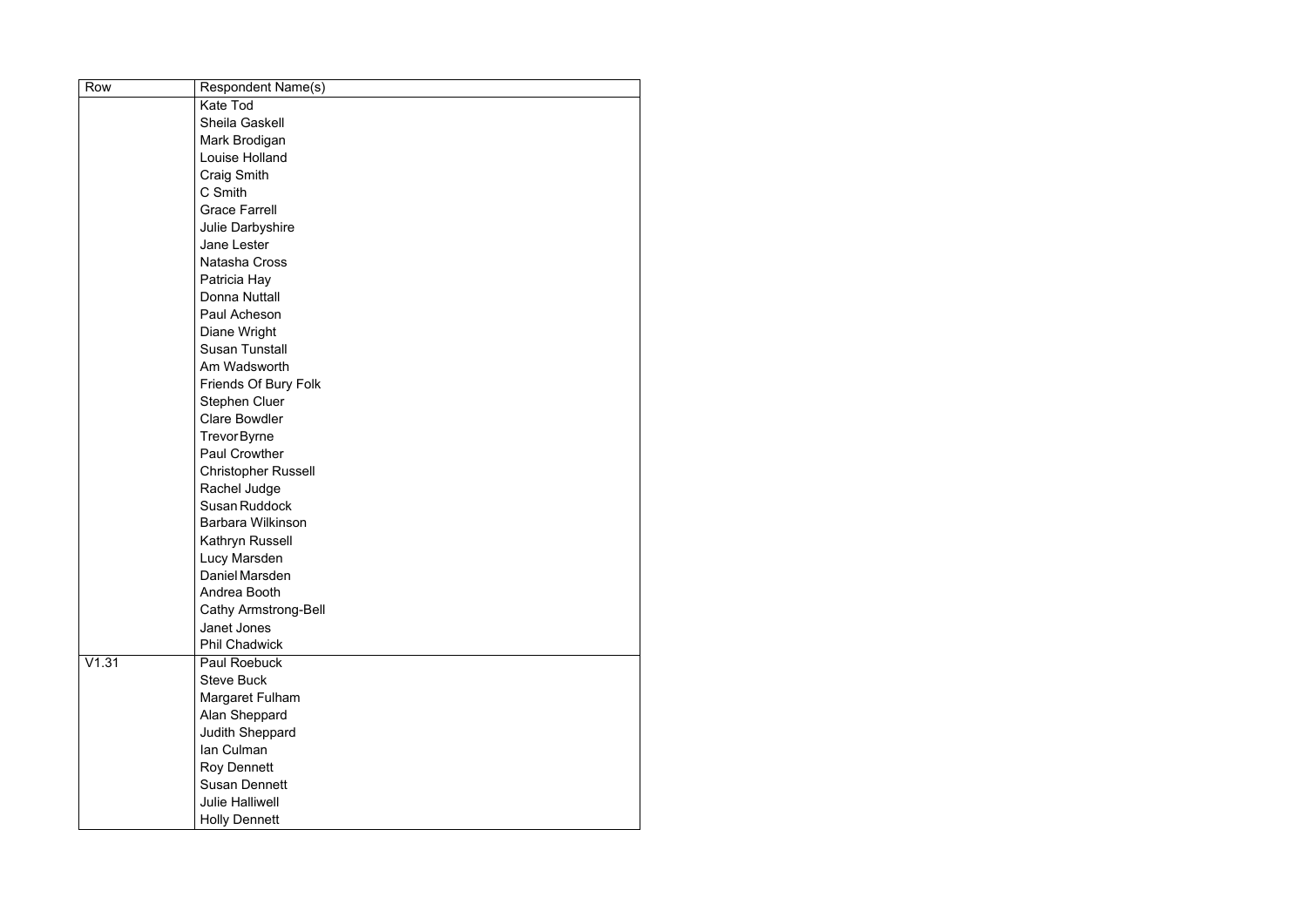| Row | <b>Respondent Name(s)</b>  |
|-----|----------------------------|
|     | Daniel Lawson              |
|     | Jean Markham               |
|     | <b>John Roberts</b>        |
|     | <b>Matthew Oxley</b>       |
|     | <b>Gary West</b>           |
|     | Alan Bayfield              |
|     | Janine Lawford             |
|     | Laurence Kitchinson        |
|     | Laurence Kitchinson        |
|     | Sheila Tod                 |
|     | <b>Brian Saffer</b>        |
|     | Sian Judge                 |
|     | David Mclaughlin           |
|     | <b>Kate Tod</b>            |
|     | Sheila Gaskell             |
|     | Mark Brodigan              |
|     | Louise Holland             |
|     | <b>Craig Smith</b>         |
|     | C Smith                    |
|     | <b>Grace Farrell</b>       |
|     | Julie Darbyshire           |
|     | Friends Of Bury Folk       |
|     | Natasha Cross              |
|     | Patricia Hay               |
|     | Donna Nuttall              |
|     | Paul Acheson               |
|     | Diane Wright               |
|     | <b>Susan Tunstall</b>      |
|     | Am Wadsworth               |
|     | <b>Jane Lester</b>         |
|     | <b>Stephen Cluer</b>       |
|     | <b>Clare Bowdler</b>       |
|     | <b>Trevor Byrne</b>        |
|     | <b>Paul Crowther</b>       |
|     | <b>Christopher Russell</b> |
|     | Rachel Judge               |
|     | <b>Susan Ruddock</b>       |
|     | Barbara Wilkinson          |
|     | Kathryn Russell            |
|     | Lucy Marsden               |
|     | Daniel Marsden             |
|     | Andrea Booth               |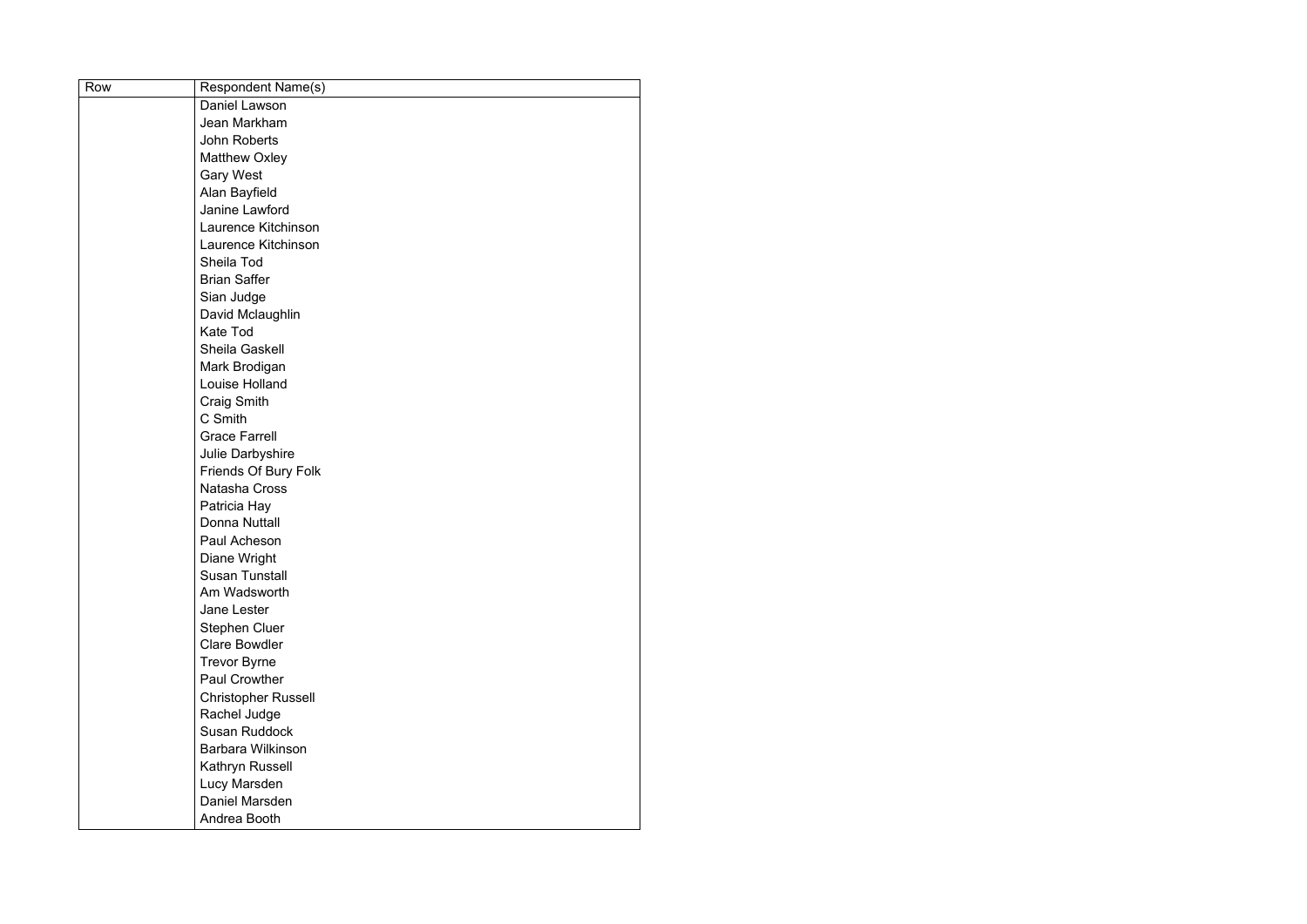| Row   | <b>Respondent Name(s)</b>                               |
|-------|---------------------------------------------------------|
|       | <b>Cathy Armstrong-Bell</b>                             |
|       | Janet Jones                                             |
|       | <b>Phil Chadwick</b>                                    |
| V1.38 | <b>Sheila Fisher</b>                                    |
|       | Naomi Jackson                                           |
|       | <b>Kevan Jones</b>                                      |
|       | <b>Christopher Tansley</b>                              |
|       | Jason Reynolds                                          |
|       | <b>Susan Rowlinson</b>                                  |
|       | <b>Shirley Mitchell</b>                                 |
|       | <b>Suzanne Mather</b>                                   |
|       | <b>Stephen Thornton</b>                                 |
|       | <b>Alison Davies</b>                                    |
|       | <b>Alison Doherty</b>                                   |
|       | <b>Christopher Harper</b>                               |
|       | <b>Andrew Richardson</b>                                |
|       | Sue Mcgrath                                             |
|       | Rosaleen O Donnell                                      |
|       | <b>Catherine Hodson</b>                                 |
|       | <b>Vicky Harper</b>                                     |
|       | Smithy Bridge & Littleborough Save The Green Belt Group |
|       | <b>Stephanie Rogers</b>                                 |
|       | <b>Carol Horsfield</b>                                  |
|       | <b>Sylvia Fewtrell</b>                                  |
|       | <b>Elizabeth Jane-Glew</b>                              |
|       | Lynn Smith                                              |
|       | lan Potts                                               |
|       | <b>Tracy Owen</b>                                       |
|       | Jennifer Antrobus                                       |
|       | Sin Yi Pang                                             |
|       | <b>Warburton Parish Council</b>                         |
|       | <b>Valerie Dixon</b>                                    |
|       | <b>Susan Roberts</b>                                    |
|       | <b>Tracy Furnell</b>                                    |
|       | <b>Richard Lewis</b>                                    |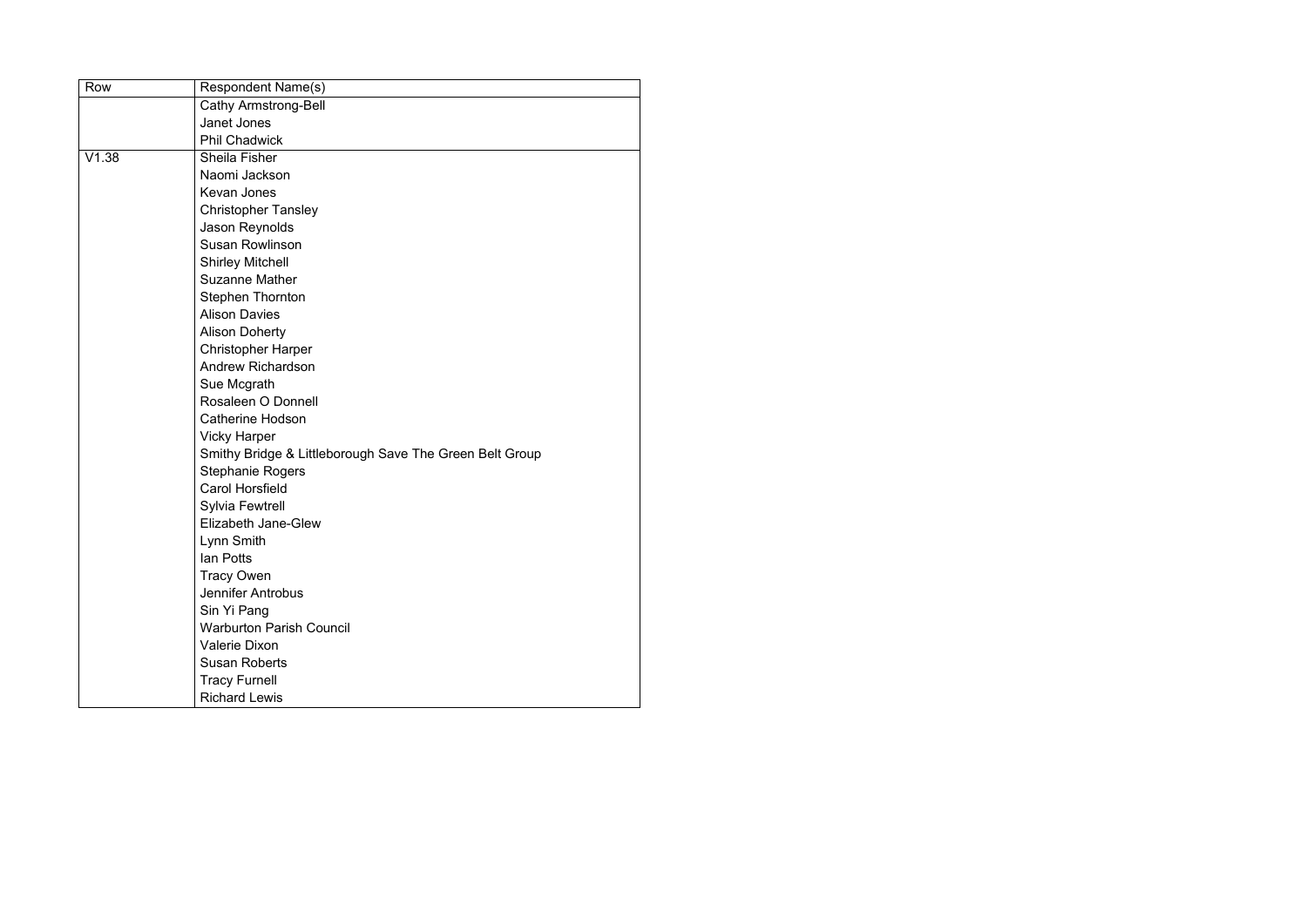| Row   | <b>Respondent Name(s)</b>                                        |
|-------|------------------------------------------------------------------|
| V1.39 | <b>Linus Mortlock</b>                                            |
|       | <b>Antony Crossley</b>                                           |
|       | Gillian Boyle                                                    |
|       | Alison Cavanagh                                                  |
|       | <b>Adam Rigby</b>                                                |
|       | <b>Maureen Buttle</b>                                            |
|       | <b>Alison Doherty</b>                                            |
|       | Smithy Bridge & Littleborough Save the Green Belt Group Woodford |
|       | Neighbourhood Forum                                              |
|       | <b>Adam Cooper</b>                                               |
|       | <b>Tracy Furnell</b>                                             |
|       | <b>Richard Lewis</b>                                             |
| V1.40 | <b>Sheila Fisher</b>                                             |
|       | <b>Lucas Smith</b>                                               |
|       | <b>Linus Mortlock</b>                                            |
|       | <b>Andrew Wales</b>                                              |
|       | <b>Richard Oakes</b>                                             |
|       | Michelle Cardno                                                  |
|       | Sarah Seddon                                                     |
|       | <b>E</b> Bowles                                                  |
|       | Kim Scragg                                                       |
|       | <b>Lesley Williams</b>                                           |
|       | <b>Kevan Jones</b>                                               |
|       | Jane Wagner                                                      |
|       | <b>Christopher Tansley</b>                                       |
|       | Angela Brown                                                     |
|       | Michelle Jacques                                                 |
|       | <b>Suzanne Mather</b>                                            |
|       | <b>Alison Davies</b>                                             |
|       | <b>Vicky Rainey</b>                                              |
|       | <b>Adam Rigby</b>                                                |
|       | Dan Schofield                                                    |
|       | <b>Christopher Harper</b>                                        |
|       | Kaitlyn Stockport                                                |
|       | John Dawson                                                      |
|       | Sue Mcgrath                                                      |
|       | <b>Terry Millett</b>                                             |
|       | <b>Anthony And Diane Voss</b>                                    |
|       | Patricia Fletcher                                                |
|       | <b>Catherine Hodson</b>                                          |
|       | <b>Susan Southward</b>                                           |
|       | <b>Vicky Harper</b>                                              |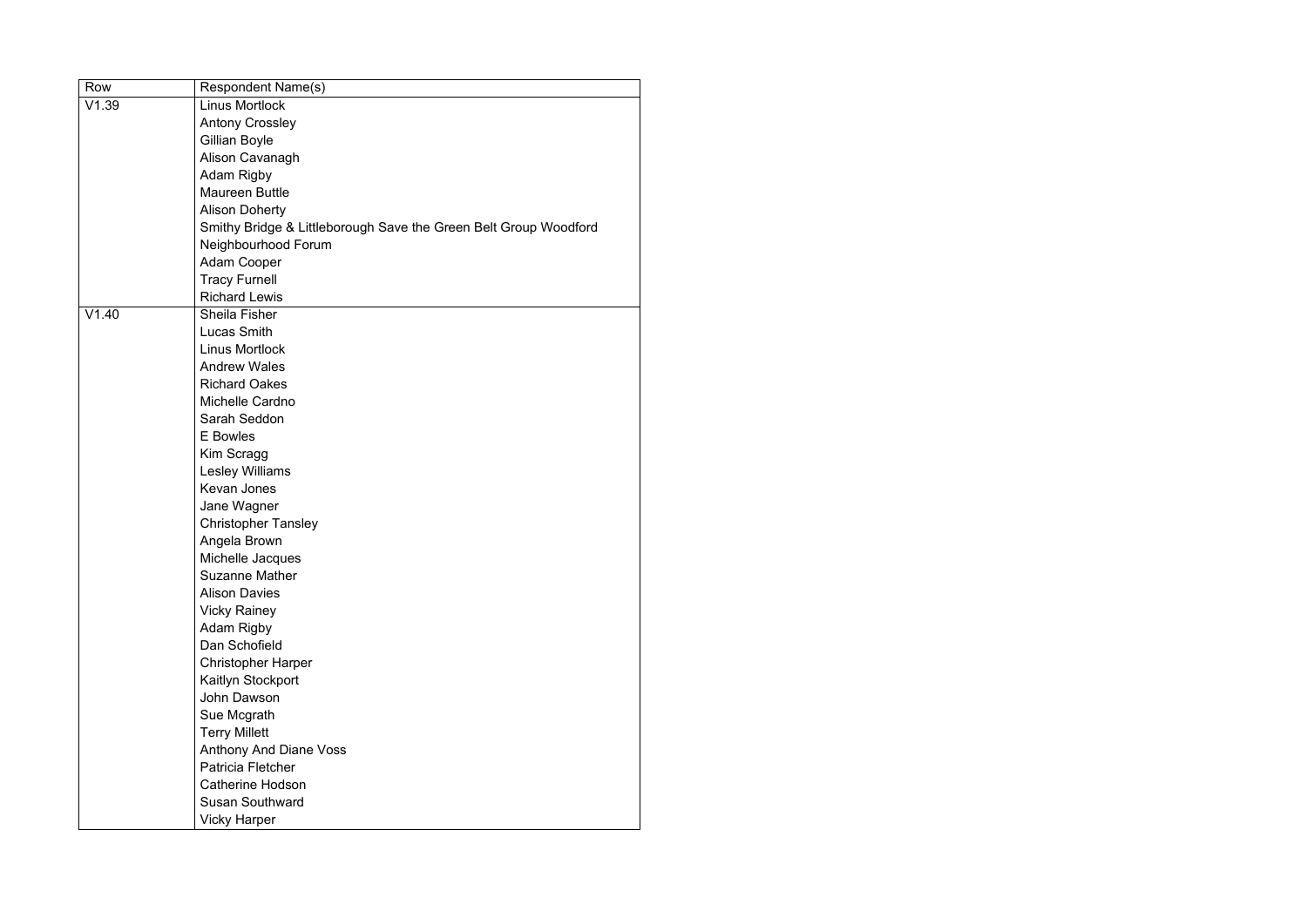| Row   | Respondent Name(s)                                      |
|-------|---------------------------------------------------------|
|       | Smithy Bridge & Littleborough Save The Green Belt Group |
|       | <b>Stephanie Rogers</b>                                 |
|       | Lesley Bardsley                                         |
|       | <b>Carol Horsfield</b>                                  |
|       | Lynn Birkbeck                                           |
|       | <b>Yvonne Leach</b>                                     |
|       | Lynn Smith                                              |
|       | Elspeth Hanna                                           |
|       | <b>lan Potts</b>                                        |
|       | <b>Tracy Raftery</b>                                    |
|       | Sin Yi Pang                                             |
|       | <b>Jason Richards</b>                                   |
|       | <b>Warburton Parish Council</b>                         |
|       | <b>Karen Blake</b>                                      |
|       | <b>Valerie Dixon</b>                                    |
|       | <b>Deborah Foulkes</b>                                  |
| V1.41 | Marc O'Driscoll                                         |
|       | <b>Victoria Duffy</b>                                   |
|       | <b>E</b> Bowles                                         |
|       | <b>Anthony Pockney</b>                                  |
|       | Kim Scragg                                              |
|       | <b>Gary Taylor</b>                                      |
|       | <b>Shirley Mitchell</b>                                 |
|       | <b>Alison Davies</b>                                    |
|       | Karen Cornwall                                          |
|       | <b>Glenn Dillon</b>                                     |
|       | <b>Terry Millett</b>                                    |
|       | <b>Susan Southward</b>                                  |
|       | <b>Vicky Harper</b>                                     |
|       | Smithy Bridge & Littleborough Save The Green Belt Group |
|       | <b>Stephanie Rogers</b>                                 |
|       | <b>Yvonne Leach</b>                                     |
|       | Nicola Pitman                                           |
|       | <b>Valerie Dixon</b>                                    |
|       | <b>Susan Roberts</b>                                    |
|       | Laura Charlotte                                         |
|       | <b>Tracy Furnell</b>                                    |
|       | <b>Richard Lewis</b>                                    |
|       | <b>Deborah Foulkes</b>                                  |
| V1.44 | Sheila Fisher                                           |
|       | <b>Linus Mortlock</b>                                   |
|       | <b>Andrew Wales</b>                                     |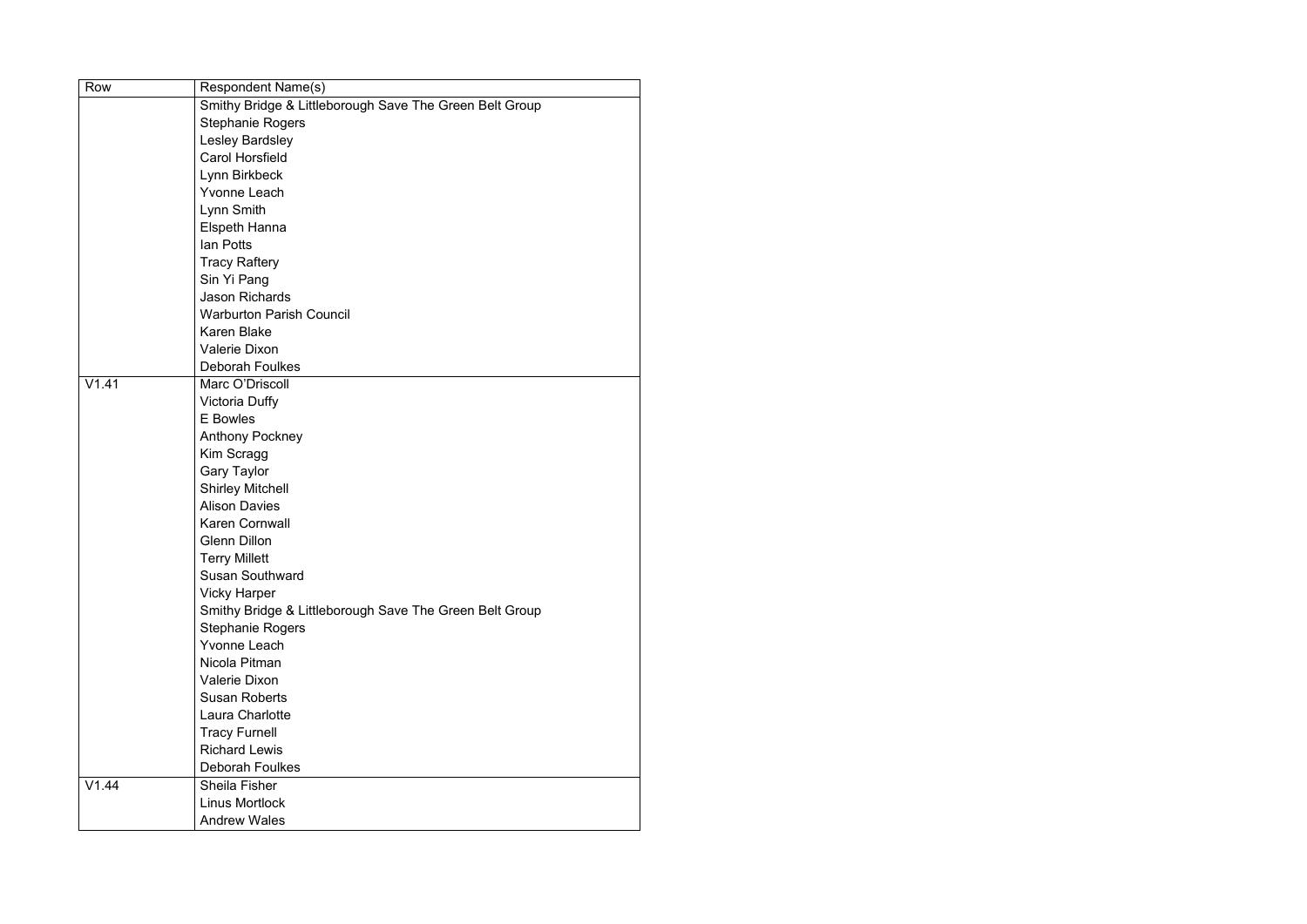| Row   | <b>Respondent Name(s)</b> |
|-------|---------------------------|
|       | <b>Lesley Williams</b>    |
|       | Dan Schofield             |
|       | <b>Terry Millett</b>      |
|       | Rosaleen O Donnell        |
|       | <b>Catherine Hodson</b>   |
|       | John Lancashire           |
|       | <b>Margaret Blakeley</b>  |
|       | Lynn Birkbeck             |
|       | <b>Yvonne Leach</b>       |
|       | Lynn Smith                |
|       | <b>Geoffrey Seward</b>    |
|       | <b>Tracy Furnell</b>      |
|       | John Hampson              |
| V1.48 | <b>Daniel Obrien</b>      |
|       | David Watson              |
|       | <b>David Yates</b>        |
|       | <b>Peter Christie</b>     |
|       | <b>Caroline Shaw</b>      |
|       | <b>Chris Houston</b>      |
|       | Afia Saeed                |
|       | <b>John Williams</b>      |
|       | <b>Stephen Lupton</b>     |
|       | Jacqueline Charnock       |
|       | Lisa Dysch                |
| V1.49 | <b>Hugh Gong</b>          |
|       | Louise Lyne               |
|       | Peter Carr                |
|       | Lorraine Rogers           |
|       | <b>Carole Easey</b>       |
|       | Lauren Waite-Hughes       |
|       | <b>Peter Stratton</b>     |
|       | <b>Susan Peat</b>         |
|       | <b>Graham Winstanley</b>  |
|       | Jason Allcroft            |
|       | <b>Steve Buck</b>         |
|       | John Anderson             |
|       | Margaret Fulham           |
|       | <b>Collette Gammond</b>   |
|       | Mike Robinson             |
|       | Irene Thomson             |
|       | Patricia Cooke            |
|       | <b>Caroline Shaw</b>      |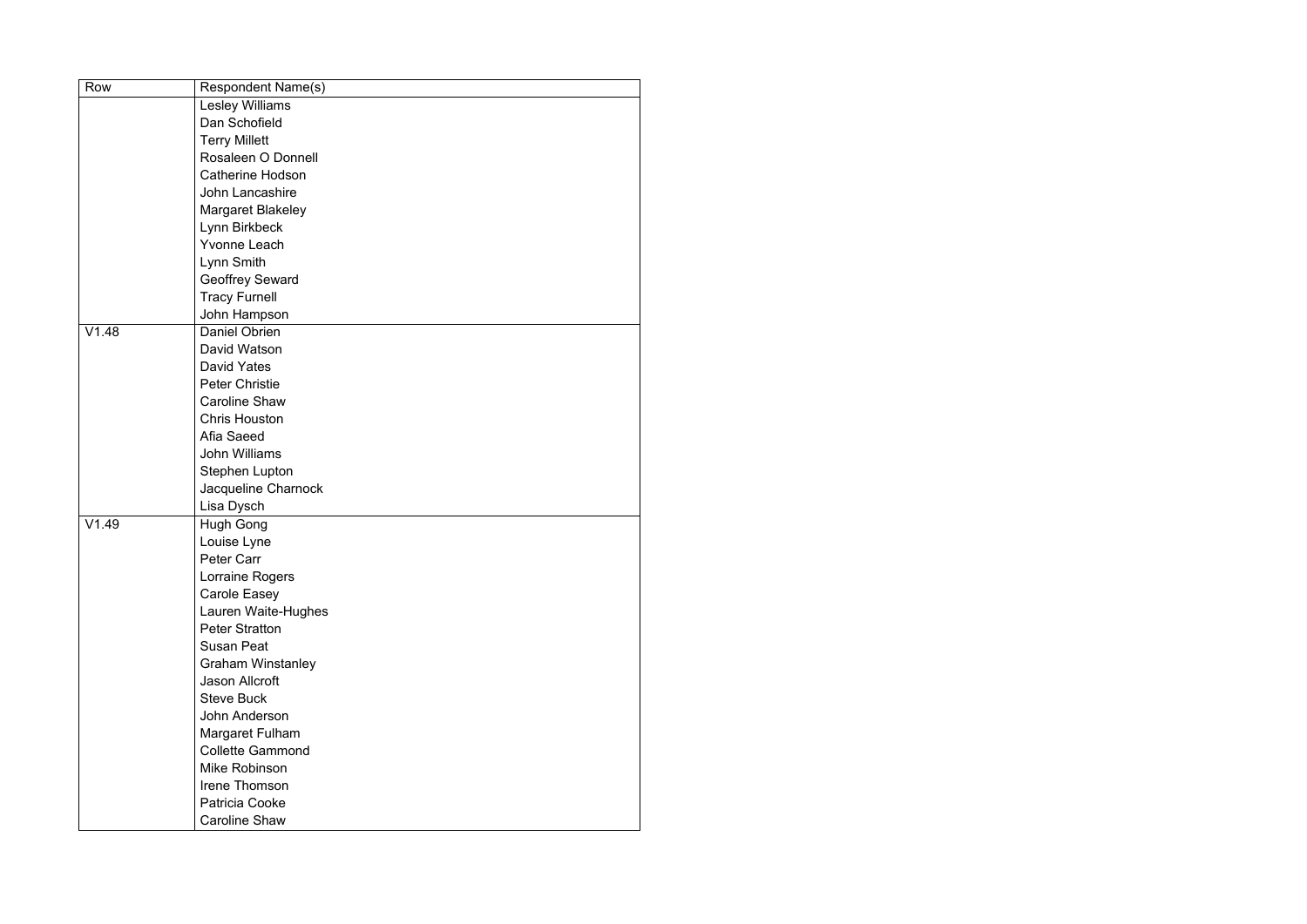| Row | <b>Respondent Name(s)</b> |
|-----|---------------------------|
|     | Alan Sheppard             |
|     | <b>Judith Sheppard</b>    |
|     | Samantha Dugmore          |
|     | <b>Julie Smethurst</b>    |
|     | Ian Culman                |
|     | <b>Roy Dennett</b>        |
|     | <b>Susan Dennett</b>      |
|     | Kim Scragg                |
|     | <b>Julie Halliwell</b>    |
|     | <b>Holly Dennett</b>      |
|     | Daniel Lawson             |
|     | <b>Colin Williams</b>     |
|     | Jean Markham              |
|     | Afia Saeed                |
|     | <b>Philip Haigh</b>       |
|     | <b>Phil Chadwick</b>      |
|     | <b>John Roberts</b>       |
|     | <b>Matthew Oxley</b>      |
|     | <b>Gary West</b>          |
|     | <b>Susan Rowlinson</b>    |
|     | Alan Bayfield             |
|     | Janine Lawford            |
|     | Laurence Kitchinson       |
|     | Laurence Kitchinson       |
|     | <b>Graham Roberts</b>     |
|     | Sheila Tod                |
|     | <b>Carol Burke</b>        |
|     | <b>Brian Saffer</b>       |
|     | Sian Judge                |
|     | David Mclaughlin          |
|     | <b>Kate Tod</b>           |
|     | Sheila Gaskell            |
|     | Mark Brodigan             |
|     | Louise Holland            |
|     | <b>Craig Smith</b>        |
|     | C Smith                   |
|     | <b>Grace Farrell</b>      |
|     | <b>Jill Neal</b>          |
|     | Kaitlyn Stockport         |
|     | Julie Jerram              |
|     | Janine Richardson         |
|     | <b>Tim Eastwood</b>       |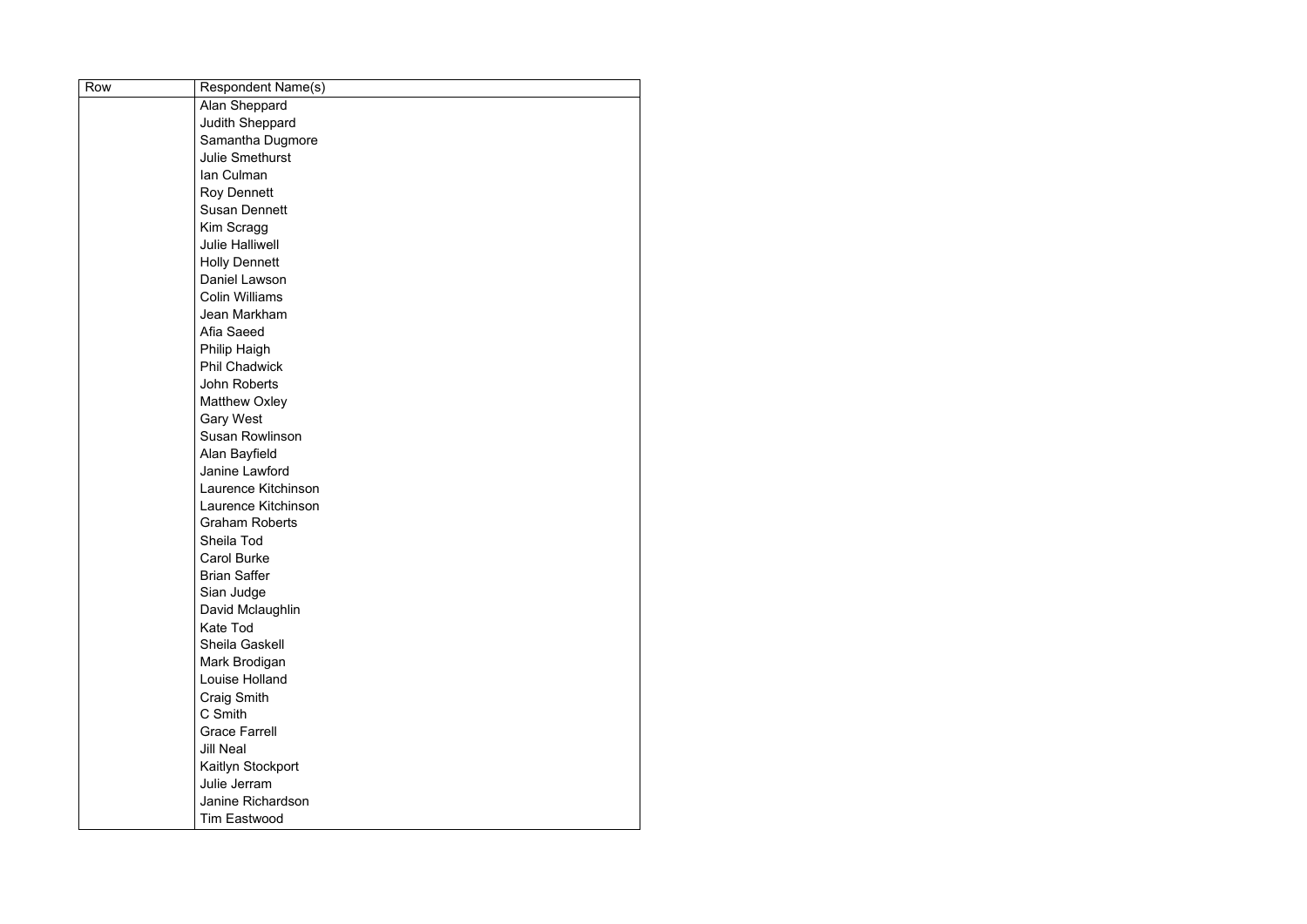| Row | <b>Respondent Name(s)</b>                               |
|-----|---------------------------------------------------------|
|     | <b>Carol Mole</b>                                       |
|     | <b>Peter Collins</b>                                    |
|     | Julie Darbyshire                                        |
|     | Jeremy Williams                                         |
|     | Michael Peachey                                         |
|     | Irene Peachey                                           |
|     | <b>Andrew Scanlon</b>                                   |
|     | The Friends Of Bury Folk                                |
|     | <b>Simon Robertson</b>                                  |
|     | Natasha Cross                                           |
|     | Ann Guilfoyle                                           |
|     | Patricia Hay                                            |
|     | Donna Nuttall                                           |
|     | Paul Acheson                                            |
|     | Diane Wright                                            |
|     | <b>Susan Tunstall</b>                                   |
|     | <b>Graham Oldfield</b>                                  |
|     | Am Wadsworth                                            |
|     | Jane Lester                                             |
|     | <b>Stephen Cluer</b>                                    |
|     | <b>Clare Bowdler</b>                                    |
|     | <b>Trevor Byrne</b>                                     |
|     | <b>Michael Brooks</b>                                   |
|     | <b>Paul Crowther</b>                                    |
|     | <b>Christopher Russell</b>                              |
|     | Rachel Judge                                            |
|     | <b>Mark Chicot</b>                                      |
|     | <b>Susan Ruddock</b>                                    |
|     | Smithy Bridge & Littleborough Save The Green Belt Group |
|     | <b>Barbara Wilkinson</b>                                |
|     | Kathryn Russell                                         |
|     | Woodford Neighbourhood Forum                            |
|     | Doug Hoy                                                |
|     | Raymond Chamberlain                                     |
|     | Lucy Marsden                                            |
|     | Daniel Marsden                                          |
|     | <b>Lily Pritchard</b>                                   |
|     | Andrea Booth                                            |
|     | <b>Yvonne Leach</b>                                     |
|     | <b>Cathy Armstrong-Bell</b>                             |
|     | Steven Higginbottom                                     |
|     | Nicola Pitman                                           |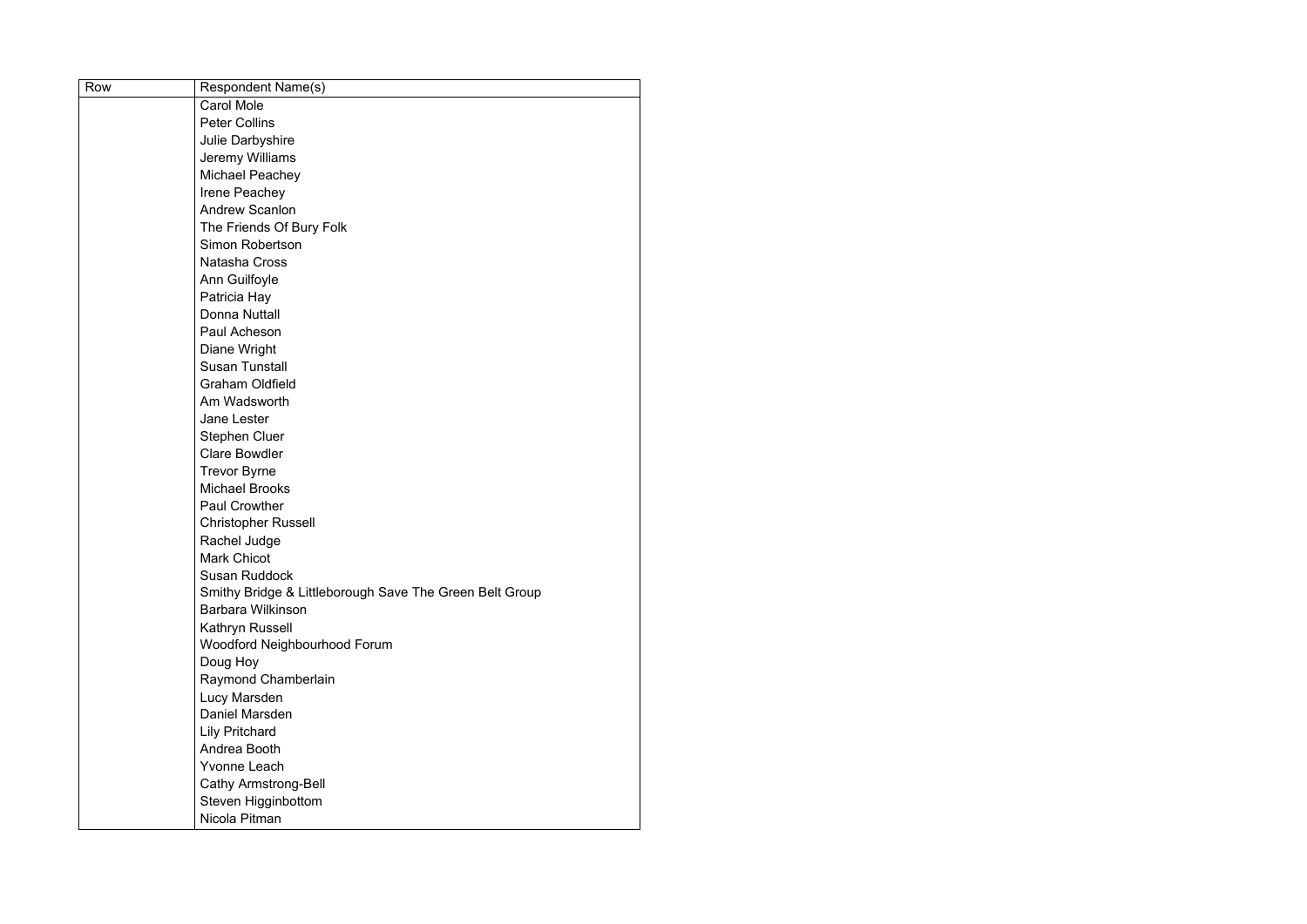| Row   | <b>Respondent Name(s)</b>           |
|-------|-------------------------------------|
|       | Janet Jones                         |
|       | <b>Martin Naylor</b>                |
|       | <b>Warburton Parish Council</b>     |
|       | <b>Juliet Eastham</b>               |
|       | <b>Karen Blake</b>                  |
|       | <b>Phil Chadwick</b>                |
|       | <b>Tracy Furnell</b>                |
|       | <b>Warburton Parish Council</b>     |
| V1.51 | John A Holden                       |
|       | <b>Steve Buck</b>                   |
|       | Margaret Fulham                     |
|       | Alan Sheppard                       |
|       | Judith Sheppard                     |
|       | Ian Culman                          |
|       | <b>Roy Dennett</b>                  |
|       | <b>Susan Dennett</b>                |
|       | <b>Julie Halliwell</b>              |
|       | <b>Holly Dennett</b>                |
|       | Daniel Lawson                       |
|       | Jean Markham                        |
|       | Save Greater Manchesters Green Belt |
|       | John Roberts                        |
|       | <b>Matthew Oxley</b>                |
|       | <b>Gary West</b>                    |
|       | Alan Bayfield                       |
|       | Peter Wright                        |
|       | Janine Lawford                      |
|       | Laurence Kitchinson                 |
|       | Laurence Kitchinson                 |
|       | Sheila Tod                          |
|       | <b>Brian Saffer</b>                 |
|       | Sian Judge                          |
|       | David Mclaughlin                    |
|       | <b>Kate Tod</b>                     |
|       | Sheila Gaskell                      |
|       | Mark Brodigan                       |
|       | Louise Holland                      |
|       | <b>Craig Smith</b>                  |
|       | C Smith                             |
|       | Julie Darbyshire                    |
|       | Jane Lester                         |
|       | Natasha Cross                       |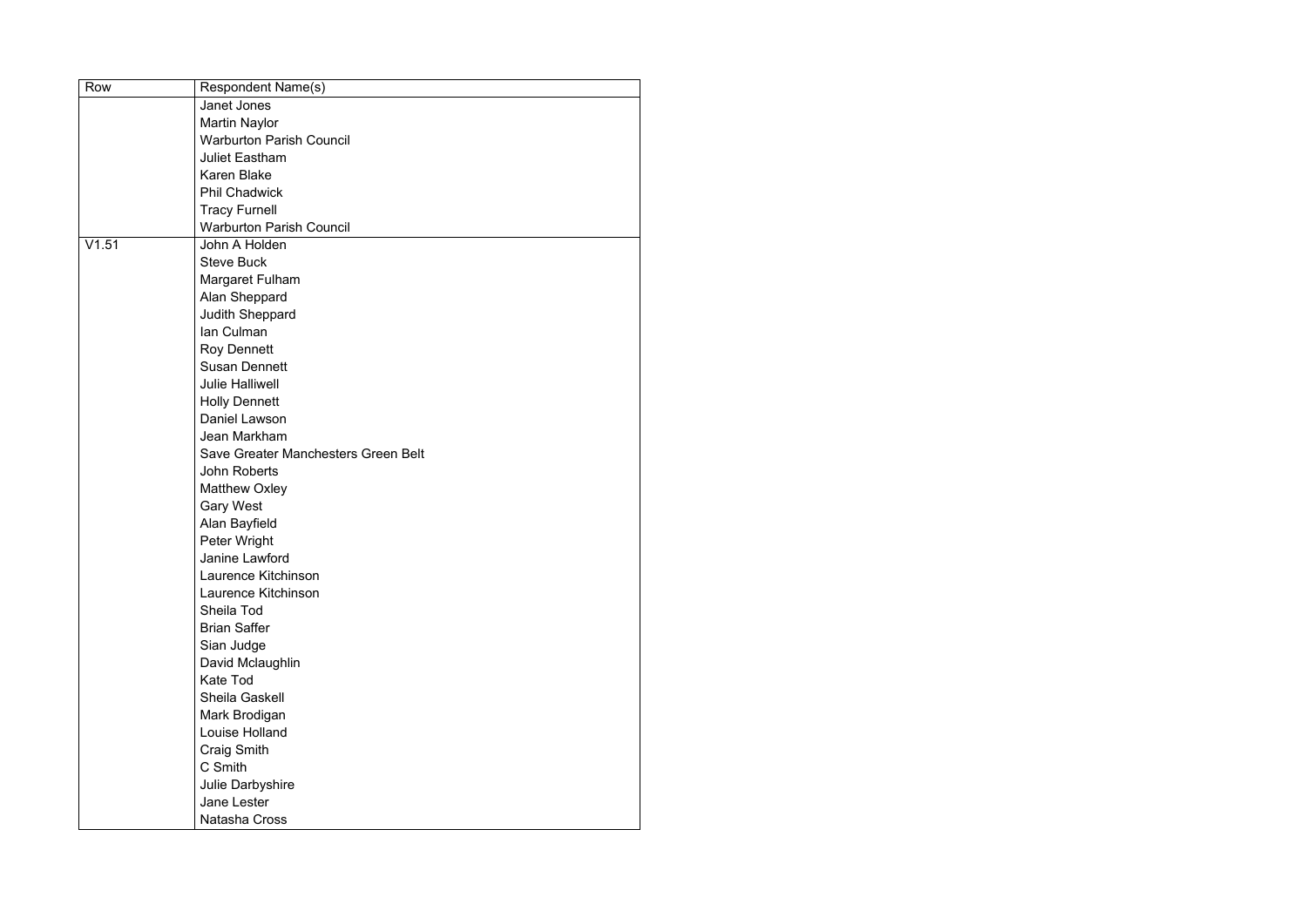| Row   | <b>Respondent Name(s)</b>           |
|-------|-------------------------------------|
|       | Patricia Hay                        |
|       | <b>Donna Nuttall</b>                |
|       | Paul Acheson                        |
|       | Diane Wright                        |
|       | <b>Susan Tunstall</b>               |
|       | Am Wadsworth                        |
|       | The Friends Of Bury Folk            |
|       | <b>Stephen Cluer</b>                |
|       | <b>Clare Bowdler</b>                |
|       | <b>Trevor Byrne</b>                 |
|       | <b>Paul Crowther</b>                |
|       | <b>Christopher Russell</b>          |
|       | Rachel Judge                        |
|       | <b>Susan Ruddock</b>                |
|       | <b>Barbara Wilkinson</b>            |
|       | Kathryn Russell                     |
|       | Woodford Neighbourhood Forum        |
|       | <b>Anne Ripley</b>                  |
|       | Lucy Marsden                        |
|       | Daniel Marsden                      |
|       | Andrea Booth                        |
|       | <b>Cathy Armstrong-Bell</b>         |
|       | Janet Jones                         |
|       | <b>Phil Chadwick</b>                |
| V1.51 | <b>Anne Ripley</b>                  |
|       | <b>Julie Halliwell</b>              |
|       | Gillian Boyle                       |
|       | <b>Woodford Neighbourhood Forum</b> |
|       | Doug Hoy                            |
|       |                                     |
| V1.53 | <b>Steve Buck</b>                   |
|       | John Anderson                       |
|       | Margaret Fulham                     |
|       | Alan Sheppard                       |
|       | Judith Sheppard                     |
|       | Ian Culman                          |
|       | <b>Roy Dennett</b>                  |
|       | <b>Susan Dennett</b>                |
|       | <b>Holly Dennett</b>                |
|       | Daniel Lawson                       |
|       | Jean Markham                        |
|       | John Roberts                        |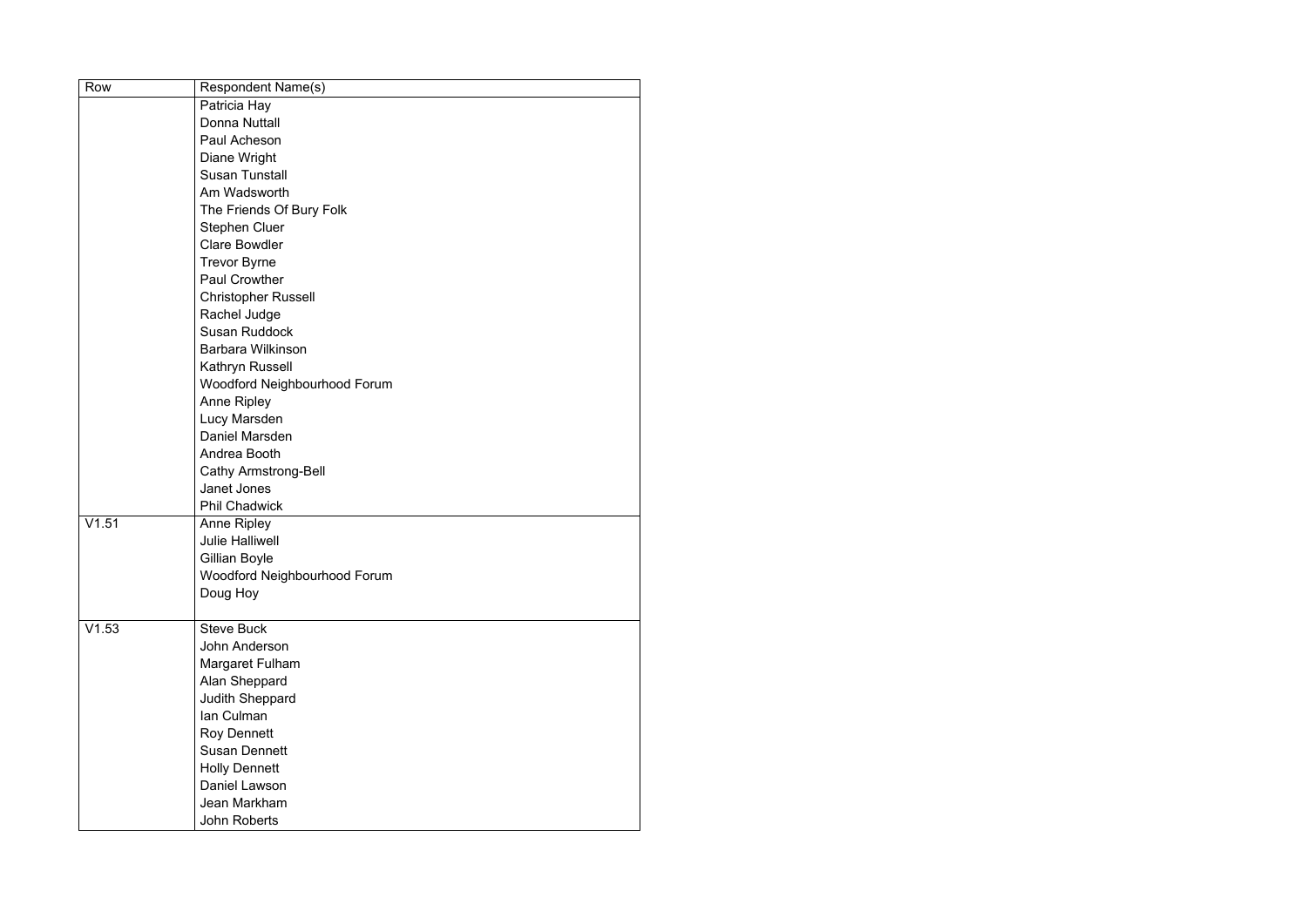| Row | Respondent Name(s)          |
|-----|-----------------------------|
|     | <b>Matthew Oxley</b>        |
|     | <b>Gary West</b>            |
|     | Alan Bayfield               |
|     | Janine Lawford              |
|     | Laurence Kitchinson         |
|     | Laurence Kitchinson         |
|     | Sheila Tod                  |
|     | <b>Carol Burke</b>          |
|     | <b>Brian Saffer</b>         |
|     | Sian Judge                  |
|     | David Mclaughlin            |
|     | <b>Kate Tod</b>             |
|     | <b>Sheila Gaskell</b>       |
|     | Mark Brodigan               |
|     | Louise Holland              |
|     | <b>Craig Smith</b>          |
|     | C Smith                     |
|     | <b>Grace Farrell</b>        |
|     | <b>Mike Smith</b>           |
|     | Julie Darbyshire            |
|     | Jane Lester                 |
|     | Natasha Cross               |
|     | Patricia Hay                |
|     | Donna Nuttall               |
|     | Paul Acheson                |
|     | Diane Wright                |
|     | <b>Susan Tunstall</b>       |
|     | Am Wadsworth                |
|     | The Friends Of Bury Folk    |
|     | <b>Stephen Cluer</b>        |
|     | <b>Clare Bowdler</b>        |
|     | <b>Trevor Byrne</b>         |
|     | <b>Paul Crowther</b>        |
|     | <b>Christopher Russell</b>  |
|     | Rachel Judge                |
|     | <b>Susan Ruddock</b>        |
|     | <b>Barbara Wilkinson</b>    |
|     | Kathryn Russell             |
|     | Lucy Marsden                |
|     | Daniel Marsden              |
|     | Andrea Booth                |
|     | <b>Cathy Armstrong-Bell</b> |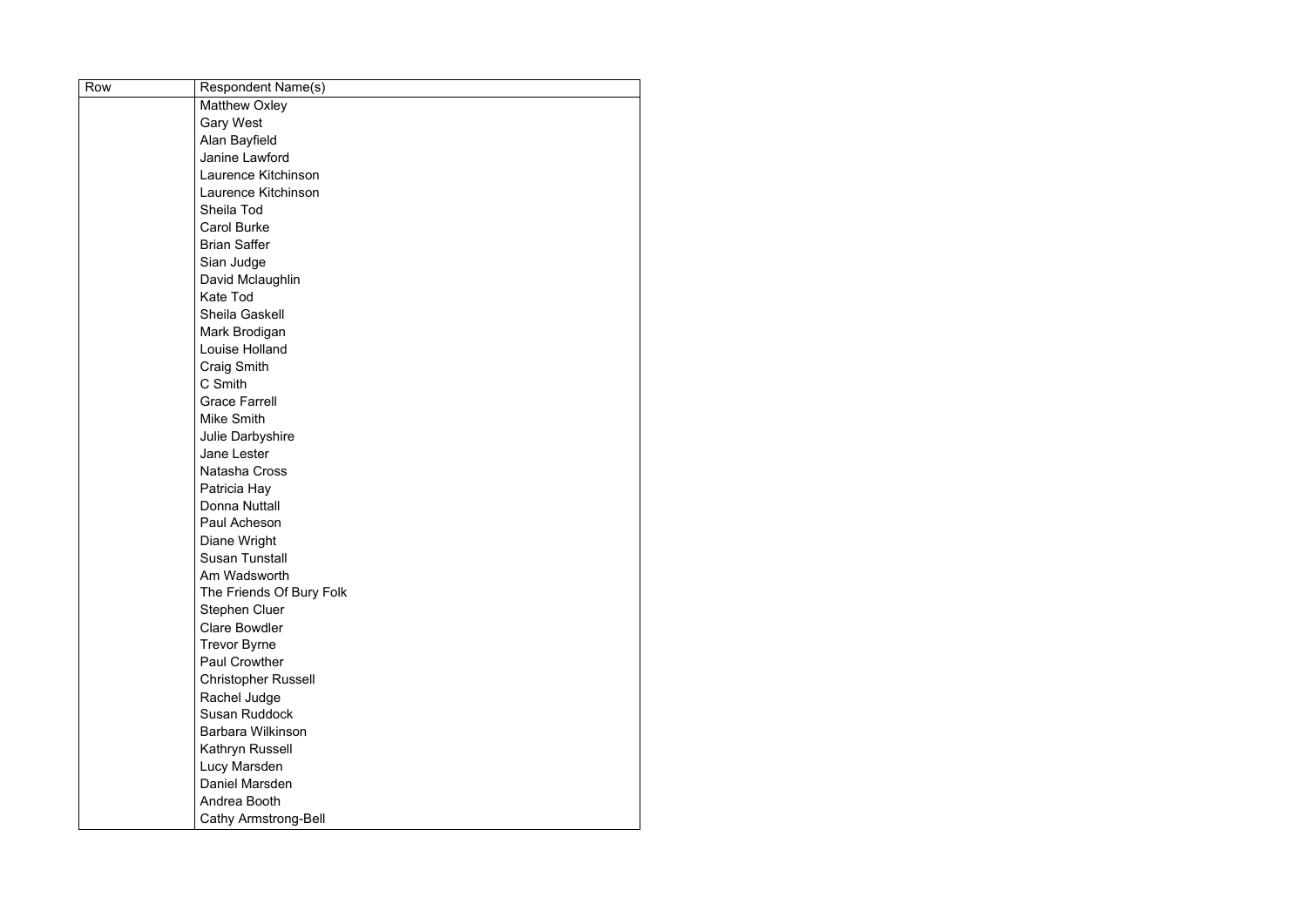| Row   | <b>Respondent Name(s)</b> |
|-------|---------------------------|
|       | Janet Jones               |
|       | <b>Phil Chadwick</b>      |
| V1.54 | Lorraine Rogers           |
|       | Helen Skidmore            |
|       | lain Brown                |
|       | <b>Steve Buck</b>         |
|       | John Anderson             |
|       | Margaret Fulham           |
|       | Mike Robinson             |
|       | Andy Lou                  |
|       | Mildred D'amore           |
|       | Alan Sheppard             |
|       | Judith Sheppard           |
|       | <b>Anthony Pockney</b>    |
|       | Ian Culman                |
|       | <b>Roy Dennett</b>        |
|       | <b>Susan Dennett</b>      |
|       | <b>Julie Halliwell</b>    |
|       | <b>Holly Dennett</b>      |
|       | Daniel Lawson             |
|       | <b>Colin Williams</b>     |
|       | Jean Markham              |
|       | Jane Wagner               |
|       | <b>Mark Powell</b>        |
|       | John Roberts              |
|       | <b>Matthew Oxley</b>      |
|       | <b>Gary West</b>          |
|       | Gillian Boyle             |
|       | <b>Susan Rowlinson</b>    |
|       | Alan Bayfield             |
|       | <b>Martin Rigby</b>       |
|       | Paul Arden                |
|       | Janine Lawford            |
|       | Laurence Kitchinson       |
|       | Laurence Kitchinson       |
|       | <b>Matthew Brown</b>      |
|       | Sheila Tod                |
|       | <b>Brian Saffer</b>       |
|       | Sian Judge                |
|       | David Mclaughlin          |
|       | <b>Kate Tod</b>           |
|       | Sheila Gaskell            |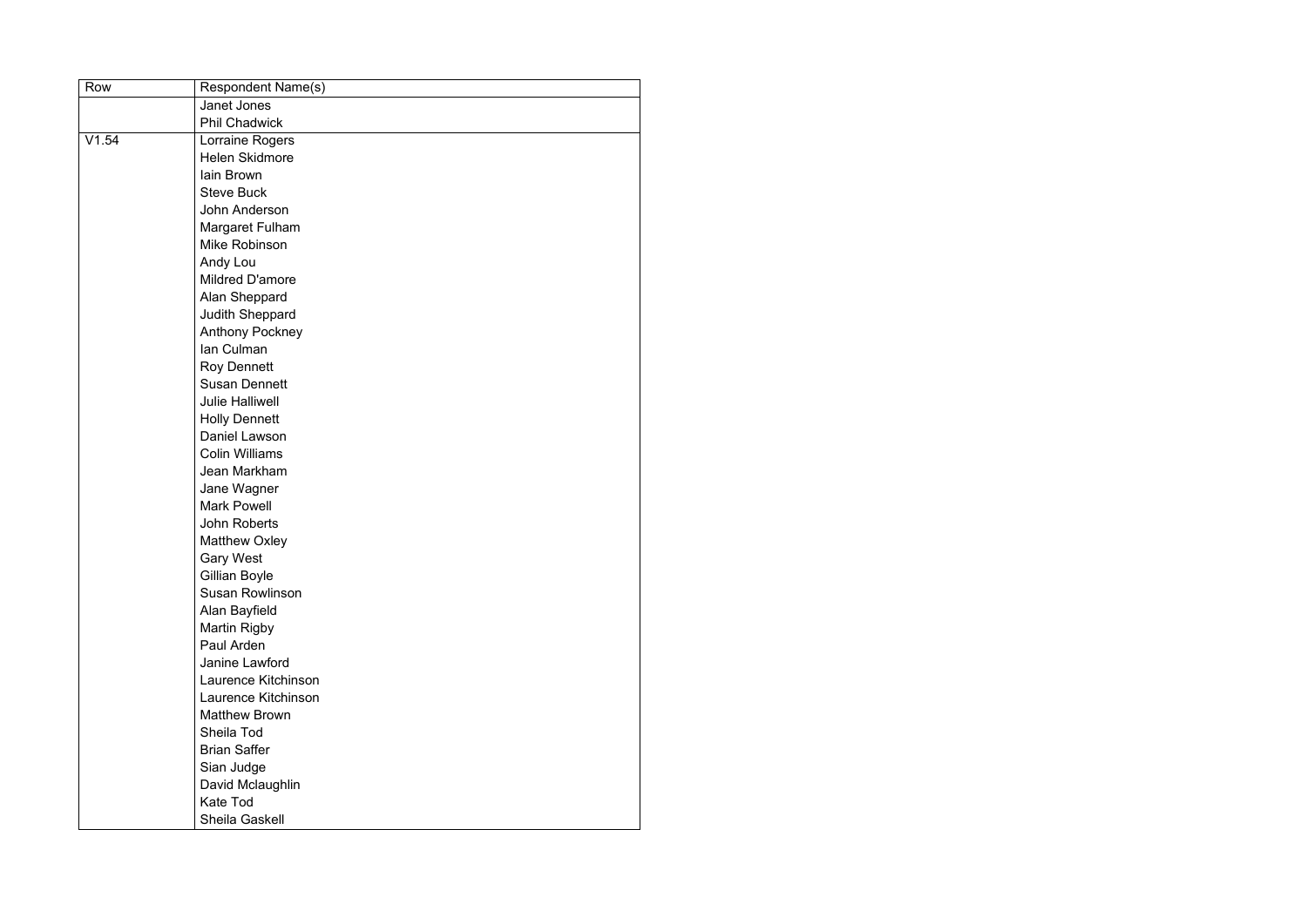| Row | <b>Respondent Name(s)</b>  |
|-----|----------------------------|
|     | Mark Brodigan              |
|     | Louise Holland             |
|     | <b>Craig Smith</b>         |
|     | C Smith                    |
|     | <b>Grace Farrell</b>       |
|     | <b>Jill Neal</b>           |
|     | Janine Richardson          |
|     | <b>Peter Collins</b>       |
|     | Julie Darbyshire           |
|     | Michael Peachey            |
|     | <b>Andrew Scanlon</b>      |
|     | <b>Jane Lester</b>         |
|     | Natasha Cross              |
|     | Janine Ainley              |
|     | <b>Janet Brooks</b>        |
|     | Patricia Hay               |
|     | <b>Donna Nuttall</b>       |
|     | <b>Bernie Burns</b>        |
|     | Paul Acheson               |
|     | Diane Wright               |
|     | <b>Susan Tunstall</b>      |
|     | Joanne Buckley             |
|     | <b>Julie Mills</b>         |
|     | <b>Graham Oldfield</b>     |
|     | Am Wadsworth               |
|     | <b>Steven Dyson</b>        |
|     | Jane Lester                |
|     | <b>Stephen Cluer</b>       |
|     | <b>Susan Southward</b>     |
|     | <b>Clare Bowdler</b>       |
|     | <b>Trevor Byrne</b>        |
|     | <b>Paul Crowther</b>       |
|     | <b>Christopher Russell</b> |
|     | Rachel Judge               |
|     | <b>Susan Ruddock</b>       |
|     | <b>Robert Clegg</b>        |
|     | <b>Barbara Wilkinson</b>   |
|     | Kathryn Russell            |
|     | <b>Anne Ripley</b>         |
|     | Lesley Bardsley            |
|     | Lucy Marsden               |
|     | Daniel Marsden             |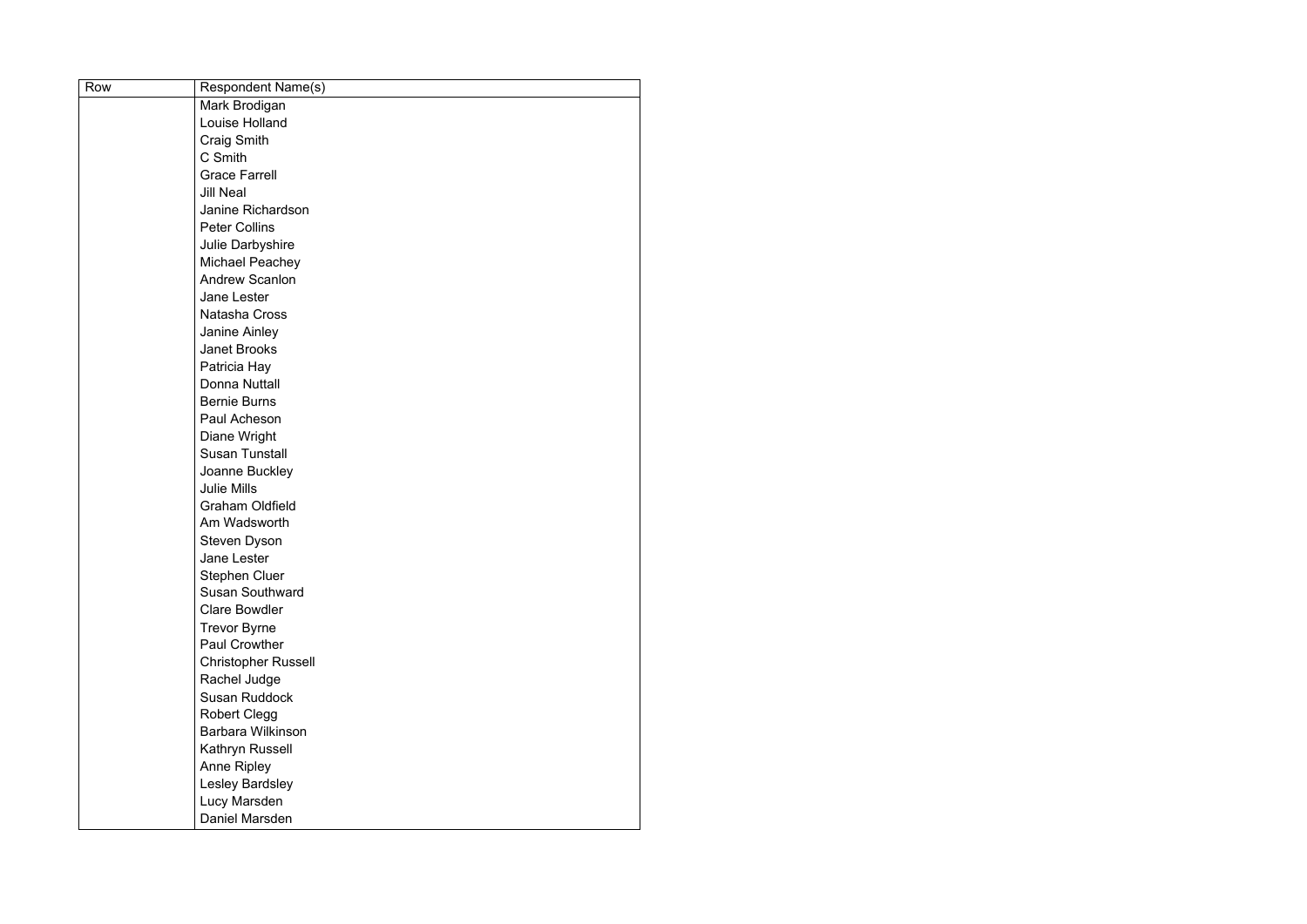| Row   | <b>Respondent Name(s)</b>    |
|-------|------------------------------|
|       | Andrea Booth                 |
|       | Lynn Smith                   |
|       | <b>Graham Connell</b>        |
|       | <b>Cathy Armstrong-Bell</b>  |
|       | <b>Philip Smith-Lawrence</b> |
|       | <b>Janet Jones</b>           |
|       | Lucy Houghton                |
|       | <b>Karen Blake</b>           |
|       | <b>Phil Chadwick</b>         |
|       | <b>Geoffrey Seward</b>       |
| V1.64 | John A Holden                |
|       | Mike Seer                    |
|       | <b>Peter Christie</b>        |
|       | <b>Steve Buck</b>            |
|       | Alan Rawsterne               |
|       | John Anderson                |
|       | Margaret Fulham              |
|       | <b>Catherine Davies</b>      |
|       | <b>Mildred D'amore</b>       |
|       | <b>Thomas Michael Norris</b> |
|       | Alan Sheppard                |
|       | Judith Sheppard              |
|       | Ian Culman                   |
|       | <b>Roy Dennett</b>           |
|       | <b>Susan Dennett</b>         |
|       | <b>Julie Halliwell</b>       |
|       | Janet Taylor                 |
|       | <b>Holly Dennett</b>         |
|       | Daniel Lawson                |
|       | Jean Markham                 |
|       | Jane Wagner                  |
|       | <b>Phil Chadwick</b>         |
|       | John Roberts                 |
|       | <b>Matthew Oxley</b>         |
|       | <b>Gary West</b>             |
|       | Alan Bayfield                |
|       | Paul Arden                   |
|       | Janine Lawford               |
|       | Laurence Kitchinson          |
|       | Laurence Kitchinson          |
|       | <b>Matthew Brown</b>         |
|       | Sheila Tod                   |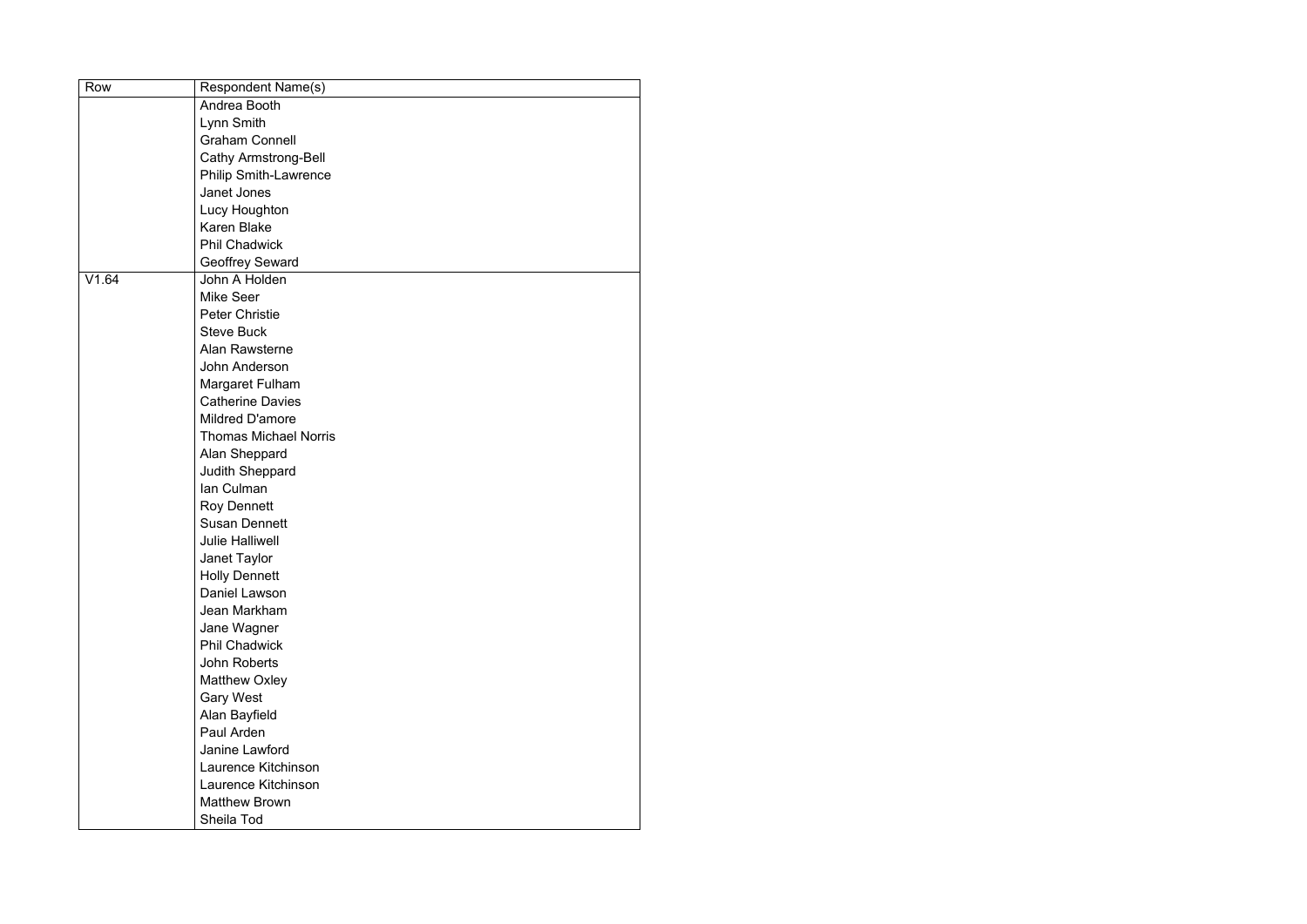| Row | <b>Respondent Name(s)</b>    |
|-----|------------------------------|
|     | <b>Brian Saffer</b>          |
|     | Sian Judge                   |
|     | David Mclaughlin             |
|     | <b>Kate Tod</b>              |
|     | <b>Sheila Gaskell</b>        |
|     | Mark Brodigan                |
|     | Louise Holland               |
|     | <b>Craig Smith</b>           |
|     | C Smith                      |
|     | <b>Grace Farrell</b>         |
|     | <b>Lindsay Connolly</b>      |
|     | Janine Richardson            |
|     | <b>Carol Mole</b>            |
|     | Julie Darbyshire             |
|     | Irene Peachey                |
|     | <b>Jane Lester</b>           |
|     | Natasha Cross                |
|     | <b>Janet Brooks</b>          |
|     | Patricia Hay                 |
|     | Donna Nuttall                |
|     | Paul Acheson                 |
|     | Diane Wright                 |
|     | <b>Susan Tunstall</b>        |
|     | Joanne Buckley               |
|     | Am Wadsworth                 |
|     | The Friends Of Bury Folk     |
|     | <b>Stephen Cluer</b>         |
|     | <b>Clare Bowdler</b>         |
|     | <b>Trevor Byrne</b>          |
|     | <b>Paul Crowther</b>         |
|     | <b>Christopher Russell</b>   |
|     | Rachel Judge                 |
|     | <b>Mark Chicot</b>           |
|     | <b>Susan Ruddock</b>         |
|     | <b>Barbara Wilkinson</b>     |
|     | Kathryn Russell              |
|     | Woodford Neighbourhood Forum |
|     | Doug Hoy                     |
|     | <b>Anne Ripley</b>           |
|     | Lucy Marsden                 |
|     | Daniel Marsden               |
|     | Andrea Booth                 |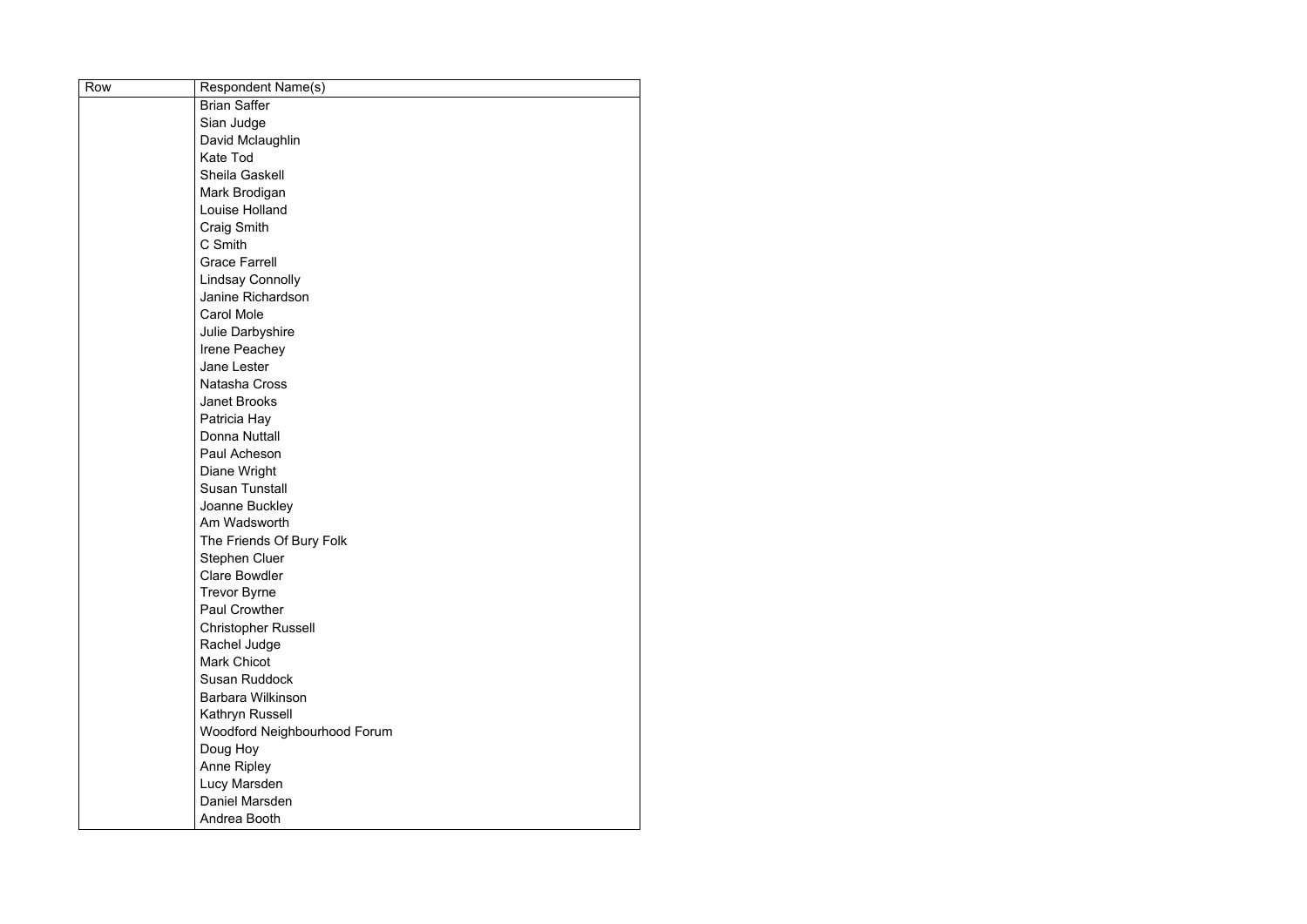| Row   | <b>Respondent Name(s)</b>   |
|-------|-----------------------------|
|       | Marie Holder                |
|       | Simon Holder                |
|       | <b>Cathy Armstrong-Bell</b> |
|       | Steven Higginbottom         |
|       | Janet Jones                 |
|       | <b>Tracy Raftery</b>        |
|       | <b>Juliet Eastham</b>       |
| V1.65 | <b>Steve Buck</b>           |
|       | Margaret Fulham             |
|       | Alan Sheppard               |
|       | <b>Judith Sheppard</b>      |
|       | Ian Culman                  |
|       | <b>Roy Dennett</b>          |
|       | <b>Susan Dennett</b>        |
|       | <b>Holly Dennett</b>        |
|       | Daniel Lawson               |
|       | <b>John Roberts</b>         |
|       | <b>Matthew Oxley</b>        |
|       | <b>Gary West</b>            |
|       | Alan Bayfield               |
|       | Janine Lawford              |
|       | Laurence Kitchinson         |
|       | Laurence Kitchinson         |
|       | Sheila Tod                  |
|       | <b>Brian Saffer</b>         |
|       | Sian Judge                  |
|       | David Mclaughlin            |
|       | <b>Kate Tod</b>             |
|       | Sheila Gaskell              |
|       | Mark Brodigan               |
|       | Louise Holland              |
|       | Craig Smith                 |
|       | C Smith                     |
|       | Julie Darbyshire            |
|       | Jane Lester                 |
|       | Natasha Cross               |
|       | Patricia Hay                |
|       | <b>Donna Nuttall</b>        |
|       | Paul Acheson                |
|       | Diane Wright                |
|       | <b>Susan Tunstall</b>       |
|       | Am Wadsworth                |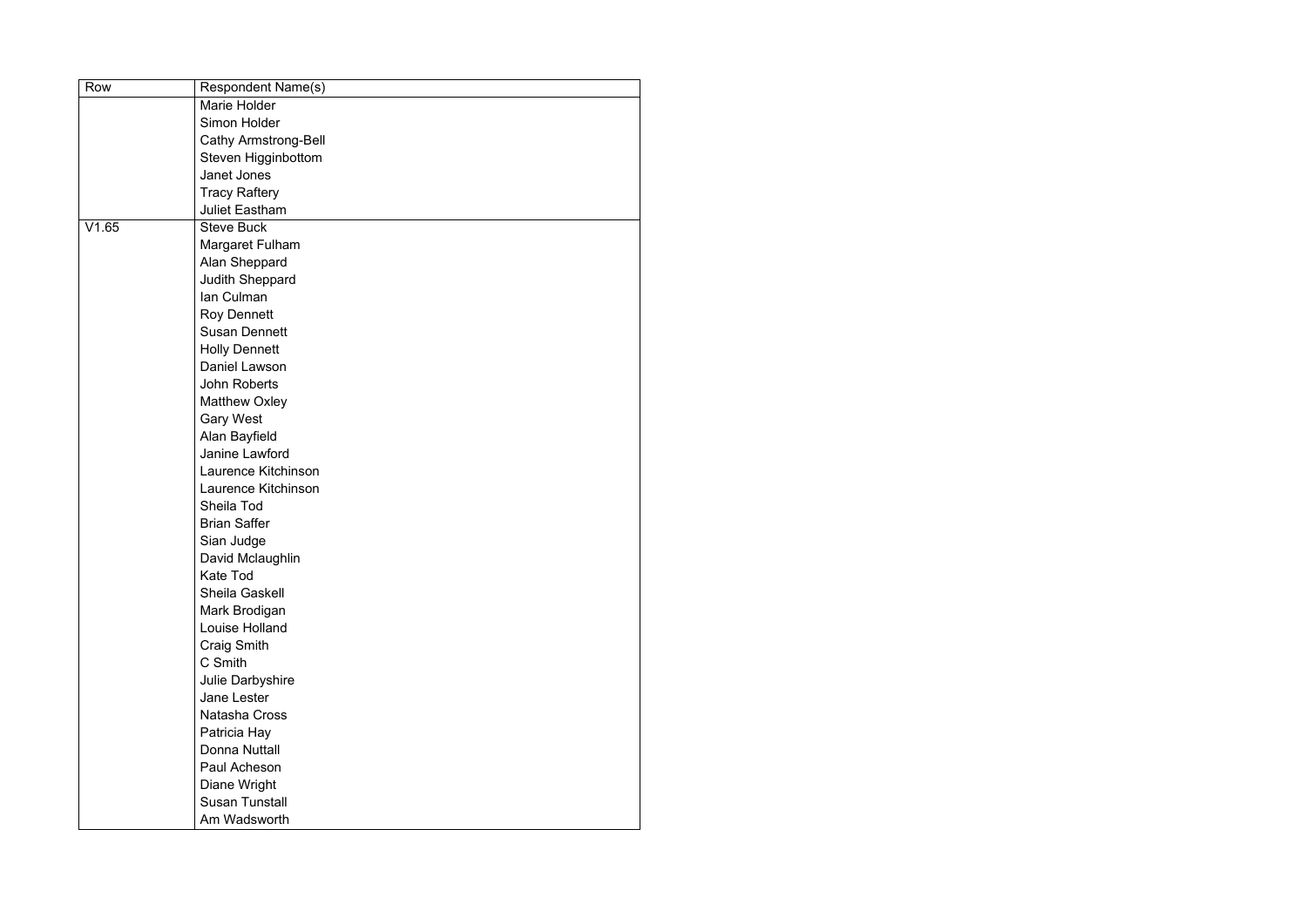| Row | <b>Respondent Name(s)</b>    |
|-----|------------------------------|
|     | The Friends Of Bury Folk     |
|     | <b>Stephen Cluer</b>         |
|     | <b>Clare Bowdler</b>         |
|     | <b>Trevor Byrne</b>          |
|     | <b>Paul Crowther</b>         |
|     | <b>Christopher Russell</b>   |
|     | Rachel Judge                 |
|     | <b>Susan Ruddock</b>         |
|     | Barbara Wilkinson            |
|     | Kathryn Russell              |
|     | Woodford Neighbourhood Forum |
|     | Lucy Marsden                 |
|     | Daniel Marsden               |
|     | Andrea Booth                 |
|     | <b>Cathy Armstrong-Bell</b>  |
|     | Janet Jones                  |
|     | <b>Phil Chadwick</b>         |

# **Respondents to Objectives**

#### **Objective 1 - Meet our housing need**

| Row              | Respondent Name(s)         |
|------------------|----------------------------|
| O <sub>1.1</sub> | Lee Salsbury               |
|                  | Danny Lyle                 |
|                  | Peter Stanyer              |
|                  | Louise Lyne                |
|                  | <b>Andrew Broadhurst</b>   |
|                  | <b>Susan Theodossiadis</b> |
|                  | <b>Trevor Thomas</b>       |
|                  | Linda Field                |
|                  | <b>Paul Roebuck</b>        |
|                  | <b>Jason Allcroft</b>      |
|                  | Faye Fox-Walker            |
|                  | Anne Isherwood             |
|                  | <b>John Anderson</b>       |
|                  | <b>Catherine Davies</b>    |
|                  | Ian Culman                 |
|                  | Sarah Burlinson            |
|                  | <b>Janet Howarth</b>       |
|                  | <b>Caroline Grimshaw</b>   |
|                  | <b>Julie Halliwell</b>     |
|                  | Jane Wagner                |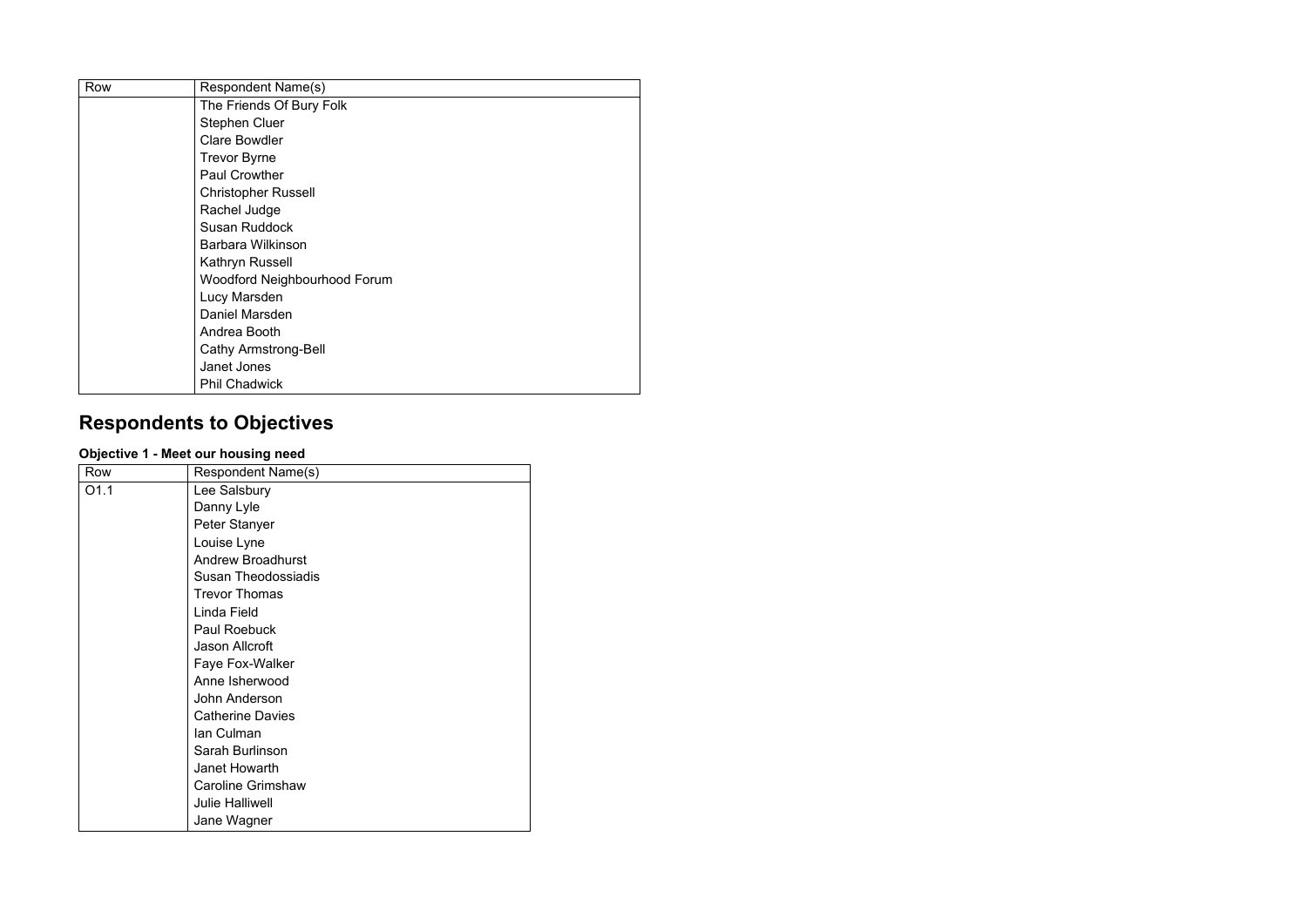| Row   | <b>Respondent Name(s)</b>  |
|-------|----------------------------|
|       | Joanne Maffia              |
|       | <b>Ann Yates</b>           |
|       | <b>Alan Gibson</b>         |
|       | <b>Nigel Hyams</b>         |
|       | <b>Martin Rigby</b>        |
|       | Lisa Hren                  |
|       | <b>Laura Ettrick</b>       |
|       | Kaitlyn Stockport          |
|       | <b>Colin Raftery</b>       |
|       | Elizabeth Hogan            |
|       | John Dawson                |
|       | <b>Lindsay Earnshaw</b>    |
|       | Martha Hughes              |
|       | <b>Terry Millett</b>       |
|       | <b>Simon Robertson</b>     |
|       | <b>Thomas Shrubsole</b>    |
|       | Debra O'Brien              |
|       | <b>Steven Dyson</b>        |
|       | <b>Martyn Jones</b>        |
|       | <b>Stephanie Rogers</b>    |
|       | <b>Marie Holder</b>        |
|       | <b>John Platt</b>          |
|       | <b>Tracy Raftery</b>       |
|       | <b>Karen Blake</b>         |
|       | Louise Daveron             |
|       | Debra O'brien              |
|       | <b>Malcolm Hields</b>      |
|       | <b>Chris Green</b>         |
|       | <b>Louise Holland</b>      |
| O1.19 | <b>Paul Roebuck</b>        |
|       | <b>Roy Dennett</b>         |
|       | <b>Susan Dennett</b>       |
|       | Kim Scragg                 |
|       | <b>Julie Halliwell</b>     |
|       | <b>Holly Dennett</b>       |
|       | Daniel Lawson              |
|       | Friends Of Bury Folk       |
|       | Janet Taylor               |
|       | <b>Christopher Tansley</b> |
|       | <b>John Roberts</b>        |
|       | <b>Gary West</b>           |
|       | Gillian Boyle              |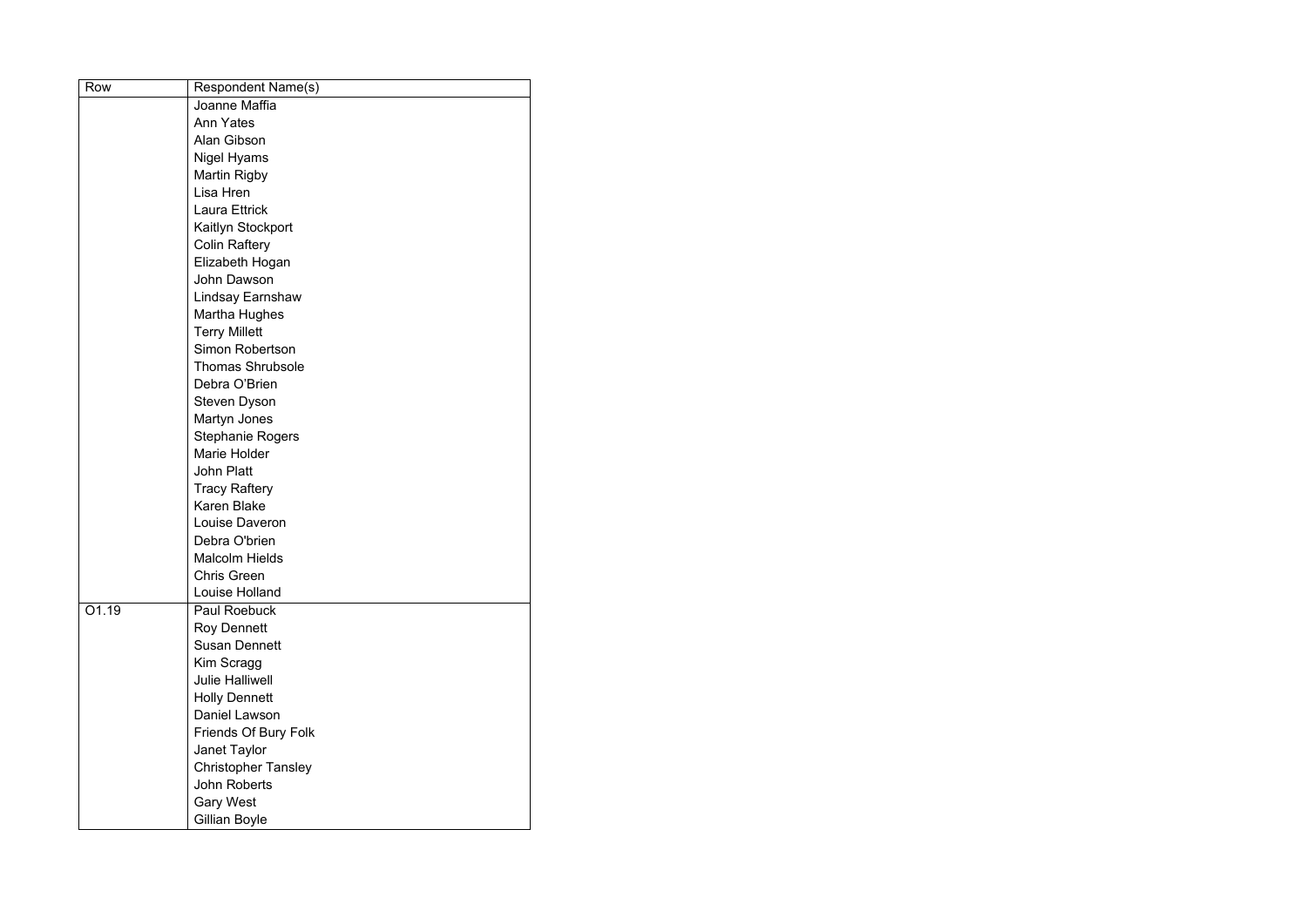| Row   | <b>Respondent Name(s)</b>           |
|-------|-------------------------------------|
|       | Paul Arden                          |
|       | Peter Hill                          |
|       | Laurence Kitchinson                 |
|       | Sian Judge                          |
|       | Mark Brodigan                       |
|       | <b>Craig Smith</b>                  |
|       | <b>Grace Farrell</b>                |
|       | <b>Lindsay Connolly</b>             |
|       | <b>Carol Mole</b>                   |
|       | <b>Andrew Scanlon</b>               |
|       | <b>Natasha Cross</b>                |
|       | <b>Janine Ainley</b>                |
|       | <b>Janet Brooks</b>                 |
|       | <b>Bernie Burns</b>                 |
|       | <b>Julie Mills</b>                  |
|       | <b>Clare Bowdler</b>                |
|       | <b>Christopher Russell</b>          |
|       | Rachel Judge                        |
|       | <b>Susan Ruddock</b>                |
|       | <b>Woodford Neighbourhood Forum</b> |
|       | Lucy Marsden                        |
|       | Daniel Marsden                      |
|       | Andrea Booth                        |
|       | Lynn Smith                          |
|       | <b>Marie Holder</b>                 |
|       | <b>Simon Holder</b>                 |
|       | Steven Higginbottom                 |
|       | <b>Philip Smith-Lawrence</b>        |
|       | <b>Juliet Eastham</b>               |
|       | Louise Holland                      |
| O1.20 | <b>Paul Roebuck</b>                 |
|       | <b>Roy Dennett</b>                  |
|       | <b>Susan Dennett</b>                |
|       | <b>Holly Dennett</b>                |
|       | Daniel Lawson                       |
|       | The Friends Of Bury Folk            |
|       | <b>Gary West</b>                    |
|       | Laurence Kitchinson                 |
|       | Sian Judge                          |
|       | Mark Brodigan                       |
|       | <b>Craig Smith</b>                  |
|       | <b>Lindsay Connolly</b>             |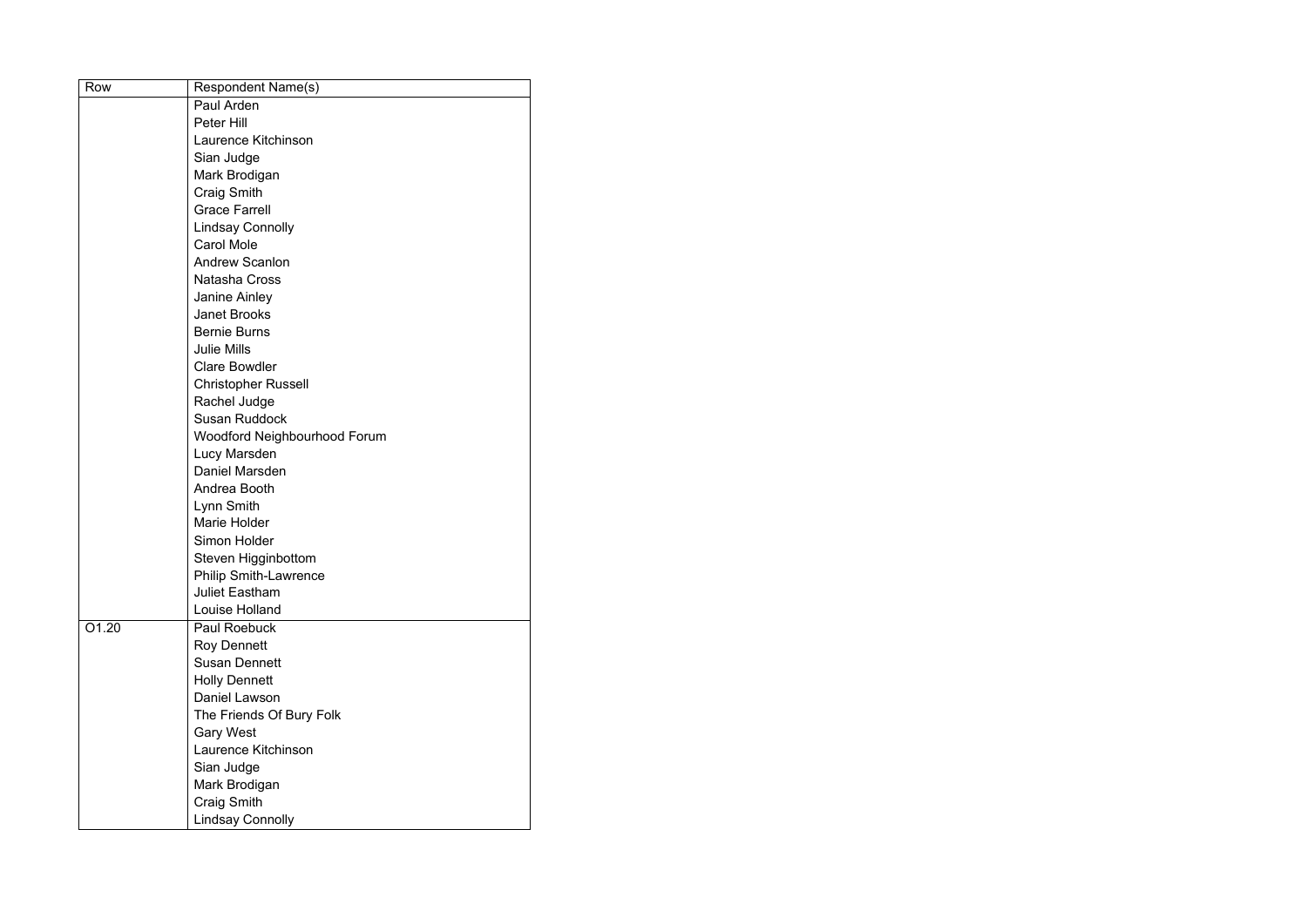| Row   | Respondent Name(s)           |
|-------|------------------------------|
|       | <b>Natasha Cross</b>         |
|       | <b>Clare Bowdler</b>         |
|       | <b>Christopher Russell</b>   |
|       | Rachel Judge                 |
|       | <b>Susan Ruddock</b>         |
|       | Lucy Marsden                 |
|       | <b>Daniel Marsden</b>        |
|       | Andrea Booth                 |
|       | <b>Marie Holder</b>          |
|       | <b>Philip Smith-Lawrence</b> |
|       | <b>Juliet Eastham</b>        |
| 01.21 | <b>Paul Roebuck</b>          |
|       | <b>Roy Dennett</b>           |
|       | <b>Susan Dennett</b>         |
|       | <b>Holly Dennett</b>         |
|       | Daniel Lawson                |
|       | The Friends Of Bury Folk     |
|       | <b>Gary West</b>             |
|       | Laurence Kitchinson          |
|       | Sian Judge                   |
|       | Mark Brodigan                |
|       | <b>Craig Smith</b>           |
|       | <b>Lindsay Connolly</b>      |
|       | <b>Natasha Cross</b>         |
|       | <b>Clare Bowdler</b>         |
|       | <b>Christopher Russell</b>   |
|       | Rachel Judge                 |
|       | Susan Ruddock                |
|       | Lucy Marsden                 |
|       | Daniel Marsden               |
|       | Andrea Booth                 |
|       | <b>Marie Holder</b>          |
|       | <b>Philip Smith-Lawrence</b> |
|       | <b>Juliet Eastham</b>        |

#### **Objective 2 - Create neighbourhoods of choice**

| Row              | <b>Respondent Name(s)</b>     |
|------------------|-------------------------------|
| O <sub>2.1</sub> | <b>HIMOR Group</b>            |
|                  | Oltec Group Ltd               |
|                  | <b>Hollins Strategic Land</b> |
|                  | <b>Hollins Strategic Land</b> |
|                  | <b>Story Homes</b>            |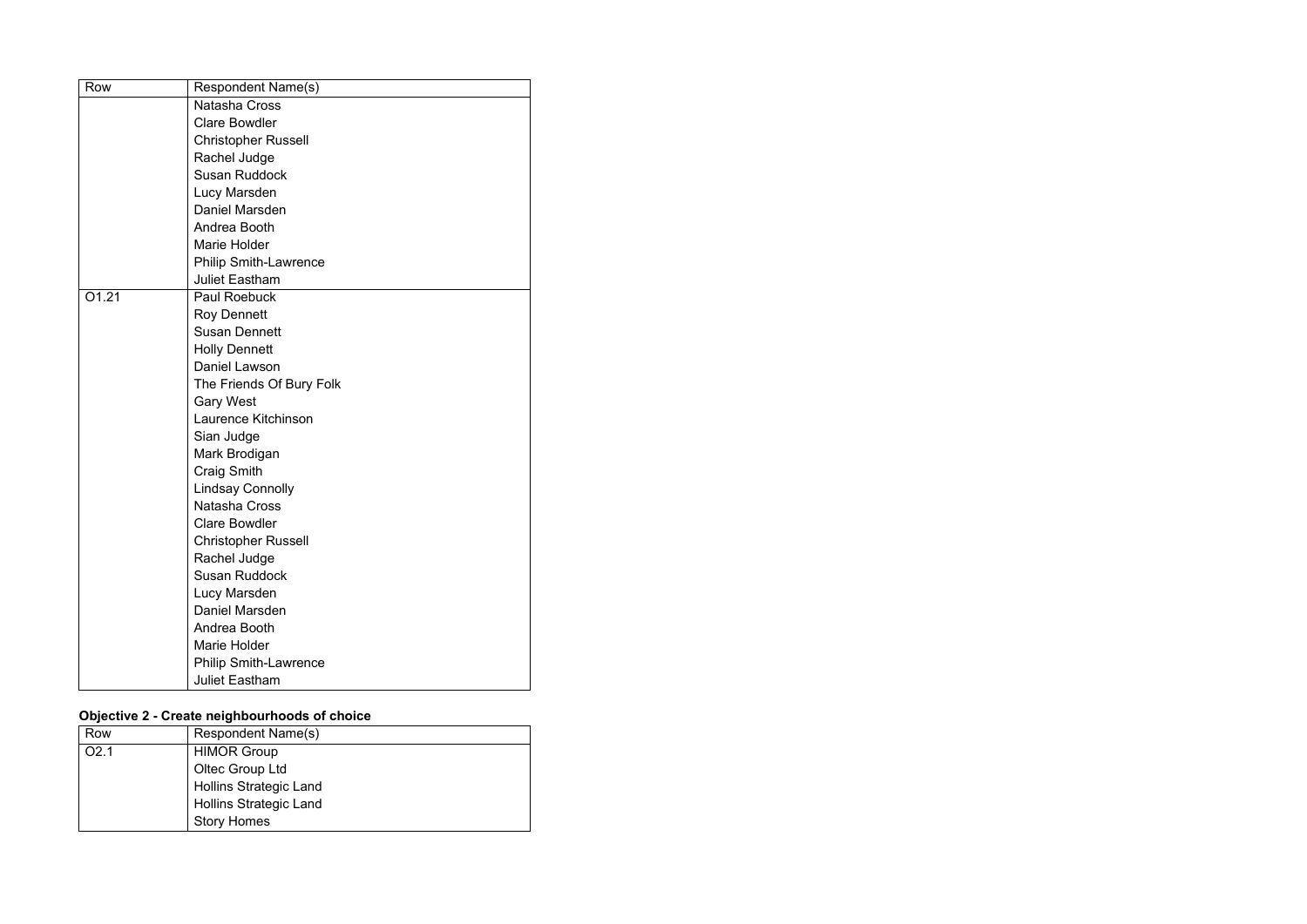| Row  | <b>Respondent Name(s)</b>                    |
|------|----------------------------------------------|
|      | <b>Seddon Homes</b>                          |
|      | <b>Seddon Homes</b>                          |
|      | <b>Seddon Homes</b>                          |
|      | <b>GLP Trows LLP and BDW Trading Limited</b> |
|      | Peel L&P Investments (North) Ltd             |
|      | <b>Redrow Homes</b>                          |
|      | <b>Miller Homes</b>                          |
|      | <b>Russell LDP</b>                           |
|      | <b>Murphy Group</b>                          |
|      | Seddon Homes & GLP Ltd                       |
|      | <b>PD Northern Steels</b>                    |
|      | <b>EON Plant Ltd</b>                         |
|      | PD Northern Trust Asset Management           |
|      | Boys & Girls Club of GM                      |
|      | <b>Jones Homes</b>                           |
|      | <b>BDW Trading Limited</b>                   |
|      | Wainhomes                                    |
|      | Mr J Downs                                   |
|      | <b>Quantum Star Ltd</b>                      |
|      | Mr I Corbett                                 |
|      | Mrs Hind                                     |
|      | <b>Mr BH Tomlinson</b>                       |
|      | The Trustees                                 |
|      | Ms K Welton                                  |
|      | Mr and Mrs A Hegab                           |
|      | Mr K Henthorn                                |
|      | Mr and Mrs A Lord                            |
|      | Mr S Ingram                                  |
|      | Ms K McAvoy                                  |
|      | Mr D Winterbottom                            |
|      | Mr W Clarke                                  |
|      | Mr Z Iqbal                                   |
|      | Mr A and Mr D Tomlinson and Lees             |
|      | Ms D Vick                                    |
|      | <b>The Connell Group</b>                     |
|      | <b>Tanner Bros Ltd</b>                       |
|      | Ms P Lutener                                 |
|      | Mr P Haworth                                 |
|      | Mr E Connell                                 |
| O2.2 | <b>Victoria Turner</b>                       |
|      | <b>Michael Reeve</b>                         |
|      | <b>Judith Brierley</b>                       |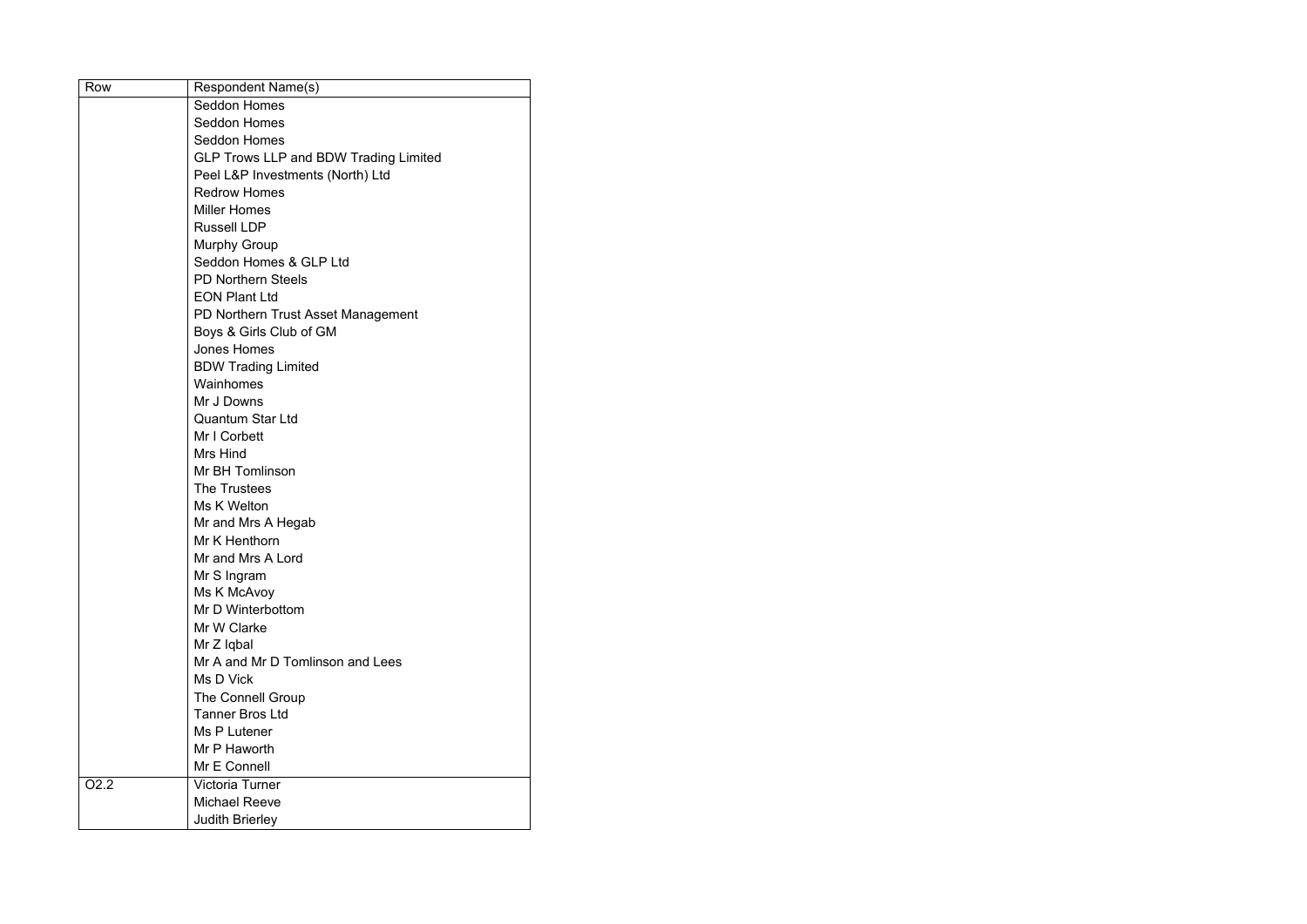| Row | Respondent Name(s)            |
|-----|-------------------------------|
|     | <b>Malcolm Hields</b>         |
|     | <b>Andrew Broadhurst</b>      |
|     | <b>Trevor Thomas</b>          |
|     | Anne Isherwood                |
|     | <b>Margaret Fulham</b>        |
|     | Susan Mckenna                 |
|     | <b>Michael Hullock</b>        |
|     | <b>E</b> Bowles               |
|     | Ian Culman                    |
|     | Kim Scragg                    |
|     | <b>Caroline Grimshaw</b>      |
|     | <b>Michael Reeve</b>          |
|     | <b>Lesley Williams</b>        |
|     | <b>Glenn Dillon</b>           |
|     | <b>Christopher Tansley</b>    |
|     | Michelle Jacques              |
|     | <b>Martin Rigby</b>           |
|     | <b>Linsey Rawlinson</b>       |
|     | <b>Barbara Keeley</b>         |
|     | Elaine Abraham                |
|     | Janine Lawford                |
|     | <b>Marilou Scott</b>          |
|     | Lesley Bardsley               |
|     | <b>Adam Rigby</b>             |
|     | <b>Carol Lee</b>              |
|     | Lisa Hren                     |
|     | Danny Cullinane               |
|     | Maureen Buttle                |
|     | <b>Alison Doherty</b>         |
|     | Kaitlyn Stockport             |
|     | Janine Richardson             |
|     | <b>Carol Mole</b>             |
|     | <b>Andrew Richardson</b>      |
|     | <b>Lindsay Earnshaw</b>       |
|     | <b>Martha Hughes</b>          |
|     | <b>Terry Millett</b>          |
|     | David Brownhill               |
|     | Rosaleen O Donnell            |
|     | <b>Chris Waterfield</b>       |
|     | Janine Ainley                 |
|     | <b>Anthony And Diane Voss</b> |
|     | <b>Bernie Burns</b>           |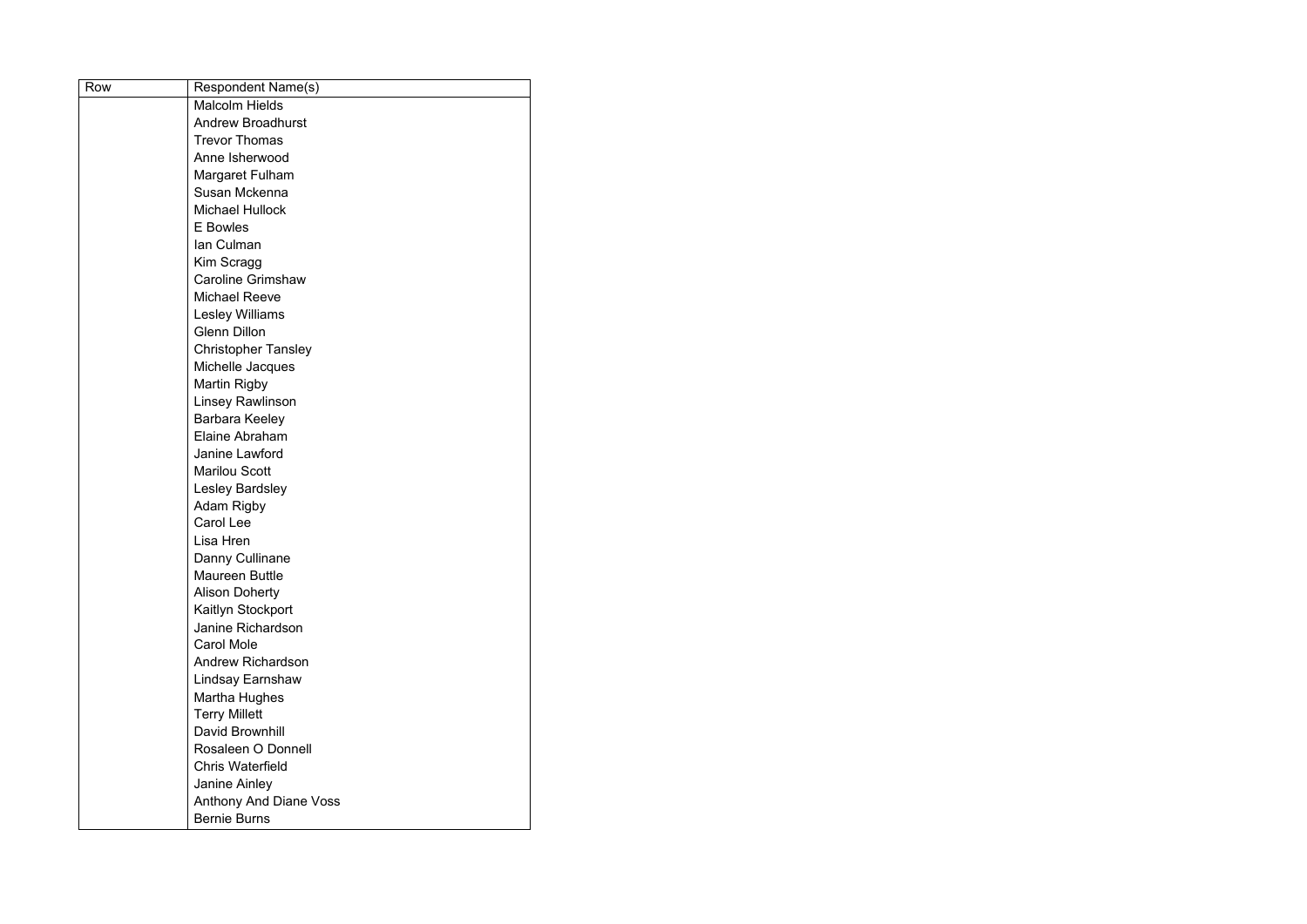| Row               | Respondent Name(s)           |
|-------------------|------------------------------|
|                   | Patricia Fletcher            |
|                   | <b>Catherine Hodson</b>      |
|                   | <b>Christopher Topping</b>   |
|                   | Rachel Judge                 |
|                   | Woodford Neighbourhood Forum |
|                   | <b>Stephanie Rogers</b>      |
|                   | <b>Adam Cooper</b>           |
|                   | Lynn Smith                   |
|                   | Simon Holder                 |
|                   | <b>lan Potts</b>             |
|                   | <b>Karen Blake</b>           |
| O <sub>2.7</sub>  | <b>Michael Hullock</b>       |
|                   | <b>Natalie Fitzpatrick</b>   |
|                   | Gillian Boyle                |
|                   | <b>Linsey Rawlinson</b>      |
|                   | Lesley Bardsley              |
|                   | Alison Cavanagh              |
|                   | Joanna Harland               |
|                   | <b>Terry Millett</b>         |
|                   | <b>Janine Ainley</b>         |
|                   | <b>Janet Brooks</b>          |
|                   | <b>Frances Davidson</b>      |
| O <sub>2.11</sub> | <b>Paul Roebuck</b>          |
|                   | <b>Catherine Davies</b>      |
|                   | Patricia Cooke               |
|                   | <b>Roy Dennett</b>           |
|                   | <b>Susan Dennett</b>         |
|                   | <b>Julie Halliwell</b>       |
|                   | <b>Holly Dennett</b>         |
|                   | Daniel Lawson                |
|                   | The Friends Of Bury Folk     |
|                   | <b>Gary West</b>             |
|                   | Laurence Kitchinson          |
|                   | Sian Judge                   |
|                   | Mark Brodigan                |
|                   | <b>Craig Smith</b>           |
|                   | <b>Lindsay Connolly</b>      |
|                   | Natasha Cross                |
|                   | <b>Clare Bowdler</b>         |
|                   | <b>Christopher Russell</b>   |
|                   | Rachel Judge                 |
|                   | <b>Susan Ruddock</b>         |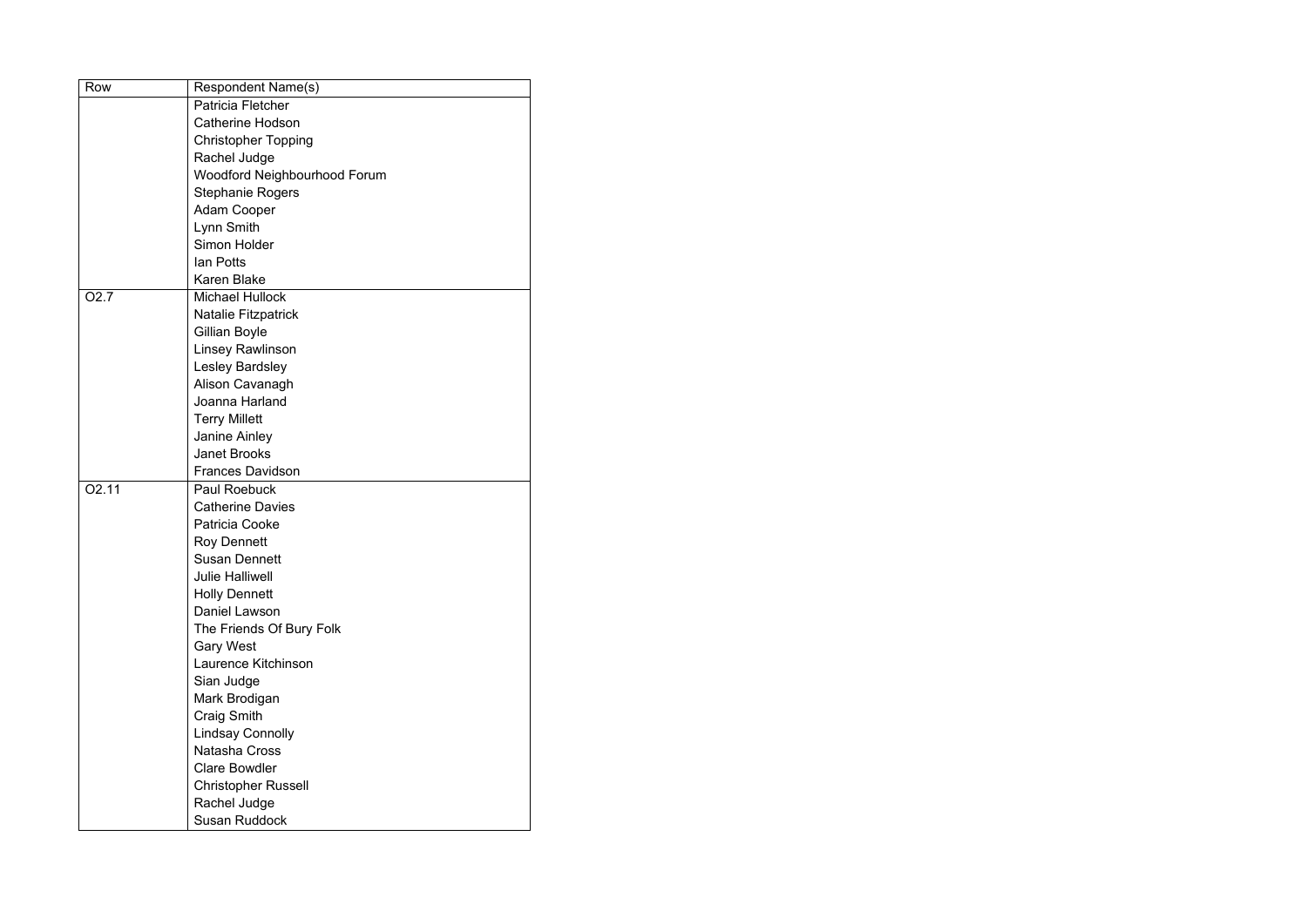| Row | Respondent Name(s)           |
|-----|------------------------------|
|     | Lucy Marsden                 |
|     | Daniel Marsden               |
|     | Andrea Booth                 |
|     | Marie Holder                 |
|     | <b>Philip Smith-Lawrence</b> |
|     | <b>Juliet Eastham</b>        |
|     | <b>Robert Clarkson</b>       |
|     | <b>Louise Holland</b>        |

**Objective 3 - Playing our part in ensuring a thriving and productive economy in all parts of Greater Manchester**

| Row  | Respondent Name(s)           |
|------|------------------------------|
| O3.1 | <b>Paul Roebuck</b>          |
|      | <b>Roy Dennett</b>           |
|      | <b>Susan Dennett</b>         |
|      | <b>Holly Dennett</b>         |
|      | <b>Daniel Lawson</b>         |
|      | Janet Taylor                 |
|      | <b>Gary West</b>             |
|      | Laurence Kitchinson          |
|      | Sian Judge                   |
|      | Mark Brodigan                |
|      | <b>Craig Smith</b>           |
|      | <b>Grace Farrell</b>         |
|      | <b>Lindsay Connolly</b>      |
|      | <b>Carol Mole</b>            |
|      | Natasha Cross                |
|      | <b>Clare Bowdler</b>         |
|      | <b>Susan Ruddock</b>         |
|      | Lucy Marsden                 |
|      | Daniel Marsden               |
|      | Andrea Booth                 |
|      | Marie Holder                 |
|      | <b>Philip Smith-Lawrence</b> |
|      | <b>Juliet Eastham</b>        |
|      | The Friends Of Bury Folk     |
|      | <b>Christopher Russell</b>   |
|      | Rachel Judge                 |

## **Objective 6 - Promote the sustainable movement of people, goods, and information**

| l Row              | Respondent Name(s) |
|--------------------|--------------------|
| $\overline{)06.7}$ | Lorraine Rogers    |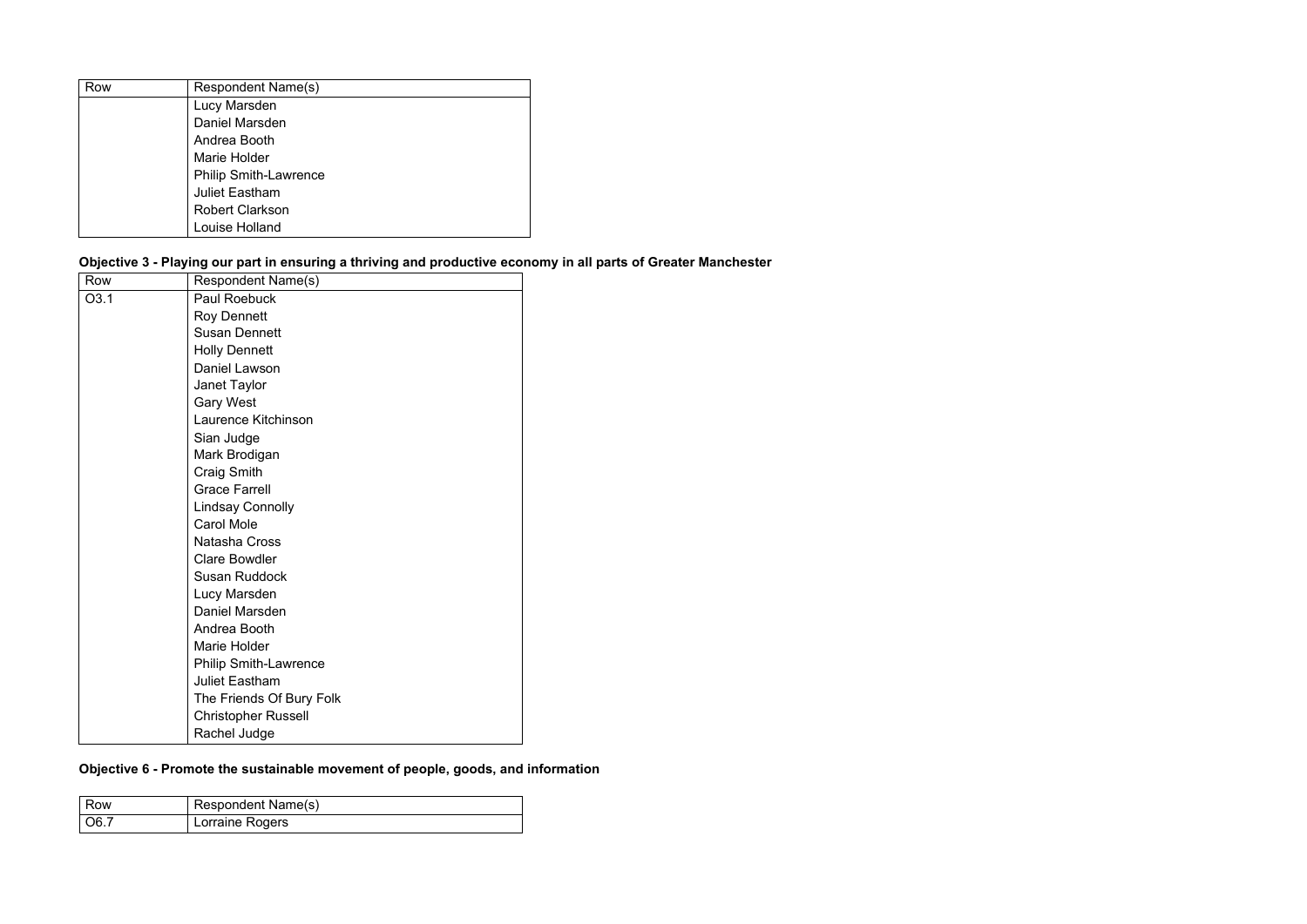| Row | Respondent Name(s)      |
|-----|-------------------------|
|     | <b>Chris Waterfield</b> |
|     | <b>Stephanie Rogers</b> |
|     | Lee Salsbury            |
|     | <b>Anthony Dann</b>     |
|     | <b>Carole Dawson</b>    |
|     | <b>Tony Handley</b>     |
|     | <b>Janet Alldred</b>    |
|     | <b>Julie Halliwell</b>  |
|     | Nigel Hyams             |
|     | Barbara Keeley          |
|     | Joanna Harland          |
|     | <b>Janet Brooks</b>     |
|     | <b>Jason Richards</b>   |
|     | <b>Stephen Hefford</b>  |
|     | <b>Frances Davidson</b> |
|     | <b>Victoria Turner</b>  |
|     | <b>Robert Clarkson</b>  |
|     | <b>Chris Green</b>      |

**Objective 7 - Playing our part in ensuring that Greater Manchester is a more resilient and carbon neutral city-region**

| Row  | <b>Respondent Name(s)</b>  |
|------|----------------------------|
| O7.6 | <b>Phil Carson</b>         |
|      | <b>E</b> Bowles            |
|      | <b>Michael Reeve</b>       |
|      | Michelle Jacques           |
|      | <b>Michael Brooks</b>      |
|      | <b>Christopher Topping</b> |
|      | Martyn Jones               |
|      | Victoria Turner            |
|      | <b>Michael Reeve</b>       |
|      | <b>Chris Green</b>         |
|      | <b>Louise Holland</b>      |
| O7.8 | <b>Stephen Hefford</b>     |
|      | <b>Susan Roberts</b>       |
|      | Victoria Turner            |
|      | Lee Salsbury               |
|      | <b>Anthony Dann</b>        |
|      | Lorraine Rogers            |
|      | <b>Tony Handley</b>        |
|      | <b>Colin Walters</b>       |
|      | <b>Helen Skidmore</b>      |
|      | Margaret Fulham            |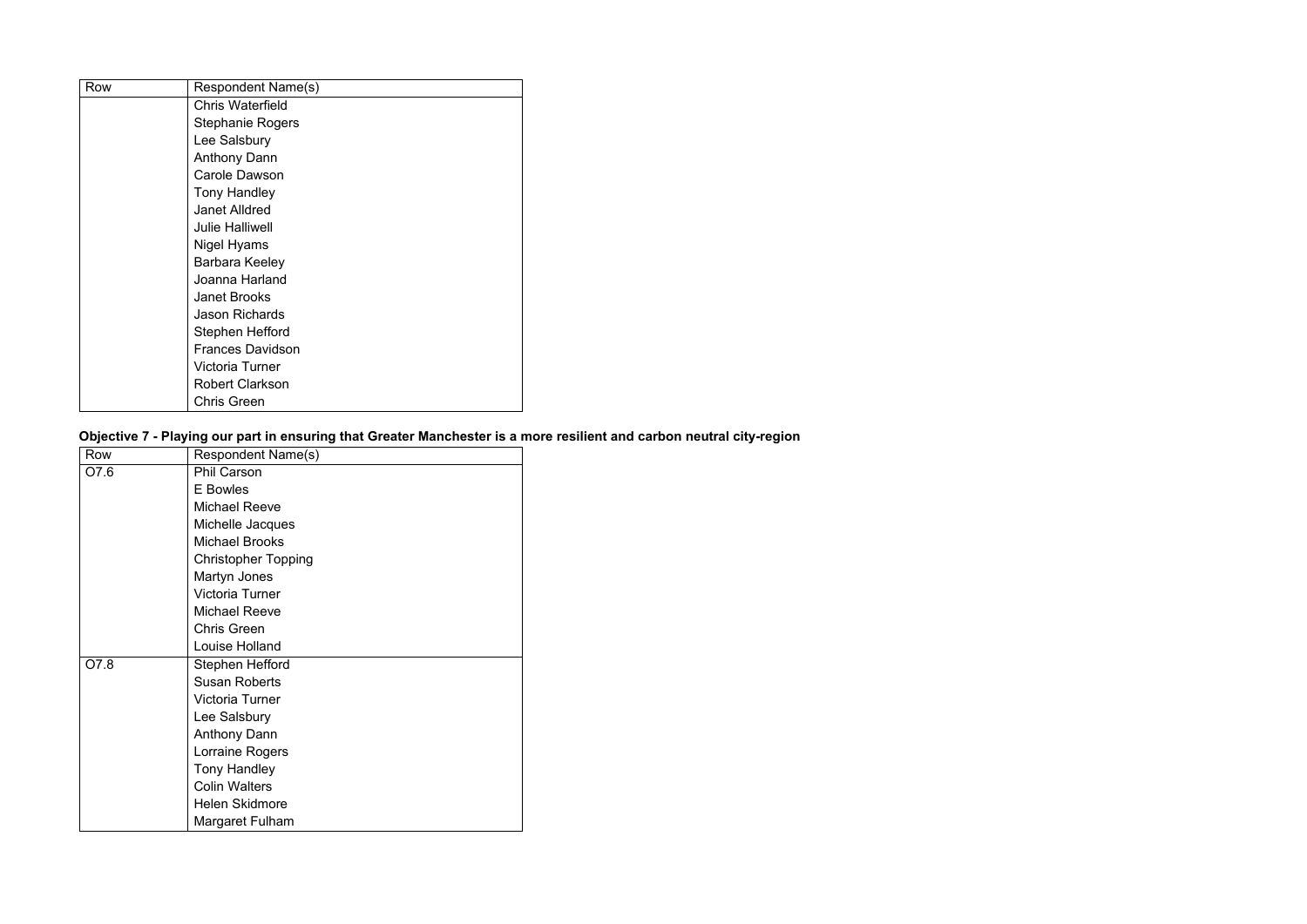| Row | <b>Respondent Name(s)</b> |
|-----|---------------------------|
|     | <b>Susan Roberts</b>      |
|     | Janet Taylor              |
|     | Barbara Keeley            |
|     | <b>Stephen Thornton</b>   |
|     | <b>Holly Rotheram</b>     |
|     | <b>Louise Holland</b>     |
|     | <b>Grace Farrell</b>      |
|     | <b>Laura Ettrick</b>      |
|     | Lindsay Earnshaw          |
|     | <b>Janet Brooks</b>       |
|     | <b>Catherine Hodson</b>   |
|     | <b>Vicky Harper</b>       |
|     | <b>Stephanie Rogers</b>   |
|     | Marie Holder              |

## **Objective 8 - Improve the quality of our natural environment and access to green spaces**

| Row  | <b>Respondent Name(s)</b>     |
|------|-------------------------------|
| O8.1 | <b>Sheila Fisher</b>          |
|      | Nicola Taylor                 |
|      | <b>Susan Theodossiadis</b>    |
|      | Lauren Waite-Hughes           |
|      | <b>Colin Walters</b>          |
|      | <b>Andrew Mair</b>            |
|      | Michelle Cardno               |
|      | <b>E</b> Bowles               |
|      | <b>Christopher Tansley</b>    |
|      | <b>John Williams</b>          |
|      | Barbara Keeley                |
|      | Danny Cullinane               |
|      | <b>Holly Rotheram</b>         |
|      | <b>Brian Saffer</b>           |
|      | <b>Christopher Harper</b>     |
|      | Joanna Harland                |
|      | <b>Thomas Shrubsole</b>       |
|      | <b>Janet Brooks</b>           |
|      | <b>Anthony And Diane Voss</b> |
|      | <b>Vicky Harper</b>           |
|      | <b>Michael Brooks</b>         |
|      | <b>Christopher Topping</b>    |
|      | Lynn Birkbeck                 |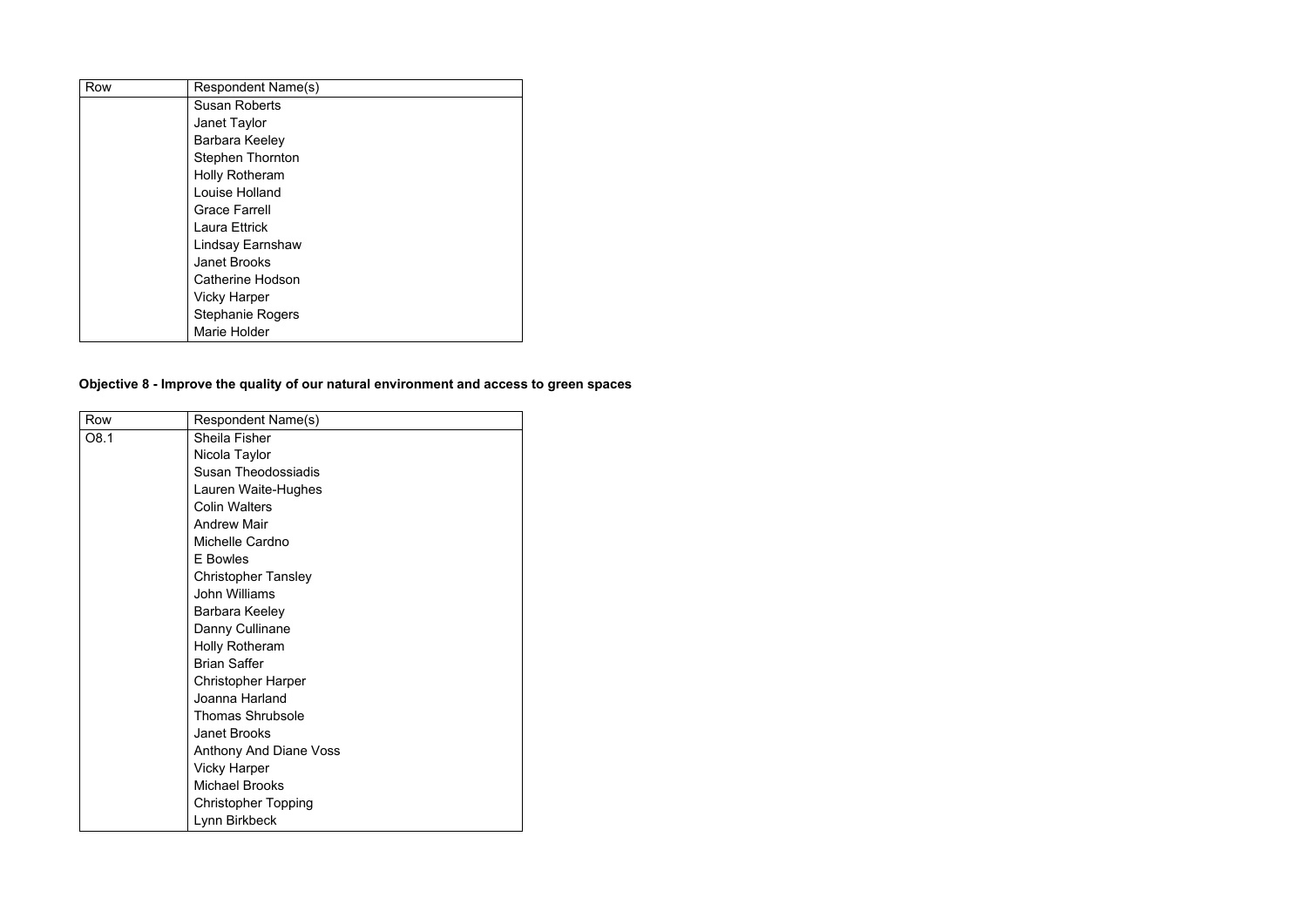| Row  | <b>Respondent Name(s)</b>      |
|------|--------------------------------|
|      | Lynn Smith                     |
|      | <b>Tracy Raftery</b>           |
|      | <b>Stephen Hefford</b>         |
|      | <b>Victoria Turner</b>         |
|      | <b>Judith Brierley</b>         |
|      | Kath Godfrey                   |
|      | <b>Heather Bebbington Pugh</b> |
|      | Louise Holland                 |
| O8.2 | Lauren Waite-Hughes            |
|      | <b>Peter Stratton</b>          |
|      | <b>Paul Roebuck</b>            |
|      | <b>E</b> Bowles                |
|      | Michelle Jacques               |
|      | George Hardie                  |
|      | <b>Anthony And Diane Voss</b>  |
|      | <b>Vicky Harper</b>            |
|      | <b>Michael Brooks</b>          |
|      | <b>Christopher Topping</b>     |
|      | <b>Stephanie Rogers</b>        |
|      | <b>Robert Clarkson</b>         |
|      | <b>Judith Brierley</b>         |
|      | <b>Malcolm Hields</b>          |
|      | <b>Louise Holland</b>          |

#### **Objective 9 - Ensure access to physical and social infrastructure**

| Row              | <b>Respondent Name(s)</b> |
|------------------|---------------------------|
| O <sub>9.1</sub> | Lee Salsbury              |
|                  | <b>Anthony Dann</b>       |
|                  | Nicola Taylor             |
|                  | <b>Stephen Woolley</b>    |
|                  | Lauren Waite-Hughes       |
|                  | <b>Tony Handley</b>       |
|                  | <b>Kelly Baker</b>        |
|                  | <b>Janet Alldred</b>      |
|                  | Angela Burrows            |
|                  | <b>Andrew Mair</b>        |
|                  | <b>Helen Skidmore</b>     |
|                  | <b>Phil Carson</b>        |
|                  | <b>Michelle Shaw</b>      |
|                  | Margaret Fulham           |
|                  | <b>Catherine Davies</b>   |
|                  | Samantha Dugmore          |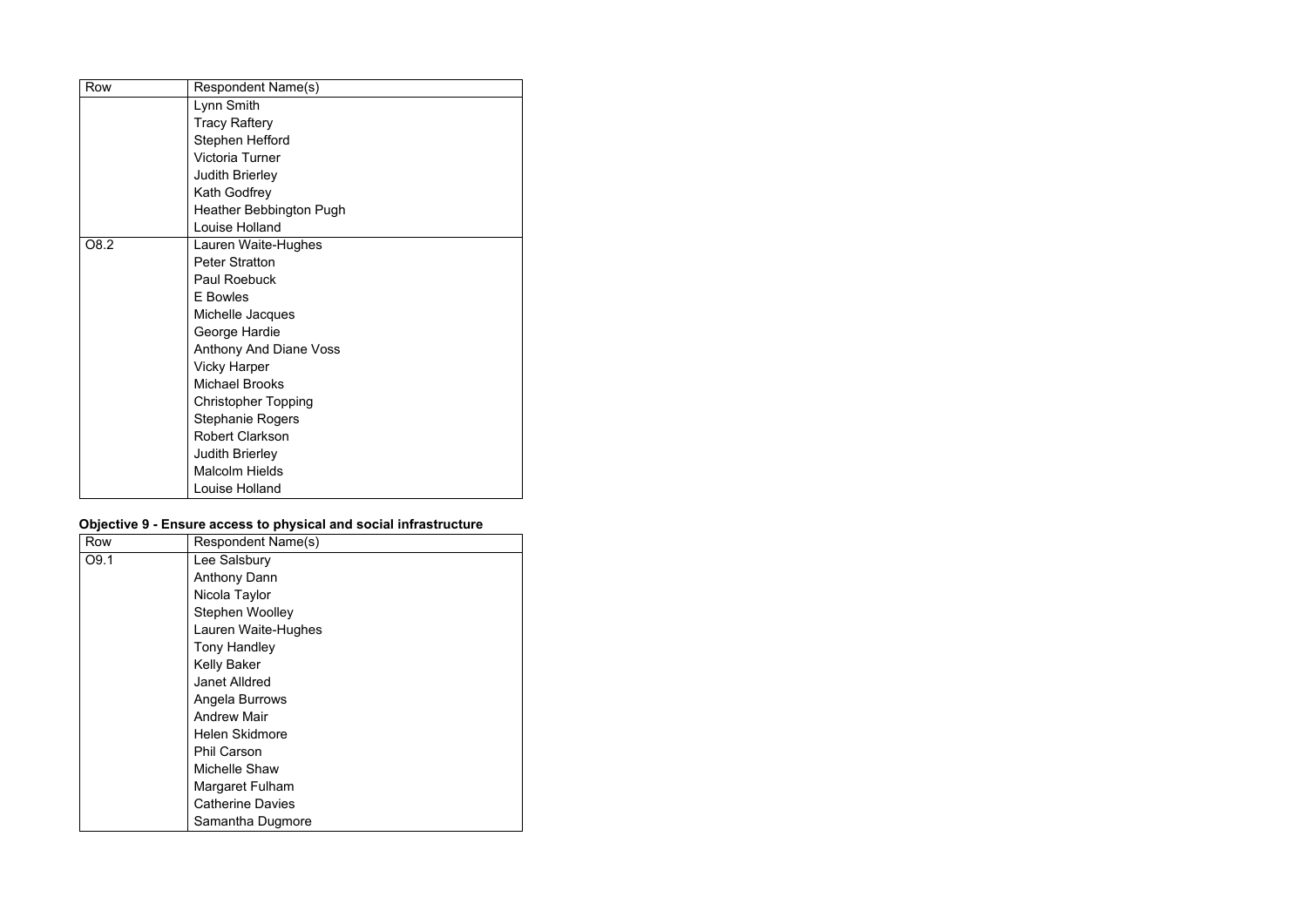| Row  | <b>Respondent Name(s)</b>   |
|------|-----------------------------|
|      | <b>Janet Howarth</b>        |
|      | Janet Taylor                |
|      | <b>Jason Reynolds</b>       |
|      | <b>Barbara Keeley</b>       |
|      | <b>Alison Davies</b>        |
|      | <b>Graham Roberts</b>       |
|      | <b>Holly Rotheram</b>       |
|      | <b>Maureen Buttle</b>       |
|      | Natalie Rothera             |
|      | <b>Thomas Freeman</b>       |
|      | Joanna Harland              |
|      | Lindsay Earnshaw            |
|      | Patricia Fletcher           |
|      | <b>Vicky Harper</b>         |
|      | <b>Michael Brooks</b>       |
|      | <b>Stephanie Rogers</b>     |
|      | <b>Michael Robb-Elliott</b> |
|      | <b>Jennifer Antrobus</b>    |
|      | <b>Jason Richards</b>       |
|      | <b>Karen Blake</b>          |
|      | <b>Victoria Turner</b>      |
| O9.5 | <b>Paul Roebuck</b>         |
|      | <b>Roy Dennett</b>          |
|      | <b>Susan Dennett</b>        |
|      | <b>Holly Dennett</b>        |
|      | Daniel Lawson               |
|      | The Friends Of Bury Folk    |
|      | Janet Taylor                |
|      | <b>Gary West</b>            |
|      | Laurence Kitchinson         |
|      | Sian Judge                  |
|      | Mark Brodigan               |
|      | <b>Craig Smith</b>          |
|      | <b>Grace Farrell</b>        |
|      | <b>Lindsay Connolly</b>     |
|      | <b>Carol Mole</b>           |
|      | <b>Natasha Cross</b>        |
|      | <b>Clare Bowdler</b>        |
|      | <b>Christopher Russell</b>  |
|      | Rachel Judge                |
|      | <b>Susan Ruddock</b>        |
|      | Lucy Marsden                |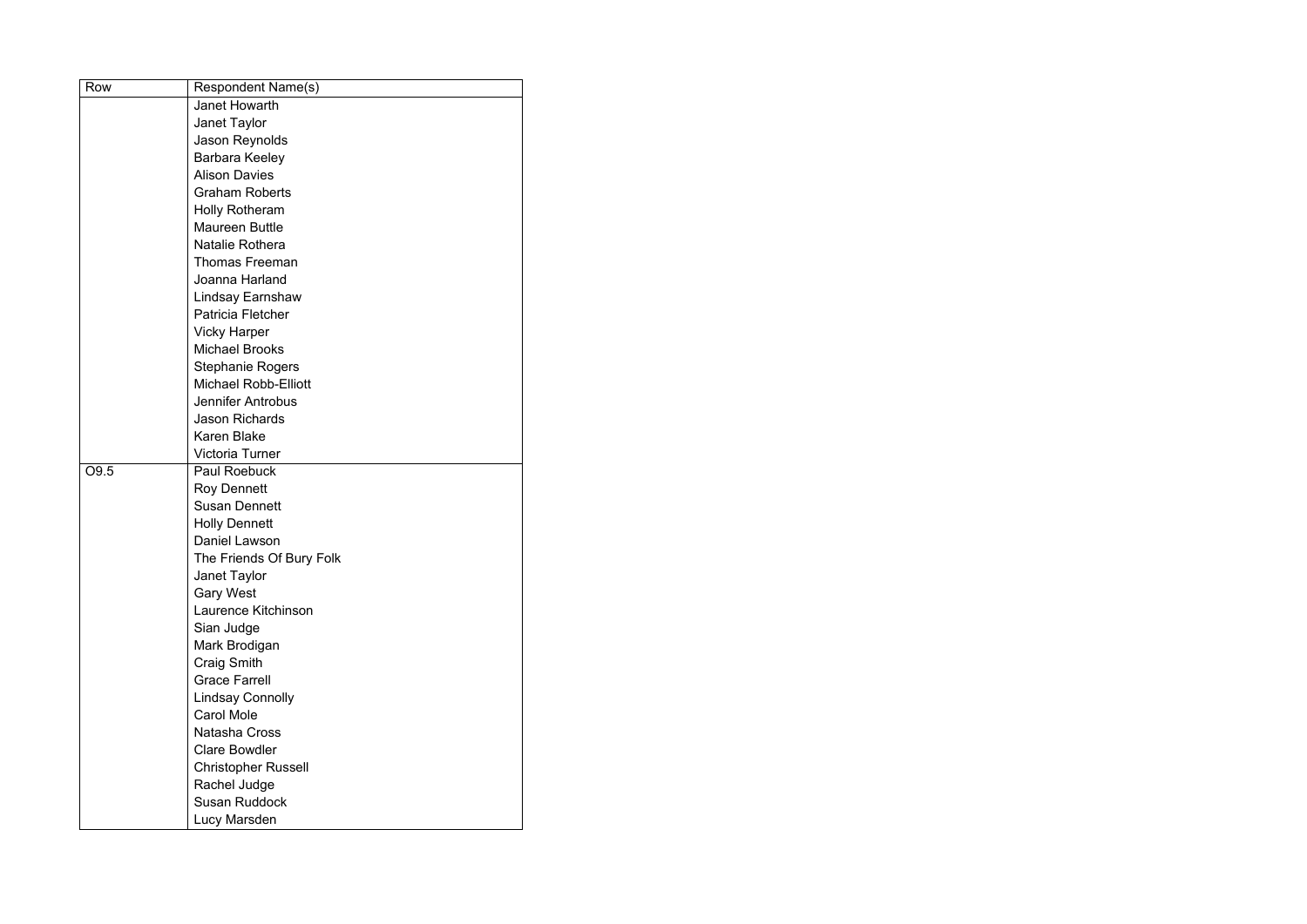| Row | <b>Respondent Name(s)</b>    |
|-----|------------------------------|
|     | Daniel Marsden               |
|     | Andrea Booth                 |
|     | Marie Holder                 |
|     | <b>Philip Smith-Lawrence</b> |
|     | <b>Juliet Eastham</b>        |

## **Objective 10 - Promote the Health and Wellbeing of communities**

| Row   | <b>Respondent Name(s)</b>           |
|-------|-------------------------------------|
| O10.1 | Lee Salsbury                        |
|       | <b>Barbara Keeley</b>               |
|       | <b>Paul Roebuck</b>                 |
|       | <b>Colin Walters</b>                |
|       | <b>Catherine Davies</b>             |
|       | Barbara Keeley                      |
|       | <b>Laura Ettrick</b>                |
|       | <b>Janine Richardson</b>            |
|       | Lindsay Earnshaw                    |
|       | <b>Terry Millett</b>                |
|       | Rosaleen O Donnell                  |
|       | <b>Thomas Shrubsole</b>             |
|       | <b>Patricia Fletcher</b>            |
|       | <b>Woodford Neighbourhood Forum</b> |
|       | Lynn Birkbeck                       |
|       | Janet Taylor                        |
|       | <b>Chris Waterfield</b>             |
|       | <b>Victoria Turner</b>              |
|       | <b>Michael Reeve</b>                |
|       | <b>Robert Clarkson</b>              |
|       | <b>Chris Green</b>                  |
|       | <b>Louise Holland</b>               |

#### **Other Objective Comments**

| Row  | <b>Respondent Name(s)</b>        |
|------|----------------------------------|
| OO.1 | <b>Bowdon Rugby Club</b>         |
|      | Miri Roshni                      |
|      | W R Halman                       |
|      | C L Halman                       |
|      | F I Carless                      |
|      | J M Gibney                       |
|      | <b>Bluemantle</b>                |
|      | Morland Capital Partners No1 Ltd |
|      | <b>Shevington Parish Council</b> |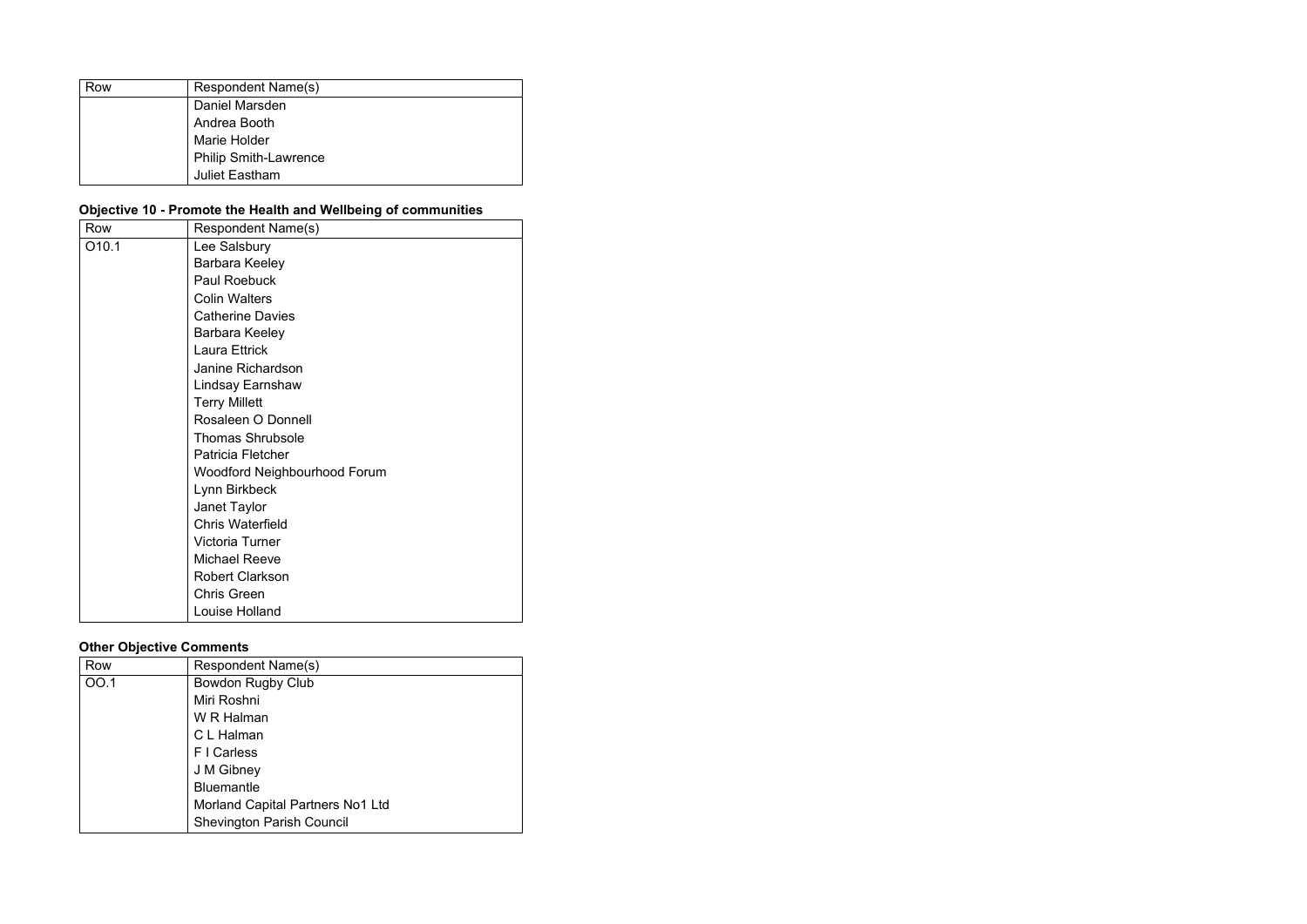| Row         | <b>Respondent Name(s)</b>              |
|-------------|----------------------------------------|
|             | Northern Gateway Development Vehicle   |
|             | <b>Northern Gateway Development</b>    |
|             | <b>Prospect GB and Dobinetts Regen</b> |
|             | $J$ and $B$                            |
|             | CCW&G                                  |
|             | D Court                                |
| <b>OO.5</b> | <b>Susan Peat</b>                      |
|             | <b>Tim Eastwood</b>                    |
|             | <b>Paul Roebuck</b>                    |
|             | <b>Trevor Widdop</b>                   |
|             | <b>Jason Allcroft</b>                  |
|             | Sarah Fallon                           |
|             | <b>Catherine Davies</b>                |
|             | <b>Collette Gammond</b>                |
|             | <b>Chris Houston</b>                   |
|             | Samantha Dugmore                       |
|             | <b>Roy Dennett</b>                     |
|             | <b>Susan Dennett</b>                   |
|             | Kim Scragg                             |
|             | <b>Holly Dennett</b>                   |
|             | <b>Daniel Lawson</b>                   |
|             | <b>Colin Williams</b>                  |
|             | The Friends Of Bury Folk               |
|             | Janet Taylor                           |
|             | <b>Gary West</b>                       |
|             | <b>Linsey Rawlinson</b>                |
|             | <b>Stephen Lupton</b>                  |
|             | Laurence Kitchinson                    |
|             | <b>Janine Lawford</b>                  |
|             | <b>Graham Roberts</b>                  |
|             | Sian Judge                             |
|             | <b>Maureen Buttle</b>                  |
|             | Mark Brodigan                          |
|             | <b>Craig Smith</b>                     |
|             | <b>Grace Farrell</b>                   |
|             | Julie Jerram                           |
|             | <b>Karen Cornwall</b>                  |
|             | <b>Lindsay Connolly</b>                |
|             | <b>Tim Eastwood</b>                    |
|             | <b>Carol Mole</b>                      |
|             | <b>Andrew Richardson</b>               |
|             | <b>Michael Peachey</b>                 |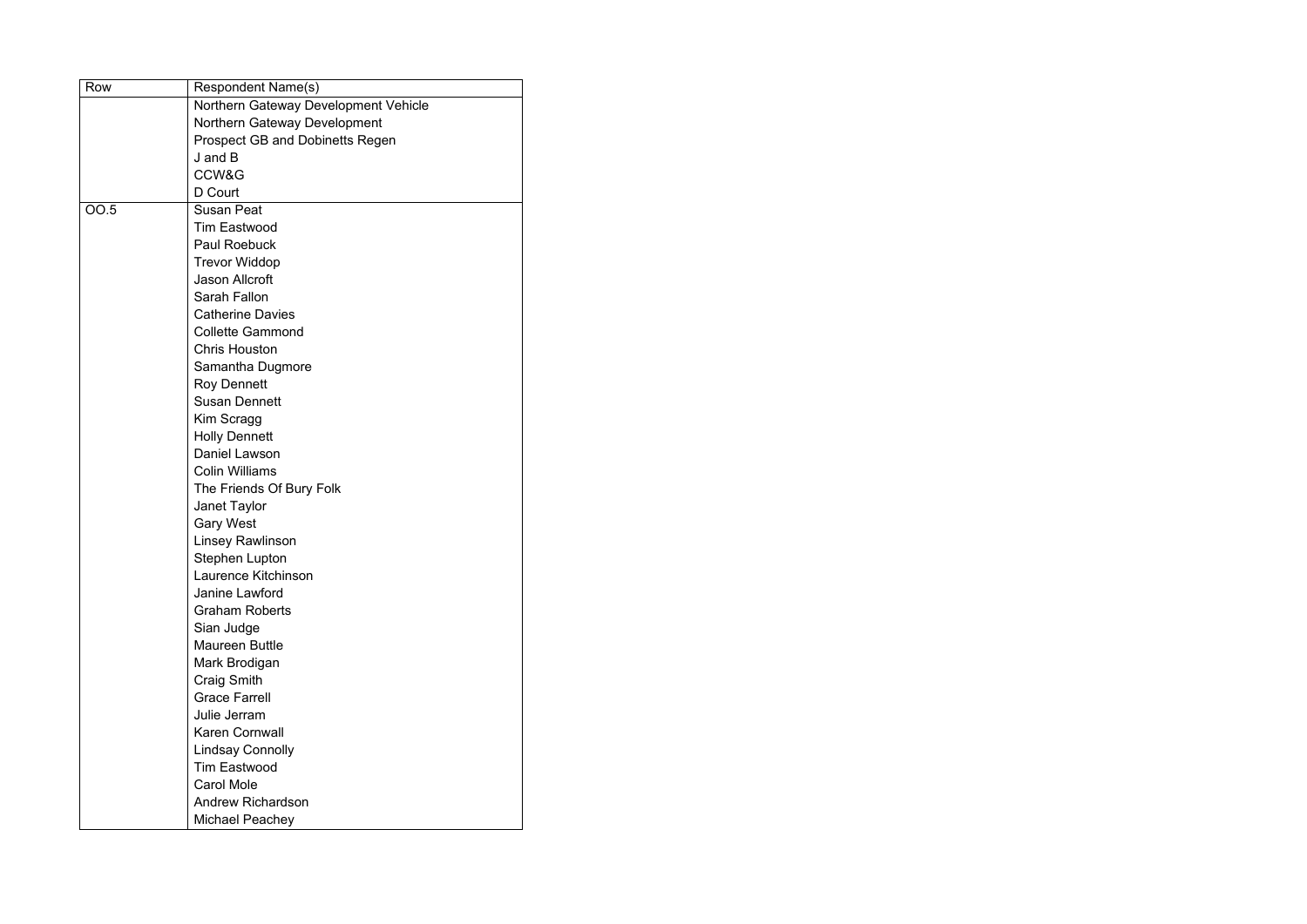| Row   | Respondent Name(s)            |
|-------|-------------------------------|
|       | Irene Peachey                 |
|       | <b>Andrew Scanlon</b>         |
|       | Natasha Cross                 |
|       | <b>Janet Brooks</b>           |
|       | <b>Clare Bowdler</b>          |
|       | <b>Michael Brooks</b>         |
|       | <b>Christopher Russell</b>    |
|       | Rachel Judge                  |
|       | <b>Susan Ruddock</b>          |
|       | Doug Hoy                      |
|       | Raymond Chamberlain           |
|       | Lucy Marsden                  |
|       | Daniel Marsden                |
|       | Andrea Booth                  |
|       | Marie Holder                  |
|       | <b>Philip Smith-Lawrence</b>  |
|       | <b>Juliet Eastham</b>         |
|       | <b>Wolstenholme Fold Farm</b> |
|       | <b>Carl Simms</b>             |
|       | <b>Laura Charlotte</b>        |
|       | Louise Holland                |
| OO.10 | <b>Paul Roebuck</b>           |
|       | <b>Catherine Davies</b>       |
|       | <b>Roy Dennett</b>            |
|       | <b>Susan Dennett</b>          |
|       | <b>Holly Dennett</b>          |
|       | <b>Daniel Lawson</b>          |
|       | The Friends Of Bury Folk      |
|       | Janet Taylor                  |
|       | <b>John Roberts</b>           |
|       | <b>Gary West</b>              |
|       | Paul Arden                    |
|       | Peter Hill                    |
|       | Laurence Kitchinson           |
|       | Janine Lawford                |
|       | Sian Judge                    |
|       | Mark Brodigan                 |
|       | Craig Smith                   |
|       | <b>Grace Farrell</b>          |
|       | <b>Lindsay Connolly</b>       |
|       | <b>Janine Richardson</b>      |
|       | <b>Carol Mole</b>             |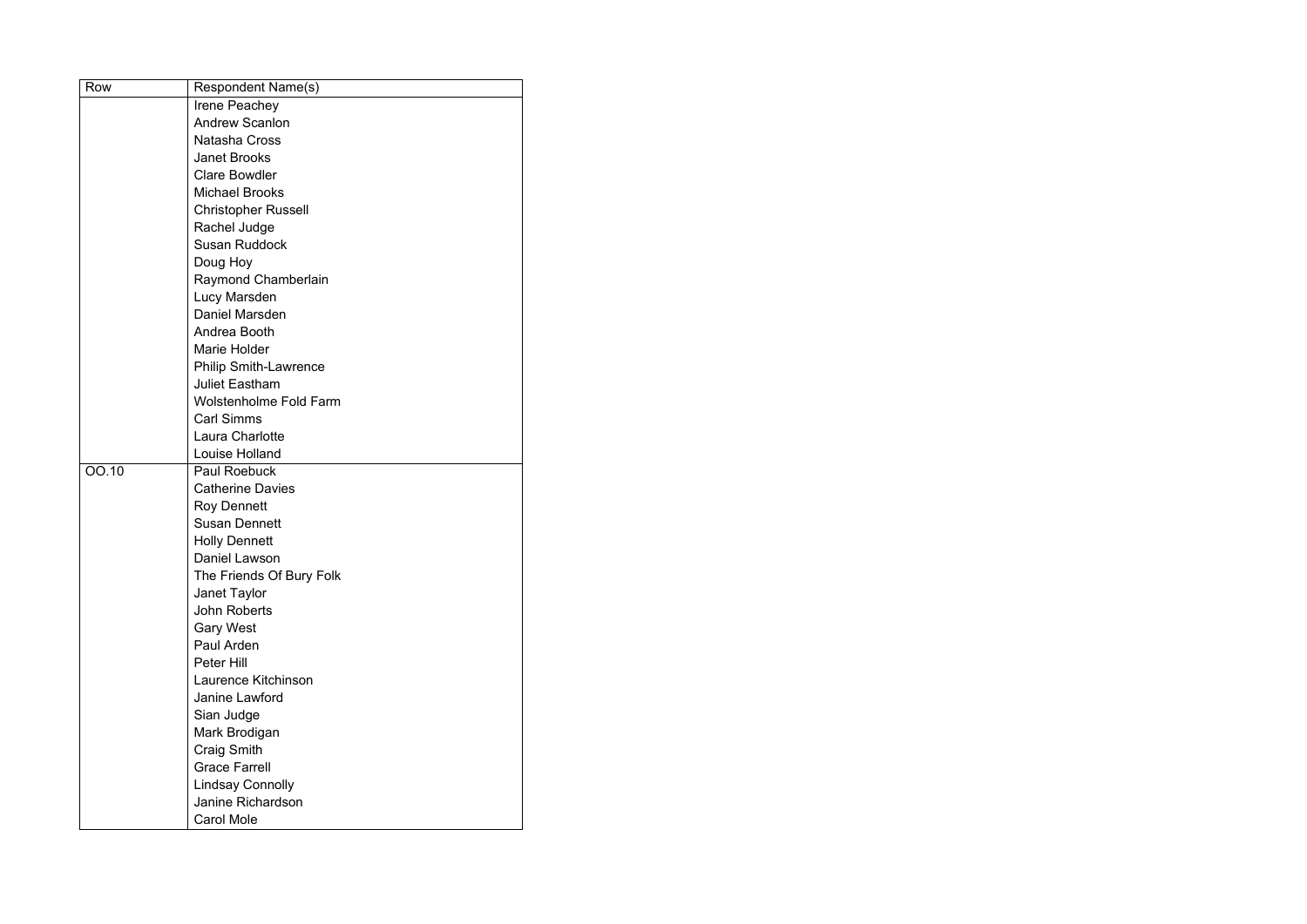| Row          | <b>Respondent Name(s)</b>    |
|--------------|------------------------------|
|              | Natasha Cross                |
|              | Joanne Buckley               |
|              | <b>Stephen Cluer</b>         |
|              | <b>Clare Bowdler</b>         |
|              | <b>Trevor Byrne</b>          |
|              | <b>Christopher Russell</b>   |
|              | Rachel Judge                 |
|              | <b>Susan Ruddock</b>         |
|              | Doug Hoy                     |
|              | Lucy Marsden                 |
|              | Daniel Marsden               |
|              | Andrea Booth                 |
|              | Marie Holder                 |
|              | <b>Cathy Armstrong-Bell</b>  |
|              | <b>Philip Smith-Lawrence</b> |
|              | <b>Juliet Eastham</b>        |
| <b>OO.11</b> | <b>Paul Roebuck</b>          |
|              | <b>Roy Dennett</b>           |
|              | <b>Susan Dennett</b>         |
|              | <b>Holly Dennett</b>         |
|              | Daniel Lawson                |
|              | The Friends Of Bury Folk     |
|              | <b>Gary West</b>             |
|              | Laurence Kitchinson          |
|              | Sian Judge                   |
|              | Mark Brodigan                |
|              | <b>Lindsay Connolly</b>      |
|              | <b>Natasha Cross</b>         |
|              | <b>Clare Bowdler</b>         |
|              | <b>Christopher Russell</b>   |
|              | Rachel Judge                 |
|              | <b>Susan Ruddock</b>         |
|              | Lucy Marsden                 |
|              | Daniel Marsden               |
|              | Andrea Booth                 |
|              | Marie Holder                 |
|              | <b>Philip Smith-Lawrence</b> |
|              | <b>Juliet Eastham</b>        |
| 00.12        | <b>Paul Roebuck</b>          |
|              | <b>Roy Dennett</b>           |
|              | <b>Susan Dennett</b>         |
|              | <b>Holly Dennett</b>         |